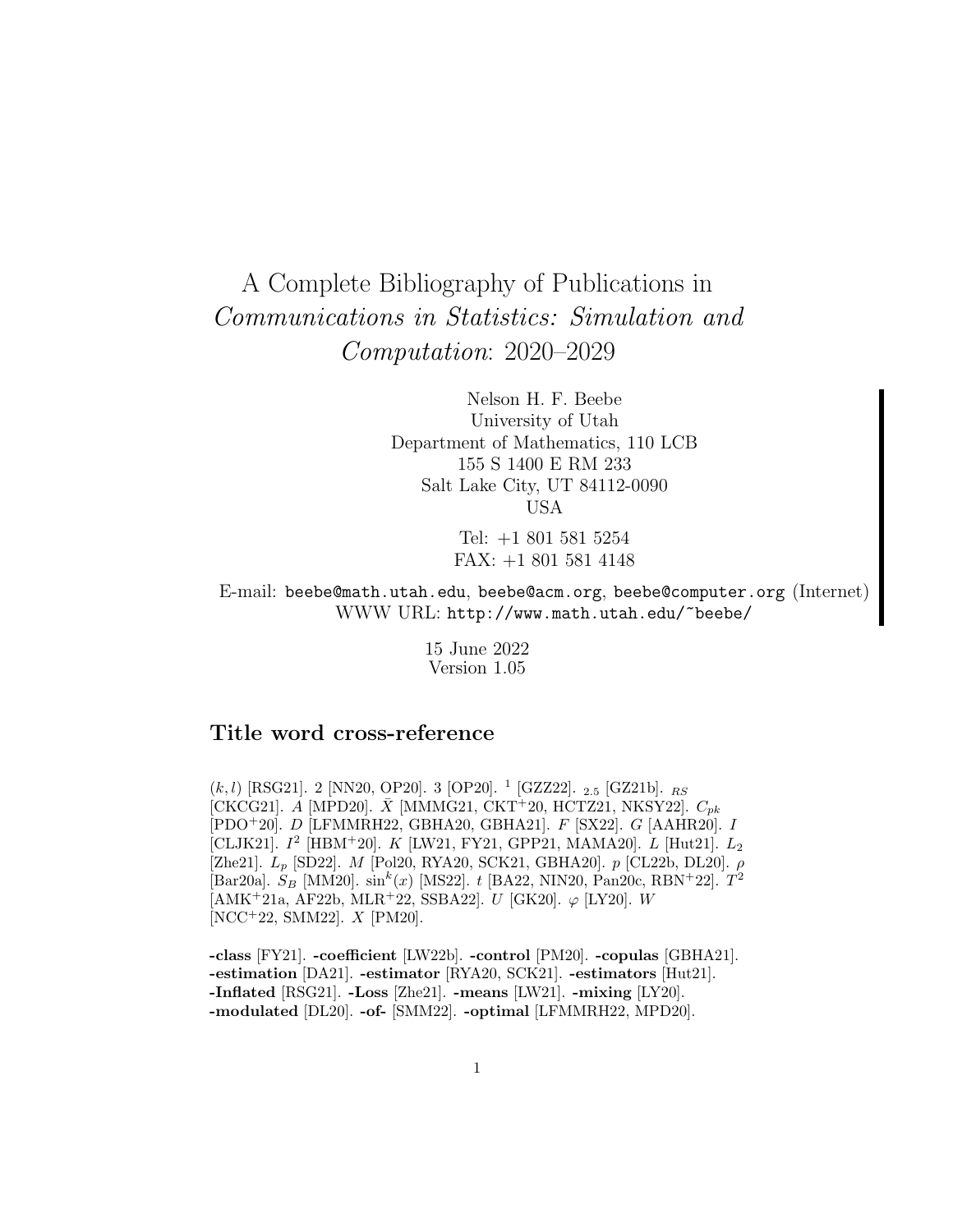**-regression** [Pol20]. **-sample** [GBHA20]. **-spline** [CLJK21]. **-stage** [NN20]. **-statistics** [GK20]. **-transformed** [Pan20c]. **-value** [CL22b].

**1** [BC21].

**AB/BA** [ZL20]. **abrupt** [MMMG21]. **absence** [EH22]. **absolutely** [RK20]. **accelerated** [ABPK21, Bar20a, CSL20, GAS20, ZLSC20]. **Acceptance** [Ger20, DR22]. **Accounting** [ZL22]. **accuracy** [AT21, CL22b, PY20]. **across** [De 20]. **acyclic** [HPZ<sup>+</sup>21]. **adaLASSO** [EGVdR21]. **adapted** [AF22b, dSdSTC21]. **Adaptive** [ESES20, FY21, AH20, Ali22, ASM22, GI20, KB21, Lev21, LYY21, NN20, STdL21, Yad22, YDHW21]. **additive** [AS21b, LMP20, PHN22, PBLM22, SKV20a, ZG22a, ZFG22, ZGL22]. **Addressing** [MAAA21, Yad22]. **Adjusted** [TNN20, TAA22]. **adjustment** [CSE<sup>+</sup>21, Hep21b]. **Advances** [FP20]. **against** [AG21, OP22]. **age** [NG22]. **agent** [YH21a]. **aggregating** [MV22]. **aggregation** [TK22b]. **agreement** [TDD20]. **AIDS** [TWTT21]. **air** [KKO21]. **aircraft** [LRF20]. **algorithm** [ASM21, CCH20, CL22c, DKKA22, GW20, HYSC21, KTZ20, LW21, MS22, MW20, NN22, RM20, SMO21, Tel22, TWTT20, VPT21]. **algorithmic** [MPD20]. **Algorithms** [JPH21, BV22, ES22, NIN20]. **allocation** [AM21, CMMV21]. **almost** [VW21]. **alternating** [GW20]. **alternative** [AF22b, Bap22, SKV20a]. **alternatives** [AG21]. **American** [MFS21]. **Analysis** [RSG21, ALB22, ANP20, Avc21, BS21, CSL20, CKK21, CDB<sup>+</sup>21, CSG22, CKCG21, DA22, DF22, FN20, GGMM22, GW20, HAT<sup>+</sup>22, Har21, KOT20, MFPP21, OM21, Pan20a, PRH21, Pol22, RM20, RY21, SMB22, SBZG22, WP22, WMS22, Yas22, YWT22, ZA21, ZL22, ZNKN22, ZL20, dOMD<sup>+</sup>21]. **analysis-based** [FN20]. **Analytic** [LPP21]. **analytics** [ML22]. **analyzing** [LYZ<sup>+</sup>21]. **animal** [PHN22]. **Anticipated** [LX22]. **Application** [ASM21, ULN21, YH21a, Abd18, AW22, AM22, CL22a, CSX20, CS22, CDB<sup>+</sup>21, DA22, GZ21b, HAT<sup>+</sup>22, HORA22, HYSC21, IMR21, LLZ22, PASB21, RBRAa21, SPG<sup>+</sup>22, SS21a, fSLC21, SKJ20, TWTT21, XZJ<sup>+</sup>21]. **Applications** [Alt20b, AAHR20, BAEk21, BSNT21, BE20, GNE21, JKH20, KS20c, KR22, KE22, LX22, LRF20, Yas22]. **Applied** [MSL21, AA20d, BFAR20, NJ22, RCSS22, Ver21]. **Applying** [GAS20]. **approach** [AES21, Alg20, Alt20a, Ami21, Avc21, AA20d, BDD<sup>+</sup>22, CYS21, CLL20, De 20, GI20, Gai21, GAS20, HI22, Hut21, MPD20, Nad21, PHS21, PASB21, RM20, SFG21, ULN21, YC22]. **Approaches** [Wes20, PV20b]. **Approximate** [HK20, YW20]. **approximation** [AY21b, CL22b, Lav21, Lee20]. **Approximations** [NZ21, GBHA21, Hom20]. **arbitrarily** [Hor22]. **ARCH***}* [OB21, BGM20]. **area** [IC21, MW20, MSS20]. **Areal** [BJ20]. **arising** [BAEk21]. **array** [Ger20]. **Artificial** [KE22]. **asian***}* [CHL22]. **ask** [LWC22]. **aspects** [FP20]. **Assessing** [Lee20, CP22]. **assessment** [ANP20]. **asset** [AM21, MFS21]. **asset-allocation** [AM21]. **associated** [DYC22, GABG22, GBHA20, HZAF22]. **assumption** [Par20].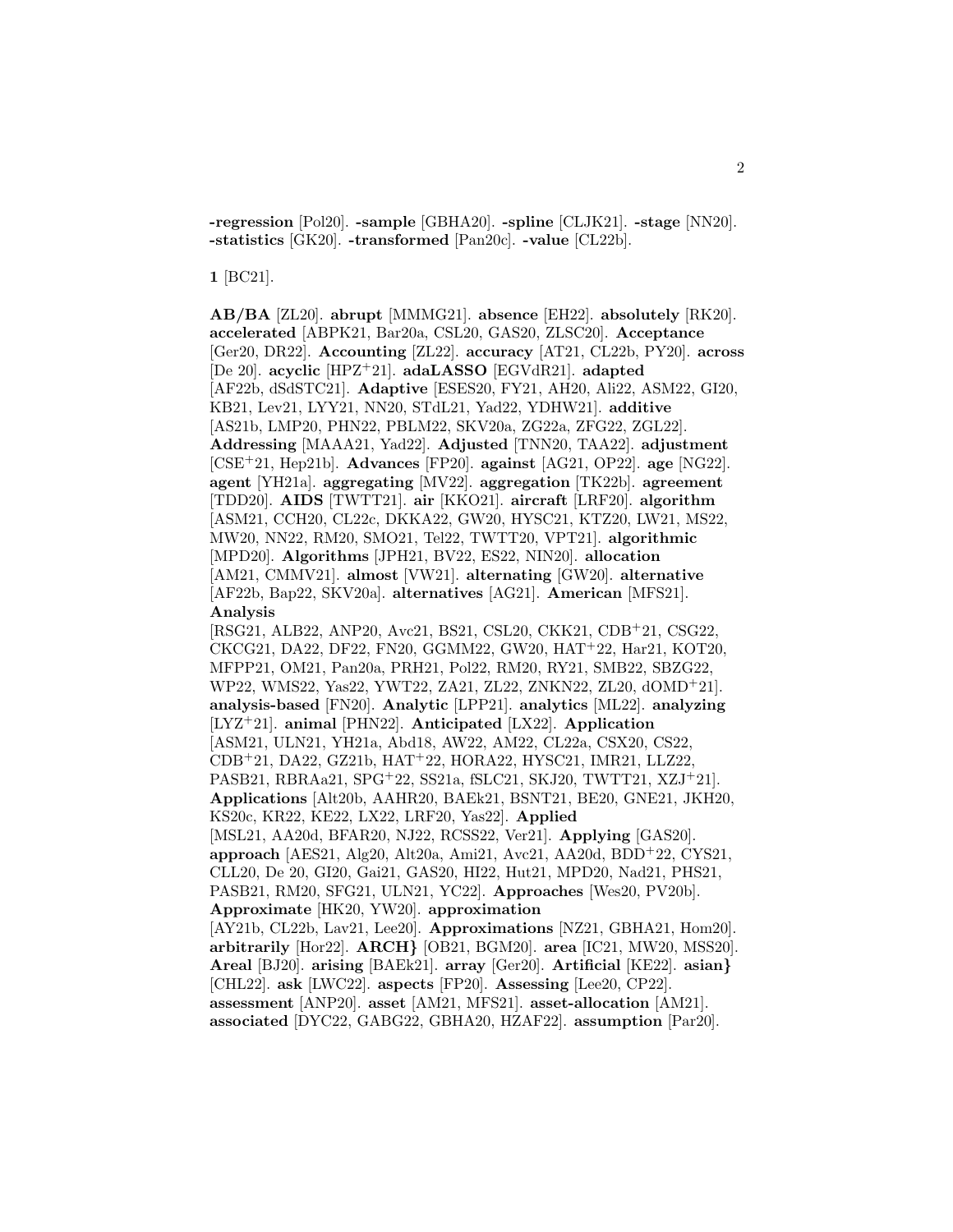**assumptions** [DYC22]. **assurance** [BJU20]. **asymmetric** [Hep21a, Zhe21]. **asymmetry** [GZ22b, ZG22a]. **Asymptotic** [BPN22, Esk21, Mil20, BS21, MVLMA22, TKF<sup>+</sup>20, WLC<sup>+</sup>22]. **asymptotically** [DRB20, DYC22]. **asymptotics** [GW22, dXLY20a, dXGLY20, dXLY20b]. **atmospheric** [KKO21]. **attribute** [ABPK21, WZ21a]. **attribute-variable** [WZ21a]. **attributed** [MASA22]. **attributes** [MS20]. **augmented** [AGA20]. **autocorrelated** [SMM22]. **autocorrelation** [RAG21]. **automated** [EGVdR21]. **Automatic** [AT21, VPT21, Tel22]. **Autometrics** [EGVdR21]. **Autoregressive** [GKM20, AE21, GNE21, LLZ22, LW22b, NIN20, WWYX21, WHW21]. **auxiliary**

[AS21a, BPP20, HB22, JuAH20, NKSY22, uARS22, SVM20, SVK22]. **availability** [SS21a]. **average** [AK20, CLS22, LLZ22, uARS22, OP20]. **averaging** [HD22, HCZ21, dSdSTC21]. **axially** [VWZ21].

**B** [YZ21]. **B-spline** [YZ21]. **BA** [ZL20]. **background** [CS22]. **backward** [LX22]. **balanced** [AATD21, MPD20]. **balancing** [HAT<sup>+</sup>22]. **band** [DLRZ21]. **banded** [JM20]. **bandwidth** [ESES20, Sol21, ZZ22]. **Banerjee** [PM20]. **barrier** [LG21]. **Bartlett** [Pic21]. **base** [YWT22]. **based** [ASZN21, ABHF22, AMK<sup>+</sup>21a, AY21a, AS22, AJ22, AA22b, ABPK21, ABJ21b, AA20d, ASP22, BC21, BM21, CKK21, CLS22, CS22, CMMV21, CCM20, CNL21, DKKA22, De 20, DA21, Ere20, FN20, GK22a, GK22b, GWZC22, HI22, HR22, Hep21b, HCTZ21, HE21, IM20, IS20, KR21, KS22, LES21, LLL22, MG21, MNL21, MSL21, MQ21, MLR<sup>+</sup>22, Mil20, MB21, MBBS22, MW20, MK22, NdSA20, NN21, NKSY22, PHY20, PD21, PHS21, RYA20, RAJ21, RCSS22, SI20, STdL21, SBTP20, Sha22, SL21, SMWJ20, SS21b, SB21b, SM20, SZJG21, SKS21, SCK22, SCK20, SCK21, SLE20, TWTT20, VDN22, WS20, WWYX21, WJZ<sup>+</sup>22, WMJ21, Wu21, XXH22, XWL22, XH21, YOT20, YZ21, ZZFG20, ZGC21, ZG22a, ZNKN22, ZB20, ¨ ZLSC20, ZBZS20, vO21]. **baseline** [DSL20, PBLM22]. **basketball** [SS21b, SZS20]. **Basu** [dOMA21]. **Basu-Dhar** [dOMA21]. **batch** [PK22]. **Bayes** [AMK21b, Esk21, YW20, ZGC21]. **Bayesian** [ASZN21, AA20b, AA20c, Ami21, AJ22, ALVQ22, Avc21, AA20d, BJ20, BC21, CSL20, CKK21, CLY21, DA22, FLPB20, GGB20, GJK21, Han20, Han21, HvZ21, dAIIS20, IT21, KK22, KP21, Lev21, MNN21, MdN22, MZZF21, OLOK22, PCWL22, RdAIS<sup>+</sup>20, SLE20, VDN22, WP22, Yad22, YBC22, YWT22, ZB20, ZLSC20]. **behavior** [WJB21]. **behavioral** [ML22]. **behaviors** [EFD21]. **Ben** [PM20]. **Berk** [HM21]. **Berkson** [WCF21]. **Bernstein** [DY22]. **Berry** [DYC22]. **best** [Ami21, CZ22, Ver21]. **beta** [CNL21, KP21]. **Better** [IR21]. **between** [AK20, AE21, CST21, Lui22, MNN21, MPS21, OP20, PK22, PAT22, UYMK22, YC22, ZZ21]. **between-batch** [PK22]. **Bi** [SS21a]. **Bi-dimensional** [SS21a]. **Bias** [KAVR20, BZ22a, BR21, GCF<sup>+</sup>20, HZAF22, SCHS22, ZPW21]. **biased**

[CZS21]. **biasing** [OT20, SCK20]. **bid** [LWC22]. **bidimensional** [GTW22].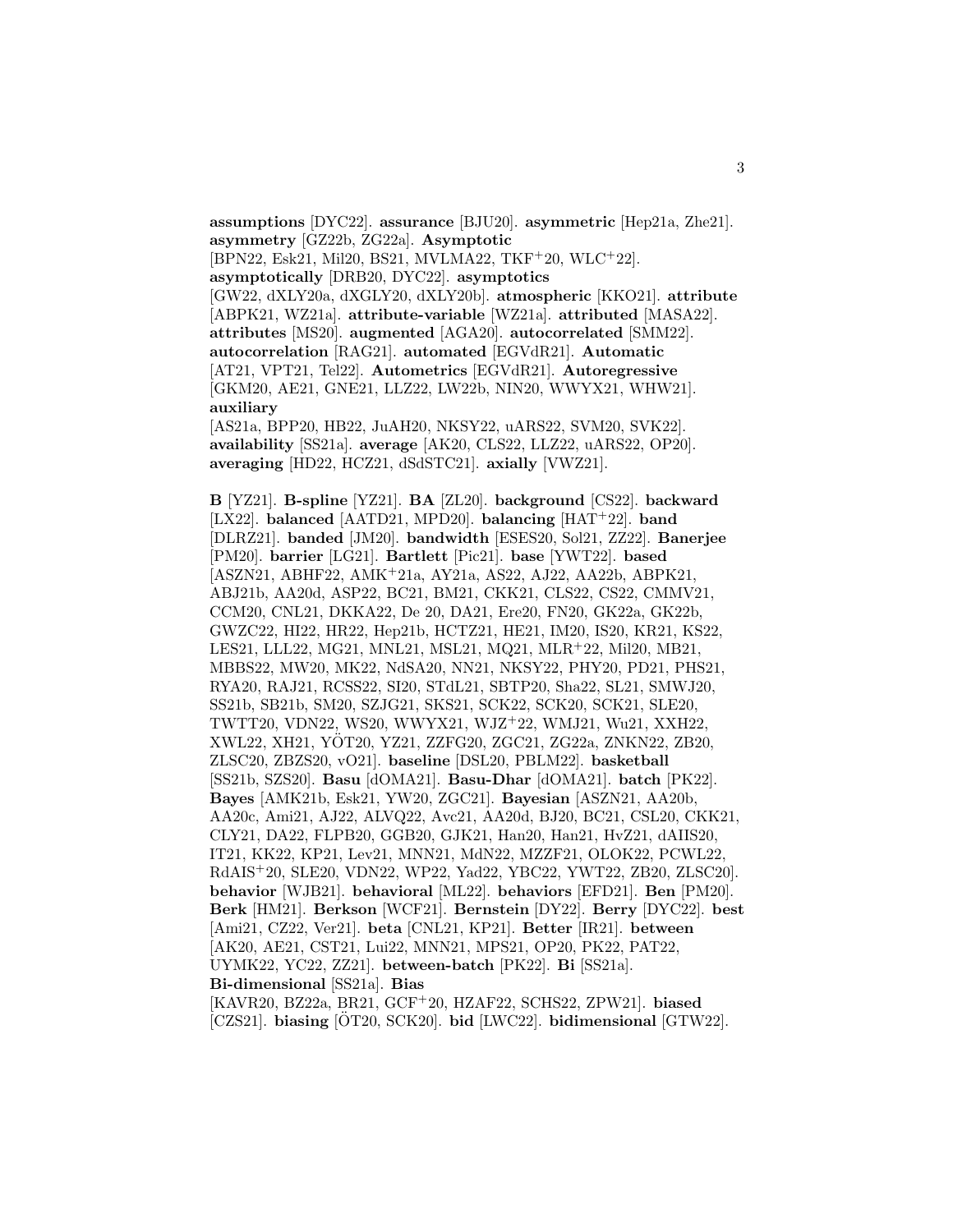**big** [XH21]. **BiMM** [SWC<sup>+</sup>20]. **bimodal** [ROL<sup>+</sup>20]. **binary** [DKKA22, FS22, LFMMRH22, MASA22, OBN22, SI20, SWC<sup>+</sup>20]. **BINMA** [SKJ20]. **binomial** [AF22a, GPP21, KS20c, SK22a, UYMK22, WWYX21, ZWY20]. **biochemical** [HAT<sup>+</sup>22]. **biosimilar** [PK22]. **Birnbaum** [BA22]. **birth** [RdAIS<sup>+</sup>20]. **birthdates** [PRH21]. **Bivariate** [Ere20, MPS21, ASP22, Bap20, Bap22, GAS22, MLR<sup>+</sup>22, NAKK20, NM21, RK20, SSBA22, SZ21, WLT22, dXLY20a, dXGLY20, dOMA21]. **blank** [SKV20b]. **blinded** [TF22]. **block** [Bey21, BJVV21, MPD20, MBDK21, SD22]. **blocked** [ZK20b]. **boosting** [LYP22]. **Bootstrap** [BCP21, FH22, ZZ22, Bey21, BRA20, Hut21, MBDK21, MSS20, PDO<sup>+</sup>20, PV20b, Sol21]. **Bootstrapping** [CS20, XW20]. **bottleneck** [ML22]. **bound** [DYC22]. **boundary** [NZ21]. **bounded** [dALFB21]. **branching** [RY21]. **breaks** [De 20]. **Burr** [AS22]. **Bursa** [NN22]. **business** [ML22].

**calculations** [CFM21]. **calibrated** [Mag20]. **Calibration** [SSS20]. **cancer** [HAT<sup>+</sup>22, RBRAa21, ZA21]. **canonical** [GW20, Pol22]. **capability** [ABJ21b, PG22, PDO<sup>+</sup>20, RAJ21]. **capture** [Kal21]. **Capturing** [BCR<sup>+</sup>21]. **cards** [SKV20b]. **care** [SCE<sup>+</sup>20]. **Carlo** [CL22b, FPAA21, KKZ21, KOT20, uIKKH22, Kur21c, LPNP20, Uya22, WMS22, ZL20]. **case** [CSE<sup>+</sup>21, GKZ<sup>+</sup>22, KOT20, MNL21, MAMA20, NN22, ONE22, Pan20a, SB20, SPG<sup>+</sup>22, SCE<sup>+</sup>20, SMB22, SRO20, dOMA21]. **case-** [MAMA20]. **case-cohort** [Pan20a]. **case-mix** [CSE<sup>+</sup>21, SCE<sup>+</sup>20]. **CAT** [AW22]. **categorical** [AMK<sup>+</sup>21a]. **category** [Avc21]. **Cauchy** [KAVR20]. **causes** [CSL20]. **CDF** [Ras20]. **censored** [ASZN21, ARAB21, AJ22, AMK21b, AHG20, ASP22, CLY21, Lee20, MG21, MK21, MAMA20, MB21, MBBS22, PHY20, PCWL22, PV20a, RBRAa21, SBTP20, Sha22, Wu21, ZA21]. **censoring** [CSL20, CKK21, GAS20, KB21, KP21, LTR21, MJ20, Mis20, PMK20, WLT22, WL22, YBC22]. **censorship** [FZZ20]. **CEV** [ARAB21]. **CEV-Hybrid** [ARAB21]. **chain** [HE21, SS21b, SLE20]. **change** [BSNT21, MMMG21, QYC22, ZT20]. **change-point** [BSNT21]. **change-points** [ZT20]. **changes** [BVJV22]. **chaos** [BCDA21]. **character** [SKV20b]. **characteristics** [CSE<sup>+</sup>21, MK21, YBC22]. **characterization** [Mil20]. **chart** [AMK<sup>+</sup>21a, AK20, AK22, ASM22, ARJ20, ABPK21, CLS22, CKT<sup>+</sup>20, GK22a, HA20, HORA22, HCTZ21, JuAH20, KL21, LK21a, dALFB21, MMMG21, MLR<sup>+</sup>22, uARS22, SAF21, SAA21, STdL21, SB21b, TAA22, WZ21a]. **charts** [AH20, ARAB21, EAJ20, FN20, GK22b, HB22, KBR21, KS20a, NKSY22, PM20, SSBA22, SN22]. **checkerboard** [GBHA21]. **checking** [ZG22a]. **children** [IM20]. **choice** [ALVQ22, LW22a]. **Cholesky** [vO21]. **Cholesky-based** [vO21]. **Choosing** [Ver21]. **CIR** [MFS21, TMZL21]. **circular** [AATD21, BZ22a]. **claim** [TK22b]. **class**

[AF22a, ATYK20, BZ22b, CCM20, FY21, Ruz22, SK22b]. **classes** [NG22].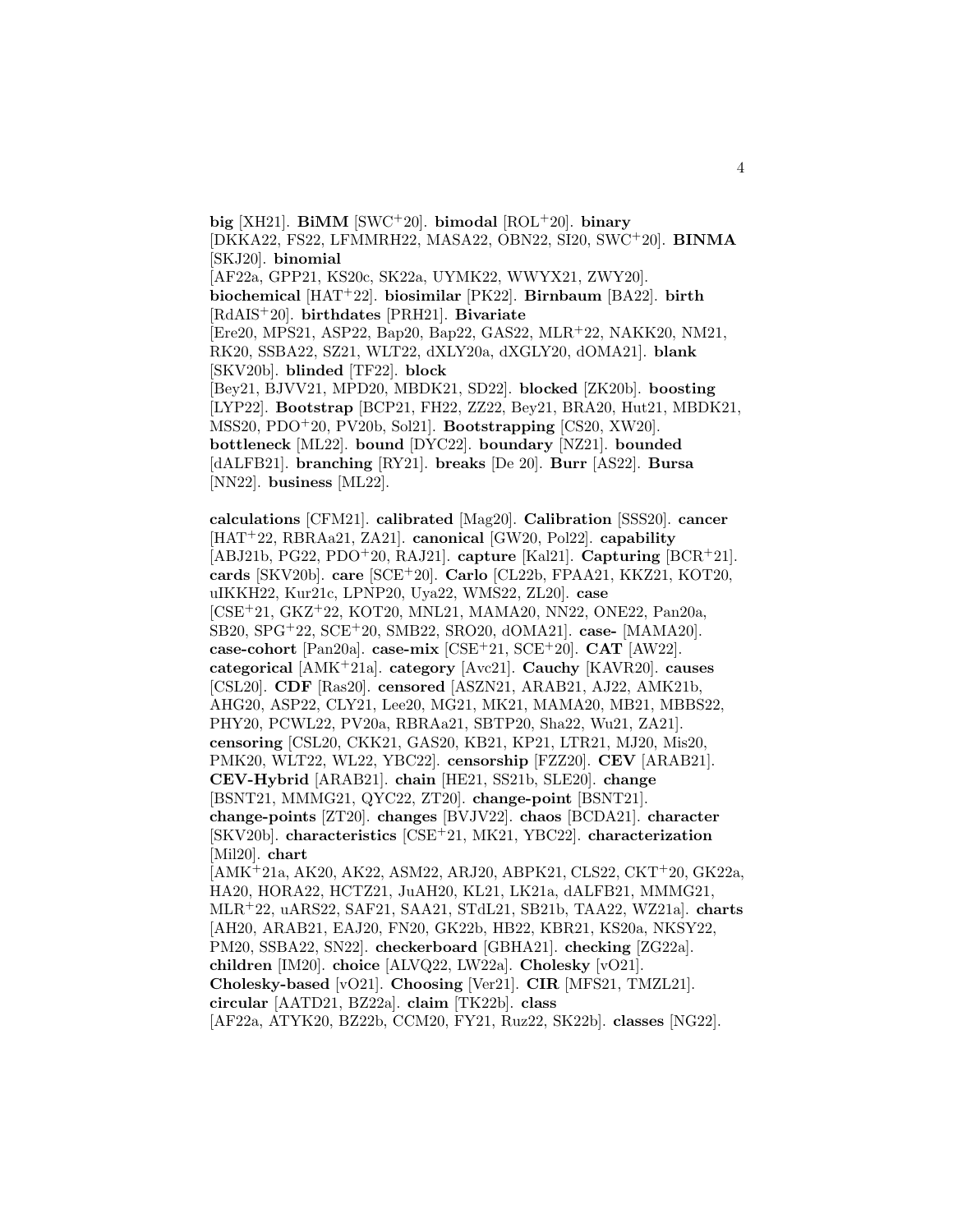**classification** [DKKA22, IAG21, MS20, YÖT20, ZC22]. **classifications** [dOVQP21]. **classifiers** [DKKA22]. **classifying** [PK21]. **Closed** [Lev21, HK20, LWC22, PHN22]. **Closed-form** [Lev21, LWC22]. **closeness** [WWTM22]. **cluster** [BM21, CDB<sup>+</sup>21, KS20c, dOMD<sup>+</sup>21]. **cluster-based** [BM21]. **clustered** [SWC<sup>+</sup>20]. **clustering** [AY21a, CGS21, CCH20, HYSC21, LH20, Tel22, VPT21]. **clusters** [BDD<sup>+</sup>22, FBNRG21, Tel22, ZNKN22]. **codifference** [GTW22]. **coefficient** [AS21a, CKL22, ESS22, GWZC22, GZZ22, GP20, HCZ21, IR21, KJ20, LZ22, LW22b, Mos22, SGG22, SVM20, SBZG22, TNN20, ZZFG20, ZG22a, Zha22, ZZWH20, ZZ22, ZXF22]. **coefficient-based** [ZG22a]. **cognitive** [ML22]. **cohort** [Pan20a]. **Coincidence** [Pic21]. **cointegrating** [AO20b]. **cointegration** [Hep21a, uIKKH22]. **COM** [AK22, SKJ20]. **COM-Poisson** [AK22, SKJ20]. **combination** [REN22, SU21]. **combinations** [De 20, YH21a, Yad22]. **combine** [CL21]. **Combined** [Hua20, WZ21a]. **Combining** [CGS21,  $\ddot{\text{O}}$ A22, IC21]. **Comments** [CL22a]. **Common** [Kal21, KJ20, TNN20]. **commonly** [Lui22, Uya22]. **commonly-used** [Lui22]. **communication** [SMWJ20]. **compact** [WJB21]. **company** [BS21]. **comparative** [AE21, BA22, Bay21, KGR21, MFPP21]. **compare** [CYS21]. **Comparing** [AG21, CSG22, dAIIS20, SS20b, Dog22, FO22, SG21, SS20a]. **Comparison** [CLL20, CCBN22, IR22, ONE22, PBLM22, AKS<sup>+</sup>21, CMMV21, GLT20, IM20, IRA21, JM20, uIKKH22, Lui22, MSL21, MPS21, SCHS22, SS20a, Uya22, WL20]. **Comparisons** [AGA20, HM21, Wu21]. **competing** [AHG20, CSL20, WLT22, WL22]. **complete** [ASZN21, ASP22]. **complex** [BCR<sup>+</sup>21, PK21, PHS21]. **component** [AE21, FN20, Kur21b, ZNKN22]. **components** [LMP20, VLvdW22, YW20]. **Composite** [MMR22, DA22, HHY21, LMP20, MW20, Pan20b, SK22b, TWTT21]. **compositional** [GGMM22]. **compound** [ZK20b]. **Computation** [GLT20, Bar20a, SMO21]. **Computational** [BFAR20, FP20, YÖT20]. **computationally** [LW22a, SY22]. **Computing** [Nag21a, SVK22]. **concepts** [ZNKN22]. **conceptual** [KÖ21a]. **concomitant** [AA22b]. **concomitant-based** [AA22b]. **condition** [FPAA21]. **conditional** [BCP21, DKL22, ESES20, HCTZ21, KBR21, dXLY20a, XWL22]. **conditionally** [Mil21, YH21b]. **conditions** [LW22b]. **conduct** [dOVQP21]. **Confidence** [CST21, DP20, UYMK22, BCP21, DLRZ21, IRS20, IR21, LLL22, MNN21, PDO<sup>+</sup>20, TNN20, WWTM22]. **confounders** [DNWG22]. **conic** [YOT20]. ¨ **considering** [MASA22]. **consistent** [MNL21]. **constant** [LG21]. **constrained** [Pan20a, ZBZS20]. **constraints** [DY22, MQ21, RVV22]. **constructed** [JHR21, SSBA22]. **Construction** [Bey21, MPD20]. **contagion** [CDB<sup>+</sup>21]. **containing** [GAS22]. **contaminated** [Dog22, SFG21]. **contamination** [AM22]. **context** [DKL22]. **contingency** [KJK20]. **continual** [UKK20, ZWY21]. **continuous** [AMK<sup>+</sup>21a, GGB20, RSG21, RK20, ZG22a]. **Control** [EAJ20, KBR21, AMK<sup>+</sup>21a, AK22, ASM22, ARJ20, ABPK21, Ava21, DC20, FN20, GK22a, GK22b, HORA22, HE21, JuAH20, KL21, dALFB21,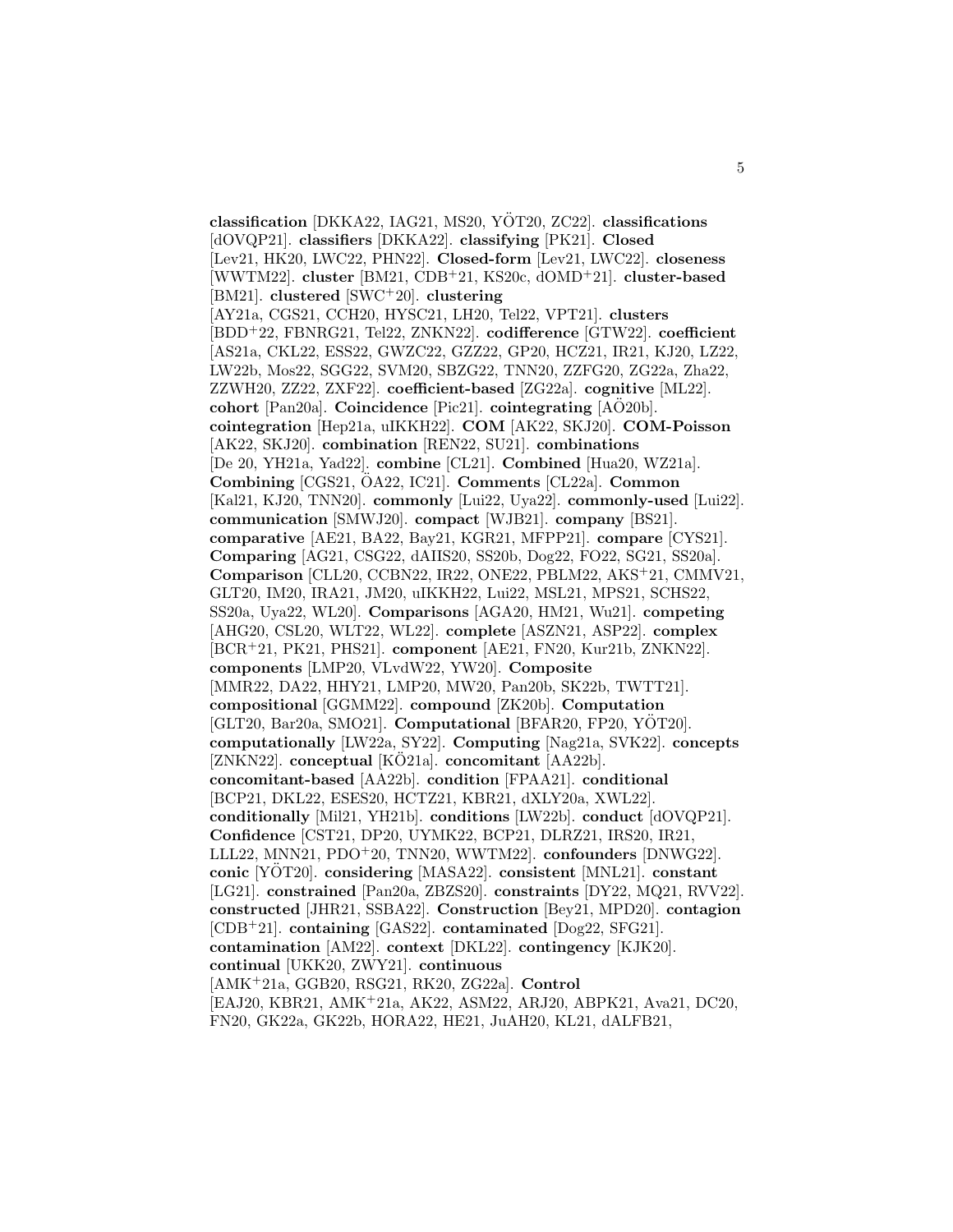MMMG21, MLR<sup>+</sup>22, uARS22, PM20, RYA20, SAA21, STdL21, SSBA22, SMO21, SS20b, SN22, TAA22, WZ21a, Wu21, Yas22]. **Controlling** [LAZ21]. **convergence** [GBHA20]. **converting** [Mag20]. **coordinates** [GGMM22, KS20b]. **Copula** [ADK21, QL21, GAS20, GBHA20, HD20, HE21, KBR21, LES21, SLE20, dXLY20a, dXGLY20, YC22]. **copula-based** [HE21, LES21, SLE20]. **copulas** [GBHA21, SSBA22, JHR21]. **correct**  $[CNL21]$ . Corrected  $[GCF+20, OZk21]$ . Corrected-Hill  $[GCF+20]$ . **Correcting** [BR21]. **correction** [BZ22a, HZAF22, Hep21a, ZPW21]. **correlated** [AA22a, AS21b, LES21, Yad22]. **Correlation** [CZP21, ZG22a, Bap20, Bap22, GWZC22, GZZ22, GW20, IR22, MS22, Pol22, Wes20, vO21]. **cost** [MYVD21, PM20, SA22]. **costs** [ZC22]. **count** [HD20, Hom20, MV22, OLOK22, TEO20]. **counting** [GBHA20, LZ22, PAT22]. **counts** [MPS21, TK22b, dSdSTC21]. **course** [ML22]. **covariance** [ALB22, AM21, BZ22b, GZ21a, JM20, RAG21, ZK20b]. **covariate** [HAT<sup>+</sup>22, MAMA20]. **covariates** [DSL20, MZZF21, NCC<sup>+</sup>22, SBZG22, WHW21, WCF21]. **Coverage** [IRS20]. **Cox** [AJ22, CMA21, Pan20a, SI20, ULN21, ZGC21]. **Cram´er** [ZZFG20]. **credit** [CHL22, GHW20]. **cricket** [BT20]. **crisis** [NN22]. **Criteria** [Hom20, CCM20, Kim21, Wes20]. **criterion** [BSNT21, DRB20, HK22, HCZ21, KO21a, Mis20]. ¨ **Cross** [GTW22, Alg20, Pol22]. **Cross-codifference** [GTW22]. **cross-language** [Pol22]. **cross-validation** [Alg20]. **crossing** [NZ21]. **crossover** [KS22, ZL20]. **cum** [KGF20]. **cumulative** [CHC20]. **cure** [RdAIS<sup>+</sup>20, SL21]. **current** [SPS22]. **curtailed** [CLY21]. **curve** [ANP20, LK21b, PY20]. **curves** [CHC20]. **customer** [YWT22]. **customer-base** [YWT22]. **customized** [KS20a]. **CUSUM** [AH20, HB22, KL21, RYA20].

**D** [Ava21, OP20]. **D-Trace** [Ava21]. **daily** [SMB22]. **Danish** [MNL21]. **Data** [VWZ21, Abd18, AMK<sup>+</sup>21a, AY21a, AA20b, ARAB21, AM21, AJ22, ALVQ22, AMK21b, AÖ20b, AM22, AHG20, ASP22, BJ20, BDD+22, CL22a, CLL20, CCH20, CZP21, CZS21, DP20, DA22, FZM21, FZZ20, GI20, GAS22, GGB20, GGMM22, GP20, GZ21b, HD20, HM22, HCZ21, HYSC21, IAG21, IC21, IR22, KS22, LH20, LYY21, dALFB21, LES21, LYZ<sup>+</sup>21, LRF20, MT21, MAMA20, MB21, MBBS22, MV22, Mos22, Nad21, Nak21, NAG21b, OLOK22, PHY20, PCWL22, Pap20, PK21, PHS21, PV20b, RBRAa21, SAA21, SBTP20, SCHS22, SMB22, SFG21, Sha22, SKK21, TY21, TK22b, TWTT20, TEO20, WHW21, WL22, WWTM22, WJB21, XH21, ZA21, ZGL22, ZB20, ZZWH20, ZL20]. **database** [Ver21]. **datasets** [CL22c]. **Daya** [PM20]. **deal** [SKK21, SK22b]. **debit** [GHW20]. **deciles** [SB21b]. **decision**

[MM22, NG22, PMK20, SWC<sup>+</sup>20]. **Decrease** [EL21]. **decreasing** [PM20]. **deeper** [ML22]. **default** [CHL22, fSLC21]. **degradation** [CSDT20, SBZG22]. **degree** [IMR21]. **degrees** [TEO20]. **delay** [SMWJ20, SMO21]. **delay-based** [SMWJ20]. **delayed** [YH21a]. **delta** [MNN21]. **delta-lognormal** [MNN21]. **dengue** [HYSC21]. **denoising** [Lev21, TP22]. **densities** [QL21]. **density**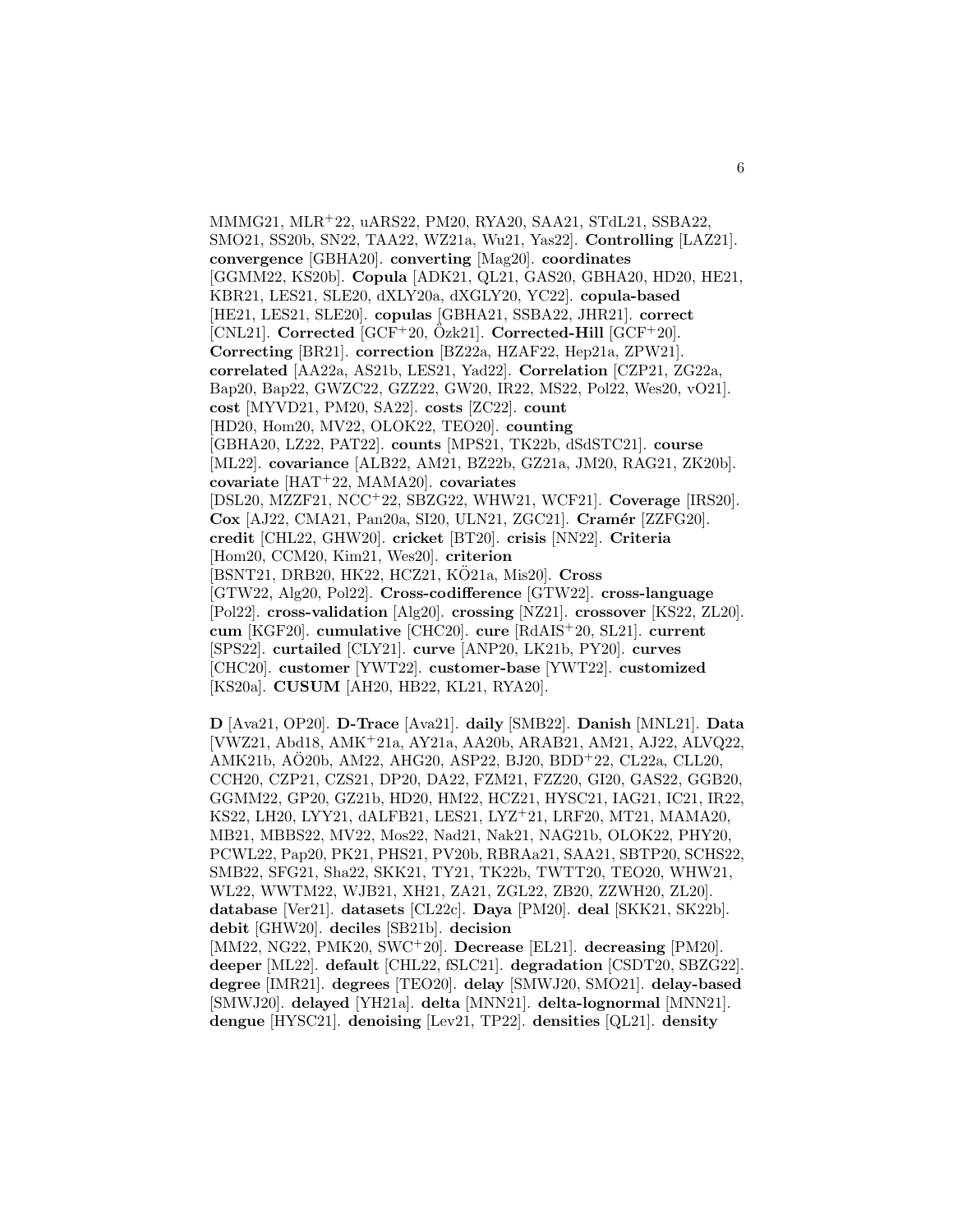[Bar20a, BCP21, BZ22a, CZS21, HK22, dAIIS20, LJC<sup>+</sup>20, QL21, Sha20, SD22, WP22, WN21b]. **dependence** [ADK21, CDB<sup>+</sup>21]. **dependency**  $[YC22]$ . **dependent**  $[A\ddot{O}20b, ARJ20, ABPK21, ABJ21a, ABJ21b, BCR+21,$ CSL20, JHR21, LZ22, MAMA20, Med22, NG22, PV20b, RAJ21, Sha20, SM20, TKF<sup>+</sup>20, dOVQP21, WLT22, ZD22]. **derivatives** [YDHW21]. **derived** [UYMK22]. **Design** [MNL21, PHS21, SPG<sup>+</sup>22, ABJ21a, CP22, CKT<sup>+</sup>20, KGF20, KL21, KK22, PM20, RGA21, REN22, SY22, Yad22, ZWY21, ZD22]. **Design-based** [PHS21]. **Design-consistent** [MNL21]. **designed** [WZ21a]. **Designing** [ABPK21, BJU20, MS20, HORA22, SAF21]. **designs** [AATD21, AGA20, AJ22, AAA20, BJVV21, BVJV22, FTC21, GJK21, KS22, LFMMRH22, Lui22, MPD20, NN20, NKSY22]. **desirability** [SCHS22]. **destructive** [RdAIS<sup>+</sup>20]. **detect** [GK22a, GK22b]. **Detecting** [AE21, OP20, WZ21a, FBNRG21]. **Detection** [GZ22b, GZ22a, WS21a, ZGL21, AMK<sup>+</sup>21a, BDD<sup>+</sup>22, SCK22, TK22a, UEA20]. **detections** [QYC22]. **determinant** [BZ22b]. **Determination** [ABJ21a, SGG22]. **Determining** [PJL21, IM20]. **deterministic** [JGGDMRLD21]. **detrending** [GG22]. **Developing** [NN21]. **development** [FS22, PK22]. **Deviance** [Kim21]. **device** [SKV20b, SSK22]. **Dewma** [ARAB21]. **Dhar** [dOMA21]. **diagnosed** [IM20]. **diagnostic** [ANP20, HBM<sup>+</sup>20, HE21, KL21]. **diagnostics** [AO20a, KUA21]. **dichotomous** [ZL20]. **difference** [CST21, MNN21, UYMK22]. **differences** [OP20]. **different** [AM21, CYS21, DSL20, GLT20, Han20, Han21, HHY21, Pol20, ROL<sup>+</sup>20, TK22b, UKK20]. **differential** [LX22, MZZF21]. **diffusion** [GHW20, LLLL22, MFS21, SBZG22, WMJ21]. **Diggle** [CLL20]. **dimension** [CZP21]. **dimensional** [CKCG21, DNWG22, FY21, IAG21, JM20, Kur21a, Kur21b, LYY21, MT21, Nak21, SS21a, VLvdW22, WX21, WCF21]. **dimensions** [HHY21]. **directed** [HPZ<sup>+</sup>21]. **direction** [GW20]. **directional** [ADK21, BJVV21, NAG21b]. **Dirichlet** [LH20, MVLMA22, WJB21]. **discontinuous** [AA20d]. **discovery** [BR21]. **Discrete** [HZAF22, ADK21, SS21b, VPT21]. **discrete-time** [SS21b]. **discriminant** [KS20b, WP22]. **Discriminating** [PAT22]. **Discrimination** [HM22, TP22]. **disorder** [IM20]. **dispersion** [AS21a, ESS22, SVM20, dOMD<sup>+</sup>21]. **Distance** [NdSA20, AY21a]. **Distance-based** [NdSA20]. **Distinguishing** [GKZ<sup>+</sup>22]. **distortion** [dXLY20b, ZG21, ZG22a, ZFG22, ZGL22]. **distributed** [DDK21, HORA22, IRS20, MAAA21, OT20]. **Distribution** [Alt20b, TF22, Abd18, ASZN21, ABHF22, AK22, ARAB21, Ami21, AMK21b, AA22b, ABPK21, ASP22, BA22, Bar20a, BAEk21, CL22a, CSDT20, CCBN22, Dog22, GPP21, GABG22, GW22, HR22, IMR21, JAP21, JKH20, KAVR20, KR21, Kal21, KLK21, KTZ20, KBR21, KB21, KS20c, KR22, KP21, LH20, LPP21, LTR21, LRF20, LY20, MK21, MSL21, MM20, MBBS22, NAKK20, NdSA20, NIN20, NM21, ON21, OP22, PHN22, PBLM22, PASB21, PMK20, RL21, RBRAa21, Ras20, Ric21, RK20, Sha22, UKK20, VG22, WLT22, YBC22, YWLD20, ZNLW20, ZBZS20, ZL20, dOMA21, Biç20]. **Distributions** [GBHA20, AS22, AAHR20, ARJ21, BJU20, BPN22, CKK21,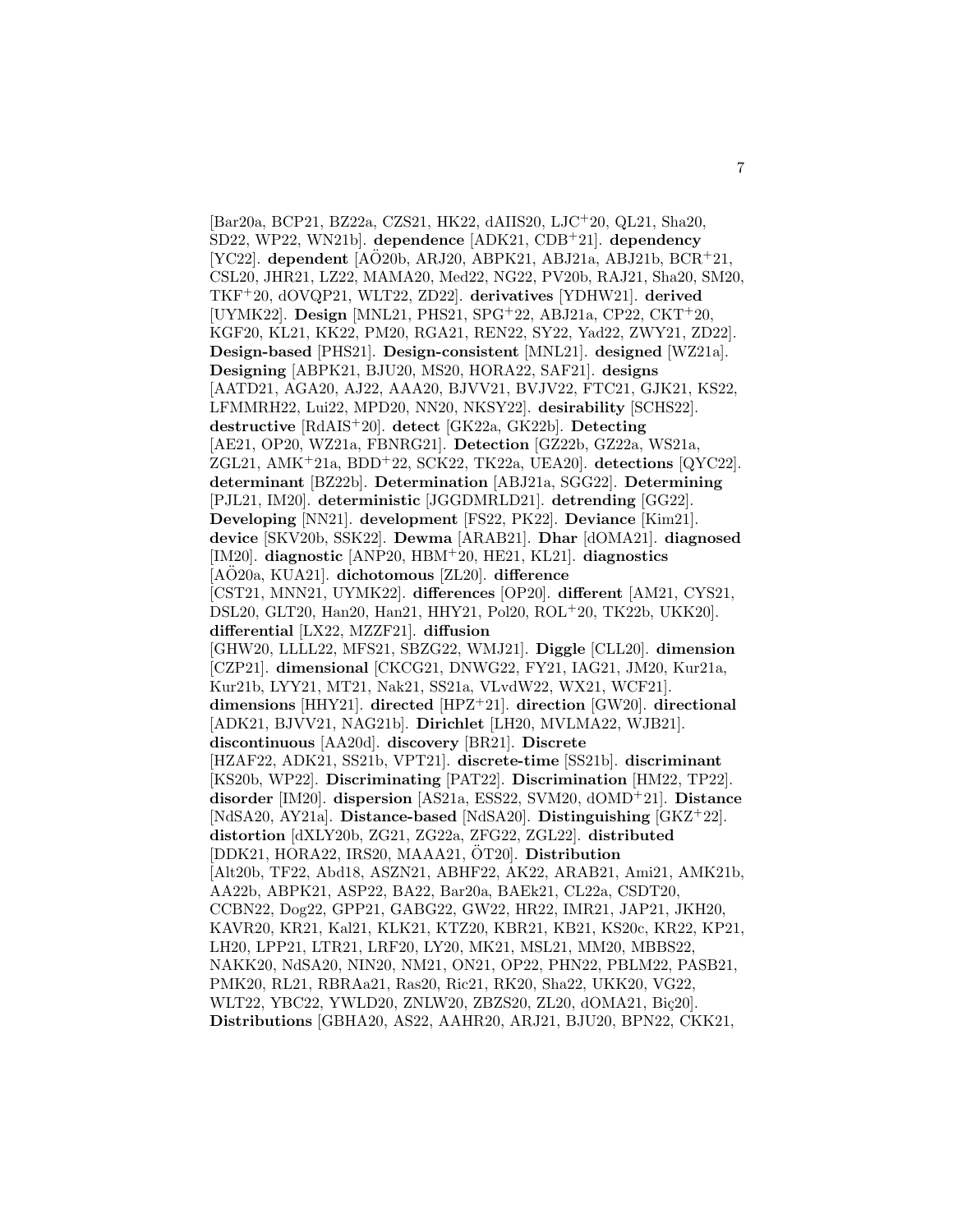CCBJ21, CLY21, FN20, Hom20, Kim21, KGR21, MJ20, MNN21, MB21, MFPP21, Pan20c, PAT22, RYA20, SKG22, TJ20, UEA20, WZY<sup>+</sup>21]. **divergence** [LK21b, MK22, PHY20]. **Diverse** [DKKA22]. **dividend** [LG21]. **dose** [NN20]. **dose-response** [NN20]. **Double** [LK21a, AK20, dALFB21, MMMG21]. **doubly** [PIA22, Wu21]. **dropout** [CLL20]. **drug** [Yad22]. **DSLRIG** [SAD<sup>+</sup>21]. **Dual** [fSLC21, HB22, LFZ21]. **Dual-frailty** [fSLC21]. **Dynamic** [dSdSTC21, DNWG22, MPS21, RRA20, SMWJ20, TEM20, TAA22]. **dynamics** [DF22].

**E-Bayesian** [Han20, Han21]. **E-MSE** [Han21]. **E-posterior** [Han20]. **each** [Ver21]. **early** [PM20, TK22a]. **EBLUP** [MSS20]. **Economic** [NKSY22, ABJ21a, PM20, RGA21, REN22]. **economic-statistical** [NKSY22, REN22]. **economical** [DR22]. **economically** [WZ21a]. **Education** [SN22]. **educational** [HM22]. **effect** [BJVV21, GZ21a, Har21, IM20, ML22, MV22, NSN21, SVK22]. **Effects** [PK22, TEM20, AW22, BCR<sup>+</sup>21, EH22, GLT20, Hua20, Lar20, MASA22, PHN22, Pol20, SLW20, TWTT20, TWTT21, YW20, ZK20a, ZL20]. **Efficiency** [ÖT20, CKL22, Mil20, SSBA22, XWL22]. **Efficient** [BM21, MYVD21, NIN20, SB20, SU21, Esk21, MS22, SVK22, SY22]. **eigenvalue** [Ava21, WS21b]. **elastic** [LYY21, Pol22]. **elastic-net** [LYY21]. **elements** [VPT21]. **elicitation** [SK22a]. **elongated** [Tel22]. **emerging** [TK22a]. **emphasis** [HBM<sup>+</sup>20]. **Empirical** [Che21, LK21b, LLL22, LY20, CZ22, Esk21, Gho20, MQ21, ÖA22, SKS21, TY21, WN21b, YWT22, ZZWH20]. **energy** [YC22]. **enhanced** [HA20]. **Enhancing** [Ver21]. **Ensemble** [IAG21, LYP22, DKKA22]. **entrance** [XXH22]. **entropies** [NYM20]. **entropy** [CZP21, Mis20]. **envelope** [YV20]. **environmental** [dALFB21]. **epistemic** [BCDA21]. **equality** [AG21, MJ20, PFM21]. **equation** [Dog22, MZZF21]. **equations** [LX22, LYZ<sup>+</sup>21, REMO22, Wes20]. **equilibrium** [TEM20]. **equivalence** [DC20]. **ergodicity** [TMZL21]. **error** [CR21, CYS21, DC20, EH22, EL21, GZ22c, Gha22, Han21, Hep21a, Hor22, IRS20, LAZ21, MSS20, uARS22, PK22, SCE<sup>+</sup>20, Sha20, WX21, WN21a, WCF21, YA21, YRAB22, ZNLW20, ZGC21]. **error-in-variable** [WCF21]. **error-in-variables** [WX21]. **errors** [GZ22b, GZ22a, GWZC22, GZZ22, KZG21, MAAA21, MS20, PZ20, RGA21, Sha20, SVK22, SBB22, WS20, WLY22, YDLX20, ZG21, ZFG22, ZGL22]. **errors-in-variables** [WS20]. **Esseen** [DYC22]. **estimate** [Gho20, SBB22]. **estimated** [CKT<sup>+</sup>20, LK21a, SAF21, YHGA21]. **estimates** [Gho20, KAVR20]. **Estimating** [GBHA21, LTR21, TK22b, YDHW21, FTC21, KLM<sup>+</sup>22, LYZ<sup>+</sup>21, Ras20, REMO22, Wes20]. **Estimation** [ALB22, HPZ<sup>+</sup>21, JHR21, KSAR21, KB21, LES21, MK21, MES21, MBBS22, NS20, PKA22, PZ20, SA22, Sha20, SKV20b, SKJ20, VLvdW22, WWYX21, ZNLW20, ZGC21, ZXF22, AG20, ASZN21, AS21a, Ava21, AM22, BA22,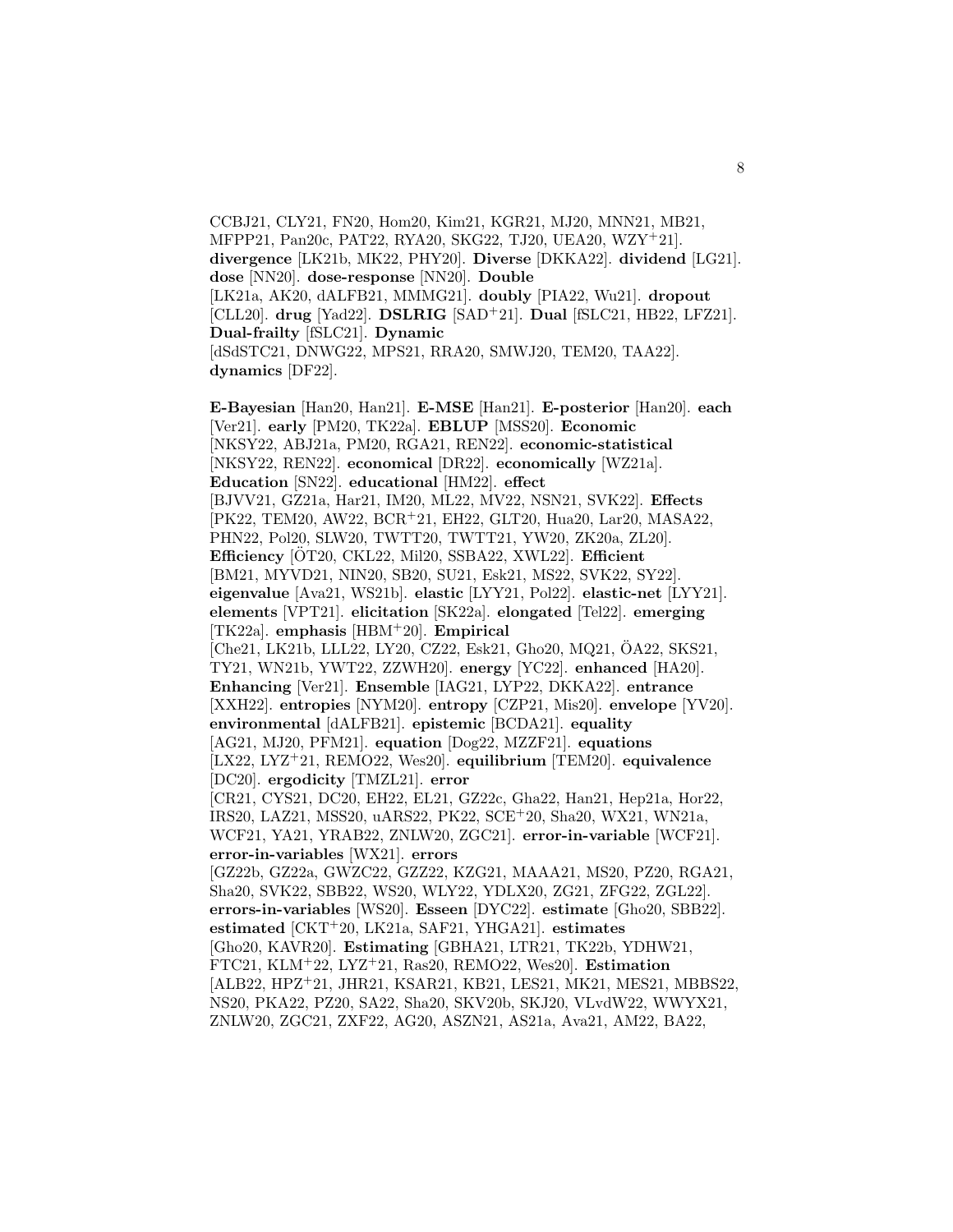BPP20, BRA20, BZ22b, CCBJ21, CSX20, CS22, CLJK21, CZS21, DRB20, De 20, DDK21, DNWG22, ESES20, Esk21, FY21, FLPB20, GNE21, GCF<sup>+</sup>20, HD20, HHY21, dAIIS20, IC21, KZG21, KN22, KP21, LPNP20, LJC<sup>+</sup>20, LK21b, LW21, LYY21, LMP20, LRF20, MG21, MZ22, MZZF21, Mil21, Mos22, MFPP21, MYVD21, NAKK20, NIN20, Nis21, ÔT20, ÔA22, Pan20a, QL21, RBN<sup>+</sup>22, RVV22, SB20, SZ20, SCE<sup>+</sup>20, SD22, SKV20a, SK22b, SPS22, SSK22, Sol21, SCK20, TKF+20, TF22, Tel22, TÇA22, WY21, WZ21b, XWL22, YBC22, YRAB22, YWLD20, ZG22b, DA21]. **estimations** [Han20, Han21, NYM20, fSLC21]. **estimator** [AO20a, AA22a, AA20a, AK21, BZ22a, Gha22, IS20, IMR21, KGF20, LW22a, ¨ LWC22, PN21, RYA20, SCK21, TEM20, VW21, VG22, YA21, YW20]. **Estimators** [LFMMRH22, AF22a, AKS<sup>+</sup>21, AM21, ACP21, AMK21b, AA22b, BZ22b, CK20, CCM20, DYC22, ESS22, GLT20, HZAF22, Hua20, Hut21, JM20, Kal21, Kur21c, LFZ21, MM20, MW20, OK21, PKW22, Ruz22, ¨ SZ21, SVM20, SU21, SK22b, SVK22, SBB22, WLC<sup>+</sup>22]. **Evaluating** [PG22, DC20, Hom20]. **Evaluation** [HBM<sup>+</sup>20, UEA20, Han21, KR21, LPP21, OBN22, SMWJ20, ZL20]. **Evaluations** [MW20, CL21, SN22]. **event** [ONE22]. **events** [AK20, BDD<sup>+</sup>22, PRH21]. **evidence** [BT20, Kur21c]. **EWMA** [ASM22, HCTZ21, NN21, NKSY22, SAA21, TAA22]. **Exact** [GHW20, ZBZS20, Nag21a, SAF21]. **example** [BGM20, MMR22]. **exceedance** [Ere20]. **existence** [YOT20]. **exit** [GHW20]. **exp** [AAHR20]. **exp-** [AAHR20]. **expansions** [BCDA21]. **expectation** [dXLY20a]. **expected** [Han21]. **experiment** [ZBZS20]. **experimental** [LFMMRH22, MMR22]. **experiments** [LAZ21, RCSS22, SPG<sup>+</sup>22, SCHS22]. **experimentwise** [LAZ21]. **experts** [YWLD20]. **exploitation** [SN22]. **exploratory** [FBNRG21]. **Exponential** [LRF20, ASZN21, AE21, CLY21, GJK21, KR21, MJ20, PMK20, RL21, RK20, SBTP20, WL22, Wu21, MBBS22]. **Exponential-Poisson** [LRF20]. **Exponentially** [uARS22, AK20]. **exponentiated** [RBRAa21, Ras20]. **expression** [HYSC21]. **Extended** [AAHR20, Abd18, ASP22, CL22a, RCSS22]. **extensions** [MdN22]. **extreme** [BGM20, BE20, KGR21]. **extremes** [MdN22]. **Extropy** [NJ22]. **eye** [OP20]. **Eyraud** [dXLY20a, dXGLY20].

**facing** [FO22]. **factor** [CSG22, MPS21]. **factorial** [BVJV22, LAZ21]. **factors** [ML22]. **failure** [CSL20, NG22]. **false** [BR21]. **families** [Bar20a, BAEk21]. **family** [AAHR20, BFAR20, BPN22, CKK21, CCBJ21, HPZ<sup>+</sup>21, MG21, MB21]. **familywise** [DC20, Hor22]. **Farlie** [dXLY20a, dXGLY20]. **fast** [LYP22, LW22a]. **feature** [CGS21, SX22]. **features** [TWTT20]. **fiber** [HORA22]. **Fiducial** [WZY<sup>+</sup>21, CP22, YDLX20]. **fields** [HI22, Lev21]. **filter** [Lev21]. **Filtering** [DL20]. **financial** [AM21, CDB<sup>+</sup>21, NN22, WS21a, ZT20]. **finding** [Tel22]. **findings**  $[ÖT20]$ . **Finite**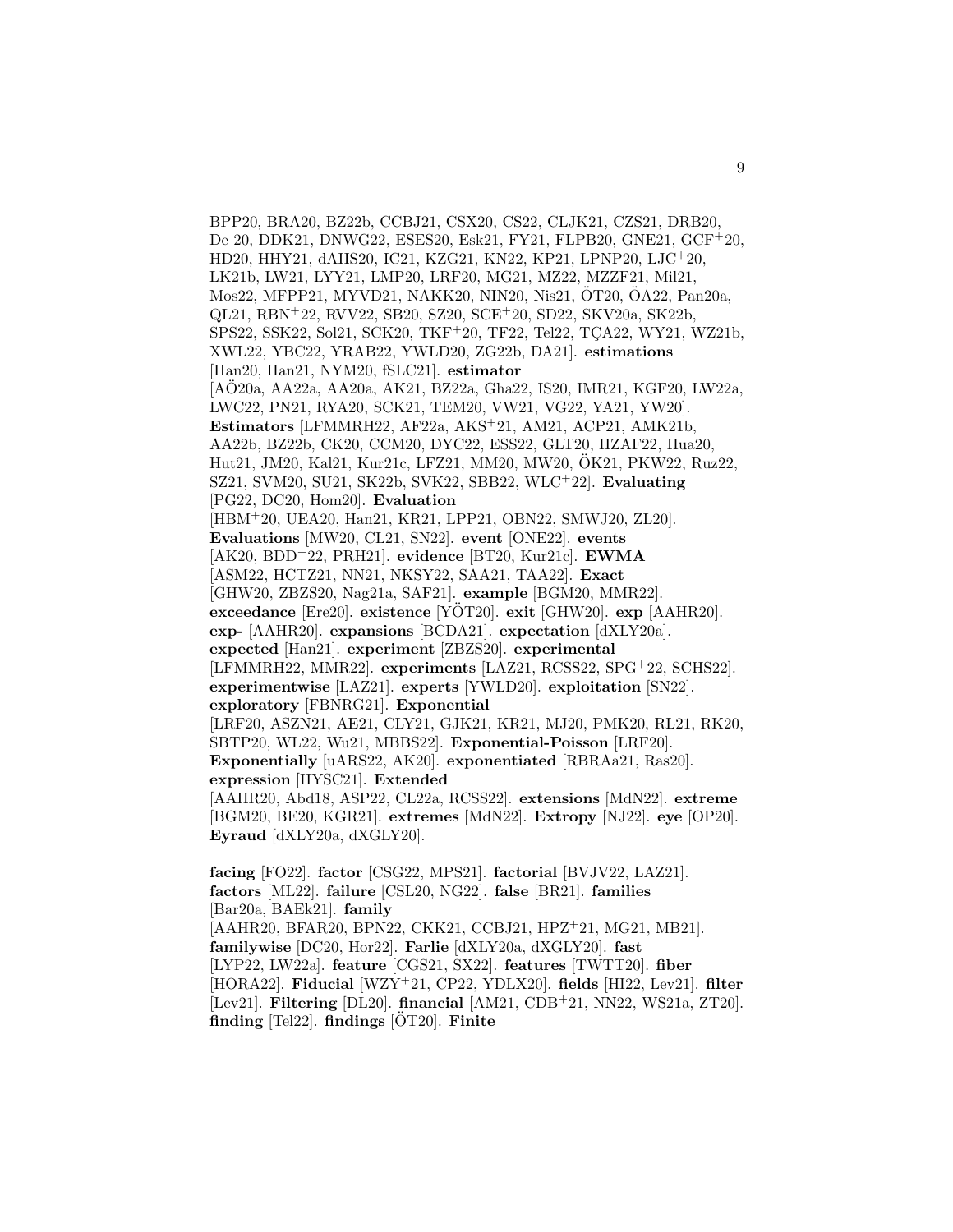[TJ20, BRA20, DKL22, KK22, LY20, PKW22, QL21, REMO22, SS21b]. **finite-sample** [PKW22]. **finite-state** [SS21b]. **fires** [TBH22]. **First** [LZ22, Sol21, TBH22]. **First-order** [LZ22, Sol21]. **Fisher** [HR22]. **Fit** [LK21b, ABHF22, BH20, CMA21, Dog22, FS22, Gai21, KGR21, MG21, MQ21, Mil20, NM21, OP22, PHY20, Sul22]. **fitting** [LK21b, MW20]. **fixed** [CHC20, Hua20]. **flexible** [BCR<sup>+</sup>21, ROL<sup>+</sup>20, WHW21]. **Focused** [HCZ21]. **following** [TF22]. **forecast** [AT21, Bey21, CL21, RM20]. **Forecasting** [De 20, EGVdR21, IRA21, WZ21b]. **forecasts** [XZJ<sup>+</sup>21]. **Forest** [SLW20, MNL21]. **forests** [CGS21]. **form** [Lev21, LWC22, dALNPdOF21]. **formula** [Bar20a, SZJG21]. **formulas** [DL20]. **Formulation** [SBB22, RBN<sup>+</sup>22]. **four** [WL20]. **Fourier** [dAIIS20]. **fractional** [LPP21, XW20]. **frailty** [PBLM22, fSLC21, ULN21, ZGC21]. **frame** [LFZ21]. **framework** [WHW21]. **free** [TK22a]. **frequency** [AM21, CL21]. **frontier** [RRA20]. **Function** [NCC<sup>+</sup>22, AA22b, BCP21, CHC20, CZP21, Gho20, KSAR21, KE22, Lav21, LY20, MYVD21, Nad21, PKA22, PZ20, SS21a, SA22, SD22, ZNLW20, dOMD<sup>+</sup>21]. **Functional** [ZHW21, BV22, CCH20, GP20, KS20b, Mos22, NSN21, Sha20, YZ21]. **functions** [AMK21b, AA20d, Bar20a, DSL20, Han20, Han21, KEE20, Pic21, Pol20, WN21b, YDHW21]. **further** [OK20]. **fuzzy** [KEE20, Tür20].

**gains** [AM21]. **games** [LX22, SZS20]. **Gamma** [NAG21b, AA20a, BJU20, KLK21, Kur21c, OP22, PKA22, Ras20, SAA21, VG22, WZY<sup>+</sup>21, YH21a, ZK20a]. **gap** [SL21]. **GARCH** [Alt20a, De 20, DDK21, IT21, TKF<sup>+</sup>20]. **GARCH-TSLx** [Alt20a]. **Gaussian** [CSDT20, DE22, HD20, Lev21, Nag21a, WCF21]. **GEE** [XWL22]. **gene** [HPZ<sup>+</sup>21, HYSC21]. **General** [WN21a, AO20a, Baz20, MG21, TEM20, ZG21]. **generalised** [BJ20]. **Generalization** [Alt20b, GP20, JKH20, dOMA21]. **Generalized** [BE20, GNE21, LYZ<sup>+</sup>21, Pan20a, SPS22, YDLX20, ARJ21, ARJ20, ABJ21a, BAEk21, BFAR20, CKK21, DA21, FZM21, GKM20, HK20, KLK21, LH20, MK21, Ozk21, OP22, PM20, RAJ21, REMO22, RCSS22, RK20, SBTP20, ¨ TY21, TNN20, VLvdW22, WLT22, WL22, Wes20, ZWY20, ZD22]. **generally** [CLS22]. **Generating** [NCC<sup>+</sup>22, Gho20, MS22]. **Generation** [KTZ20, BVJV22, VWZ21]. **Genetic** [ES22, PHN22, VPT21]. **Geometric** [Alt20b, Biç20, NAKK20, PAT22, PIA22, RL21, dOMA21]. geostatistical [DRB20, HD20]. **Gibbs** [AA20c, OKO21]. **Gini** [SKS21]. **glass** [HORA22]. **glaucoma** [OP20]. **global** [ES22]. **GLS** [GG22]. **GM** [DA21, CSX20, CS22]. **GMDH** [DKKA22]. **GMDH-type** [DKKA22]. **GMWB** [OO21]. **goal** [AES21]. **Gompertz** [CL22a, Abd18, GABG22]. **good** [EFD21]. **Goodness** [ABHF22, CMA21, KGR21, NM21, OP22, PHY20, FS22, Gai21, LK21b, MG21, MQ21, Mil20, Sul22]. **Goodness-of-fit** [CMA21, KGR21, NM21, LK21b, FS22, Gai21, Mil20, Sul22]. **Gradient** [Yas22, DKL22, LYP22]. **graph** [HvZ21]. **graphical** [Kur21c]. **graphs** [HPZ<sup>+</sup>21]. **gray** [CS22]. **grey** [CSX20]. **gross** [WLY22]. **Group**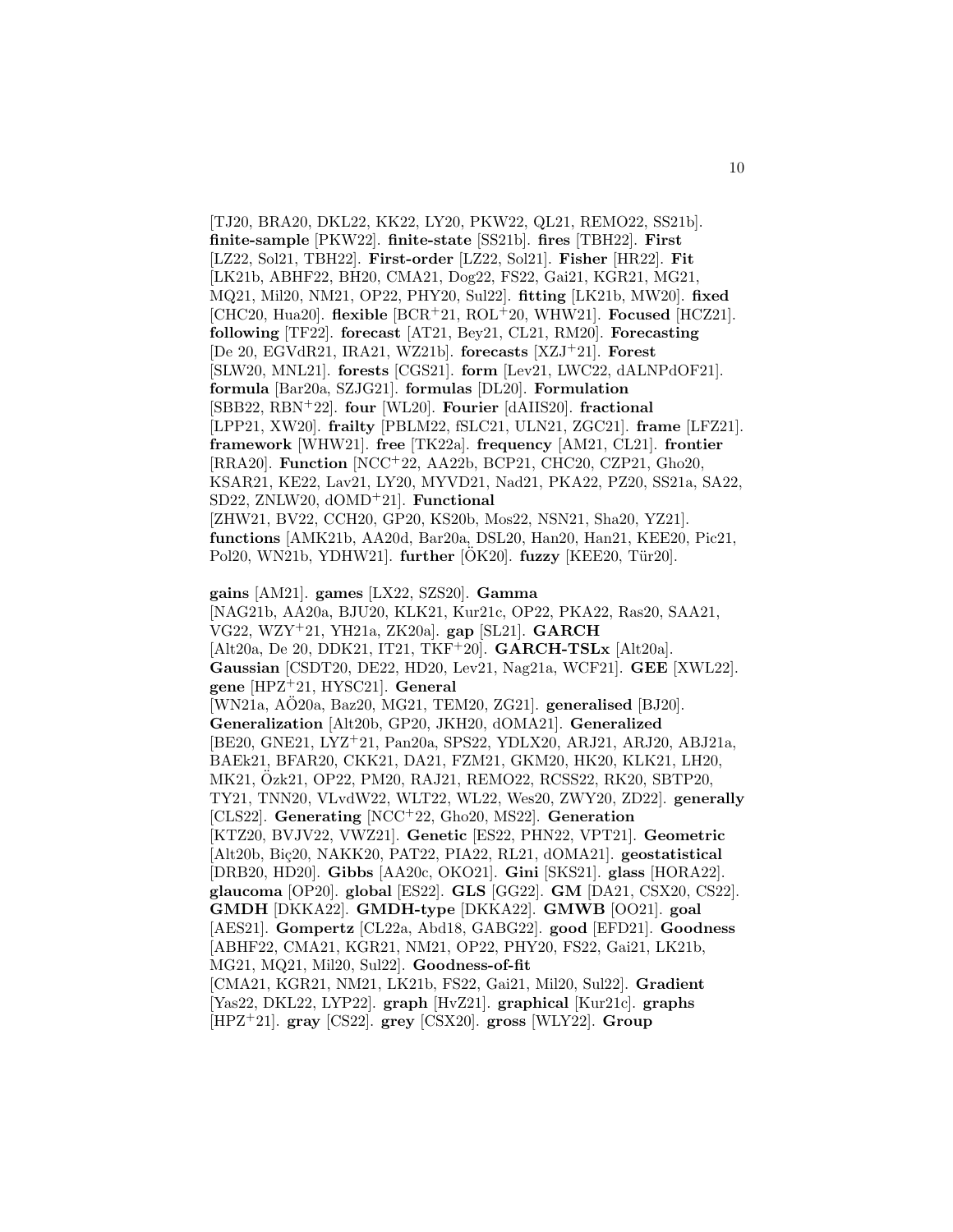[SX22, CKT<sup>+</sup>20, GK22a, GK22b, ULN21]. **grouped** [DP20]. **growth** [MD22]. **GSTAR** [IRA21]. **GSTAR-SUR** [IRA21]. **GSTAR-SUR/neural** [IRA21]. **Guaranteed** [HCTZ21]. **Gumbel** [dXLY20a, dXGLY20]. **GWMA** [HA20].

**Half** [SMB22, RBRAa21]. **Half-spectral** [SMB22]. **Handling** [PRH21]. **having** [DSL20, SKG22]. **hazard** [AMK21b, PM20, SKG22]. **hazards** [CMA21]. **head** [OP20]. **health** [SCE<sup>+</sup>20]. **heavy** [GI20, QYC22, dXLY20a, dXGLY20]. **heavy-tailed** [GI20]. **hedonic** [DE22]. **Heligman** [SRO20]. **heritability** [VLvdW22]. **Heston** [MFS21]. **heterogeneity** [Har21]. **heterogeneous** [Nad21]. **heteroscedastic** [MAAA21, YH21b]. **heteroscedasticity** [Uya22, Wu21, WCF21, ZGL21]. **heteroskedastic** [AS21b]. **HEWMA** [JuAH20]. **Hierarchical** [AY21a, CFM21]. **High** [MT21, AM21, CZP21, CL21, CKCG21, FY21, FS22, IAG21, JM20, Kur21a, Kur21b, LYY21, Nak21, VLvdW22, WX21, WCF21]. **high-dimension** [CZP21]. **High-dimensional** [MT21, CKCG21, FY21, IAG21, JM20, LYY21, Nak21, VLvdW22]. **high-frequency** [AM21, CL21]. **Higher** [MVLMA22, SN22, Bap20, BPP20]. **Higher-order** [MVLMA22]. **highly** [KS20a]. **Hill** [GCF<sup>+</sup>20]. **histograms** [DP20]. **HIV** [SKG22]. **Hjorth** [YBC22]. **homogeneity** [ATYK20, GZY22, PD21]. **homoscedasticity** [FO22]. **Horvitz** [IMR21]. **Hotelling** [MLR<sup>+</sup>22, SSBA22]. **house** [DE22]. **HPD** [LPNP20]. **humidity** [KKO21]. **hybrid** [CSL20, CLY21, IRA21, KB21, MBBS22, NG22, RBRAa21, SBTP20, WLT22, WL22, ARAB21]. **hyper** [KR22]. **hyper-Poisson** [KR22]. **hyperbolic** [ARJ21, GKM20]. **hyperkinetic** [IM20]. **hypotheses** [ZK20b]. **Hypothesis** [ZD22, NdSA20, PD21, YV20].

**I/II** [Yad22]. **IBNR** [TK22b]. **ICBayes** [PCWL22]. **identifiability** [RBN<sup>+</sup>22]. **Identification** [AZH<sup>+</sup>22, SI20, LMP20, TEM20]. **identifying** [PY20, ZT20]. **ignorable** [RSG21]. **II** [AMK21b, CKK21, GAS20, KB21, KP21, LTR21, MG21, MK21, MJ20, PV20a, REN22, SBTP20, Sha22, Yad22, YBC22, YHGA21]. **image** [Lev21]. **images** [OP20]. **imbalanced** [Nak21]. **Impact** [SCE<sup>+</sup>20, UKK20, CSE<sup>+</sup>21, GZY22, SBZG22]. **implementation** [CKCG21, JPH21]. **implied** [BH20]. **importance** [NT20]. **improve** [SPG<sup>+</sup>22]. **Improved** [CS22, MM20, PDO<sup>+</sup>20, BZ22b]. **Improvement** [LPNP20, CSX20, ZK20a]. **Improving** [CL22b, LW21, PY20, SN22, Lev21, XWL22]. **imputation** [BPP20, FH22, SKK21]. **in-play** [SS21b]. **In***}***-type** [CK20]. **inadequate** [CSE<sup>+</sup>21]. **INAR** [WZ21b, Lar20, LZ22, SB20, SM20]. **incentives** [WMJ21]. **incidence** [CHC20]. **incomplete** [KJK20, MPD20]. **Inconsistency** [KM20]. **incorrect** [CNL21]. **increase** [GAS22]. **independence** [KuIK20]. **independent** [ACP21, Gho20]. **index** [AA20b, ABJ21b, ARKA22, BT20, CS20, GZ22a, GZ22c, Nad21, NN21,

PDO<sup>+</sup>20, RAJ21, Sha20, ZNLW20, ZGL21, ZHW21, ZFG22, ZXF22].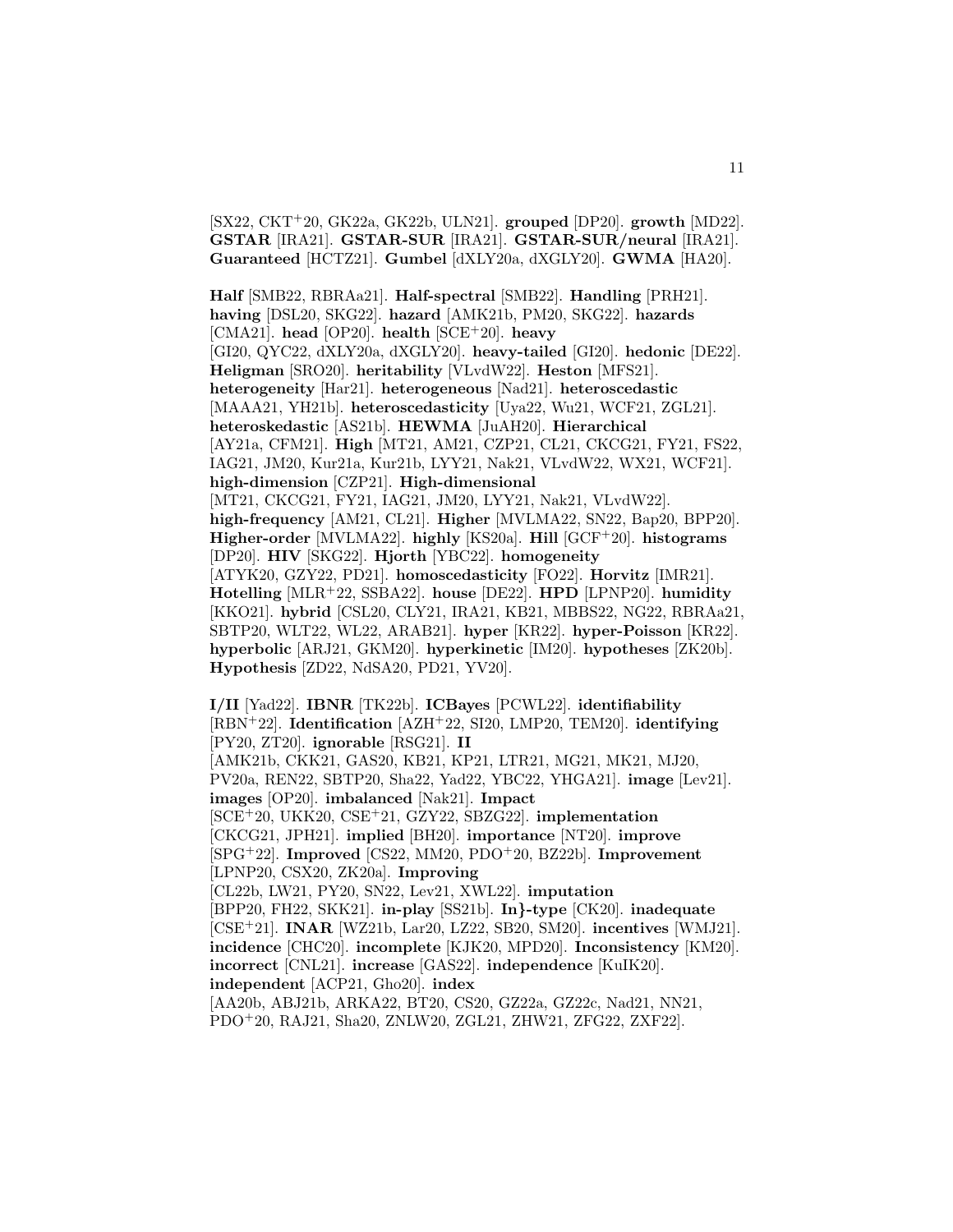**indicator** [Ozk21]. ¨ **indicators** [MMR22]. **indices** [ANP20, OP20, Sol21, SKS21]. **individual** [LAZ21]. **individuals** [JAP21]. **industry** [YC22]. **infant** [SKG22]. **infected** [JAP21]. **Inference** [ASP22, HR22, Hut21, MJ20, RBRAa21, SBTP20, Sha22, WX21, WLT22, WL22, Alt20a, AHG20, BC21, Biç20, CHC20, FH22, FP20, GABG22, HK20, IT21, KJ20, LW22b, MdN22, MB21, PIA22, SB21a, SCE<sup>+</sup>20, SKS21, SLE20, WZY<sup>+</sup>21, YDLX20, Zha22, ZB20, ZBZS20]. **Inferences** [AS22, SRO20]. **inferiority** [CP22]. **infinite** [Che21, GTW22]. **Inflated** [RSG21, ASM22, CFM21, GZY22, KR22, SZ20]. **Influential** [KUA21, MAMA20, AZH<sup>+</sup>22, SI20]. **information** [AS21a, BSNT21, HB22, HR22, HCZ21, HHY21, IMR21, JuAH20, Kim21, NKSY22, Pol22, SVM20, SVK22, XH21]. **information-weighted** [HHY21]. **initial** [FPAA21]. **INLA** [Ver21]. **innovation** [SM20, WMJ21, YH21b]. **innovations** [GKM20, SKJ20, TKF<sup>+</sup>20]. **inputs** [SLW20]. **inspection** [RGA21, WZ21a]. **instrumental** [ZZWH20]. **insurance** [BS21, DA22]. **integer** [AES21, WWYX21, OB21]. **integer-valued** [WWYX21, OB21]. **integrated** [PM20, SNA20]. **integration** [Bap20, EL21, XW20]. **intensity** [NG22, fSLC21]. **inter** [TDD20]. **inter-rater** [TDD20]. **interarrival** [PIA22]. **intercept** [AJ22]. **interest** [GHW20, LG21, XZJ<sup>+</sup>21]. **interesting** [EFD21]. **interpolation** [HI22]. **interquantile** [ACP21]. **interquartile** [SA22]. **Intersection** [AÖ20b]. **Interval** [ACP21, AHG20, CST21, LPP21, MZ22, MAMA20, MB21, PD21, SZ20, SB21b]. **intervals** [BCP21, CNL21, DP20, IRS20, IR21, LPNP20, MNN21, PDO<sup>+</sup>20, TNN20, UYMK22, WJB21]. **intervel** [PCWL22]. **intervel-censored** [PCWL22]. **intervened** [KS20c]. **intra** [ATYK20]. **intra-class** [ATYK20]. **Intuitionistic** [KEE20]. **inventory** [MNL21]. **inverse** [AA20d, CSDT20, WL20]. **inverted** [CKK21]. **Investigation** [GZ21a, PKW22, Kur21c]. **Iranian** [SMB22]. **irregularly** [Mos22]. **issue** [SK22b]. **Item** [Brz20, HM22, Mag20]. **iterative** [MW20]. **Iteratively** [Zhe21].

**Jackknife** [SKS21, WY21, WLY22]. **Jeffreys** [MK22]. **Jensen** [LK21b]. **Jensen-Shannon** [LK21b]. **Johnson** [MM20, PY20]. **joint** [GGB20, HPZ<sup>+</sup>21, KKO21]. **Jones** [HM21]. **jump** [LLLL22]. **jumps** [MFS21, WS21a, ZZ22].

**kaphom** [ATYK20]. **kappa** [ATYK20]. **Kenward** [CLL20]. **kernel** [Ali22, BZ22a, HZAF22, PK21, Pol22]. **known** [AZH<sup>+</sup>22]. **Kolmogorov** [ZZFG20]. **kriging** [ASM21]. **Kumaraswamy** [KB21, dALFB21, WLT22]. **kurtosis** [EHHS20, PFM21].

**label** [HvZ21]. **lag** [FPAA21, MAAA21,  $\overline{O}T20$ , SKG22]. **Lambert** [NCC<sup>+</sup>22]. **landmark** [SCK22]. **language** [Pol22]. **Laplace** [ZBZS20]. **Laplacian** [HvZ21, LH20]. **large** [CL22c, HvZ21, PV20b, ZC22]. **large-sample** [PV20b]. **lasso** [AA20c, HPZ<sup>+</sup>21, EGVdR21, ULN21, WJZ<sup>+</sup>22]. **LASSO/adaLASSO**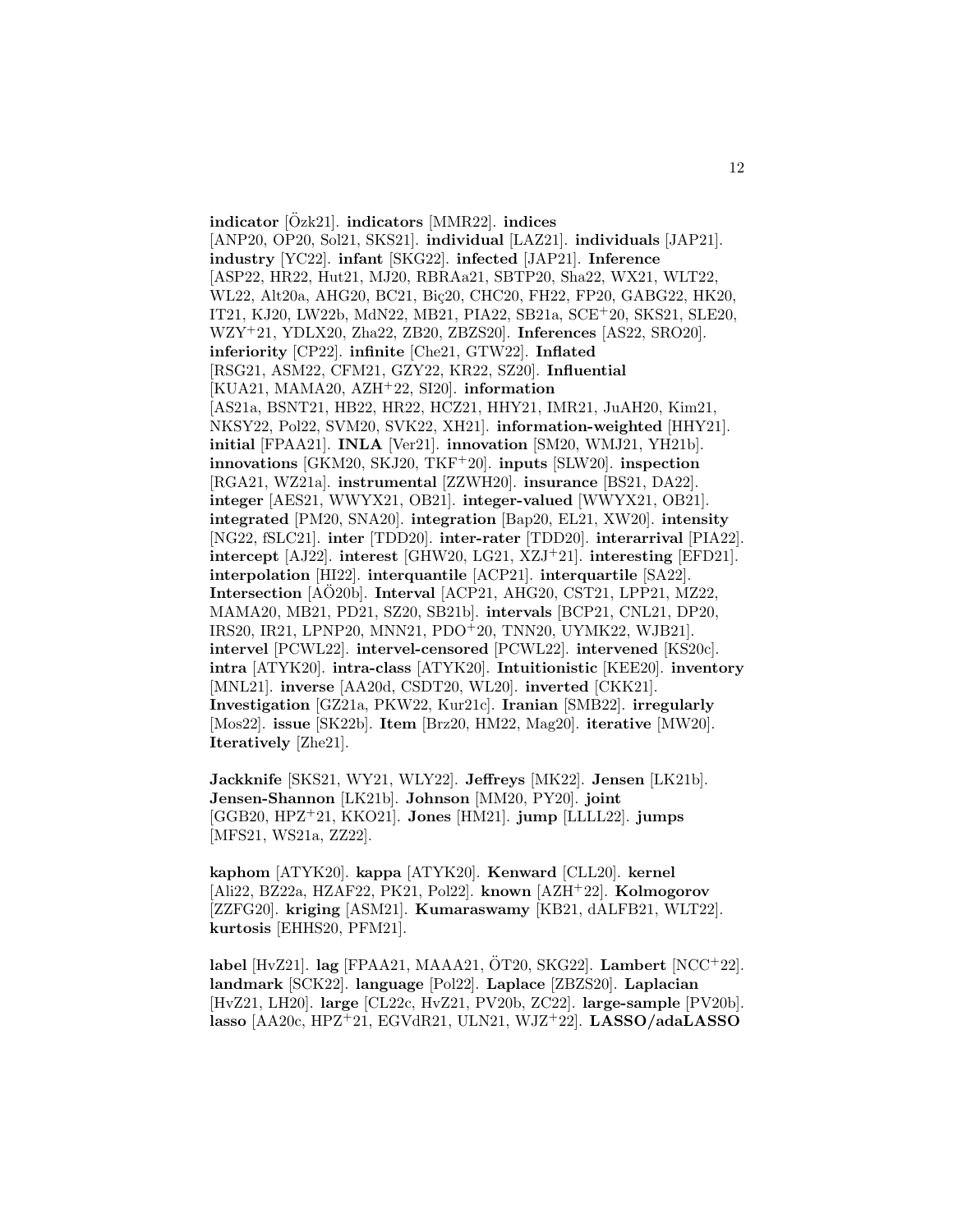[EGVdR21]. **late** [Yad22]. **late-onset** [Yad22]. **latency** [RdAIS<sup>+</sup>20]. **latent** [HK20]. **lattice** [EFD21]. **learning** [GZ21b, LYP22, RCSS22, SPG<sup>+</sup>22]. **least** [DRB20, KLM<sup>+</sup>22, WY21, WLY22, ZG22b, Zhe21]. **left** [MAMA20, MB21]. **left-truncated** [MAMA20]. **Legendre** [LJC<sup>+</sup>20]. **length** [BC21, FPAA21, HCTZ21]. **Leone** [AMK21b]. **level** [AY21b, BVJV22, CL22b, FS22, LAZ21, NS20]. **levels** [TK22b]. **Leveraging** [SAD<sup>+</sup>21]. **L´evy** [JHR21, OO21]. **life** [ABPK21, BJU20, CSL20, DR22, GAS20, PZ20, SBTP20, SZJG21, ZLSC20]. **lifetime** [Abd18, Ami21, CL22a, PAT22]. **lifetimes** [Wu21]. **Likelihood** [TWTT20, BA22, CLL20, Che21, DDK21, DKL22, GNE21, HD20, HK20, KAVR20, LK21b, LWC22, LLL22, LY20, MQ21, MM20, OKO21, OA22, SZ21, ¨ SKS21, TKF<sup>+</sup>20, TY21, YH21b, ZGC21, ZZWH20, ZBZS20]. **Likelihood-based** [TWTT20, LLL22, SKS21]. **Lilliefors** [Sul22]. **limit** [XXH22]. **limitations** [AW22]. **limits** [TAA22]. **Lin** [Mil20, PHY20]. **Lin-Wong** [PHY20]. **Lindley** [Bi¸c20, WZ21b, GABG22, GW22, PBLM22, Sha22]. **Linear** [GAS22, YW20, ZG21, AG20, AO20a, AA22a, AZH<sup>+</sup>22, AES21, AK21, ALVQ22, BJ20, BSNT21, CCM20, DLRZ21, EGVdR21, FY21, FP20, GI20, GZ22b, GZ22a, GLT20, Gha22, HK20, HCZ21, IRS20, KSAR21, KN22, KJK20, KÖ21a, KÖ21b, Lee20, LMP20, MYVD21, Nag21a, Nis21, ÖA22, ÖK20, Özk21, RAG21, RBN+22, Ric21, RCSS22, RVV22, REN22, SA22, SFG21, SCK21, TY21, TCA22, Tür20, VLvdW22, WX21, WCF21, YA21, YRAB22, YZ21, ZNLW20, ZGL21, ZD22, ZZWH20, ZXF22]. **link** [Nad21]. **liquid** [GHW20]. **Liu** [AO20a, AA20a, Gha22, KO21b, OK20, VW21]. **Liu-type** [AA20a]. **local** [Nis21]. **location** [AG21, Hut21, Kal21, MMMG21, MB21, PKW22, RYA20, STdL21, WLY22]. **Log** [MSL21, GGMM22, KJK20, KP21, Kur21c, LJC<sup>+</sup>20, MAMA20, MB21]. **log-density** [LJC<sup>+</sup>20]. **log-gamma** [Kur21c]. **log-location-scale** [MB21]. **Log-normal** [MSL21, MAMA20]. **log-ratio** [GGMM22]. **logarithmic** [SBB22]. **logistic** [IAG21, IS20, Mil21, NN20, ONE22, OBN22, PJL21, RBRAa21, SAD<sup>+</sup>21, UYMK22, dOVQP21, VW21, ZZ21]. **logit** [DSL20]. **lognormal** [MNN21, PY20]. **long** [AS21b, FZZ20, ROL<sup>+</sup>20]. **long-term** [FZZ20, ROL<sup>+</sup>20]. **Longitudinal** [NSN21, ALVQ22, GI20, GZ21a, GGB20, HCZ21, RSG21, SWC<sup>+</sup>20, TY21, TWTT20, TWTT21, XWL22, ZZWH20]. **Loss** [Zhe21, ARKA22, CZP21, Han20, Han21, dXLY20a, dXGLY20, dXLY20b]. **low** [CZP21]. **low-sample-size** [CZP21]. **luck** [GKZ<sup>+</sup>22]. **LVQ** [LW21].

**M** [BC21, BC21, DA21]. **M/M/1** [BC21]. **Machine** [RCSS22, Nak21, SPG<sup>+</sup>22]. **machines** [FN20, MT21]. **maintenance** [NG22, PM20, SNA20, SPG<sup>+</sup>22]. **Makeham** [CL22a, Abd18]. **making** [MM22]. **Malaysia** [NN22]. **Mansson** [OT20]. ¨ **MAR** [CLL20]. **Mardia** [EHHS20]. **margin** [ZC22]. **Marginal** [KO21a, Mil21, SL21, NSN21, PRH21, ZGL21]. **marginalized** [OKO21].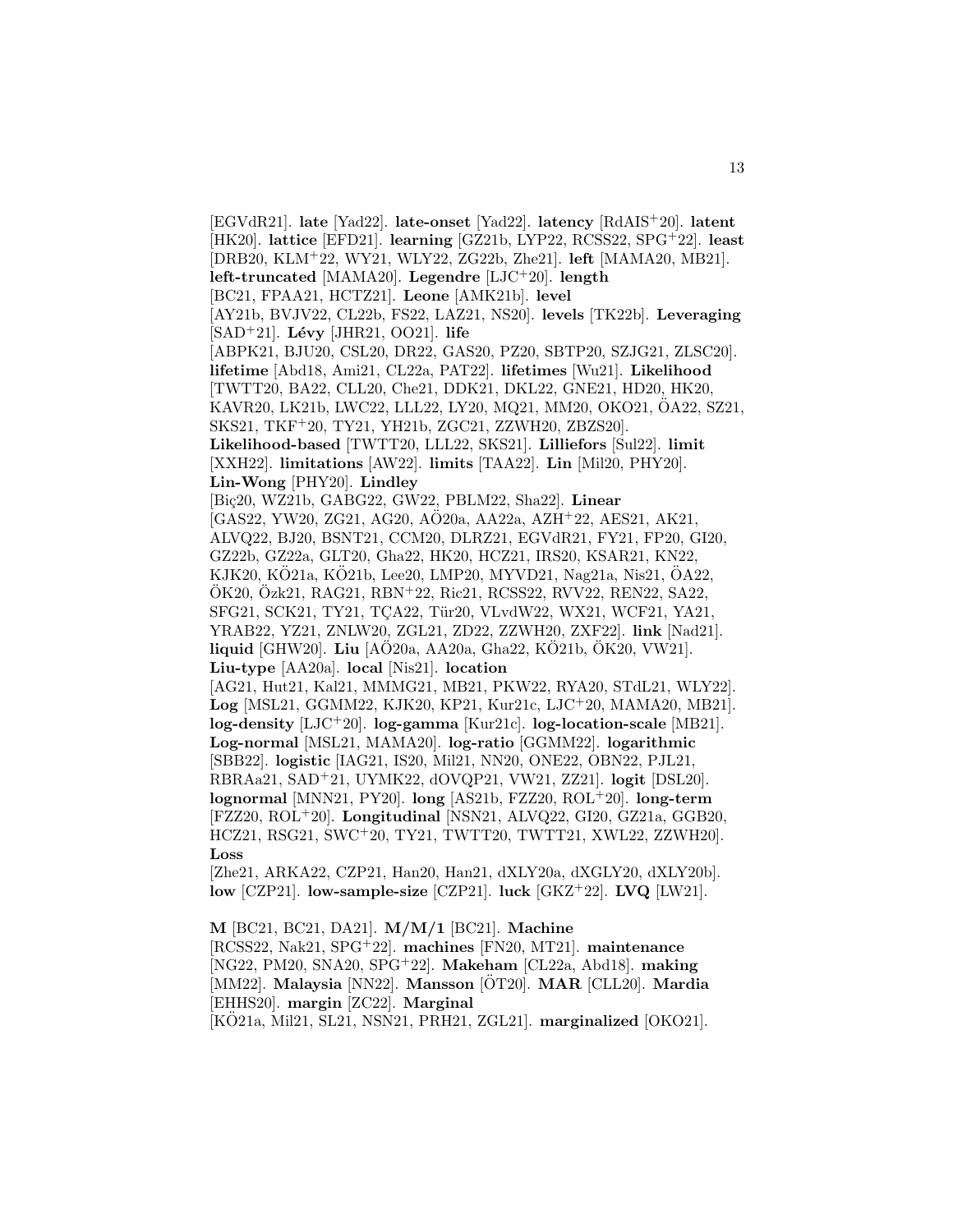**marginals** [ADK21, ZWY20]. **markers** [ANP20]. **market** [CL21, YC22, ZT20]. **Markov** [BCP21, HE21, KBR21, Lev21, LES21, OKO21, SS21b, SLE20, TMZL21, Yas22]. **Markov-switching** [OKO21]. **Markov-type** [Yas22]. **martingale** [Lee20, LPP21]. **masked** [CSL20]. **Masking** [SCHS22]. **matched** [CP22, WWTM22]. **matched-pairs** [CP22]. **matches** [BT20, SS21b]. **matching** [KLK21, OBN22, ZL22]. **maternal** [SKG22]. **matrices** [MS22, vO21]. **matrix** [Ava21, AM22, RAG21, WS21b]. **matters** [Lav21]. **Max** [JuAH20]. **Max-HEWMA** [JuAH20]. **maxima** [MBDK21, RGA21]. **Maximum** [BA22, HD20, CLL20, DDK21, DKL22, GNE21, KAVR20, LK21b, LWC22, MM20, SZ21, TKF<sup>+</sup>20, ZNKN22]. **Maxwell** [SAF21]. **MCEM** [TWTT20]. **MCMC** [OKO21]. **MCMC4Extremes** [MdN22]. **MD** [TEM20]. **Mean** [KZG21, AH20, AK22, BJU20, Baz20, BPP20, DC20, DLRZ21, EL21, GK22a, Han21, HA20, HB22, KGF20, KBR21, MZ22, MNN21, MSS20, MYVD21, Pap20, PFM21, PKA22, PZ20, RAG21, SZ20, SMM22, SMO21, SKV20b, SKV20a, SVK22, SBB22, SPS22, SSK22, Wu21]. **means** [Bar20a, FO22, LW21, MJ20, MNN21, MES21, PD21]. **measure** [Bap22, ESS22, LK21b, MK22, SSK22, dXLY20b, ZG22a]. **measurement** [Brz20, CR21, Gha22, KZG21, uARS22, PZ20, SCE<sup>+</sup>20, SVK22, SBB22, YDLX20, YA21, YRAB22, ZGC21, ZG21, ZFG22, ZGL22]. **measurements** [AATD21]. **measures** [Dog22, IR22, MAMA20, TDD20, Tür20]. **Measuring** [GWZC22, SLW20]. **mechanics** [CHL22]. **mechanism** [RSG21]. **media** [KKZ21]. **median** [CST21, GK22b, HCTZ21]. **mediator** [PHS21]. **memory** [AS21b]. **MEPDF** [WN21b]. **mesh** [Ver21]. **meta** [Avc21, Har21]. **meta-analysis** [Avc21, Har21]. **method**  $[Ali22, DA21, GW20, LW21, Med22, MBDK21, MK22, OT20, OK20, Pan20c, ...)$ PK21, SAF21, SD22, SZJG21, SWC<sup>+</sup>20, SY22, UKK20, UEA20, WP22, WS20, WY21, WLY22, YWT22, ZT20, ZWY21]. **methodology** [XWL22]. **methods** [AÖ20a, BFAR20, BPP20, CHC20, CSE<sup>+</sup>21, CS22, CCBN22, CMMV21, CL22b, EGVdR21, HZAF22, IM20, KLM<sup>+</sup>22, Kur21a, Kur21b, MES21, Nis21, OLOK22, OBN22, ÖA22, Ras20, SKK21, WL20, YÖT20, ZGC21]. **metric** [CSG22]. **MEWMA** [SSBA22]. **Mexican** [SRO20]. **MGR** [CKT<sup>+</sup>20]. **MIDAS** [XZJ<sup>+</sup>21]. **Minimal** [AATD21, Ami21]. **minimization** [JPH21]. **minimizing** [CCM20]. **minimum** [AM22, BVJV22, BZ22b]. **Mis** [SBZG22]. **Mis-specification** [SBZG22]. **misclassification** [dOVQP21]. **Mises** [BZ22a, ZZFG20]. **missing** [GAS22, PRH21, RSG21, SKK21]. **misspecification** [GZY22]. **misspecifying** [ZL20]. **mix** [AMK<sup>+</sup>21a, CSE<sup>+</sup>21, SCE<sup>+</sup>20, XWL22]. **mix-GEE** [XWL22]. **Mixed** [AES21, AY21a, ALB22, AW22, ALVQ22, Gha22, GGB20, HK20, KO21a, ¨  $KO21b$ , NSN21,  $OK20$ , RSG21, RBN<sup>+</sup>22, TWTT20, TWTT21, WHW21, YA21, YRAB22]. **mixed-effects** [AW22]. **mixing** [LY20]. **mixture** [BAEk21, CLL20, DA21, KK22, LH20, LES21, Nad21, OB21, QL21, REMO22, RCSS22, TJ20, WJB21, YWLD20]. **mixtures**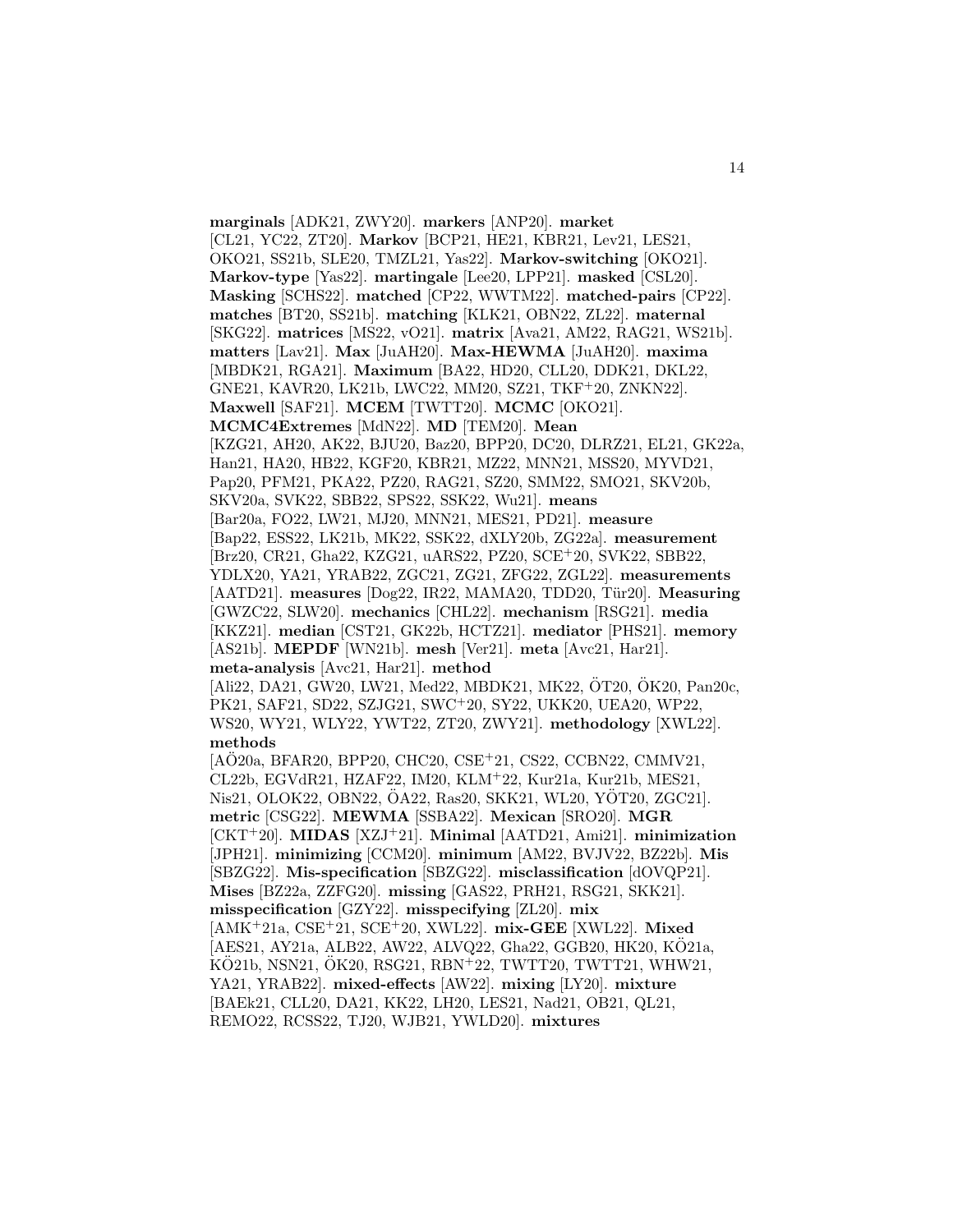[CKCG21, Kim21, LFMMRH22, TJ20]. **MNAR** [CLL20]. **modal** [KSAR21]. **mode** [Ruz22]. **Model**

 $[ALVQ22, Bar20b, HD22, HE21, TKF<sup>+</sup>20, AG20, AÖ20a, AA22a, AZH<sup>+</sup>22,$ ALB22, AA20a, Alg20, AK21, Alt20a, AJ22, AHG20, BC21, BSNT21, CSL20, CLL20, CSDT20, CSX20, CS22, CCM20, CMA21, CNL21, DE22, DA22, DSL20, DYC22, DY22, Dog22, DNWG22, EH22, FZM21, GZ22b, GZ22a, GWZC22, GZZ22, GHW20, GZY22, GJK21, HCZ21, IRA21, IRS20, JAP21, JHR21, JM20, KSAR21, KL21, KK22, KO21a, Kur21c, Lee20, LW22a, LLL22, ¨ LG21, MNL21, MAMA20, MFS21, MVLMA22, MD22, MES21, NN20, dALNPdOF21, NG22, NAG21b, OBN22, OT20, Pan20a, RRA20,  $ROL<sup>+</sup>20$ , RBN<sup>+</sup>22, RCSS22, SB20, SNA20, SI20, Sha20, SL21, SMWJ20, SS21b, SM20, SRO20, SLW20, SCK22, fSLC21, SCK20, SCK21, SKJ20, TMZL21, UKK20, ULN21, dOVQP21, WS20, WLC<sup>+</sup>22, WMJ21, XXH22, dXLY20b, XZJ<sup>+</sup>21, XH21, YDLX20, YV20, YA21]. **model** [ZHW21, Zha22, ZXF22, dSdSTC21]. **model\*** [YW20]. **model-based** [MNL21, SCK22]. **modeled** [OO21]. **Modeling** [BS21, CL21, PHN22, SKG22, YC22, AT21, CDB<sup>+</sup>21, Dog22, DA21, DKL22, GI20, GGB20, KJK20, SWC+20, TJ20, Tür20, Ver21]. **Modelling** [SZS20, AA20d, GZ21a, WHW21]. **models** [AW22, ALVQ22, AE21, BCDA21, BJ20, BH20, BCR<sup>+</sup>21, BE20, Brz20, CR21, CST21, CFM21, De 20, DLRZ21, EGVdR21, FY21, FZZ20, FS22, FP20, GZ22b, GZ22a, GWZC22, GZ22c, GZZ22, GNE21, GLT20, Gha22, HK22, HD20, HM22, Hep21a, HK20, HCZ21, HE21, HHY21, IAG21, IT21, IRA21, JGGDMRLD21, KKO21, KZG21, KO21a, KO21b, LLZ22, LES21, LMP20, LW22b, Mag20, MAAA21, MZZF21, MPS21, Mos22, Nad21, Nag21a, NSN21, NIN20, ONE22, OKO21, OB21, ÖA22, ÖK20, Özk21, PHN22, PBLM22, PV20a, PM20, RVV22, SB21a, SKV20a, SLE20, TY21, TEM20, TF22, TWTT20, TWTT21, TEO20, VLvdW22, WP22, WWYX21, WX21, WJB21, WCF21, XWL22, YRAB22, YWLD20, ZNLW20, ZZFG20, ZGL21, ZGC21, ZG21, ZD22, ZG22b, ZFG22, ZZWH20, ZZ22, ZK20b, dSdSTC21]. **modes** [GPP21]. **Modification** [Ali22, Med22]. **Modified** [BSNT21, Kur21c, SAA21, Sul22, VW21, Alg20, ABPK21, CKT<sup>+</sup>20, DSL20, HYSC21, KUA21, NG22, RYA20, SZ21, SSK22, TK22a]. **modulated** [DL20]. **moment** [BPP20, Che21, Gho20, MQ21]. **moments** [LPP21, WN21a]. **monitor** [HORA22, SMM22]. **Monitoring** [BNK21, PV20a, ASM22, EAJ20, KS20a, dALFB21, MT21, MMMG21, MASA22, PASB21, RAG21, RYA20, SMM22, TAA22, YHGA21]. **monotone** [CLJK21]. **monotonicity** [RVV22]. **Monte** [CL22b, FPAA21, KKZ21, KOT20, uIKKH22, Kur21c, LPNP20, Uya22, WMS22, ZL20]. **Morgenstern** [dXLY20a, dXGLY20]. **mortality** [SRO20]. **Most** [KuIK20, uIKKH22, Uya22]. **moving** [AK20, CLS22, LLZ22, NZ21, uARS22]. **moving-average** [LLZ22]. **MSE** [Han21]. **Multi** [BDD<sup>+</sup>22, KS22, REN22, Avc21, Bey21, EAJ20, Gai21, MFS21]. **multi-asset** [MFS21]. **multi-category** [Avc21]. **Multi-objective** [BDD<sup>+</sup>22, REN22]. **Multi-response** [KS22]. **multi-sample** [Gai21]. **multi-stage** [EAJ20].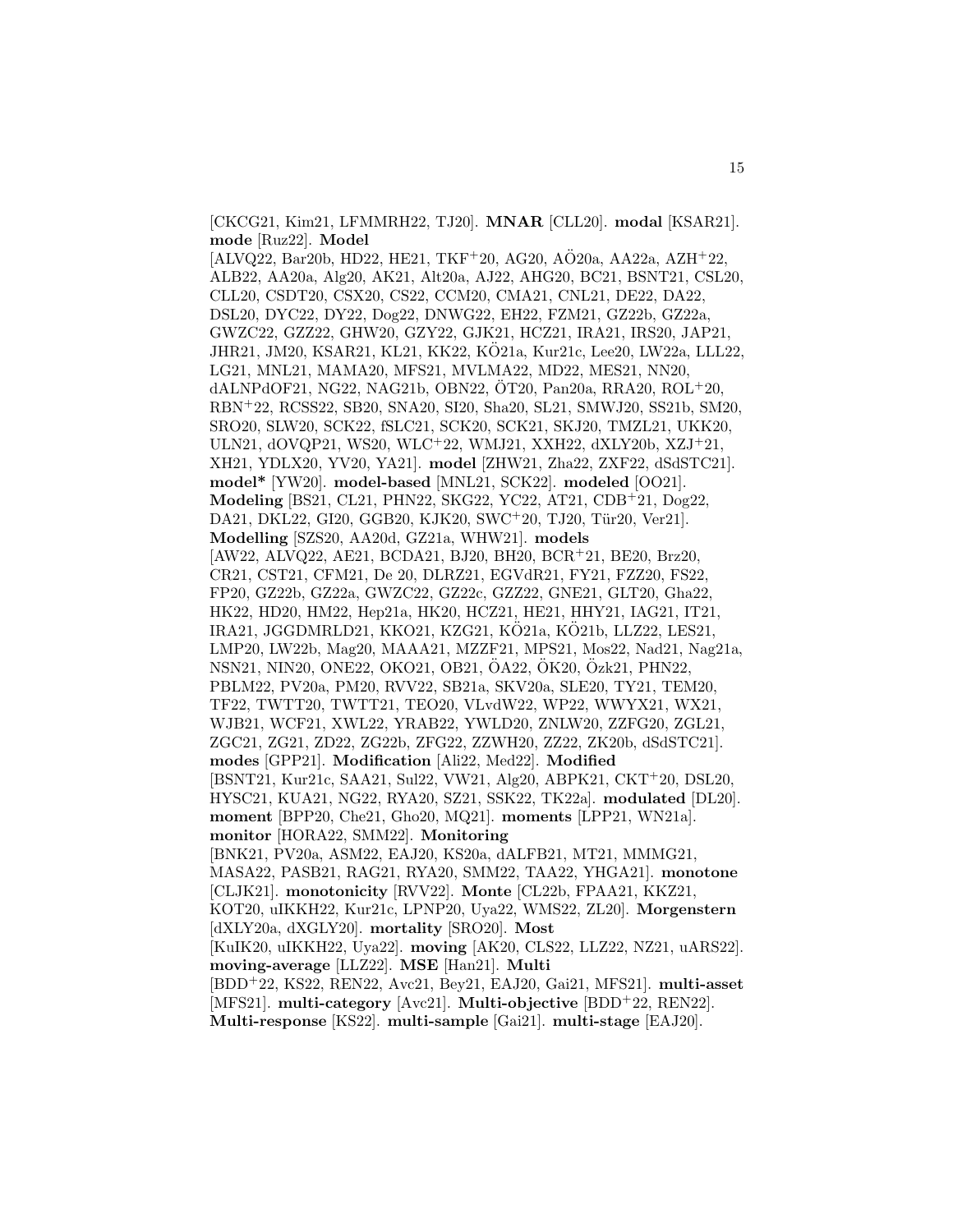**multi-step** [Bey21]. **Multicategory** [ZC22]. **multicollinearity** [SCK21, ZZ21]. **multidimensional** [HM22]. **multilevel** [FS22]. **multinomial** [DSL20, Esk21, LW22a]. **Multiple** [DF22, ARJ20, ABPK21, ABJ21a, ABJ21b, BDD<sup>+</sup>22, CSG22, GK20, KS22, RAJ21, SS20a, TWTT20, WHW21, Wes20, Wu21, YDLX20, ZT20, ZHW21]. **multiple-index** [ZHW21]. **multiplicative** [BZ22a, HZAF22]. **multipliers** [GW20]. **multistage** [BNK21, KN22]. **Multivariate** [EHHS20, WN21b, ARJ21, BNK21, Baz20, CKL22, Dog22, FN20, HZAF22, IT21, JM20, Kal21, KS20b, LYZ<sup>+</sup>21, MVLMA22, MV22, MSS20, NAG21b, Pan20c, Par20, RAG21, UEA20, dXLY20b, YHGA21]. **Multiwavelet** [CZS21].

**Nadaraya** [Ali22, ESES20]. **national** [MNL21]. **NBA** [SS21b, SZS20]. **nearest** [FH22]. **Necessary** [WWTM22]. **need** [dOVQP21]. **negative** [GPP21, KS20c, WWYX21, ZWY20]. **negatively** [DYC22]. **neighbors** [FH22]. **neighbour** [BJVV21]. **nerve** [OP20]. **nested** [EH22]. **nested-error** [EH22]. **net** [LYY21, Pol22]. **network** [DKKA22, IRA21, IMR21]. **networks** [GZ21b, HPZ<sup>+</sup>21, KE22, MASA22, SMWJ20]. **neural** [DKKA22, IRA21, KE22]. **neutrosophic** [ARKA22]. **newly** [TK22a]. **noise** [AS21b, DDK21, ZK20a]. **noisy** [MZZF21]. **nominal** [IR22]. **nomination** [RGA21]. **Non** [Bar20b, Sol21, AATD21, ASZN21, ANP20, CP22, DE22, FN20, FO22, KKO21, Pan20c, RSG21, SA22, SU21, SK22b, SBB22, WCF21]. **non-Bayesian** [ASZN21]. **non-circular** [AATD21]. **non-Gaussian** [DE22, WCF21]. **non-ignorable** [RSG21]. **non-inferiority** [CP22]. **non-linear** [SA22]. **non-normal** [FN20, Pan20c]. **non-normality** [FO22]. **Non-Parametric** [Bar20b, Sol21, ANP20]. **non-response** [SU21, SK22b]. **non-stationary** [DE22, KKO21]. **noncontractual** [YWT22]. **Nonlinear** [ARJ21, CL21, ZG22b, AES21, GG22, Hep21a, Hep21b, NSN21, Tür20]. **nonlinearity** [AE21]. **Nonnegative** [LYY21]. **Nonparametric** [BZ22a, CDB<sup>+</sup>21, GJK21, GK20, HvZ21, LFZ21, SZ20, SK22a, SD22, YWT22, Ali22, AG21, AY21b, CLS22, DYC22, GZZ22, Gho20, KK22, Ruz22]. **nonrandom** [AJ22]. **nonresponse** [KJK20]. **nonsampled** [KK22]. **normal** [BJU20, BAEk21, Baz20, BFAR20, CSDT20, Dog22, FN20, FZM21, GZ21a, HR22, HK20, KAVR20, LES21, LTR21, MSL21, MAMA20, MES21, NZ21, ON21, PHN22, Pan20c, PD21, SS20b, SS20a, TJ20, TNN20, WWTM22]. **Normality** [PV20b, Bay21, EHHS20, FO22, MQ21, Par20, Sul22, WMS22]. **normalizing** [EHHS20]. **normally** [IRS20]. **note** [AW22, BJVV21, DLRZ21, GW22, Gho20, Mag20, RL21, SVM20, TMZL21, WLC<sup>+</sup>22, YV20]. **Notes** [Lui22, ZL20]. **np***}* [LK21a]. **NSGA** [REN22]. **NSGA-II** [REN22]. **nuisance** [GZY22]. **null** [uIKKH22]. **number** [JAP21, Tel22]. **numbers** [Tür20]. **Numerical** [CKK21, KLM<sup>+</sup>22, BV22, ÖT20, SZJG21].

**object** [Hor22]. **objective** [BDD<sup>+</sup>22, KE22, REN22]. **observation** [AZH<sup>+</sup>22]. **observational** [ZL22]. **observations** [PV20a, QYC22, SI20].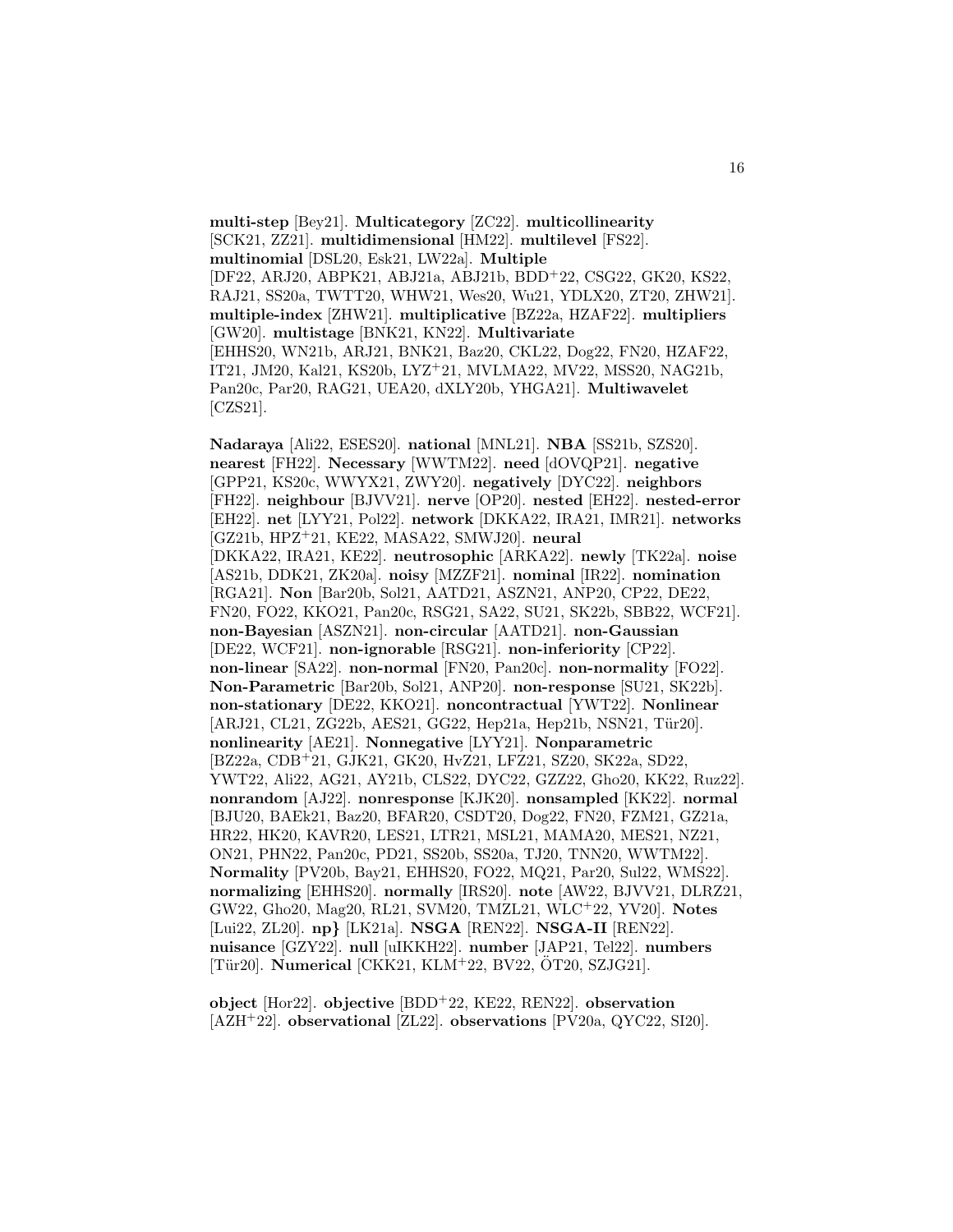**occasion** [SKK21, SK22b, SPS22]. **occurrence** [LRF20]. **odds** [CP22]. **old** [AKS<sup>+</sup>21]. **oncology** [Yad22]. **One**

[Wu21, BPN22, KJK20, Mis20, RYA20, RAJ21]. **one-sided** [RAJ21]. **one-step** [Mis20, RYA20]. **one-truncation** [BPN22]. **Online** [XH21]. **onset** [Yad22]. **operating** [FTC21]. **operators** [SM20]. **optic** [OP20]. **optical** [KKZ21]. **Optimal** [CLY21, CKT<sup>+</sup>20, Hor22, Mis20, AJ22, BJVV21, EAJ20, GJK21, HI22, LFMMRH22, MPD20, NN20, PJL21, YHGA21]. **optimality** [BPP20]. **optimization**

 $[ASM21, BM21, CS22, CCM20, ES22, IS20, SI20, YÖT20, dOMD<sup>+</sup>21].$ **optimum** [SBTP20, ZLSC20]. **option** [LLLL22, MFS21]. **optional** [KZG21, NS20]. **order** [ARJ21, AAA20, Bap20, Baz20, BPP20, DRB20, GPP21, GBHA20, HR22, LZ22, MVLMA22, MES21, NJ22, Sol21, dXLY20b]. **ordered** [AG21, Bey21]. **ordinal**

[AA20b, GZ21a, GGB20, PG22, RSG21, TDD20]. **ordinary** [MZZF21]. **organizing** [CCH20]. **orthogonal** [EH22, GGMM22]. **orthogonality** [ZZWH20]. **other** [DP20, Lui22]. **outcome** [BT20, ZD22]. **outcome-dependent** [ZD22]. **outcomes** [SWC<sup>+</sup>20, TDD20, Yad22]. **Outlier** [AMK<sup>+</sup>21a, UEA20]. **outliers**

[FBNRG21, SCK21, Tel22, TEO20, WCF21, YÖT20].

**package** [ATYK20, FBNRG21, JPH21, MdN22, MM22, PCWL22]. **Pad´e** [AY21b]. **paired** [SCHS22]. **pairs** [AGA20, CP22]. **pairwise** [Lev21]. **panel** [AY21a, AÖ20b, DNWG22, FZM21, Nad21]. **Parallel** [SCK22, Lui22]. **Parameter**

[MFPP21, ASZN21, AA22a, Alg20, BPN22, CCBJ21, CSX20, CS22, CCM20, FLPB20, GW22, Han21, IRS20, KN22, KLM<sup>+</sup>22, KP21, Kur21c, LK21a, MJ20, OT20, OP22, PJL21, SAF21, Sha22, TK22a, VG22, Biç20].

**parameter-free** [TK22a]. **parameters**

[BA22, BPN22, CKT<sup>+</sup>20, GZY22, HCTZ21, JHR21, KB21, LTR21, Mag20, MK21, MM20, MZZF21, SCK20, YHGA21]. **Parametric** [Bar20b, MSS20, ANP20, BCR<sup>+</sup>21, DRB20, dALNPdOF21, QL21, SB20, Sol21, TF22, YZ21]. **parametrization** [vO21]. **Pareto** [DA22, JKH20]. **Parisian** [CHL22]. **part** [YZ21]. **Partial** [ZFG22, AG20, GZ22b, GZ22a, IMR21, KSAR21, Pol20, WS20, YZ21, ZNLW20, ZGL21]. **partially**

[AG20, GCF<sup>+</sup>20, HCZ21, RVV22, ZZWH20, ZXF22]. **Particle** [IS20, ASM21, RY21, SI20, dOMD<sup>+</sup>21]. **path** [PN21]. **patient** [DF22]. **pattern** [CLL20]. **patterns** [Ger21, PK21, SPS22]. **PBIBDs** [SG21]. **PBINAR** [MPS21]. **PCA** [AMK<sup>+</sup>21a]. **PDF** [Ras20]. **Pearson** [YWLD20]. **Pegram** [SM20]. **Pena** [KUA21]. **Penalized** [CYS21, CLJK21, LJC<sup>+</sup>20, TY21, IAG21, KLM<sup>+</sup>22, ONE22, YDHW21]. **penalty** [VLvdW22]. **perfect** [AA22b]. **Performance** [CSE<sup>+</sup>21, KR21, OBN22, AG21, BS21, EAJ20, HCTZ21, NN20, OK21, Pol20, SZS20, UEA20]. ¨

**Performances** [Kur21a, Kur21b]. **periodic** [LG21, OB21, SB20].

**Permutation** [MBDK21]. **personalized** [KS22]. **perturbed** [LG21]. **PH**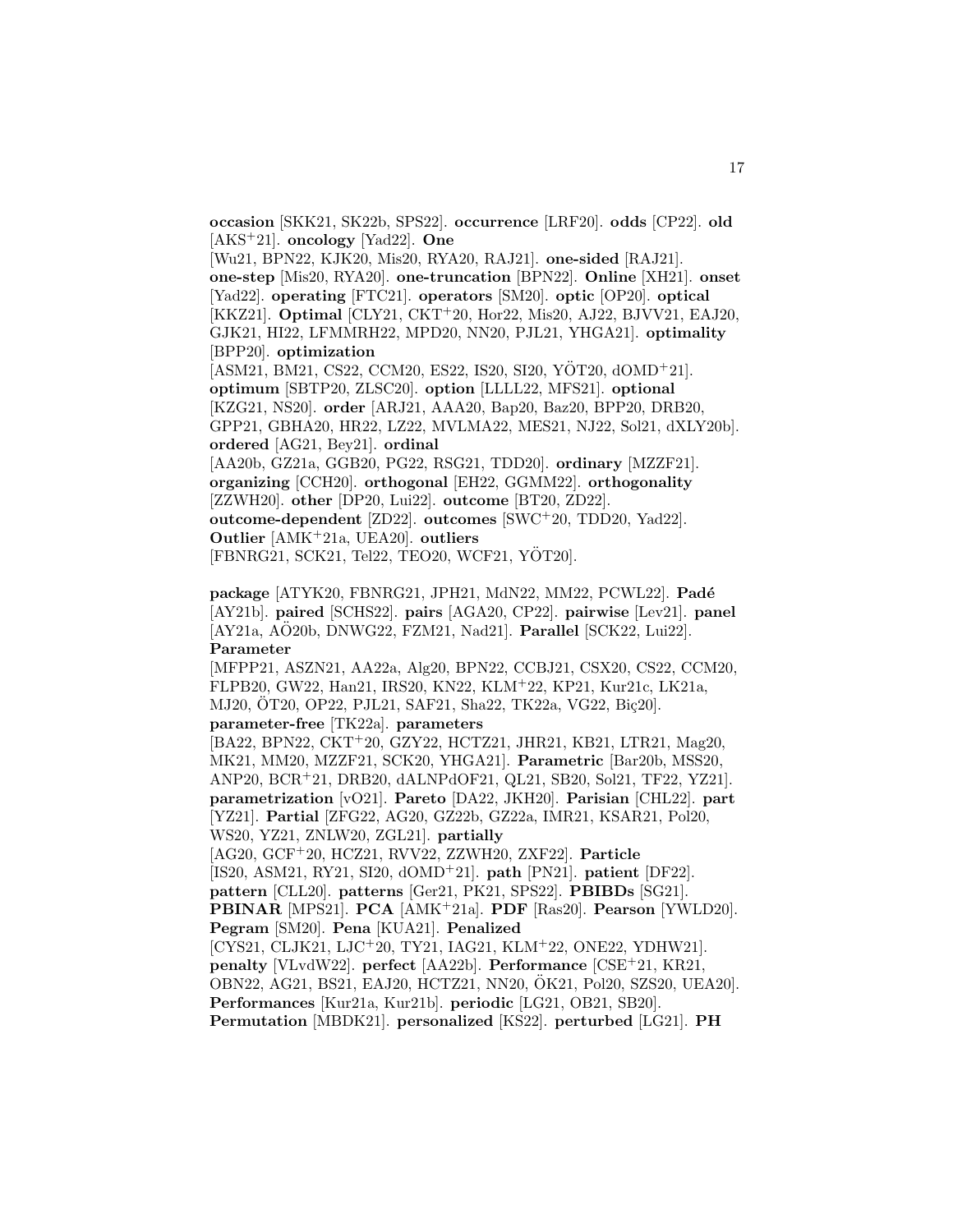[SI20]. **phase** [MD22, PV20a, Yad22, YHGA21, KN22, YHGA21]. **Phase-I** [KN22]. **phenomena** [MD22, TK22a]. **piecewise** [MD22]. **PINAR** [KL21]. **plan** [ABJ21a, ABJ21b, ARKA22, MS20, PMK20, RAJ21]. **planar** [Ger20]. **plans** [CLY21, DR22, NN21, RGA21, SBTP20, ZLSC20]. **play** [SS21b]. **PM** [GZ21b]. **Point** [MG21, BSNT21, CCBJ21, CHC20, EFD21, LY20, Mil21, Pic21, QYC22, Ver21]. **points** [BDD<sup>+</sup>22, ZT20]. **Poisson** [AK22, ASM22, CFM21, DL20, GZY22, KR22, LRF20, MBBS22, MV22, NM21, PASB21, SKJ20, WZ21b]. **policy** [WMJ21]. **Pollard** [SRO20]. **polynomial** [ZHW21]. **polynomials** [DY22, LJC<sup>+</sup>20]. **population** [BPP20, BRA20, CK20, IR21, KGF20, KK22, MZ22, MYVD21, NS20, PD21, SZ20, SKV20b, SKV20a, SBB22, SSK22]. **populations** [Baz20, dAIIS20, RY21, TNN20]. **Portfolio** [NN22, AM22, BM21, dXLY20a, dXGLY20, dXLY20b]. **positive** [Bap22]. **positives** [BR21]. **post** [ZL22, Bar20a]. **post-matching** [ZL22]. **Posterior** [KLK21, Han20]. **Power** [BGM20, HM21, WMS22, CYS21, Lui22, Pan20c, RL21, RSG21, RK20, SSS20, Uya22]. **powerful** [DC20]. **pre** [SMO21]. **pre-timed** [SMO21]. **precipitation** [IRA21]. **Precision** [AM22, Ava21, GAS22, WY21]. **Predicting** [BT20]. **Prediction** [KK22, BJ20, BC21, CNL21, GAS22, HI22, HvZ21, MBBS22, OK20, SS21b, ¨ SZJG21, WS20, WL20]. **Predictive** [HK22, DA22, KÖ21a, LLL22, SPG<sup>+</sup>22, ZBZS20]. **predictor** [SAD<sup>+</sup>21]. **predictors** [CZ22, HAT<sup>+</sup>22, KO21b]. ¨ **Preface** [FP20]. **presence** [MS20, PZ20, RAG21, RGA21, SKV20a, SU21, SBB22, SCK21]. **preserving** [HD22]. **pressure** [BT20, KKO21]. **Pretesting** [FO22]. **prevalence** [Avc21]. **prevention** [KAVR20]. **preventive** [PM20]. **prices** [DE22]. **Pricing** [CHL22, MFS21, OO21, LLLL22]. **Principal** [FN20, Kur21b, ZNKN22]. **prior** [SK22a, UKK20]. **priors** [ALVQ22, KLK21]. **privacy** [HD22, SSK22]. **privacy-preserving** [HD22]. **probabilities** [CYS21, IRS20, KR21, Mil21, NZ21]. **probability** [Bar20a, KTZ20, KGF20, ON21, TAA22]. **problem** [Gai21]. **problems** [AA20d, Che21, CCM20, HBM+20, KLM+22, SKK21, WZY+21, YOT20]. **procedure** [AW22, DC20, OM21, SS20a]. **procedures** [CCBJ21, HE21, KB21, WZ21b]. **process** [AH20, ABJ21b, ARKA22, BGM20, Biç20, CSDT20, CKL22, CKT+20, GK22a, GK22b, GBHA20, HA20, HB22, HCTZ21, HE21, KKZ21, LK21a, LLLL22, LZ22, MMMG21, PG22, PDO<sup>+</sup>20, PKA22, PIA22, RAJ21, STdL21, SBZG22, WZ21b, WJB21, YH21a, ZWY20]. **processes** [ASM22, BNK21, BCP21, Bey21, DRB20, DL20, EAJ20, GKM20, HORA22, JHR21, KN22, PV20a, PAT22, Pic21, RdAIS<sup>+</sup>20, VWZ21, Ver21, XXH22]. **Procrustes** [GP20]. **product** [SVK22]. **production** [KS20a, YC22]. **products** [MSL21]. **profile** [PASB21, RAG21, ZGC21, ZG22b]. **profiles** [BNK21, KN22, MV22, RAG21, REN22, YHGA21]. **profiling** [CSE<sup>+</sup>21, SCE<sup>+</sup>20]. **programming** [AES21]. **progressive** [AK22, AHG20, CSL20, CKK21, KB21, LTR21, MK21, SBTP20, Sha22,

18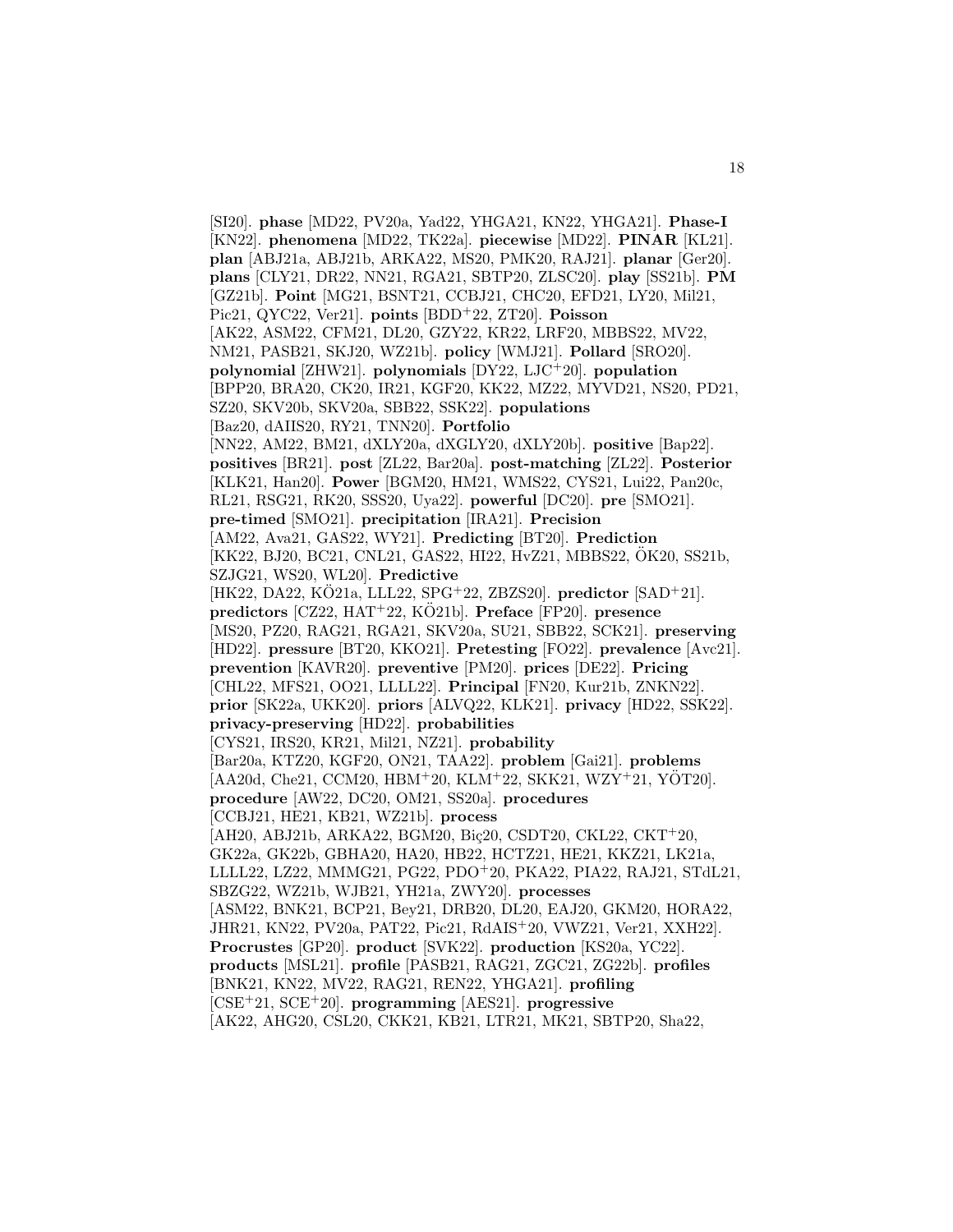WLT22, WL22, YBC22]. **progressively** [MG21, MJ20]. **projected** [NAG21b]. **projection** [BV22, FBNRG21]. **Propagation** [BCDA21]. **propensity** [HAT<sup>+</sup>22, OBN22]. **Properties** [AAHR20, Alt20b, ASZN21, CZ22, DKL22, KLK21, KS20c, PKW22, WLC<sup>+</sup>22]. **property** [XXH22]. **proportion** [NS20, SK22a]. **proportional** [CMA21, MW20]. **proportions** [UYMK22]. **proposal** [AA22a]. **Proposition** [AF22b]. **protection** [SSK22]. **providers** [SCE<sup>+</sup>20]. **Pseudo** [TKF<sup>+</sup>20]. **psychology** [MMR22]. **psychometric** [DKL22]. **pure** [RdAIS<sup>+</sup>20]. **pure-birth** [RdAIS<sup>+</sup>20]. **pursuit** [FBNRG21].

**quadratic** [YOT20]. ¨ **Quality** [KS20a, SNA20, SN22, ZK20a]. **Quantile** [MSL21, SCK20, SCK21, AA20b, CKCG21, GGB20, KM20, LMP20, SD22, TWTT20, TWTT21, WJZ<sup>+</sup>22, ZLSC20]. **Quantile-based** [MSL21, SCK21]. **quantiles** [ABHF22, ACP21, DP20, ESES20]. **quantitative** [SKV20b, SKV20a, SSK22]. **Quanto** [LLLL22]. **Quasi** [DDK21, CL22b, EL21, GNE21, LPP21, LWC22, NT20, SS20b, YH21b]. **quasi-likelihood** [YH21b]. **Quasi-maximum** [DDK21, LWC22]. **quasi-Monte** [CL22b]. **quasi-random** [EL21, NT20]. **quasi-stationary** [LPP21]. **question** [NS20]. **questionnaire** [SY22]. **queue** [BC21, EAJ20]. **queueing** [BCDA21]. **queuing** [BC21].

**R** [ATYK20, FBNRG21, JPH21, MdN22, MM22, XW20]. **R/S** [XW20]. **R/S-bootstrapping** [XW20]. **radiation** [KKZ21]. **Rahim** [PM20]. **rainfall** [LRF20]. **random** [AJ22, Bar20a, BJVV21, CK20, CGS21, CKCG21, EH22, EL21, FZZ20, GLT20, GZ21a, HI22, Hua20, Lev21, LZ22, MS22, MASA22, MYVD21, NT20, NZ21, RY21, Sha22, SK22b, SBB22, SLW20, WJZ<sup>+</sup>22, YW20, ZL20]. **random-effects** [GLT20]. **randomization** [JPH21]. **Randomized** [NT20, BV22, NS20, SKV20b, SKV20a, SSK22, Yad22]. **range** [SA22, SS20b]. ranges [ACP21]. rank [AÖ20b, KE22]. ranked [AS22, AA22b, BRA20, MZ22, MLR<sup>+</sup>22, Pan20b, STdL21, SZ21, VDN22]. **ranking** [AA22b, MK22]. **rare** [ONE22]. **rate** [AMK21b, NG22, PK22, XZJ<sup>+</sup>21]. **rater** [TDD20]. **rates** [BR21, Hor22, LAZ21, SKG22]. **Ratio** [ESS22, QYC22, BZ22b, CP22, Che21, GGMM22, KGF20, MQ21, ON21, PN21, SVK22, WP22]. **ratio-cum-regression** [KGF20]. **ratios** [ACP21]. **Rayleigh** [ABHF22, HORA22, MK21]. **RCINAR** [ZWY20]. **re** [TF22]. **re-estimation** [TF22]. **real** [GNE21, SPG<sup>+</sup>22]. **reassessment** [UKK20, ZWY21]. **reconstructions** [OP20]. **recovered** [OP20]. **rectifying** [RGA21]. **recurrent** [PRH21, SL21]. **red**  $[Özk21]$ . **reduced**  $[GCF+20]$ . **reduced-bias** [GCF<sup>+</sup>20]. **reduction** [KM20, ZPW21]. **refinements** [MVLMA22]. **regarding** [ZL20]. **region** [LLL22]. **regional** [SLW20]. **regions** [Bey21]. **Regression** [AO20a, GGMM22, HHY21, WS20, AF22a, AA22a, AES21, AA20a, Alg20, AA20b, AK21, AKS<sup>+</sup>21, Ali22, AJ22, ARJ21, AY21b,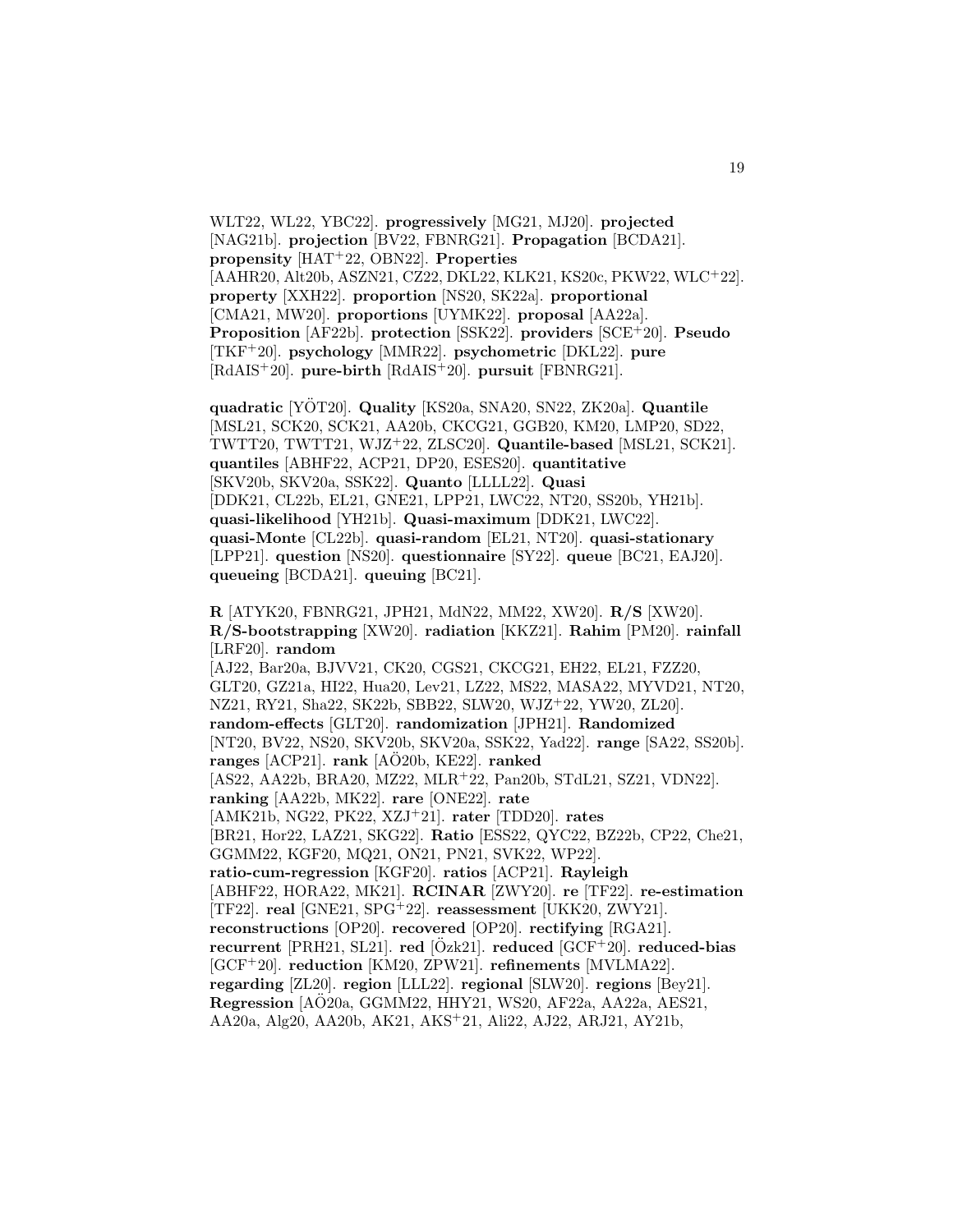BSNT21, CR21, CFM21, CLJK21, CKCG21, DLRZ21, DYC22, DA21, DF22, ESS22, EH22, FLPB20, GI20, GWZC22, GZ22c, GZZ22, GAS22, GGB20, GJK21, IRS20, KUA21, KGF20, KM20, KEE20, Kur21a, Kur21b, Lee20, LLL22, LFZ21, MVLMA22, Mil21, NIN20, dALNPdOF21, Nis21, ONE22, OBN22, OM21, OA22, PCWL22, PV20a, PJL21, PRH21, Pol20, RRA20, ¨ ROL<sup>+</sup>20, Ric21, RVV22, SGG22, SZ21, SL21, SAD<sup>+</sup>21, SCK20, SCK21, TWTT21, TÇA22, UYMK22, ULN21, dOVQP21, VW21, WLC+22, WCF21, YDLX20, YZ21, ZZ21, ZG21, ZG22b, Zhe21, ZLSC20, dSdSTC21]. **regressions** [CNL21]. **regressors** [AA22a]. **regular** [JAP21, LAZ21]. **regularization** [CZP21, HvZ21]. **regularized** [LH20]. **regularly** [dXLY20b]. **related** [CSG22]. **relationship** [AZH<sup>+</sup>22, ZZ21]. **relative** [GZ22c, KKO21]. **Reliability** [Bar20b, AS22, AMK21b, Han20, MK21, MSL21, SMWJ20]. **removals** [Sha22]. **Removing** [PFM21]. **renewal** [PKA22]. **repair** [Ami21]. **repeated** [AATD21, dOVQP21]. **repetitive** [CLS22]. **replacement** [PM20]. **replicated** [LAZ21, Tür20]. **replicates** [Gho20]. **REPPlab** [FBNRG21]. **Representativeness** [VDN22]. **representing** [PK21]. **resample** [WY21]. **Resampling** [CNL21, NT20]. **Resampling-based** [CNL21]. **Rescaling** [BRA20]. **reserves** [GHW20]. **reservoir** [CL22c]. **residual** [KL21, PZ20, Ric21, SZJG21]. **Residuals** [ZZFG20, AG20, IRA21]. **respect** [CCM20]. **response** [AAA20, Brz20, DLRZ21, GAS22, HM22, KS22, Mag20, MASA22, NN20, NS20, SKV20a, SU21, SK22b, SBB22, T¨ur20]. **responses** [Esk21, GZ21a, LFMMRH22, PG22, RSG21]. **restricted**  $[AK21, Gha22, KO21b, LW22b, Po122, TCA22, XZJ<sup>+</sup>21]$ . **restriction** [Baz20]. **restrictions** [YA21, YRAB22]. **results** [TKF<sup>+</sup>20]. **retrieval** [Pol22]. **returns** [IT21]. **Reverse** [XZJ<sup>+</sup>21]. **reversed** [HM21]. **review** [KGR21]. **Revisiting** [CMMV21]. **reweighted** [Zhe21]. **rho** [TK22a]. **Ridge** [YRAB22, AF22a, Alg20, AK21, AKS<sup>+</sup>21, FLPB20, IS20, KUA21, KEE20, KÖ21a, Kur21c, PJL21, SGG22, SCK20, SCK21, VLvdW22, YA21]. **ridge-type** [AF22a]. **Riesz** [KTZ20]. **right** [CKK21, PV20a]. **right-censored** [PV20a]. **Risk** [ÖK21, GHW20, GCF+20, Han20, KOT20, LG21, SD22, TAA22, XXH22, dXGLY20, dXLY20b, Alt20a]. **risk-adjusted** [TAA22]. **risks** [AHG20, CSL20, WLT22, WL22]. **RMCriteria** [MM22]. **Robust** [AG20, DA21, KS20b, Nak21, OM21, RVV22, SB21a, TCA22, WJZ<sup>+</sup>22, AKS<sup>+</sup>21, ASM21, BZ22b, CKK21, KN22, NIN20, OA22, PKW22, ¨ Pol20, SFG21, SCK21]. **Robustification** [RYA20]. **robustness** [FO22, SPG+22]. **ROC** [ANP20, HAT+22]. **role** [ÖT20]. **room** [ASM21]. **root** [FPAA21, GG22, Hep21b]. **rooted** [JAP21]. **rotated** [IT21]. **rotation** [SPS22]. **rounded** [ZB20]. **roundoff** [WN21a]. **RRT** [KZG21]. **RSM** [REN22]. **rules** [CKL22, SMM22]. **run** [CKL22, HCTZ21]. **runs** [CKL22, CKT<sup>+</sup>20, GK22a, GK22b, Ger21, SMM22]. **runs-rules** [SMM22].

**S** [SKS21]. **S-bootstrapping** [XW20]. **S-Gini** [SKS21]. **Sample** [CFM21, GK22a, CZP21, Che21, CMMV21, DKL22, Ere20, Gai21, GBHA20, GBHA21, GK20, KJ20, MK21, PKW22, PV20b, SS20b, TF22, WZY<sup>+</sup>21,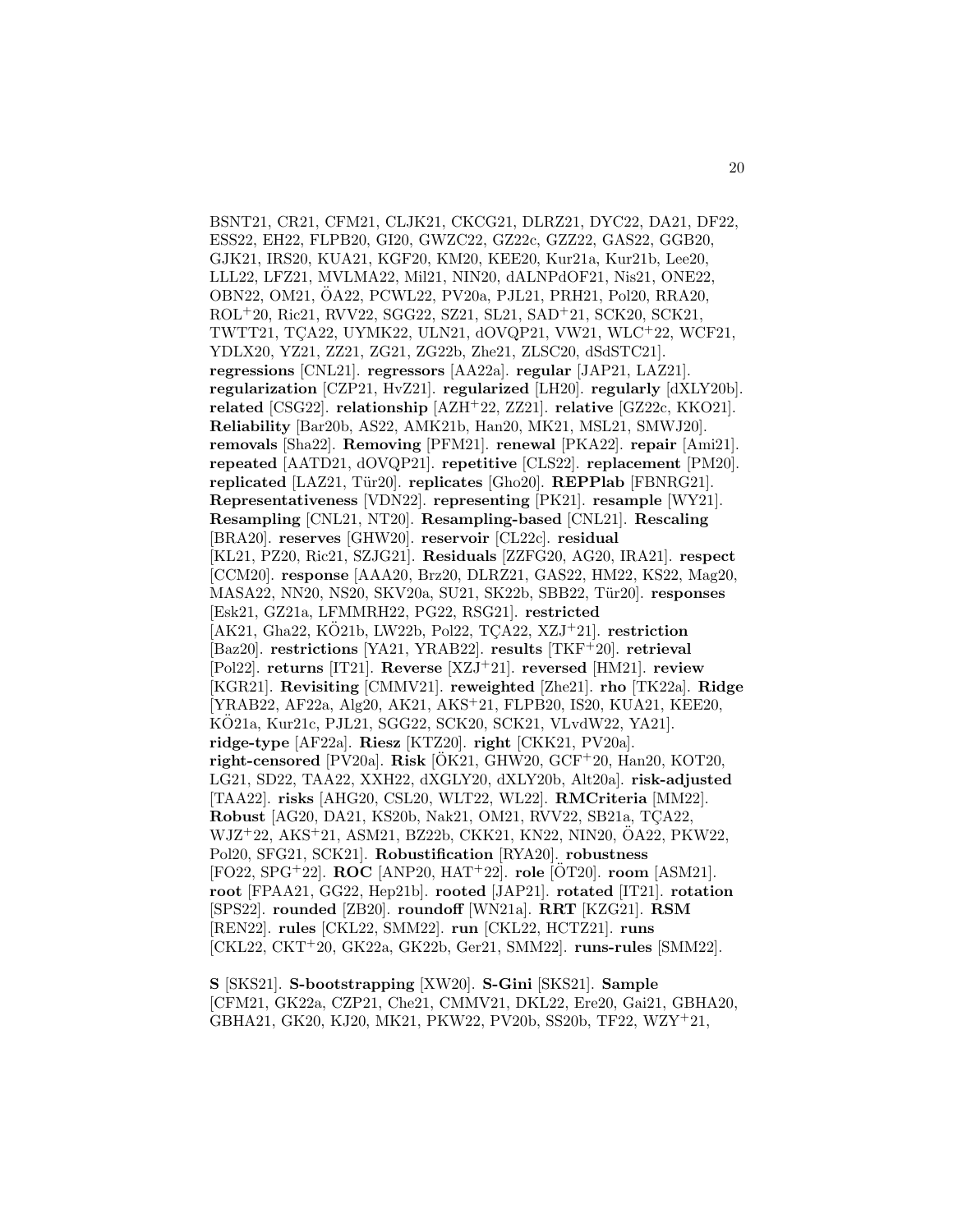WWTM22, WJB21, WS21b, ZPW21]. **sampled** [Mos22]. **sampler** [AA20c]. **samples** [ASZN21, BRA20, CLY21, LY20, MG21, SMM22, Wu21]. **sampling** [AS22, AA22b, ARJ20, ABPK21, ABJ21a, ABJ21b, ARKA22, BJU20, CK20, CLY21, CLS22, CL22c, DR22, KGF20, LK21a, MNL21, MZ22, MS22, MMMG21, MS20, MYVD21, NN21, NT20, OKO21, Pan20b, PN21, PMK20, RAJ21, RGA21, STdL21, SZ21, SA22, SB21b, SKK21, SK22b, SBB22, VDN22, ZD22]. **sampling/importance** [NT20]. **SARIMA** [AT21]. **Saunders** [BA22]. **scale** [GK20, MG21, MB21, PKW22, TJ20, VG22]. **scales** [BH20]. **scaling** [CSG22]. **scatter** [Kal21]. **scattering** [KKZ21]. **scheme** [BJU20]. **schemes** [CKL22, MLR<sup>+</sup>22, Mis20, SMM22, Yas22]. **score** [GNE21, Nag21a, OBN22, VDN22]. **scores** [HAT<sup>+</sup>22, SZS20]. **scramble** [SKV20a]. **screening** [SX22]. **Second** [dXLY20b, Che21, DRB20]. **Second-order** [dXLY20b]. **select** [dALNPdOF21, Wes20]. **selecting** [SY22]. **Selection** [Ami21, AES21, Alg20, ALVQ22, AM22, AY21b, CGS21, CLL20, CCBN22, EGVdR21, FPAA21, KS22, KÖ21a, LYY21, NN22, REMO22, ULN21, WJZ<sup>+</sup>22, XH21, ZZ22]. **self** [CCH20, HYSC21]. **self-organizing** [CCH20]. **self-updating** [HYSC21]. **selling** [DE22]. **semantic** [MMR22]. **Semiparametric** [FZZ20, ZT20, AG20, ALB22, CST21, DY22, Esk21, LW22a, LW22b, PCWL22, SB21a, SL21, WP22, WLC<sup>+</sup>22]. **sensitive** [GK22a, GK22b, KZG21, SKV20b, SKV20a, SSK22]. **Sensitivity** [ALVQ22, FPAA21, NS20, RSG21]. **separation** [ZZ21, ZNKN22]. **Sequential** [CCBJ21, FTC21, ON21, AAA20, Lui22]. **serially** [LES21, SM20]. **series** [ADK21, AS21b, Bap20, Bap22, CL21, Gho20, GTW22, dAIIS20, KKO21, KuIK20, LZ22, MPS21, OLOK22, RL21, RSG21, RK20, SNA20, SLE20, WS21a, YH21b, dSdSTC21]. **server** [BCDA21, BC21]. **service** [EAJ20]. **set** [AS22, AA22b, BRA20, MZ22, MLR<sup>+</sup>22, STdL21, SZ21, VDN22]. **SETAR***}* [HK22]. **sets** [EFD21]. **setting** [WWTM22, XH21, YWT22]. **seven** [Uya22]. **several** [AE21, MJ20, PD21, SS20b, SS20a, TNN20, WMS22]. **Shannon** [LK21b]. **shape** [DY22, MMR22, TJ20]. **shapes** [SCK22]. **shared** [PBLM22]. **Shewhart** [SMM22]. **Shewhart-type** [SMM22]. **shift** [RYA20, WZ21a]. **shifts** [GK22a, GK22b]. **Shiryaev** [LPP21]. **shock** [BE20]. **short** [CKL22]. **Shrinkage** [Alg20, LMP20, VG22, FLPB20, LW21,  $\ddot{O}$ K21]. **side** [GK22a, GK22b]. **sided** [RAJ21]. **Sigma** [KR21]. **Sigma-based** [KR21]. **sign** [CLS22, SB21b]. **Signal** [TP22]. **signals** [SMO21]. **signed** [KE22]. **signed-rank** [KE22]. **simple** [BCR<sup>+</sup>21, KN22, RAG21, REN22]. **Simplex** [CR21]. **Simpson** [SZJG21]. **simulating** [Pan20c]. **Simulation** [FPAA21, LLZ22, NAKK20, Ali22, AAHR20, AS21b, ASM21, BCR<sup>+</sup>21, CMMV21, Dog22, GZY22, GKZ<sup>+</sup>22, IM20, KKZ21, KOT20, Pol20, TEO20, WMS22]. **simulation-based** [CMMV21, IM20]. **simulations** [GNE21]. **Simultaneous** [Par20, RAG21, ZK20b]. **Single** [GZ22c, AA20b, BC21, GZ22a, MNN21, MS20, Nad21, Pap20, PHS21, RGA21, Sha20, ZNLW20, ZGL21, ZXF22]. **Single-index** [GZ22c, AA20b, GZ22a, Nad21, ZNLW20, ZGL21, ZXF22]. **single-mediator** [PHS21]. **single-sampling** [MS20]. **SingleCross** [Tel22]. **SingleCross-clustering** [Tel22]. **singular** [RM20]. **SIR** [JAP21]. **situations**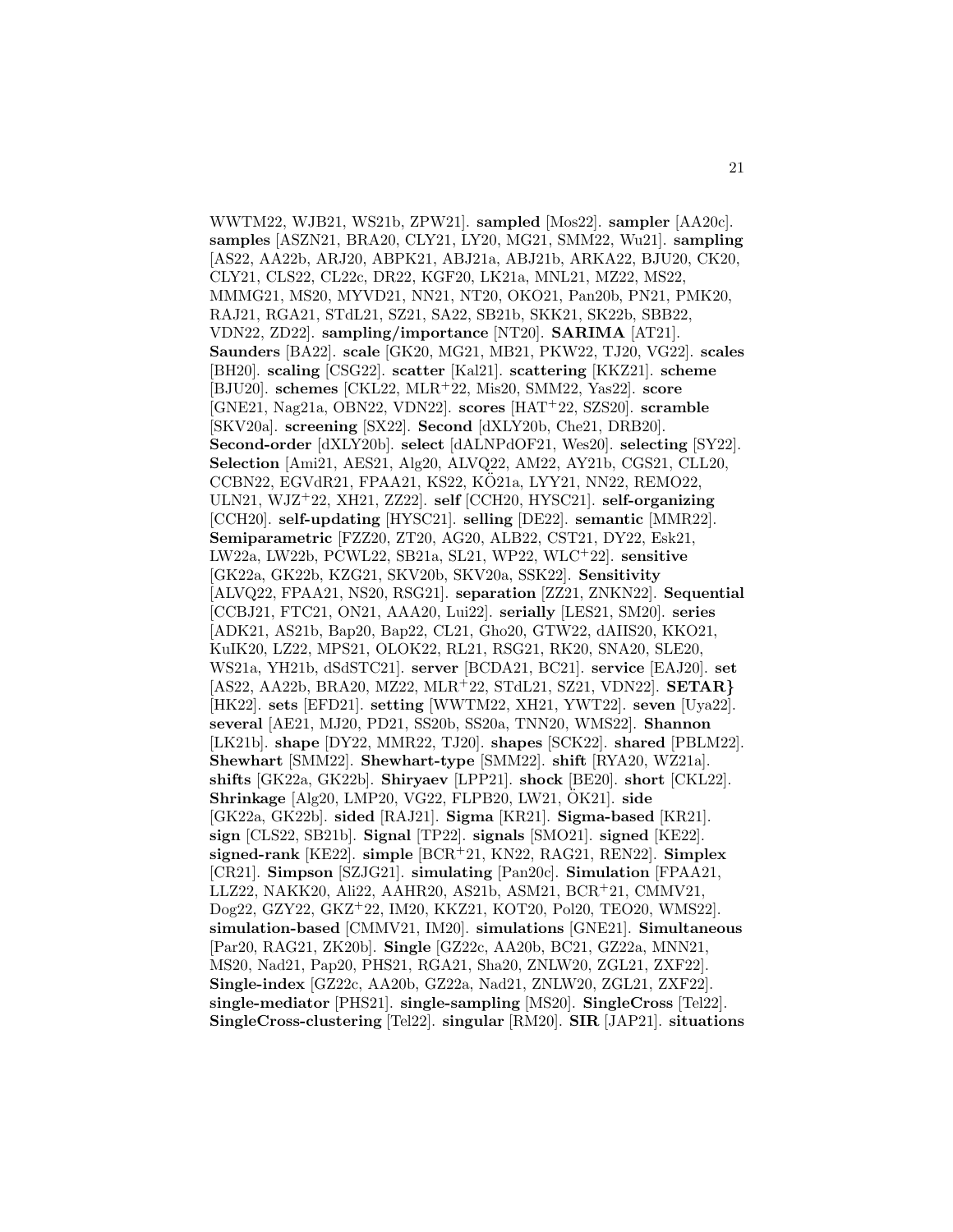[SK22b]. **Six** [KR21]. **size** [CFM21, CZP21, DKL22, Har21, TF22]. **sizes** [WWTM22]. **Skew** [FZM21, CSDT20, GZ21a, HR22, HK20, IT21, KAVR20, ON21, PHN22, TJ20, WWTM22]. **Skew-normal** [FZM21, CSDT20, HR22]. **skew-normal-Cauchy** [KAVR20]. **skewed** [BFAR20, RYA20]. **Skewing** [Nis21]. **skewness** [PFM21, Ric21]. **skill** [GKZ<sup>+</sup>22]. **slope** [AZH<sup>+</sup>22, IRS20]. **Small** [IC21, KJ20, ZPW21, MW20, MSS20, WJB21]. **Smirnov** [ZZFG20]. **smooth** [Hep21a, Hep21b]. **smoother** [AS21b]. **smoothing** [DL20]. **Sobol** [Sol21]. **social** [MASA22, SCHS22]. **Software** [Bar20b]. **solution** [SCHS22]. **solutions** [GHW20]. **Solving** [Ric21]. **Some**  $[AAA20, EFD21, GK22b, OT20, SKV20a, SKK21, WZ21b, AKS<sup>+</sup>21, Bar20a,$ BAEk21, GHW20, KS20c, Kur21a, Kur21b, OBN22, OK21, PAT22]. ¨ **space** [JGGDMRLD21, MMR22, Nag21a]. **Sparse** [GW20, PK21, WCF21, Kur21b, Mos22, SFG21]. **Spatial** [dOMD<sup>+</sup>21, BJ20, DE22, FZM21, HK20, LW22b, SB21a, SMB22, Ver21, WHW21]. **spatial-temporal** [SB21a, SMB22]. **SPC** [KBR21]. **SPDE** [Ver21]. **Spearman** [TK22a]. **special** [KS20a]. **specification** [CNL21, SBZG22]. **specified** [Mil21, WWTM22]. **spectra** [Pic21]. **spectral** [SMB22]. **spectrum** [RM20]. **speed** [SMB22]. **sphere** [VWZ21]. **spillover** [CS20]. **spline** [CLJK21, KSAR21, YZ21]. **splines** [YDHW21]. **split** [SY22]. **spotting** [TBH22]. **spread** [LWC22]. **square** [Han21, Zhe21]. **squared** [MSS20]. **squares** [DRB20, KLM<sup>+</sup>22, WY21, WLY22, ZG22b]. **stability** [BV22]. **stabilizing** [Nis21]. **Stage** [Bar20b, ARKA22, EAJ20, KM20, NN20, OM21, Wu21]. **standard** [Han21]. **state** [ARJ20, ABPK21, ABJ21a, ABJ21b, JGGDMRLD21, Nag21a, RAJ21, SS21b]. **stationary** [DRB20, DE22, HI22, KKO21, LPP21]. **statistic** [BGM20, KUA21, KL21, MK22, SX22, TK22a]. **Statistical** [AHG20, Biç20, CHC20, LW22b, MB21, MASA22, PIA22, GKZ+22, HE21, KL21, NKSY22, OP20, REN22, ZB20]. **statistics** [ATYK20, ARJ21, ARKA22, Ere20, GK20, HR22, ML22, NJ22, SZS20]. **Step** [SS20a, Bey21, CSL20, GAS20, Mis20, RYA20]. **step-stress** [CSL20]. **Step-up** [SS20a]. **stereo** [OP20]. **stimuli** [MMR22]. **Stochastic** [Gha22, JGGDMRLD21, KKO21, KOT20, KO21b, AK21, JAP21, KKZ21, ¨ LX22, LYP22, RRA20, TEM20, YA21, YRAB22, YC22]. **stock** [CL21]. **Strategies** [GAS22, FO22, SCK22]. **strategy** [LG21, SPS22]. **Stratified** [Pan20b, CK20, CL22c, MYVD21, SA22]. **streams** [CL22c]. **strength** [AS22, HORA22]. **stress** [AS22, CSL20, GAS20]. **stress-strength** [AS22]. **stringent** [KuIK20, uIKKH22]. **strongly** [AATD21]. **structural** [AZH<sup>+</sup>22, De 20, Dog22]. **structure** [CZP21, JM20, PK21, RYA20, SAD<sup>+</sup>21, UKK20, Wes20, ZL22, ZK20b]. **Structured** [GZ21b]. **structures** [GZ21a, ROL<sup>+</sup>20]. **student** [ML22, SN22, BA22, DDK21, NIN20]. **studies** [TWTT21, XWL22, ZL22]. **Study** [FPAA21, Ali22, ANP20, AE21, BA22, Bay21, BCR<sup>+</sup>21, CKK21, Dog22, GZY22, GKZ<sup>+</sup>22, KOT20, KGR21, MNL21, MPS21, NN20, NN22,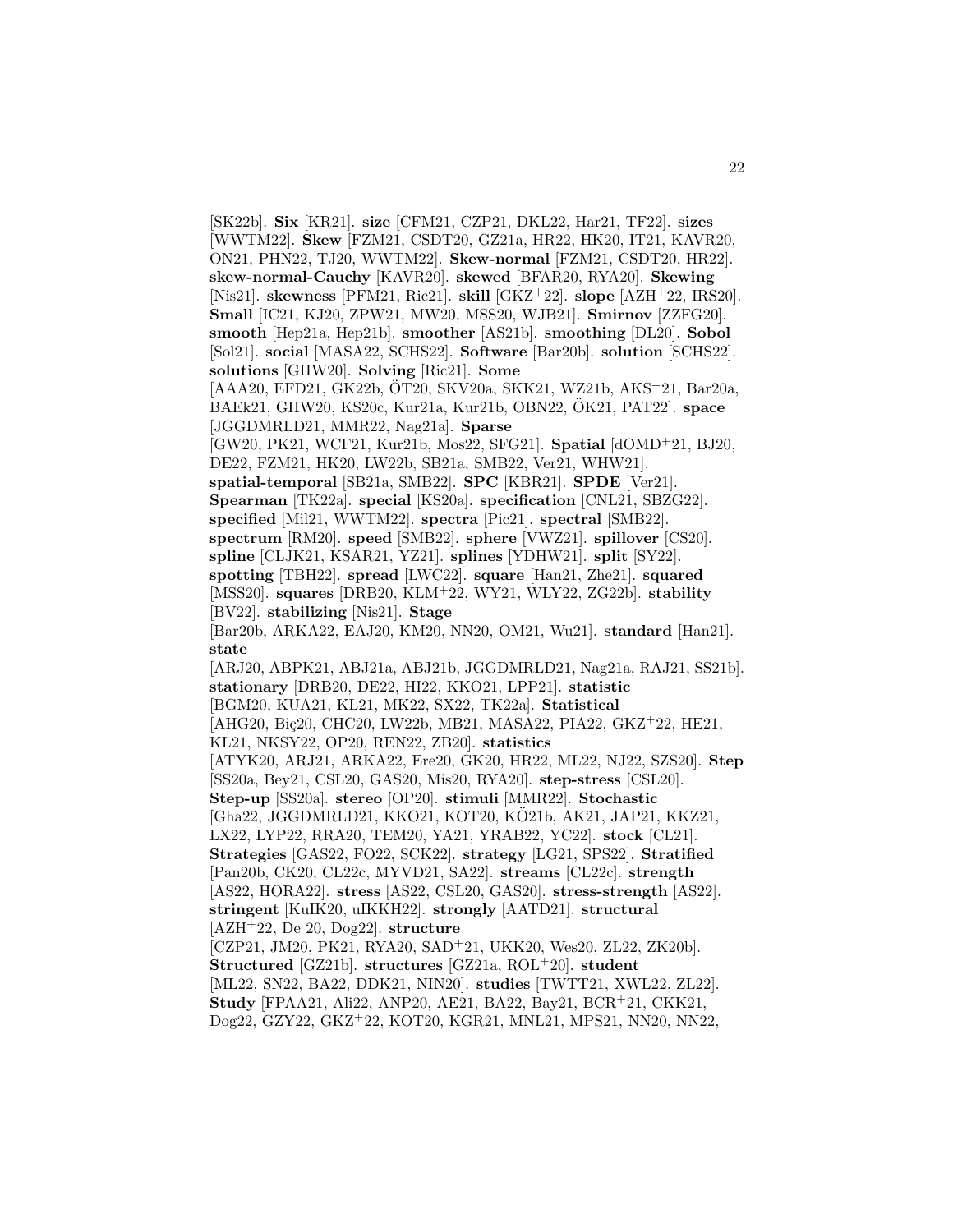Pol20, Ras20, SPG<sup>+</sup>22, SMB22, TEO20, WMS22, ZWY20]. **Subgroup** [ZA21]. **subgroups** [YHGA21]. **subject** [KJK20]. **subsampling** [LLZ22]. **subset** [AGA20, CKCG21]. **subspace** [PK21]. **success** [ML22]. **successive** [SKK21, SK22b, SBB22]. **sum** [CKCG21, LX22]. **sums** [NZ21]. **superposition** [RdAIS<sup>+</sup>20]. **supplementary** [SMM22]. **support** [FN20, MT21, MM22, Nak21, Zhe21]. **supported** [WJB21]. **SUR/neural** [IRA21]. **surface** [AAA20]. **surgery** [ASM21]. **survey** [BJ20, KK22, PHS21]. **surveys** [IC21, LFZ21]. **Survival** [RY21, BCR<sup>+</sup>21, CST21, FZZ20, LK21b, LYZ<sup>+</sup>21, NCC<sup>+</sup>22, TAA22, YBC22]. **survivors** [FZZ20, ROL<sup>+</sup>20]. **swaps** [CHL22]. **swarm** [ASM21, IS20, SI20, dOMD<sup>+</sup>21]. **switching** [OKO21, TMZL21]. **symmetric** [UEA20, VWZ21, ZK20b]. **symmetry** [GZ22b, GZ22a, GWZC22, GZZ22, Kal21, NJ22, ZG22a, ZGL22]. **synthetic** [NKSY22]. **system** [MM22, PY20, SZJG21]. **systematic** [MNL21]. **systems** [Ami21, KS20a, PM20, SNA20].

**table** [KJK20]. **tail** [KR21, dXLY20a, dXLY20b]. **tailed** [GI20, QYC22]. **tails** [BGM20, dXLY20a, dXGLY20]. **taste** [MMR22]. **teaching** [SN22]. **technique** [BRA20, SG21]. **techniques** [GBHA20, NS20]. **temperature** [KKO21]. **tempering** [SCK22]. **temporal** [SB21a, SMB22]. **term** [FZZ20, IRS20, ROL<sup>+</sup>20]. **Test**

[DY22, YZ21, AF22b, ABPK21, BGM20, Bay21, CSL20, CP22, DR22, DKL22, EHHS20, Ere20, FS22, GZY22, GAS20, GG22, HM21, Hep21b, KuIK20, uIKKH22, MQ21, MK22, ON21, PHY20, Sul22, TK22a, XW20, ZLSC20]. **Testing**

[EH22, GZZ22, Hep21a, Lar20, Pap20, PD21, ZGL22, ATYK20, Baz20, Ger20, GK20, NJ22, PFM21, SBTP20, WWYX21, YV20, ZD22, ZK20b]. **Tests** [Bay21, ABHF22, AG21, AF22b, AO20b, AA22b, AE21, BPN22, CYS21, ¨ CL22b, CMA21, FPAA21, Hor22, KGR21, MG21, Mil20, NdSA20, NM21, OP22, Par20, PV20b, Uya22, WMS22, ZZFG20]. **Their** [FO22, BR21, BE20, LX22, NYM20]. **theoretic** [PMK20]. **theory** [Brz20, HM22, Mag20, TF22]. **there** [AM21]. **thick** [BGM20]. **thinning** [SM20, WWYX21]. **third** [AAA20]. **Thompson** [IMR21]. **Three** [DR22, ASZN21, OP22]. **three-parameter** [ASZN21, OP22]. **threshold** [LLZ22, WWYX21, YH21b]. **thresholding** [SD22]. **thyroid** [HAT<sup>+</sup>22]. **tightened** [BJU20]. **tightened-normal-tightened** [BJU20]. **time** [AK20, ADK21, AS21b, Bap20, Bap22, BCR<sup>+</sup>21, CHC20, CL21, Gho20, GTW22, GZ21b, KKO21, KuIK20, MAMA20, MZZF21, MPS21, NCC<sup>+</sup>22, OLOK22, SKG22, SS21b, SLE20, TBH22, TAA22, WS21a, YH21b, ZZ22, ZBZS20, dSdSTC21]. **time-constrained** [ZBZS20]. **time-dependent** [BCR<sup>+</sup>21, MAMA20]. **time-series** [KKO21]. **time-varying** [GZ21b, MZZF21, NCC<sup>+</sup>22, ZZ22]. **timed** [SMO21]. **times** [CST21, GHW20, NCC<sup>+</sup>22, PIA22, SL21]. **Toeplitz** [JM20]. **Too** [Mil20]. **Topp** [AMK21b]. **TOPSIS** [REN22]. **total** [WY21, WLY22]. **toxicity**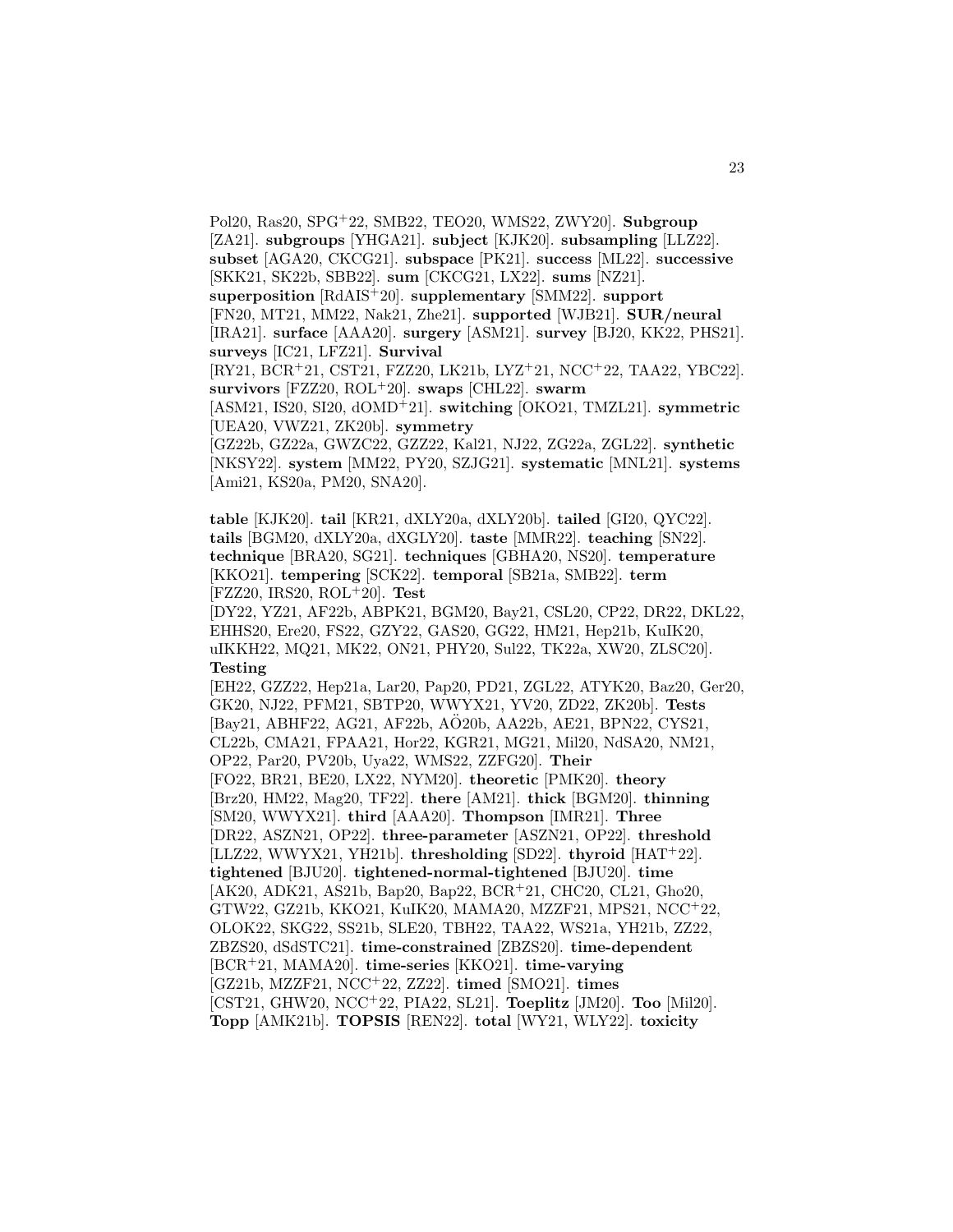[YH21a]. **Trace** [Ava21]. **traditional** [AF22b]. **traffic** [SMO21]. **transfer** [KKZ21]. **transformation** [CST21, EHHS20, PFM21, SSS20, SL21]. **transformations** [EH22]. **transformed** [Pan20c, Pap20, SAA21]. **transition** [Hep21a]. **transitions** [Hep21b]. **transmission** [KM20, SKG22]. **treatment** [IM20, KS22, MPD20, ZA21]. **treatments** [KS22]. **tree** [MES21, SWC<sup>+</sup>20]. **trees** [JAP21]. **trend** [Gho20, JGGDMRLD21, PKA22]. **trial** [ZL20]. **trials** [Med22, Yad22]. **trivariate** [dOMA21]. **truncated** [HvZ21, LTR21, MAMA20, MB21]. **Truncation** [AY21b, BPN22]. **TSLx** [Alt20a]. **Tukey** [MFPP21]. **Tukey-type** [MFPP21]. **tumor** [RdAIS<sup>+</sup>20]. **tuning** [KLM<sup>+</sup>22]. **Twenty20** [BT20]. **Two** [ARKA22, Bar20b, AA22a, BPN22, CST21, Che21, DNWG22, Ere20, HZAF22, IM20, dAIIS20, IC21, KM20, KJK20, LAZ21, MG21, MJ20, MNN21, MD22, OM21, OP22, SNA20, Sha22, SKG22, SKK21, SK22b, SPS22, UYMK22, WZY+21, YH21a, Biç20]. **two-agent** [YH21a]. **two-dimensional** [DNWG22]. **two-level** [LAZ21]. **two-occasion** [SKK21, SK22b, SPS22]. **two-parameter** [AA22a, MJ20, OP22, Sha22, Biç20]. **two-phase** [MD22]. **two-sample** [Che21, WZY<sup>+</sup>21]. **Two-Stage** [Bar20b, ARKA22, KM20]. **two-unit** [SNA20]. **two-way** [KJK20]. **Type** [AS22, AF22a, AA20a, AJ22, CK20, CKK21, DKKA22, ESS22, GPP21, GAS20, KB21, LTR21, MK21, MBBS22, MFPP21, PV20a, PK22, SZ21, Sha22, SMM22, SBB22, YBC22, Yas22, YWLD20, AMK21b, CYS21, CLY21, KP21, MG21, MJ20, PHY20, PMK20, SBTP20]. **type-I** [MBBS22, CLY21, PHY20, PMK20]. **type-II** [KB21, MK21, YBC22, AMK21b, KP21, MG21, SBTP20]. **types** [WHW21].

**unbiased** [AK21, DRB20, HM21, VW21]. **unblinded** [TF22]. **uncertainty** [BCDA21]. **Unconstrained** [vO21]. **underlying** [Kal21]. **unequal** [KGF20, ZC22]. **unidimensional** [HM22]. **unified** [LLL22]. **unit** [BH20, FPAA21, GG22, Hep21b, SNA20]. **unit-weighted** [BH20]. **units** [KK22]. **univariate** [Pan20c]. **Universal** [Med22]. **unknown** [HCTZ21, Sha20]. **unrelated** [NS20]. **unreliable** [BCDA21]. **updating** [HYSC21, XH21]. **use** [SN22, Wes20]. **used** [Lui22, Uya22]. **useful** [ANP20, OM21]. **Using** [Pol22, AS21a, AMK<sup>+</sup>21a, ARAB21, AM21, ARJ21, AMK21b, ABPK21, ARKA22, AY21b, ASM21, BCDA21, BJ20, Bey21, BT20, BPP20, BCR<sup>+</sup>21, BZ22b, CGS21, EH22, EHHS20, FN20, FBNRG21, GZZ22, Gho20, GGMM22, GK20, HAT<sup>+</sup>22, HZAF22, HvZ21, Hut21, dAIIS20, JuAH20, JHR21, KR21, KZG21, KBR21, KK22, Lee20, LJC<sup>+</sup>20, MT21, MV22, NS20, NIN20, NCC<sup>+</sup>22, NG22, uARS22, OBN22, OP20, PHY20, RAJ21, REN22, SSS20, SZ21, SRO20, SS20b, SKV20b, SVM20, SVK22, TJ20, TK22b, WZ21a, YWLD20, dOMD<sup>+</sup>21].

**utilization** [Wes20].

**validation** [Alg20]. **value** [BGM20, CS22, CL22b, GCF<sup>+</sup>20, KGR21, PKA22, dXGLY20, Alt20a].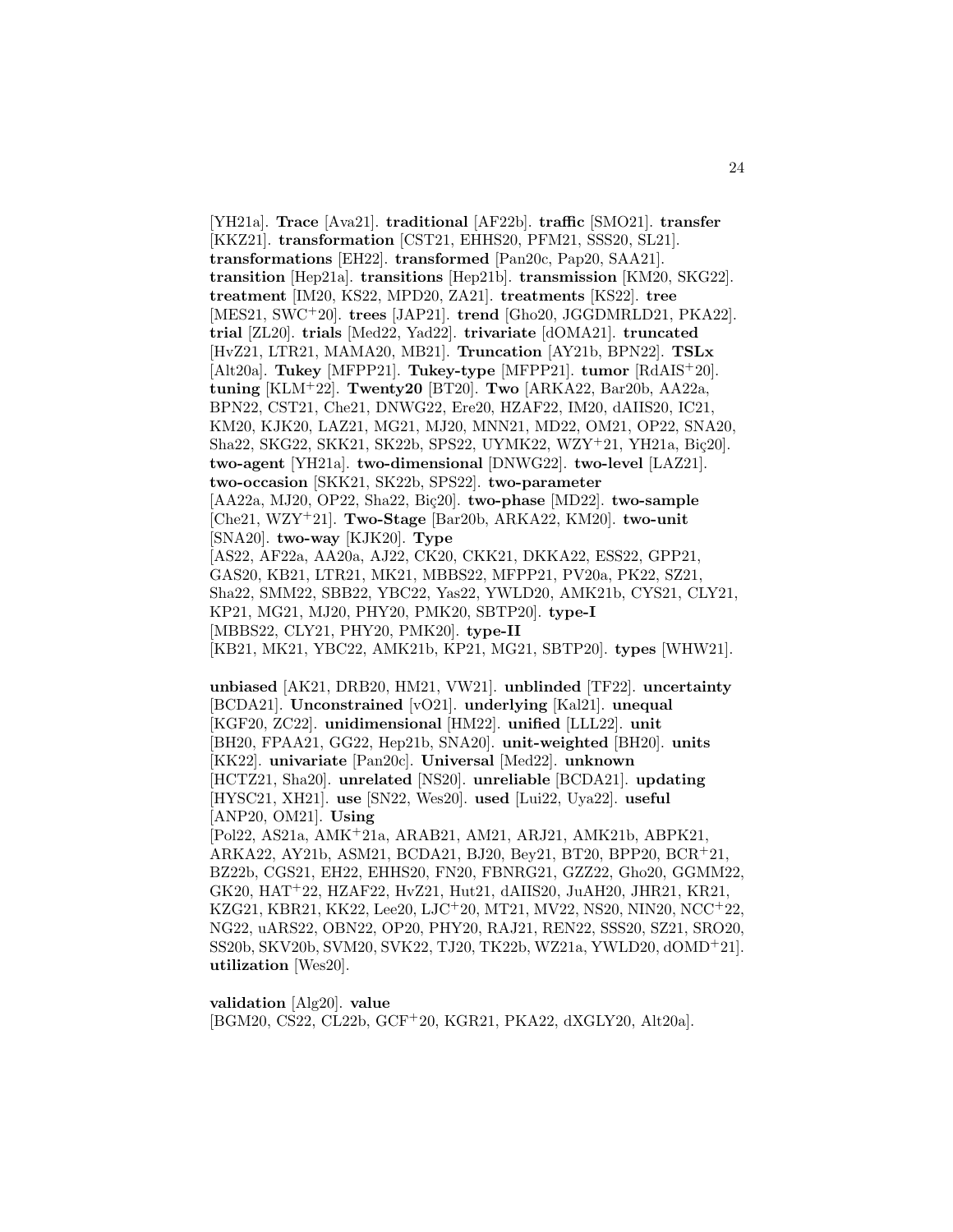**value-at-risk** [GCF<sup>+</sup>20, dXGLY20, Alt20a]. **valued** [WWYX21, OB21]. **VAR** [Bey21, GTW22]. **variability** [PK22, SB21b]. **Variable** [EGVdR21, REMO22, ULN21, AY21a, AES21, ARJ20, BPP20, GAS22, KJK20, LYY21, uARS22, RAJ21, SKG22, SB21b, SKV20a, SSK22, dOVQP21, WZ21a, WJZ<sup>+</sup>22, WCF21, ZG22a, ZZWH20]. **variables** [Bar20a, CGS21, HK20, KZG21, NN21, NZ21, WS20, WX21]. **variance** [AM22, BRA20, CK20, CCM20, Gho20, GTW22, Har21, KM20, KBR21, Nis21, SK22b, VLvdW22, WZ21a, WS21b, YW20]. **variance-stabilizing** [Nis21]. **variances** [MNL21, SS20b, SS20a]. **variant** [SVK22]. **variation** [CKL22, IR21, KJ20, TNN20]. **Variational** [Zha22]. **variograms** [DRB20]. **various** [SU21]. **varying** [ESES20, GWZC22, GZ21b, Hor22, HCZ21, LW22b, MZZF21, Mos22, NCC<sup>+</sup>22, TEO20, dXLY20b, ZZFG20, Zha22, ZZWH20, ZZ22, ZXF22]. **varying-coefficient** [HCZ21, Zha22, ZXF22]. **vector** [FN20, Med22, Nak21, RAG21, RM20, Zhe21]. **vectors** [Baz20, Nag21a]. **version** [AK21, HBM<sup>+</sup>20, PM20]. **versus** [GCF<sup>+</sup>20]. **via** [Alg20, CZP21, CDB<sup>+</sup>21, EGVdR21, HHY21, LW21, LYY21, ML22, RGA21, SD22, SX22, SLE20, TWTT20, YDHW21, YC22]. **VIFs** [Ozk21]. ¨ **VII** [YWLD20]. **virtual** [NG22, OP20]. **volatility** [CS20]. **volumes** [DF22]. **vs** [OKO21]. **VSI** [WZ21a].

**walks** [RY21]. **warping** [Hut21]. **Watson** [Ali22, ESES20, NdSA20]. **wavelet** [AA20d, DYC22, dALNPdOF21, PASB21]. **wavelet-based** [AA20d]. **wavelets** [OO21]. **way** [KJK20]. **weak** [GBHA20, TEM20]. **Weibull** [ARAB21, Ami21, ABPK21, AHG20, ASP22, BJU20, DA22, KGR21, KP21, NG22, PV20a, PIA22]. **weight** [Pol20]. **Weighted** [NAKK20, NYM20, TWTT21, TDD20, AK20, BH20, CLS22, CKCG21, DRB20, ESES20, FH22, GW22, HHY21, Med22, uARS22, WY21, WLY22]. **weighting** [MES21]. **where** [Lav21]. **WHIM** [Lav21]. **Widder** [Bar20a]. **Wiener** [Lev21, SBZG22]. **wildfires** [Ver21]. **wildland** [TBH22]. **wind** [SMB22]. **window** [FTC21]. **windows** [De 20]. **within** [RAG21, Wes20]. **without** [Ric21, TP22]. **Wong** [PHY20]. **working** [Wes20]. **WQS** [CKCG21]. **Wynn** [Bar20a]. **Wynn-** [Bar20a].

**X** [AS22].

**yield** [NN21].

**zero** [ASM22, CFM21, GZY22, KR22, LX22, LRF20, SZ20]. **zero-inflated** [ASM22, CFM21, GZY22, KR22, SZ20]. **zero-sum** [LX22]. **zeros** [TEO20].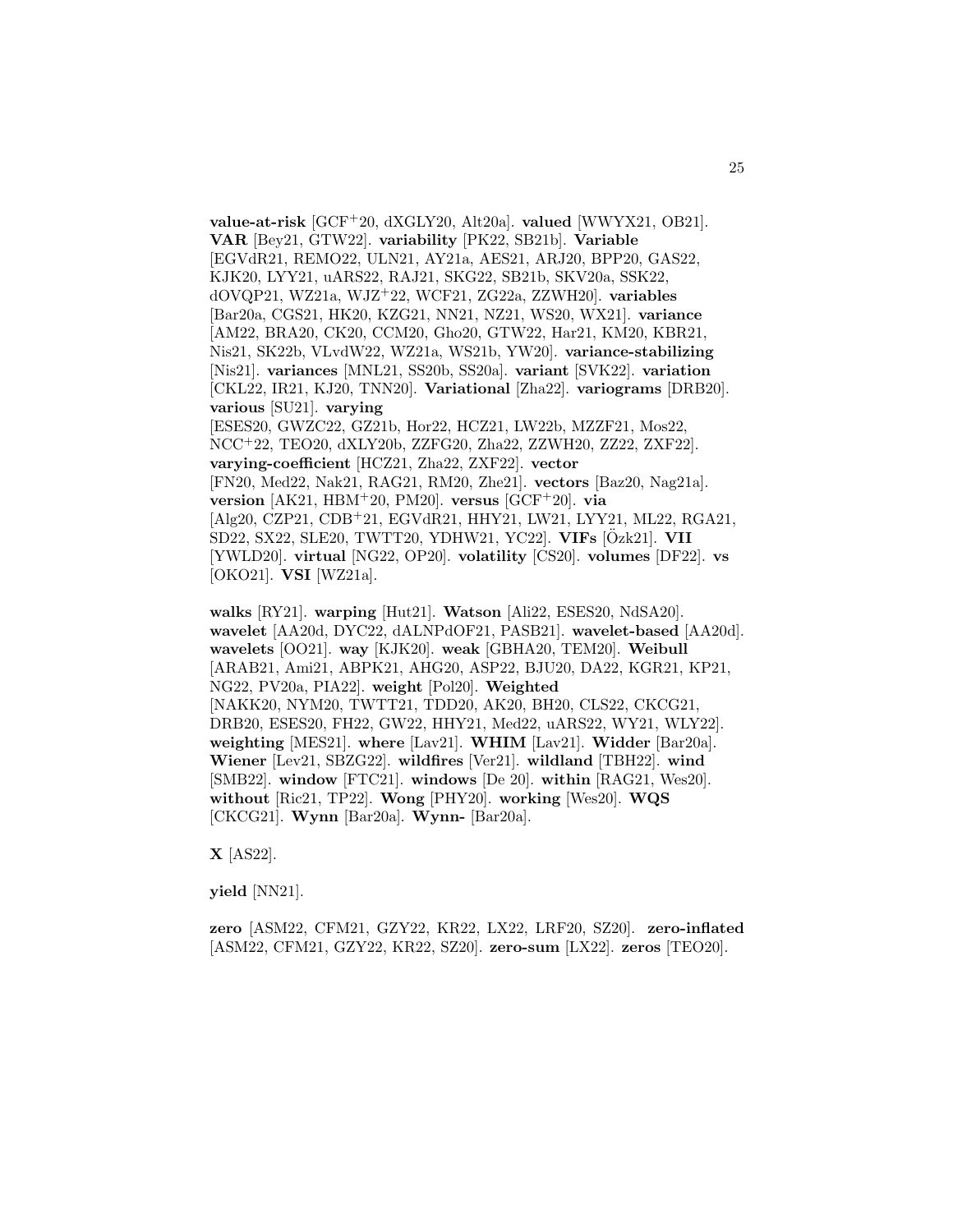# **References**

**Algamal:2020:LTE**

| [AA20a] | Zakariya Yahya Algamal and Yasin Asar. Liu-type estimator<br>for the gamma regression model. Communications in Statis-<br>tics: Simulation and Computation, 49(8):2035-2048, 2020.<br>CODEN CSSCDB. ISSN 0361-0918.                                                              |
|---------|----------------------------------------------------------------------------------------------------------------------------------------------------------------------------------------------------------------------------------------------------------------------------------|
|         | Alhamzawi:2020:BSI                                                                                                                                                                                                                                                               |
| [AA20b] | Rahim Alhamzawi and Haithem Taha Mohammad Ali.<br>Bayesian single-index quantile regression for ordinal data.<br>Communications in Statistics: Simulation and Computation,<br>49(5):1306-1320, 2020. CODEN CSSCDB. ISSN 0361-0918.                                               |
|         | Alhamzawi:2020:NGS                                                                                                                                                                                                                                                               |
| [AA20c] | Rahim Alhamzawi and Haithem Taha Mohammad Ali. A new<br>Gibbs sampler for Bayesian lasso. Communications in Statis-<br>tics: Simulation and Computation, 49(7):1855-1871, 2020.<br>CODEN CSSCDB. ISSN 0361-0918.                                                                 |
|         | Aykroyd:2020:BAW                                                                                                                                                                                                                                                                 |
| [AA20d] | Robert G. Aykroyd and Hassan Aljohani. A Bayesian ap-<br>proach to wavelet-based modelling of discontinuous functions<br>applied to inverse problems. Communications in Statistics:<br>Simulation and Computation, 49(1):207-225, 2020. CODEN<br>CSSCDB. ISSN 0361-0918.         |
|         | Ahmad:2022:APA                                                                                                                                                                                                                                                                   |
| [AA22a] | Shakeel Ahmad and Muhammad Aslam. Another proposal<br>about the new two-parameter estimator for linear regression<br>model with correlated regressors. Communications in Statis-<br>tics: Simulation and Computation, $51(6):3054-3072$ , 2022.<br>CODEN CSSCDB. ISSN 0361-0918. |
|         | Ashour:2022:NDF                                                                                                                                                                                                                                                                  |
| [AA22b] | Samir K. Ashour and Mohamed S. Abdallah. New distri-<br>bution function estimators and tests of perfect ranking in<br>concomitant-based ranked set sampling. Communications in<br>Statistics: Simulation and Computation, 51(3):823-848, 2022.<br>CODEN CSSCDB. ISSN 0361-0918.  |
|         | Arshad:2020:SST                                                                                                                                                                                                                                                                  |
| [AAA20] | Hafiz Muhammad Arshad, Tanvir Ahmad, and Munir Akhtar.<br>Some sequential third order response surface designs. Com-                                                                                                                                                             |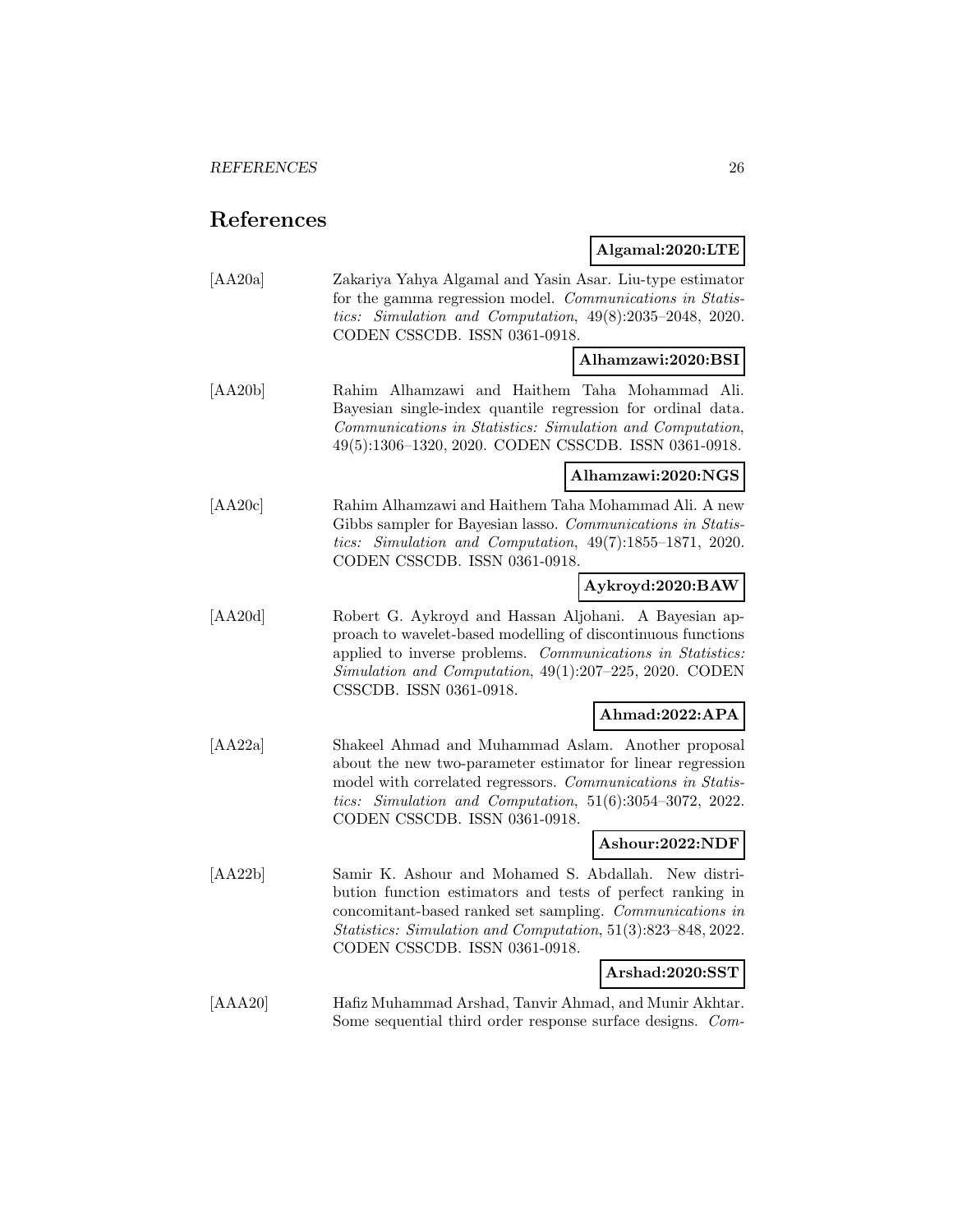munications in Statistics: Simulation and Computation, 49 (7):1872–1885, 2020. CODEN CSSCDB. ISSN 0361-0918.

#### **Alizadeh:2020:EEF**

[AAHR20] Morad Alizadeh, Mahmoud Afshari, Bistoon Hosseini, and Thiago G. Ramires. Extended exp-G family of distributions: Properties, applications and simulation. Communications in Statistics: Simulation and Computation, 49(7):1730–1745, 2020. CODEN CSSCDB. ISSN 0361-0918.

## **Abdullah:2021:MNC**

[AATD21] Muhammad Abdullah, Rashid Ahmed, M. H. Tahir, and Muhammad Daniyal. Minimal non-circular balanced and strongly balanced repeated measurements designs. Communications in Statistics: Simulation and Computation, 50(10): 2837–2844, 2021. CODEN CSSCDB. ISSN 0361-0918.

#### **AbdEl-Bar:2018:EGM**

[Abd18] Ahmed M. T. Abd El-Bar. An extended Gompertz–Makeham distribution with application to lifetime data. Communications in Statistics: Simulation and Computation, 47(8):2454– 2475, 2018. CODEN CSSCDB. ISSN 0361-0918. See comments [CL22a].

# **Ahrari:2022:GFT**

[ABHF22] V. Ahrari, S. Baratpour, A. Habibirad, and V. Fakoor. Goodness of fit tests for Rayleigh distribution based on quantiles. Communications in Statistics: Simulation and Computation, 51(2):341–357, 2022. CODEN CSSCDB. ISSN 0361-0918.

#### **Aslam:2021:DED**

[ABJ21a] Muhammad Aslam, Saminathan Balamurali, and Chi-Hyuck Jun. Determination and economic design of a generalized multiple dependent state sampling plan. Communications in Statistics: Simulation and Computation, 50(11):3465–3482, 2021. CODEN CSSCDB. ISSN 0361-0918.

#### **Aslam:2021:NMD**

[ABJ21b] Muhammad Aslam, Saminathan Balamurali, and Chi-Hyuck Jun. A new multiple dependent state sampling plan based on the process capability index. Communications in Statistics: Simulation and Computation, 50(6):1711–1727, 2021. CO-DEN CSSCDB. ISSN 0361-0918.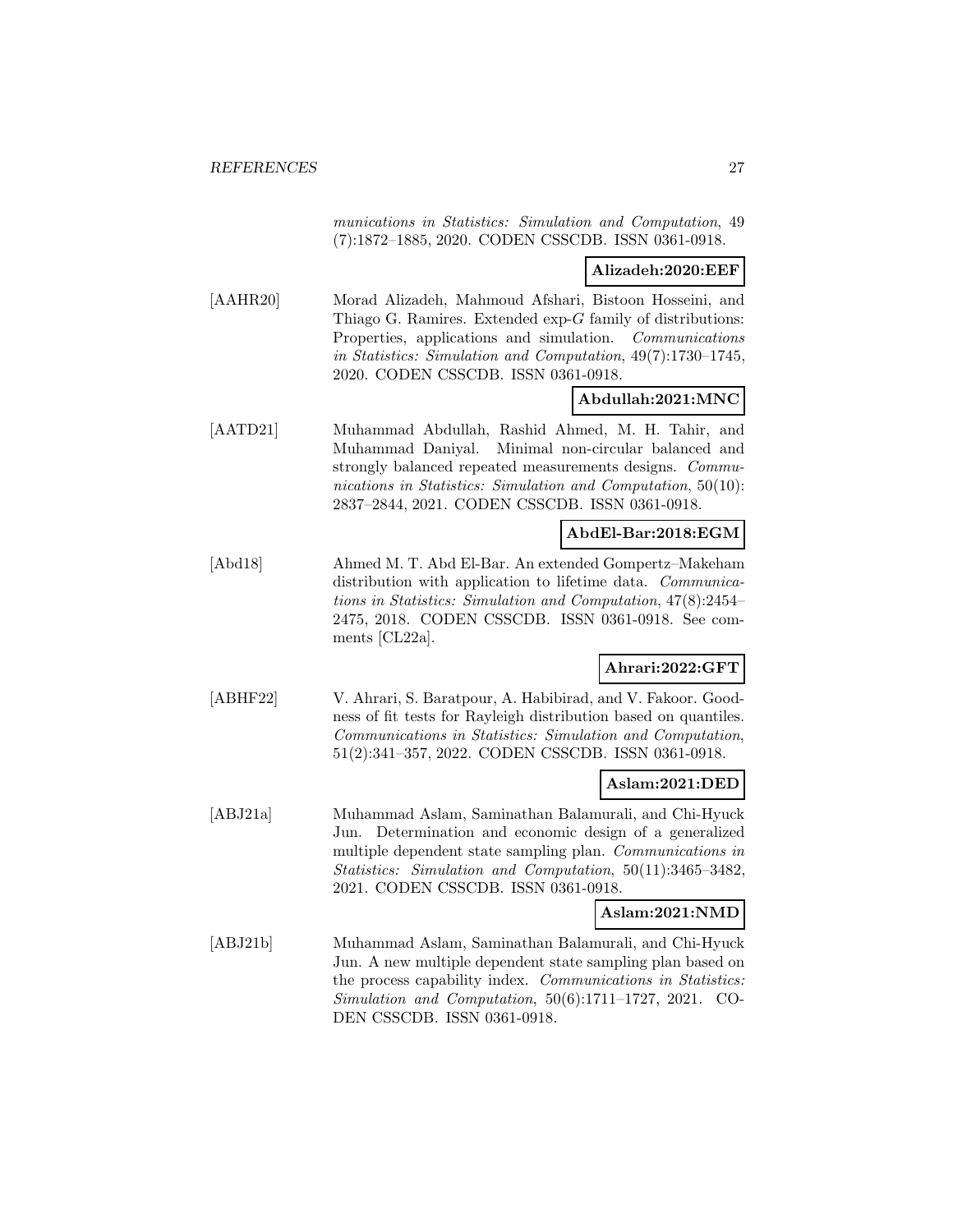## **Aslam:2021:DAC**

[ABPK21] Muhammad Aslam, Saminathan Balamurali, Jeyadurga Periyasamypandian, and Nasrullah Khan. Designing of an attribute control chart based on modified multiple dependent state sampling using accelerated life test under Weibull distribution. Communications in Statistics: Simulation and Computation, 50(3):902–916, 2021. CODEN CSSCDB. ISSN 0361-0918.

## **Arachchige:2021:IER**

[ACP21] Chandima N. P. G. Arachchige, Maxwell Cairns, and Luke A. Prendergast. Interval estimators for ratios of independent quantiles and interquantile ranges. Communications in Statistics: Simulation and Computation, 50(12):3914–3930, 2021. CODEN CSSCDB. ISSN 0361-0918.

### **Alqawba:2021:CDD**

[ADK21] Mohammed Alqawba, Norou Diawara, and Jong-Min Kim. Copula directional dependence of discrete time series marginals. Communications in Statistics: Simulation and Computation, 50(11):3733–3750, 2021. CODEN CSSCDB. ISSN 0361-0918.

## **Azouagh:2021:DEC**

[AE21] Nabil Azouagh and Said El Melhaoui. Detecting exponential component in autoregressive models: comparative study between several tests of nonlinearity. Communications in Statistics: Simulation and Computation, 50(11):3273–3285, 2021. CODEN CSSCDB. ISSN 0361-0918.

#### **Albassam:2021:MIN**

[AES21] Mohammed Albassam, Ali El Hefnawy, and Emad E. A. Soliman. Mixed integer nonlinear goal programming approach to variable selection in linear regression. Communications in Statistics: Simulation and Computation, 50(12):4028–4040, 2021. CODEN CSSCDB. ISSN 0361-0918.

#### **Abdel-Fattah:2022:NCB**

[AF22a] Mahmoud A. Abdel-Fattah. On a new class of binomial ridgetype regression estimators. Communications in Statistics: Simulation and Computation, 51(6):3272–3290, 2022. CO-DEN CSSCDB. ISSN 0361-0918.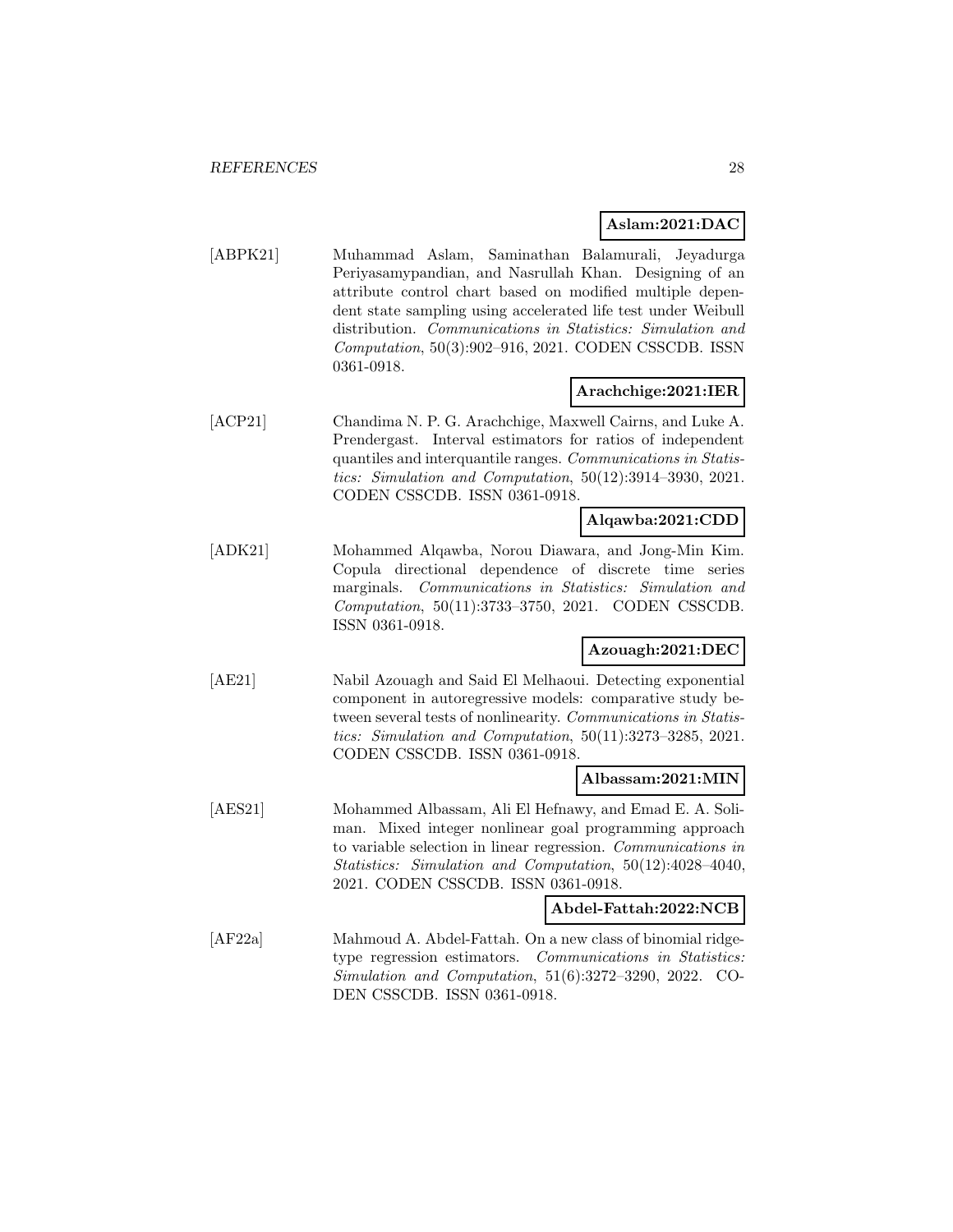# **Alves:2022:PNA**

| [AF22b]                      | Henrique J. P. Alves and Daniel F. Ferreira. Proposition of<br>new alternative tests adapted to the traditional $T^2$ test. Com-<br>munications in Statistics: Simulation and Computation, 51<br>(5):2287-2300, 2022. CODEN CSSCDB. ISSN 0361-0918. |
|------------------------------|-----------------------------------------------------------------------------------------------------------------------------------------------------------------------------------------------------------------------------------------------------|
|                              | Abonazel:2020:RPR                                                                                                                                                                                                                                   |
| $\left[ \text{AG20} \right]$ | Mohamed Reda Abonazel and Ahmed Abd-Elfatah Gad Ro-                                                                                                                                                                                                 |

[AG20] Mohamed Reda Abonazel and Ahmed Abd-Elfatah Gad. Robust partial residuals estimation in semiparametric partially linear model. Communications in Statistics: Simulation and Computation, 49(5):1223–1236, 2020. CODEN CSSCDB. ISSN 0361-0918.

# **Altunkaynak:2021:CPN**

[AG21] Bulent Altunkaynak and Hamza Gamgam. Comparing the performance of nonparametric tests for equality of location against ordered alternatives. Communications in Statistics: Simulation and Computation, 50(1):63–84, 2021. CODEN CSSCDB. ISSN 0361-0918.

# **Ahmad:2020:CAP**

[AGA20] Tanvir Ahmad, Steven G. Gilmour, and Hafiz Muhammad Arshad. Comparisons of augmented pairs designs and subset designs. Communications in Statistics: Simulation and Computation, 49(7):1898–1921, 2020. CODEN CSSCDB. ISSN 0361-0918.

# **Abbasi:2020:NAC**

[AH20] Saba Abbasi and Abdul Haq. New adaptive CUSUM charts for process mean. Communications in Statistics: Simulation and Computation, 49(11):2944–2962, 2020. CODEN CSS-CDB. ISSN 0361-0918.

# **Azizi:2020:SIC**

[AHG20] Fariba Azizi, Firoozeh Haghighi, and Niloofar Tabibi Gilani. Statistical inference for competing risks model under progressive interval censored Weibull data. Communications in Statistics: Simulation and Computation, 49(7):1931–1944, 2020. CODEN CSSCDB. ISSN 0361-0918.

#### **Aminnejad:2022:BOD**

[AJ22] Minoo Aminnejad and Habib Jafari. Bayesian optimal designs for Cox regression model with random and nonrandom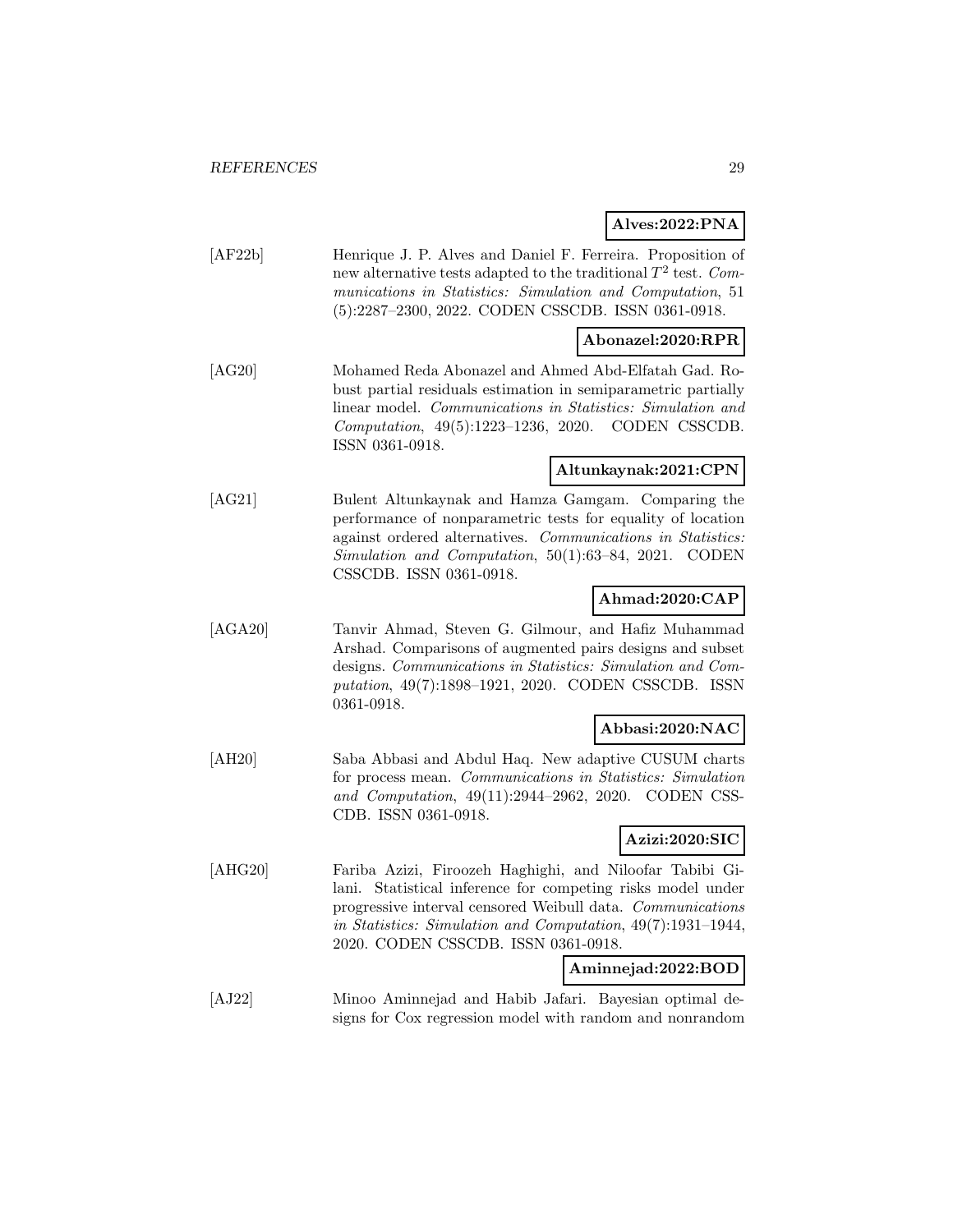intercept based on type I censored data. Communications in Statistics: Simulation and Computation, 51(2):583–603, 2022. CODEN CSSCDB. ISSN 0361-0918.

**Alevizakos:2020:DEW**

[AK20] Vasileios Alevizakos and Christos Koukouvinos. A double exponentially weighted moving average chart for time between events. Communications in Statistics: Simulation and Computation, 49(10):2765–2784, 2020. CODEN CSSCDB. ISSN 0361-0918.

# **Alheety:2021:NVU**

[AK21] Mustafa I. Alheety and B. M. Golam Kibria. A new version of unbiased ridge regression estimator under the stochastic restricted linear regression model. Communications in Statistics: Simulation and Computation, 50(6):1589–1599, 2021. CODEN CSSCDB. ISSN 0361-0918.

## **Alevizakos:2022:PMC**

[AK22] Vasileios Alevizakos and Christos Koukouvinos. A progressive mean control chart for COM-Poisson distribution. Communications in Statistics: Simulation and Computation, 51(3): 849–867, 2022. CODEN CSSCDB. ISSN 0361-0918.

## **Ali:2021:CSN**

[AKS<sup>+</sup>21] Sajid Ali, Himmad Khan, Ismail Shah, Muhammad Moeen Butt, and Muhammad Suhail. A comparison of some new and old robust ridge regression estimators. Communications in Statistics: Simulation and Computation, 50(8):2213–2231, 2021. CODEN CSSCDB. ISSN 0361-0918.

### **Alao:2022:ESM**

[ALB22] Virgelio M. Alao, Joseph Ryan G. Lansangan, and Erniel B. Barrios. Estimation of semiparametric mixed analysis of covariance model. Communications in Statistics: Simulation and Computation, 51(5):2301–2317, 2022. CODEN CSSCDB. ISSN 0361-0918.

#### **Algamal:2020:SPS**

[Alg20] Zakariya Yahya Algamal. Shrinkage parameter selection via modified cross-validation approach for ridge regression model. Communications in Statistics: Simulation and Computation, 49(7):1922–1930, 2020. CODEN CSSCDB. ISSN 0361-0918.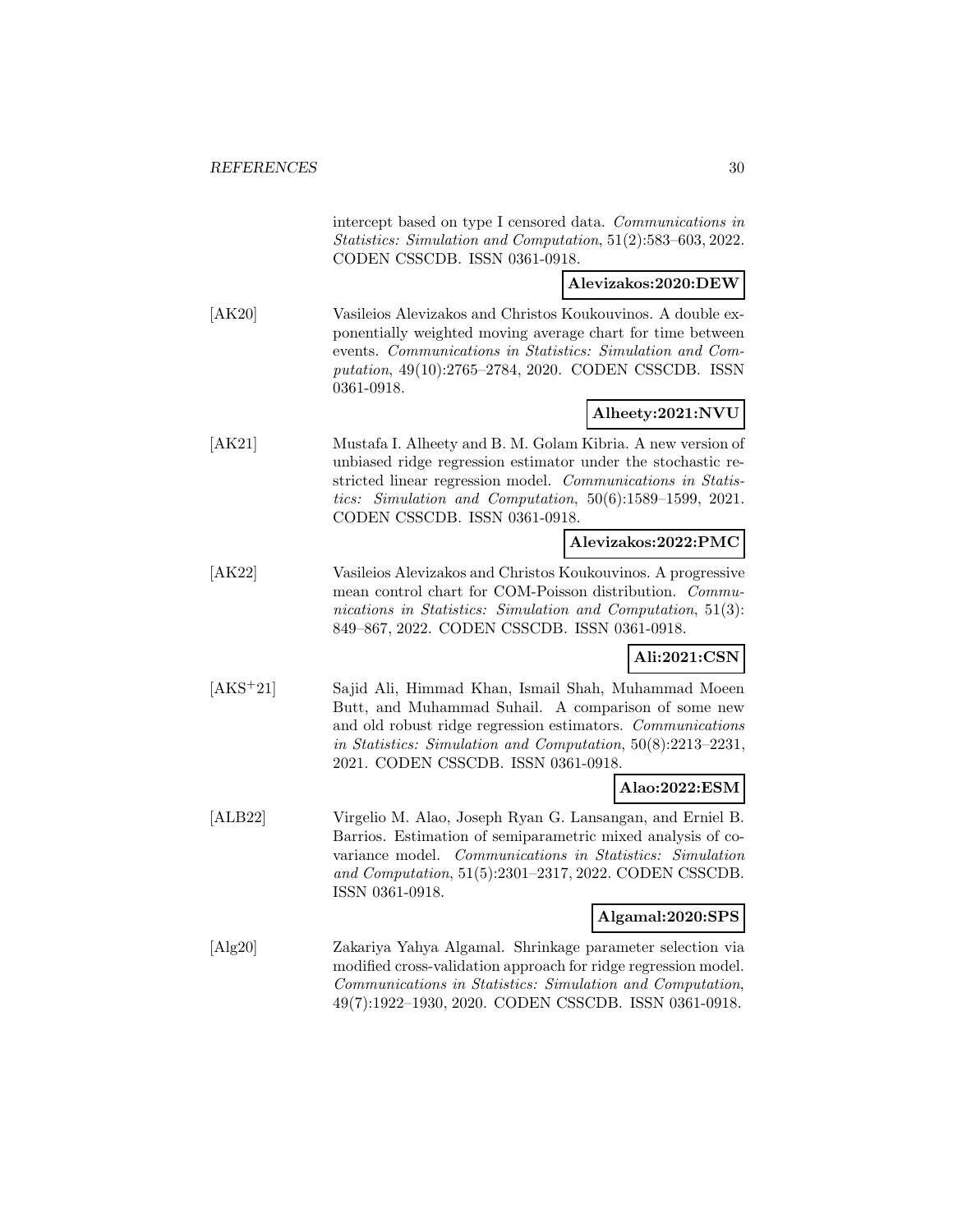# **Ali:2022:MAN**

[Ali22] Taha Hussein Ali. Modification of the adaptive Nadaraya– Watson kernel method for nonparametric regression (simulation study). Communications in Statistics: Simulation and Computation, 51(2):391–403, 2022. CODEN CSSCDB. ISSN 0361-0918.

# **Altun:2020:NAV**

[Alt20a] Emrah Altun. A new approach to Value-at-Risk: GARCH-TSLx model with inference. Communications in Statistics: Simulation and Computation, 49(12):3134–3151, 2020. CO-DEN CSSCDB. ISSN 0361-0918.

# **Altun:2020:NGG**

[Alt20b] Emrah Altun. A new generalization of geometric distribution with properties and applications. Communications in Statistics: Simulation and Computation, 49(3):793–807, 2020. CO-DEN CSSCDB. ISSN 0361-0918.

# **Ariyo:2022:MSB**

[ALVQ22] Oludare Ariyo, Emmanuel Lesaffre, Geert Verbeke, and Adrian Quintero. Model selection for Bayesian linear mixed models with longitudinal data: Sensitivity to the choice of priors. Communications in Statistics: Simulation and Computation, 51(4):1591–1615, 2022. CODEN CSSCDB. ISSN 0361-0918.

# **Allaj:2021:AAH**

[AM21] Erindi Allaj and Maria Elvira Mancino. On asset-allocation and high-frequency data: are there financial gains from using different covariance estimators? Communications in Statistics: Simulation and Computation, 50(12):4413–4441, 2021. CODEN CSSCDB. ISSN 0361-0918.

### **Avagyan:2022:PME**

[AM22] Vahe Avagyan and Xiaoling Mei. Precision matrix estimation under data contamination with an application to minimum variance portfolio selection. Communications in Statistics: Simulation and Computation, 51(4):1381–1400, 2022. CO-DEN CSSCDB. ISSN 0361-0918.

## **Amini:2021:SBM**

[Ami21] Morteza Amini. Selection of the best minimal repair systems for Weibull lifetime distribution: a Bayesian approach. Com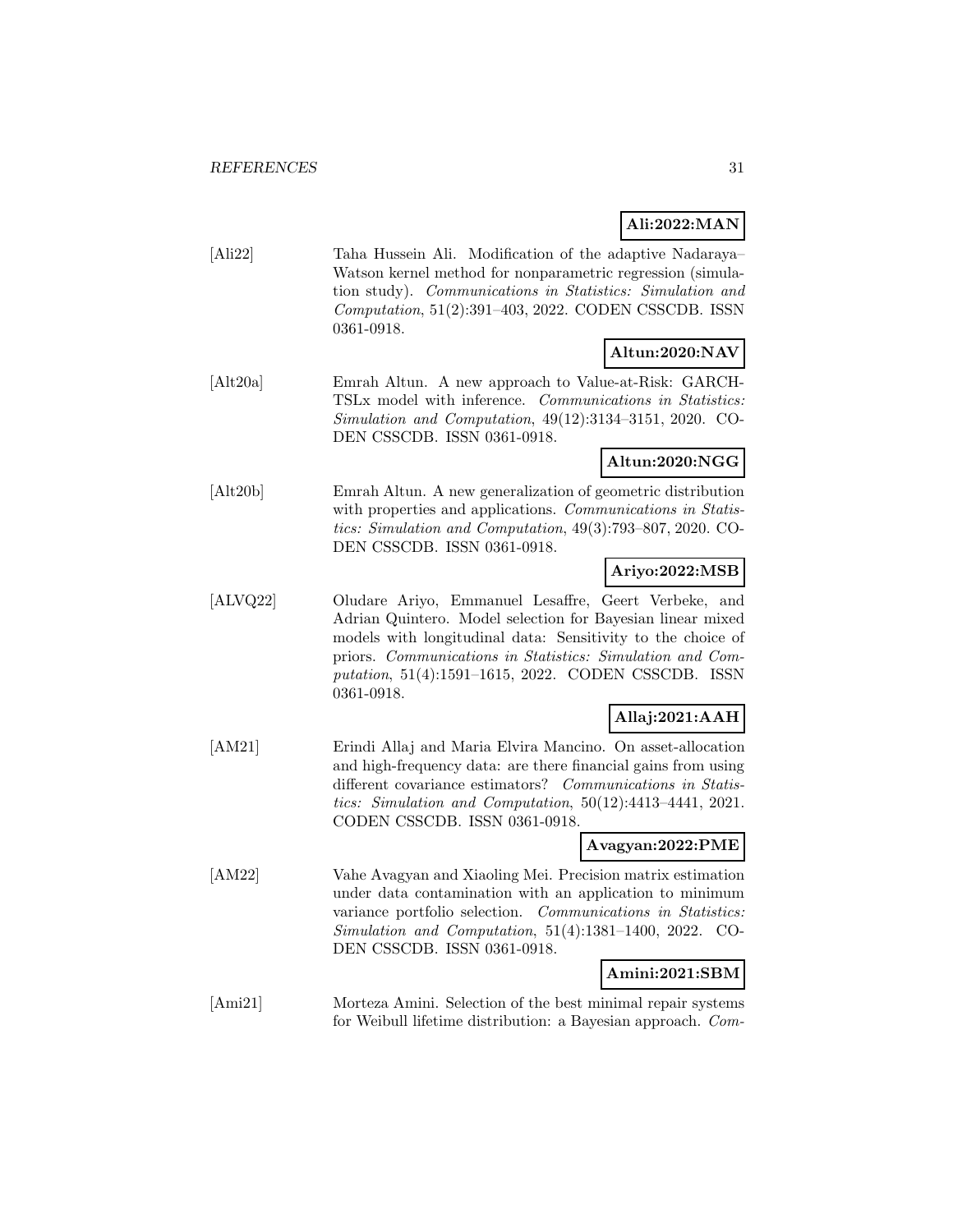munications in Statistics: Simulation and Computation, 50 (3):832–853, 2021. CODEN CSSCDB. ISSN 0361-0918.

### **Ahsan:2021:ODU**

[AMK<sup>+</sup>21a] Muhammad Ahsan, Muhammad Mashuri, Heri Kuswanto, Dedy Dwi Prastyo, and Hidayatul Khusna. Outlier detection using PCA mix based  $T^2$  control chart for continuous and categorical data. Communications in Statistics: Simulation and Computation, 50(5):1496–1523, 2021. CODEN CSSCDB. ISSN 0361-0918.

## **Arora:2021:BER**

[AMK21b] Sangeeta Arora, Kalpana K. Mahajan, and Ritu Kumari. Bayes estimators for the reliability and hazard rate functions of Topp–Leone distribution using Type-II censored data. Communications in Statistics: Simulation and Computation, 50(8):2327–2344, 2021. CODEN CSSCDB. ISSN 0361-0918.

## **Alonso:2020:SIU**

[ANP20] Rosa Alonso, Christos T. Nakas, and M. Carmen Pardo. A study of indices useful for the assessment of diagnostic markers in non-parametric ROC curve analysis. Communications in Statistics: Simulation and Computation, 49(8):2102–2113, 2020. CODEN CSSCDB. ISSN 0361-0918.

## **Acar:2020:RDM**

[AÖ20a] Tugba Söküt Açar and M. Revan Özkale. Regression diagnostics methods for Liu estimator under the general linear regression model. Communications in Statistics: Simulation and Computation, 49(3):771–792, 2020. CODEN CSSCDB. ISSN 0361-0918.

#### **Arsova:2020:ITC**

[AO20b] Antonia Arsova and Deniz Dilan Karaman Örsal. Intersection tests for the cointegrating rank in dependent panel data. Communications in Statistics: Simulation and Computation, 49(4):918–941, 2020. CODEN CSSCDB. ISSN 0361-0918.

# **Ali:2021:CHD**

[ARAB21] Sajid Ali, SyedMuhammad Muslim Raza, Muhammad Aslam, and Muhammad Moeen Butt. CEV-Hybrid Dewma charts for censored data using Weibull distribution. Communications in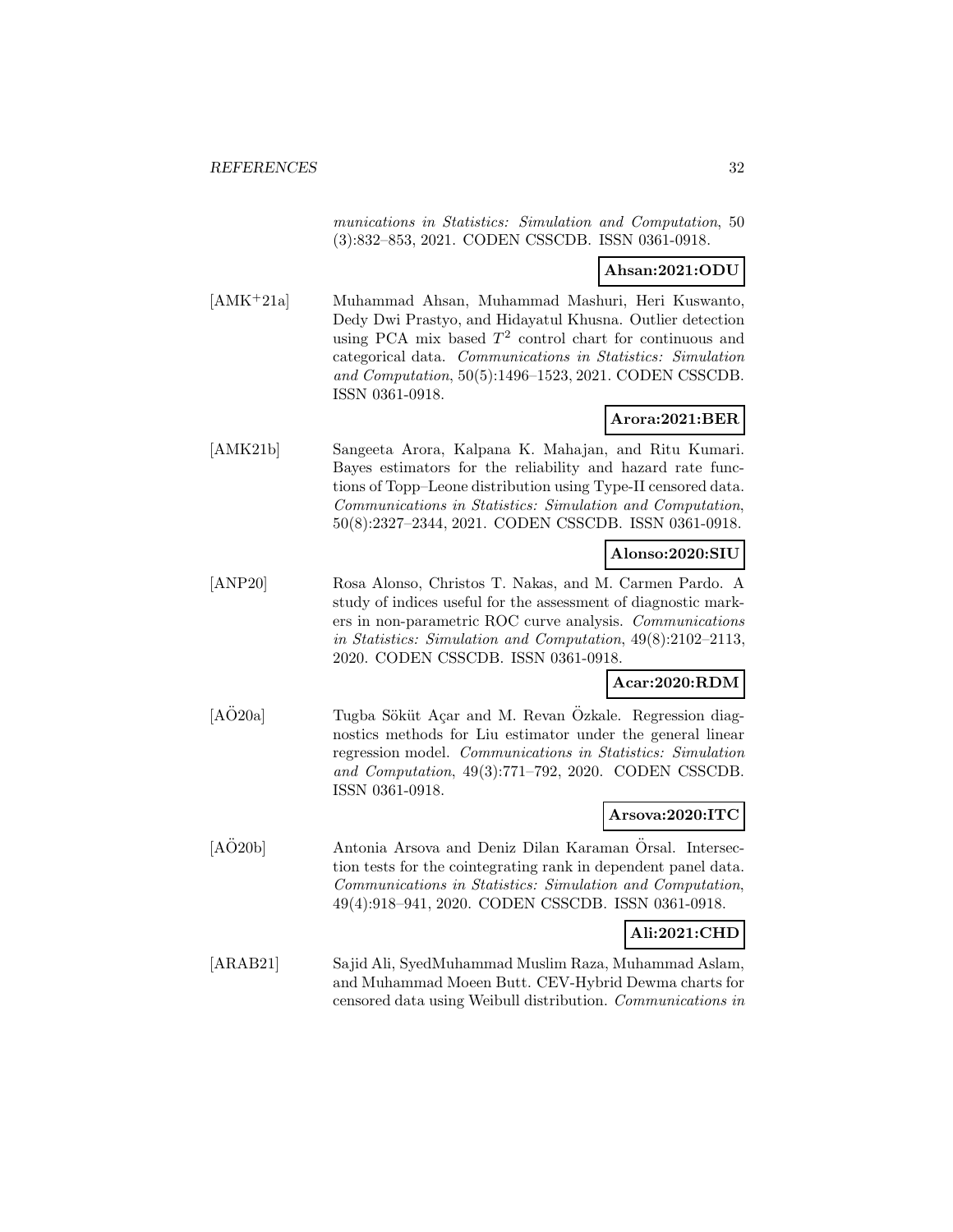Statistics: Simulation and Computation, 50(2):446–461, 2021. CODEN CSSCDB. ISSN 0361-0918.

**Aslam:2020:NVC**

[ARJ20] Muhammad Aslam, Muhammad Ali Raza, and Chi-Hyuck Jun. A new variable control chart under generalized multiple dependent state sampling. Communications in Statistics: Simulation and Computation, 49(9):2321–2332, 2020. CO-DEN CSSCDB. ISSN 0361-0918.

## **Amiri:2021:NRU**

[ARJ21] M. Amiri, R. Roozegar, and A. Jamalizadeh. Nonlinear regression using order statistics from the multivariate generalized hyperbolic distributions. Communications in Statistics: Simulation and Computation, 50(5):1348–1363, 2021. CO-DEN CSSCDB. ISSN 0361-0918.

#### **Aslam:2022:TSS**

[ARKA22] Muhammad Aslam, Gadde Srinivasa Rao, Nasrullah Khan, and Liaquat Ahmad. Two-stage sampling plan using process loss index under neutrosophic statistics. Communications in Statistics: Simulation and Computation, 51(6):2831–2841, 2022. CODEN CSSCDB. ISSN 0361-0918.

# **Ahmed:2021:ECD**

[AS21a] Aneel Ahmed and Javid Shabbir. On estimation of coefficient of dispersion using the auxiliary information. Communications in Statistics: Simulation and Computation, 50(11): 3590–3606, 2021. CODEN CSSCDB. ISSN 0361-0918.

# **Asai:2021:SSL**

[AS21b] Manabu Asai and Mike K. P. So. A simulation smoother for long memory time series with correlated and heteroskedastic additive noise. Communications in Statistics: Simulation and Computation, 50(2):388–399, 2021. CODEN CSSCDB. ISSN 0361-0918.

#### **Akgul:2022:ISS**

[AS22] Fatma Gül Akgül and Birdal Senoglu. Inferences for stressstrength reliability of Burr Type X distributions based on ranked set sampling. Communications in Statistics: Simulation and Computation, 51(6):3324–3340, 2022. CODEN CSSCDB. ISSN 0361-0918.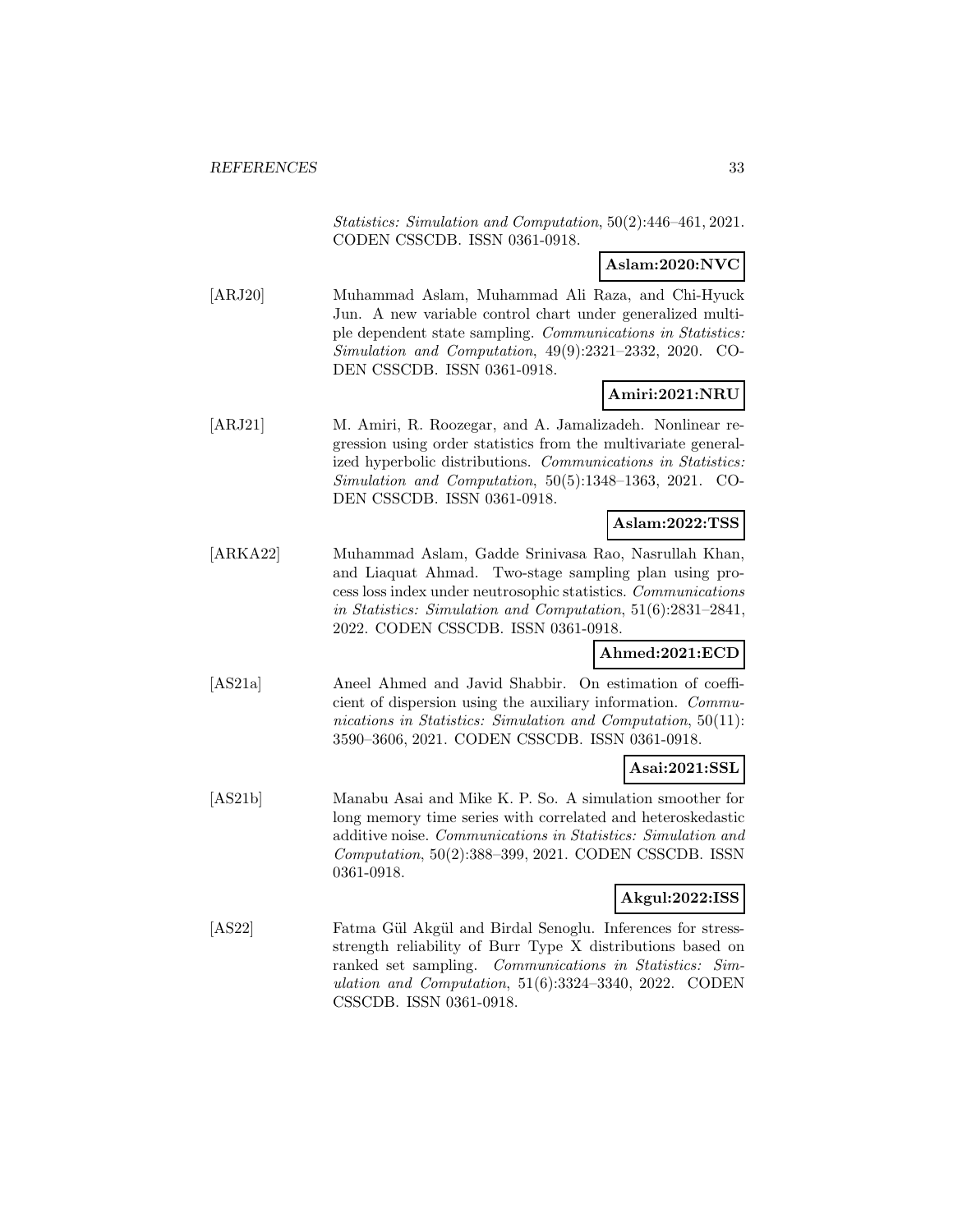# **Azizi:2021:RSO**

[ASM21] Mohammad Javad Azizi, Farshad Seifi, and Samira Moghadam. A robust simulation optimization algorithm using kriging and particle swarm optimization: Application to surgery room optimization. Communications in Statistics: Simulation and Computation, 50(7):2025–2041, 2021. CODEN CSSCDB. ISSN 0361-0918.

# **Aly:2022:AEC**

[ASM22] Aya A. Aly, Nesma A. Saleh, and Mahmoud A. Mahmoud. An adaptive EWMA control chart for monitoring zero-inflated Poisson processes. Communications in Statistics: Simulation and Computation, 51(4):1564–1577, 2022. CODEN CSSCDB. ISSN 0361-0918.

## **Azizi:2022:IAB**

[ASP22] Afsaneh Azizi, Abdolreza Sayyareh, and Hanieh Panahi. Inference about the bivariate new extended Weibull distribution based on complete and censored data. Communications in Statistics: Simulation and Computation, 51(3):738–756, 2022. CODEN CSSCDB. ISSN 0361-0918.

## **Afify:2021:TPE**

[ASZN21] Ahmed Z. Afify, Adriano K. Suzuki, Chunfang Zhang, and Mazen Nassar. On three-parameter exponential distribution: properties, Bayesian and non-Bayesian estimation based on complete and censored samples. Communications in Statistics: Simulation and Computation, 50(11):3799–3819, 2021. CODEN CSSCDB. ISSN 0361-0918.

## **Arlt:2021:ASM**

[AT21] Josef Arlt and Peter Trcka. Automatic SARIMA modeling and forecast accuracy. Communications in Statistics: Simulation and Computation, 50(10):2949–2970, 2021. CODEN CSSCDB. ISSN 0361-0918.

#### **Albayrak:2020:PKR**

[ATYK20] Muammer Albayrak, Kemal Turhan, Yasemin Yavuz, and Zeliha Aydin Kasap. kaphom: an R package for testing the homogeneity of intra-class kappa statistics. Communications in Statistics: Simulation and Computation, 49(12):3283–3298, 2020. CODEN CSSCDB. ISSN 0361-0918.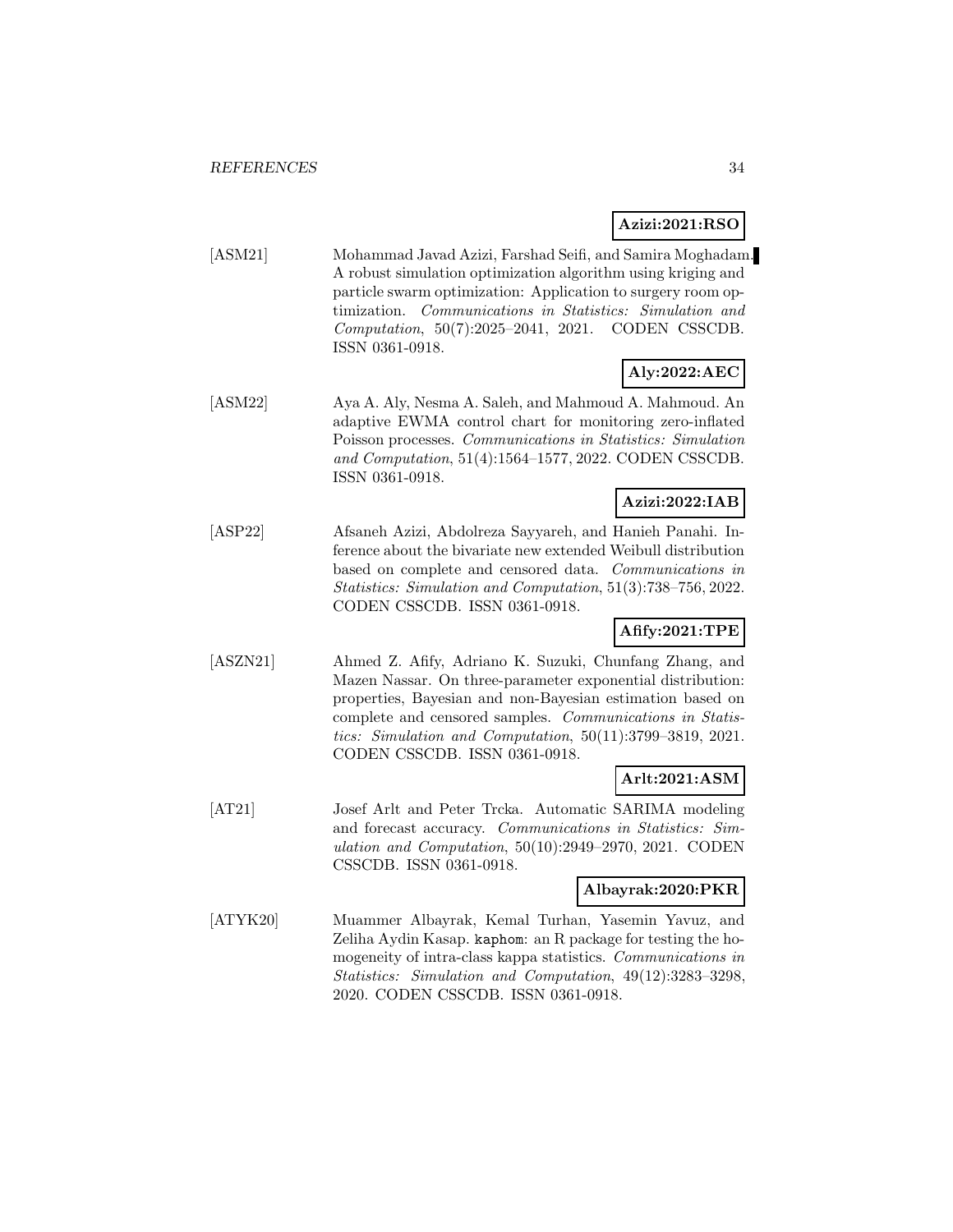#### **Avagyan:2021:DTE**

[Ava21] Vahe Avagyan. D-Trace estimation of a precision matrix with eigenvalue control. Communications in Statistics: Simulation and Computation, 50(4):1231–1247, 2021. CODEN CSSCDB. ISSN 0361-0918.

# **Avci:2021:BAM**

[Avc21] Esin Avci. Bayesian approach to the meta-analysis of multicategory prevalence. Communications in Statistics: Simulation and Computation, 50(5):1541–1559, 2021. CODEN CSS-CDB. ISSN 0361-0918.

## **Ananda:2022:NLC**

[AW22] Malwane M. A. Ananda and Samaradasa Weerahandi. A note on the limitations of the CAT procedure with application to mixed-effects models. Communications in Statistics: Simulation and Computation, 51(6):3138–3148, 2022. CODEN CSSCDB. ISSN 0361-0918.

# **Akay:2021:HCM**

[AY21a] Ozlem Akay and Güzin Yüksel. Hierarchical clustering of mixed variable panel data based on new distance. Communications in Statistics: Simulation and Computation, 50(6): 1695–1710, 2021. CODEN CSSCDB. ISSN 0361-0918.

# **Aydin:2021:TLS**

[AY21b] Dursun Aydin and Ersin Yilmaz. Truncation level selection in nonparametric regression using Padé approximation.  $Com$ munications in Statistics: Simulation and Computation, 50 (3):744–763, 2021. CODEN CSSCDB. ISSN 0361-0918.

## **AlMamuno:2022:IIO**

[AZH<sup>+</sup>22] Abu Sayed Md. Al Mamuno, Yong Zulina Zubairi, Abdul Ghapor Hussin, A. H. M. Rahmatullah Imon, Sohel Rana, and Jalmar Carrasco. Identification of influential observation in linear structural relationship model with known slope. Communications in Statistics: Simulation and Computation, 51(1):72–83, 2022. CODEN CSSCDB. ISSN 0361-0918.

### **Balakrishnan:2022:MLE**

[BA22] Narayanaswamy Balakrishnan and Farouq Mohammad A. Alam. Maximum likelihood estimation of the parameters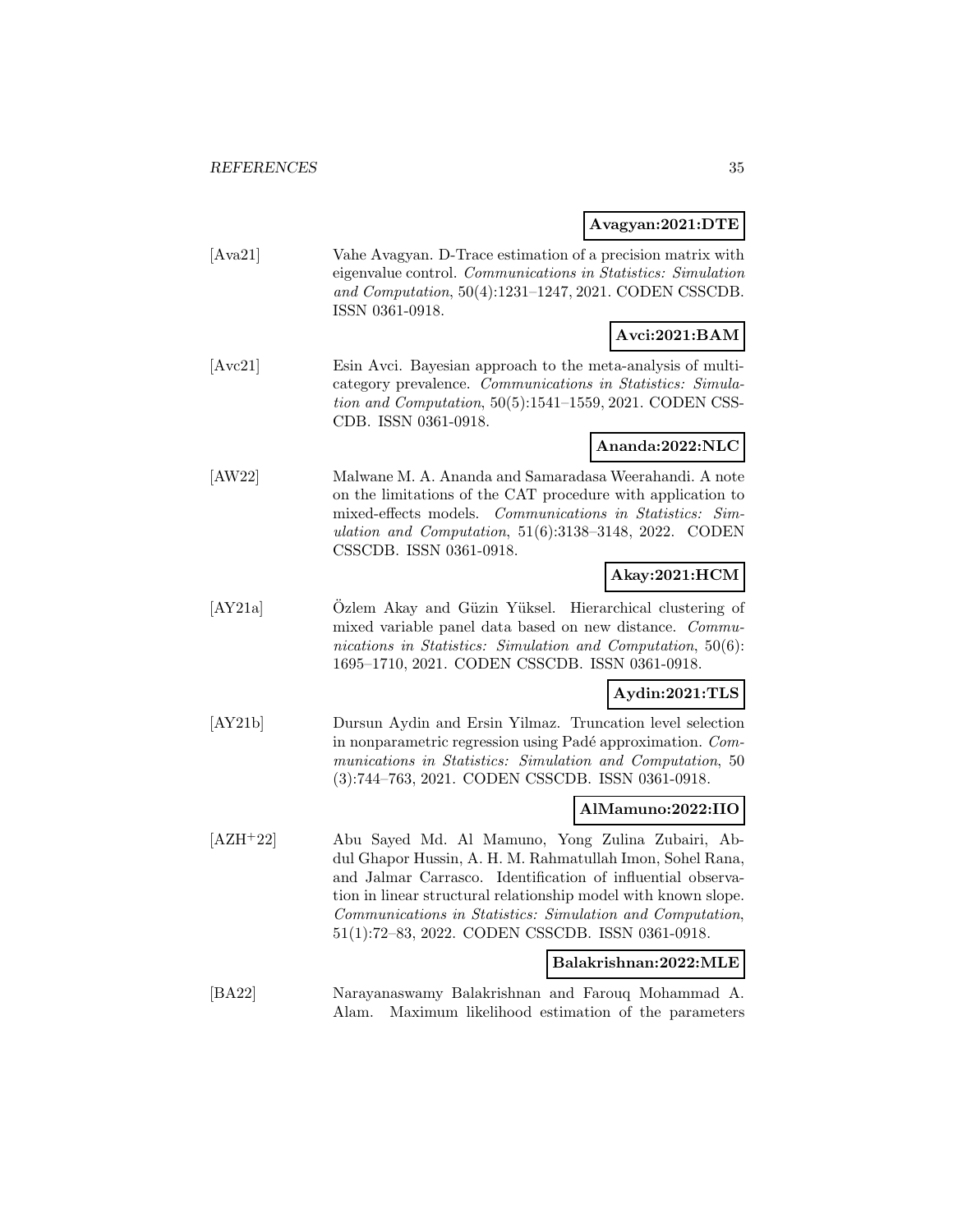of Student's t Birnbaum–Saunders distribution: a comparative study. Communications in Statistics: Simulation and Computation, 51(3):793–822, 2022. CODEN CSSCDB. ISSN 0361-0918.

## **Barakat:2021:SGF**

[BAEk21] H. M. Barakat, A. W. Aboutahoun, and N. N. El-kadar. On some generalized families arising from mixture normal distribution with applications. Communications in Statistics: Simulation and Computation, 50(1):198–216, 2021. CODEN CSSCDB. ISSN 0361-0918.

#### **Bapat:2020:NCB**

[Bap20] Sudeep R. Bapat. A new correlation for bivariate time series with a higher order of integration. Communications in Statistics: Simulation and Computation, 49(10):2546–2558, 2020. CODEN CSSCDB. ISSN 0361-0918.

#### **Bapat:2022:AMP**

[Bap22] Sudeep R. Bapat. An alternative measure of positive correlation for bivariate time series. Communications in Statistics: Simulation and Computation, 51(6):3252–3258, 2022. CO-DEN CSSCDB. ISSN 0361-0918.

#### **Barabesi:2020:CPD**

[Bar20a] Lucio Barabesi. The computation of the probability density and distribution functions for some families of random variables by means of the Wynn- $\rho$  accelerated Post–Widder formula. Communications in Statistics: Simulation and Computation, 49(5):1333–1351, 2020. CODEN CSSCDB. ISSN 0361-0918.

## **Barghout:2020:TSN**

[Bar20b] May Barghout. A two-stage non-parametric software reliability model. Communications in Statistics: Simulation and Computation, 49(5):1159–1180, 2020. CODEN CSSCDB. ISSN 0361-0918.

#### **Bayoud:2021:TNN**

[Bay21] Husam Awni Bayoud. Tests of normality: new test and comparative study. Communications in Statistics: Simulation and Computation, 50(12):4442–4463, 2021. CODEN CSS-CDB. ISSN 0361-0918.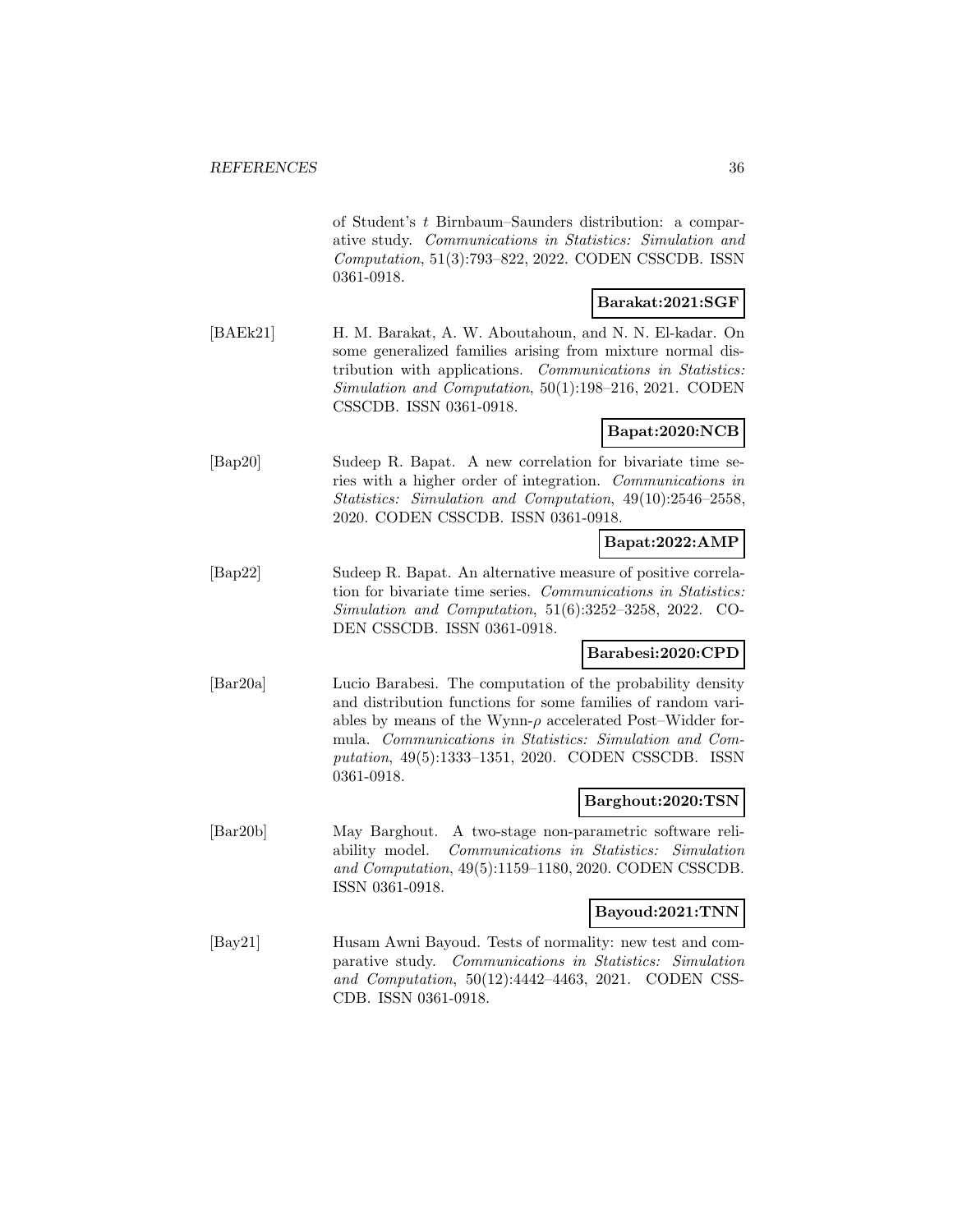#### **Bazyari:2020:GTO**

| $\left[\text{Baz20}\right]$ | Abouzar Bazyari. A general testing for order restriction on |
|-----------------------------|-------------------------------------------------------------|
|                             | mean vectors of multivariate normal populations. Commu-     |
|                             | nications in Statistics: Simulation and Computation, 49(8): |
|                             | 1982–1998, 2020. CODEN CSSCDB. ISSN 0361-0918.              |

#### **Basak:2021:BIP**

[BC21] Arpita Basak and Amit Choudhury. Bayesian inference and prediction in single server M/M/1 queuing model based on queue length. Communications in Statistics: Simulation and Computation, 50(6):1576–1588, 2021. CODEN CSSCDB. ISSN 0361-0918.

# **Bachi:2021:PEU**

[BCDA21] Katia Bachi, Cédric Chauvière, Hacène Djellout, and Karim Abbas. Propagation of epistemic uncertainty in queueing models with unreliable server using chaos expansions. Communications in Statistics: Simulation and Computation, 50 (4):1039–1061, 2021. CODEN CSSCDB. ISSN 0361-0918.

#### **Barbeito:2021:BCI**

[BCP21] Inés Barbeito, Ricardo Cao, and Dimitris Politis. Bootstrap confidence intervals for conditional density function in Markov processes. Communications in Statistics: Simulation and Computation, 50(12):4315–4337, 2021. CODEN CSS-CDB. ISSN 0361-0918.

## **Bower:2021:CSC**

[BCR<sup>+</sup>21] Hannah Bower, Michael J. Crowther, Mark J. Rutherford, Therese M.-L. Andersson, Mark Clements, Xing-Rong Liu, Paul W. Dickman, and Paul C. Lambert. Capturing simple and complex time-dependent effects using flexible parametric survival models: a simulation study. Communications in Statistics: Simulation and Computation, 50(11):3777–3793, 2021. CODEN CSSCDB. ISSN 0361-0918.

### **Bodevan:2022:MOA**

[BDD<sup>+</sup>22] Emerson C. Bodevan, Luiz H. Duczmal, Anderson R. Duarte, Pedro H. L. Silva, and Gladston J. P. Moreira. Multi-objective approach for multiple clusters detection in data points events. Communications in Statistics: Simulation and Computation, 51(3):1313–1332, 2022. CODEN CSSCDB. ISSN 0361-0918.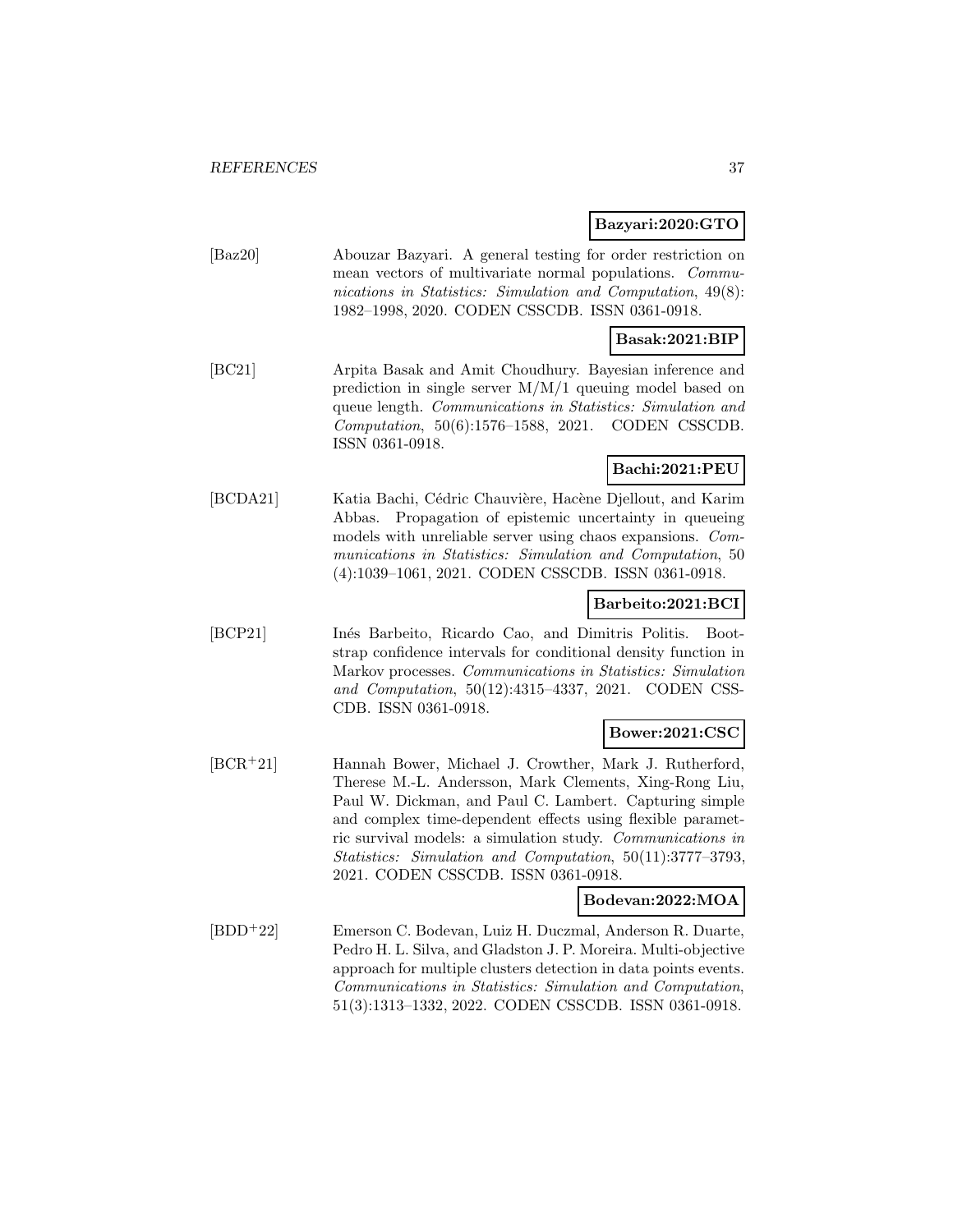# **Bozbulut:2020:GES**

|                                | Dozdulut:4040:GES                                                                                                                                                                                                                                                      |
|--------------------------------|------------------------------------------------------------------------------------------------------------------------------------------------------------------------------------------------------------------------------------------------------------------------|
| [BE20]                         | Ali Riza Bozbulut and Serkan Eryilmaz. Generalized extreme<br>shock models and their applications.<br>Communications in<br>Statistics: Simulation and Computation, 49(1):110-120, 2020.<br>CODEN CSSCDB. ISSN 0361-0918.                                               |
|                                | Beyaztas:2021:CMS                                                                                                                                                                                                                                                      |
| [By21]                         | Beste H. Beyaztas. Construction of multi-step forecast re-<br>gions of VAR processes using ordered block bootstrap. Com-<br>munications in Statistics: Simulation and Computation, 50<br>$(7):2107-2125, 2021.$ CODEN CSSCDB. ISSN 0361-0918.                          |
|                                | Bekker:2020:CMA                                                                                                                                                                                                                                                        |
| [BFAR20]                       | A. Bekker, J. T. Ferreira, M. Arashi, and B. W. Rowland.<br>Computational methods applied to a skewed generalized nor-<br>mal family. Communications in Statistics: Simulation and<br>Computation, 49(11):2930-2943, 2020. CODEN CSSCDB.<br>ISSN 0361-0918.            |
|                                | Balagyozyan:2020:PTT                                                                                                                                                                                                                                                   |
| [BGM20]                        | Aram Balagyozyan, Christos Giannikos, and Barry K. Ma.<br>Power and thick tails: an ARCH process example with ex-<br>treme value as test statistic. Communications in Statistics:<br>Simulation and Computation, 49(2):556-564, 2020. CODEN<br>CSSCDB. ISSN 0361-0918. |
|                                | Beauducel:2020:FMI                                                                                                                                                                                                                                                     |
| [BH20]                         | André Beauducel and Norbert Hilger. On the fit of models<br>implied by unit-weighted scales. Communications in Statis-<br>tics: Simulation and Computation, $49(11):3054-3064$ , 2020.<br>CODEN CSSCDB. ISSN 0361-0918.                                                |
|                                | Bicer:2020:SIG                                                                                                                                                                                                                                                         |
| $[\text{Bi}$ <sub>20</sub> $]$ | Hayrinisa Demirci Biçer. Statistical inference for geometric<br>process with the Two-Parameter Lindley Distribution. Com-<br>munications in Statistics: Simulation and Computation, 49<br>(11):2979-3000, 2020. CODEN CSSCDB. ISSN 0361-0918.                          |
|                                | Bakar:2020:APS                                                                                                                                                                                                                                                         |
| $[BJ20]$                       | K. Shuvo Bakar and Huidong Jin. Areal prediction of survey<br>data using Bayesian spatial generalised linear models. Com-<br>munications in Statistics: Simulation and Computation, 49<br>(11):2963-2978, 2020. CODEN CSSCDB. ISSN 0361-0918.                          |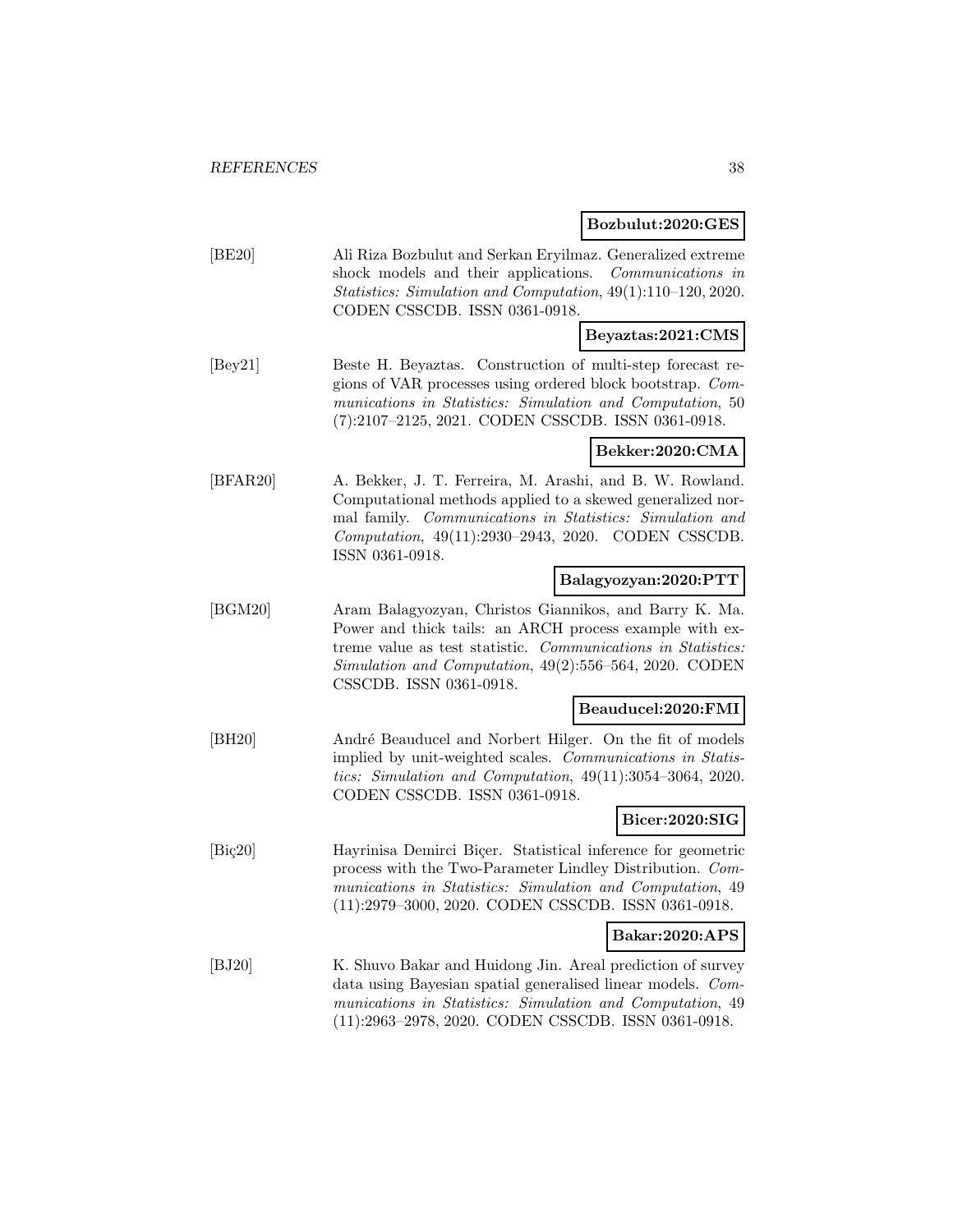#### **Balamurali:2020:DTN**

| [BJU20] | S. Balamurali, P. Jeyadurga, and M. Usha. Designing of      |
|---------|-------------------------------------------------------------|
|         | tightened-normal-tightened sampling scheme under Weibull    |
|         | and gamma distributions for mean life assurance. Commu-     |
|         | nications in Statistics: Simulation and Computation, 49(7): |
|         | 1704-1729, 2020. CODEN CSSCDB. ISSN 0361-0918.              |
|         |                                                             |

# **Bhowmik:2021:NOD**

[BJVV21] Arpan Bhowmik, Seema Jaggi, Eldho Varghese, and Cini Varghese. A note on optimal directional neighbour designs with random block effect. Communications in Statistics: Simulation and Computation, 50(3):865–880, 2021. CODEN CSS-CDB. ISSN 0361-0918.

## **Bnouachir:2021:ECB**

[BM21] Najla Bnouachir and Abdallah Mkhadri. Efficient clusterbased portfolio optimization. Communications in Statistics: Simulation and Computation, 50(11):3241–3255, 2021. CO-DEN CSSCDB. ISSN 0361-0918.

### **Bahrami:2021:MMP**

[BNK21] Hassan Bahrami, Seyed Taghi Akhavan Niaki, and Majid Khedmati. Monitoring multivariate profiles in multistage processes. Communications in Statistics: Simulation and Computation, 50(11):3436–3464, 2021. CODEN CSSCDB. ISSN 0361-0918.

# **Bhatt:2022:ATP**

[BPN22] Milind B. Bhatt, Shantilal R. Patel, and Pratik B. Nandy. Asymptotic tests for parameters of two one-truncation parameter family of distributions. Communications in Statistics: Simulation and Computation, 51(4):1616–1636, 2022. CODEN CSSCDB. ISSN 0361-0918.

#### **Bhushan:2020:OIM**

[BPP20] Shashi Bhushan, Abhay Pratap Pandey, and Arvind Pandey. On optimality of imputation methods for estimation of population mean using higher order moment of an auxiliary variable. Communications in Statistics: Simulation and Computation, 49(6):1560–1574, 2020. CODEN CSSCDB. ISSN 0361-0918.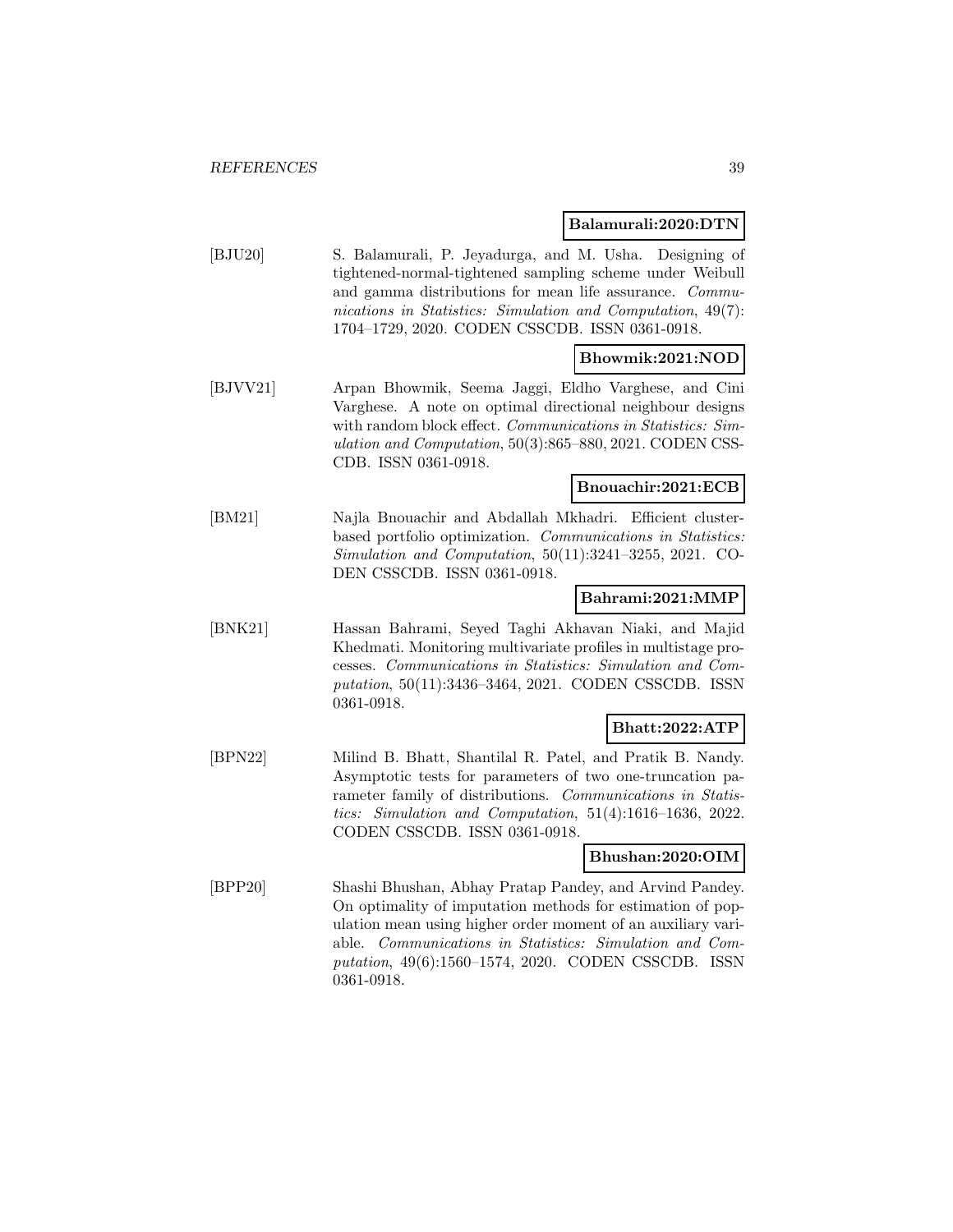# **Bickel:2021:CFD**

| [BR21]                      | David R. Bickel and Abbas Rahal. Correcting false discovery<br>rates for their bias toward false positives. Communications in<br>Statistics: Simulation and Computation, 50(11):3699-3713,<br>2021. CODEN CSSCDB. ISSN 0361-0918.                                                         |
|-----------------------------|-------------------------------------------------------------------------------------------------------------------------------------------------------------------------------------------------------------------------------------------------------------------------------------------|
|                             | Biswas:2020:RBT                                                                                                                                                                                                                                                                           |
| [ <b>BRA20</b> ]            | Ankur Biswas, Anil Rai, and Tauqueer Ahmad. Rescaling<br>bootstrap technique for variance estimation for ranked set<br>samples in finite population. Communications in Statistics:<br>Simulation and Computation, $49(10):2704-2718$ , $2020$ . CO-<br>DEN CSSCDB. ISSN 0361-0918.        |
|                             | Brzezinska:2020:IRT                                                                                                                                                                                                                                                                       |
| $\left[\text{Brz}20\right]$ | Justyna Brzezińska. Item response theory models in the mea-<br>surement theory. Communications in Statistics: Simulation<br>and Computation, 49(12):3299-3313, 2020. CODEN CSS-<br>CDB. ISSN 0361-0918.                                                                                   |
|                             | Bulinskaya:2021:MAA                                                                                                                                                                                                                                                                       |
| [BS21]                      | Ekaterina V. Bulinskaya and Boris I. Shigida. Modeling and<br>asymptotic analysis of insurance company performance. Com-<br>munications in Statistics: Simulation and Computation, 50<br>(9):2743-2756, 2021. CODEN CSSCDB. ISSN 0361-0918.                                               |
|                             | Basalamah:2021:MIC                                                                                                                                                                                                                                                                        |
| [BSNT21]                    | Doaa Basalamah, Khamis K. Said, Wei Ning, and Yubin Tian.<br>Modified information criterion for linear regression change-<br>point model with its applications. Communications in Statis-<br>tics: Simulation and Computation, $50(1):180-197$ , 2021. CO-<br>DEN CSSCDB. ISSN 0361-0918. |
|                             | Bhattacharjee:2020:POM                                                                                                                                                                                                                                                                    |
| [BT20]                      | Dibyojyoti Bhattacharjee and Priyanka Talukdar. Predict-<br>ing outcome of matches using pressure index: evidence from<br>Twenty20 cricket. Communications in Statistics: Simulation<br>and Computation, 49(11):3028-3040, 2020. CODEN CSS-<br>CDB. ISSN 0361-0918.                       |
|                             | Bulgakova:2022:NSR                                                                                                                                                                                                                                                                        |
| [BV22]                      | T. E. Bulgakova and A. V. Voytishek. On numerical stabil-<br>ity of randomized projection functional algorithms. Commu-<br>nications in Statistics: Simulation and Computation, 51(4):<br>1637-1646, 2022. CODEN CSSCDB. ISSN 0361-0918.                                                  |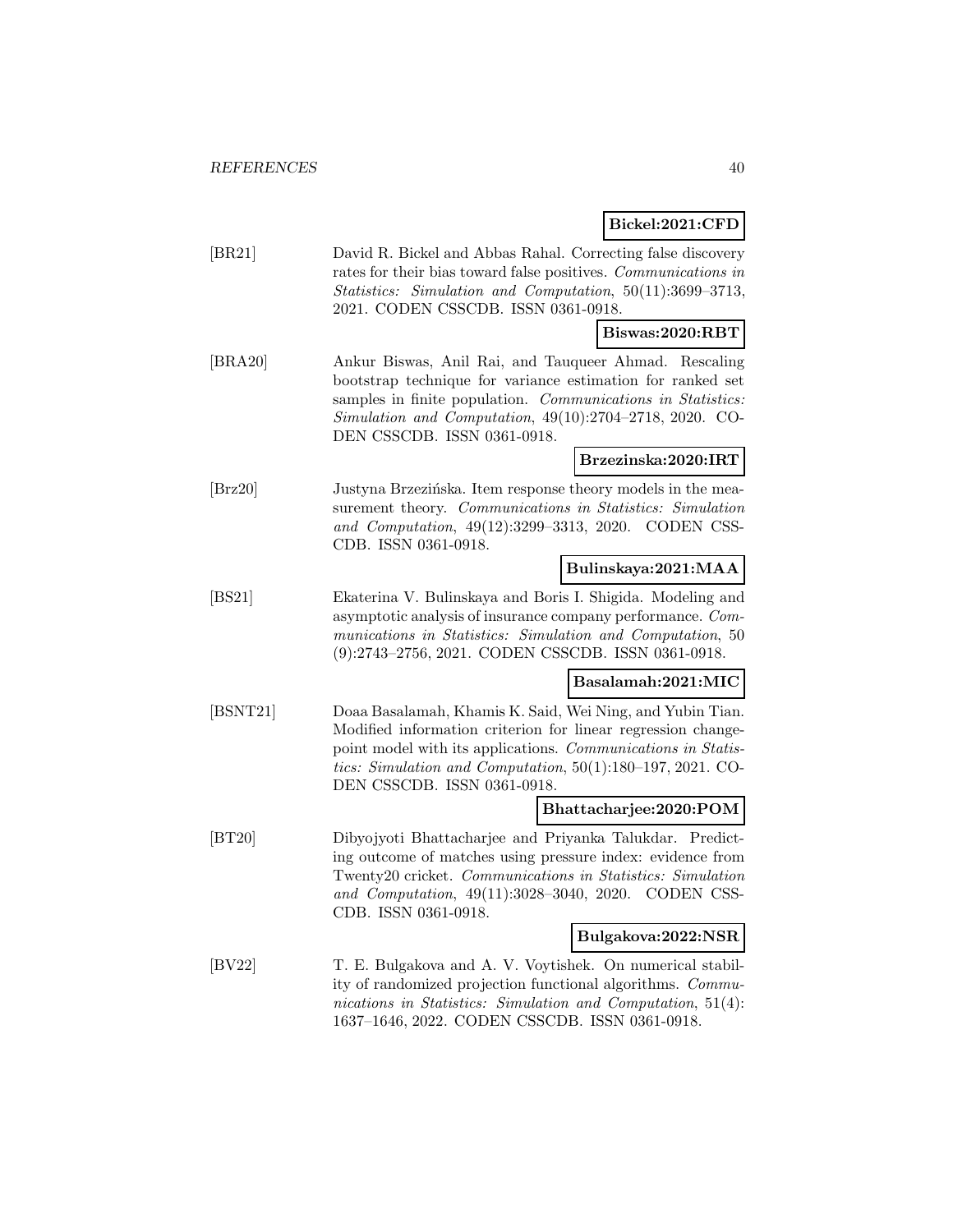#### **Bhowmik:2022:GFD**

[BVJV22] Arpan Bhowmik, Eldho Varghese, Seema Jaggi, and Cini Varghese. On the generation of factorial designs with minimum level changes. Communications in Statistics: Simulation and Computation, 51(6):3400–3409, 2022. CODEN CSS-CDB. ISSN 0361-0918.

#### **Bedouhene:2022:NMB**

[BZ22a] Kahina Bedouhene and Nabil Zougab. Nonparametric multiplicative bias correction for von Mises kernel circular density estimator. Communications in Statistics: Simulation and Computation, 51(3):774–792, 2022. CODEN CSSCDB. ISSN 0361-0918.

#### **Bulut:2022:ICR**

[BZ22b] Hasan Bulut and Tolga Zaman. An improved class of robust ratio estimators by using the minimum covariance determinant estimation. Communications in Statistics: Simulation and Computation, 51(5):2457–2463, 2022. CODEN CSSCDB. ISSN 0361-0918.

#### **Chaturvedi:2021:SPE**

[CCBJ21] Ajit Chaturvedi, Saibal Chattopadhyay, Sudeep R. Bapat, and Neeraj Joshi. Sequential point estimation procedures for the parameter of a family of distributions. Communications in Statistics: Simulation and Computation, 50(9):2678–2704, 2021. CODEN CSSCDB. ISSN 0361-0918.

#### **Chiew:2022:CDS**

[CCBN22] Esther Chiew, Katherine Cauthen, Nathanael Brown, and Linda Nozick. Comparison of distribution selection methods. Communications in Statistics: Simulation and Computation, 51(4):1982–2005, 2022. CODEN CSSCDB. ISSN 0361-0918.

#### **Chen:2020:SOC**

[CCH20] Jen-Hao Chen, Yen-Chang Chang, and Wen-Liang Hung. A self-organizing clustering algorithm for functional data. Communications in Statistics: Simulation and Computation, 49 (5):1237–1263, 2020. CODEN CSSCDB. ISSN 0361-0918.

#### **Chowdhury:2020:COP**

[CCM20] M. Chowdhury, M. Chen, and S. Mandal. A class of optimization problems on minimizing variance based criteria in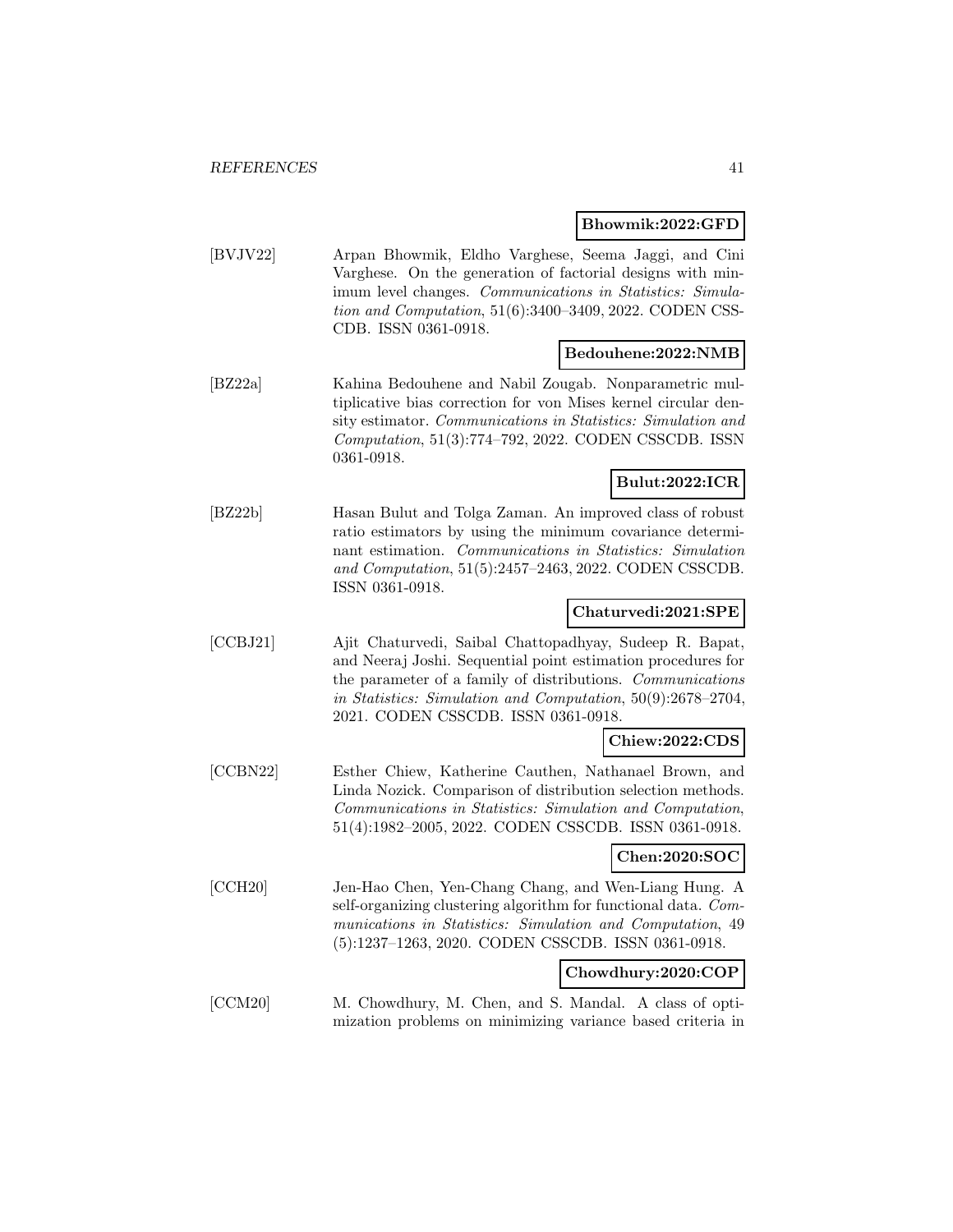respect of parameter estimators of a linear model. Communications in Statistics: Simulation and Computation, 49(10): 2719–2731, 2020. CODEN CSSCDB. ISSN 0361-0918.

#### **Couto:2021:NDM**

[CDB<sup>+</sup>21] Ricardo Couto, Luiz H. Duczmal, Denise Burgarelli, Felipe Alvares, and Gladston J. P. Moreira. Nonparametric depen- ´ dence modeling via cluster analysis: a financial contagion application. Communications in Statistics: Simulation and Computation, 50(2):537–556, 2021. CODEN CSSCDB. ISSN 0361-0918.

#### **Channouf:2021:SSC**

[CFM21] Nabil Channouf, Marc Fredette, and Brenda MacGibbon. Sample size calculations for hierarchical Poisson and zeroinflated Poisson regression models. Communications in Statistics: Simulation and Computation, 50(4):937–956, 2021. CODEN CSSCDB. ISSN 0361-0918.

# **Chavent:2021:CCV**

[CGS21] Marie Chavent, Robin Genuer, and Jérôme Saracco. Combining clustering of variables and feature selection using random forests. Communications in Statistics: Simulation and Computation, 50(2):426–445, 2021. CODEN CSSCDB. ISSN 0361-0918.

## **Chen:2020:SIM**

[CHC20] Jinbao Chen, Yawen Hou, and Zheng Chen. Statistical inference methods for cumulative incidence function curves at a fixed point in time. Communications in Statistics: Simulation and Computation, 49(1):79–94, 2020. CODEN CSSCDB. ISSN 0361-0918.

#### **Cheng:2021:ELR**

[Che21] Conghua Cheng. Empirical likelihood ratio under infinite second moment for two-sample problems. Communications in Statistics: Simulation and Computation, 50(10):3069–3076, 2021. CODEN CSSCDB. ISSN 0361-0918.

#### **Chen:2022:PCD**

[CHL22] Wenting Chen, Xin-Jiang He, and Sha Lin. Pricing credit default swaps with Parisian and Parasian default mechanics. Communications in Statistics: Simulation and Computation, 51(2):421–431, 2022. CODEN CSSCDB. ISSN 0361-0918.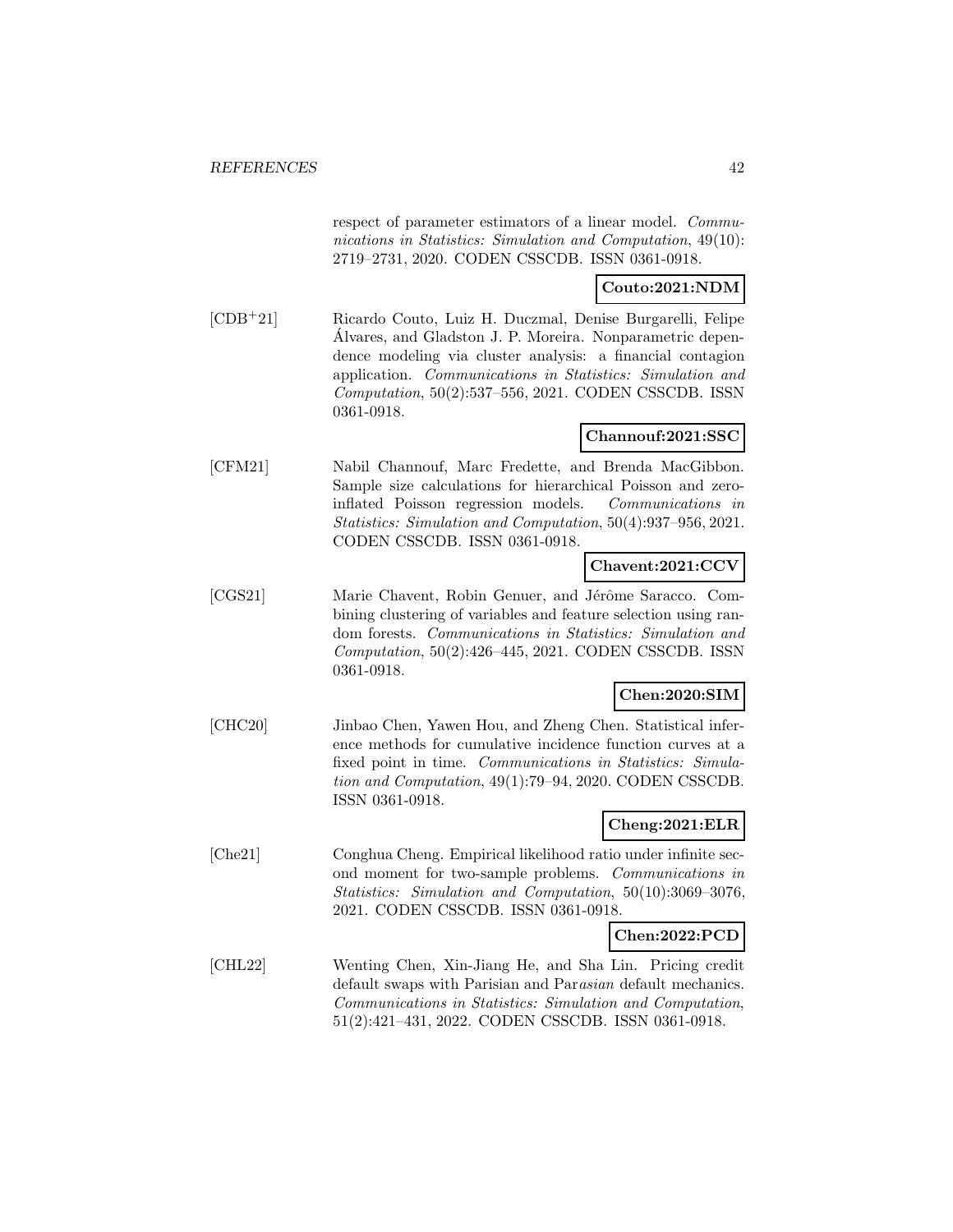#### **Cekim:2020:TEP**

[CK20] Hatice Oncel Cekim and Cem Kadilar. In-type estimators for the population variance in stratified random sampling. Communications in Statistics: Simulation and Computation, 49(7):1665–1677, 2020. CODEN CSSCDB. ISSN 0361-0918.

### **Curtin:2021:RSI**

[CKCG21] Paul Curtin, Joshua Kellogg, Nadja Cech, and Chris Gennings. A random subset implementation of weighted quantile sum  $(WQS_{RS})$  regression for analysis of high-dimensional mixtures. Communications in Statistics: Simulation and Computation, 50(4):1119–1134, 2021. CODEN CSSCDB. ISSN 0361-0918.

## **Chaturvedi:2021:NSR**

[CKK21] Ajit Chaturvedi, Taruna Kumari, and Narendra Kumar. Numerical study of robust Bayesian analysis of generalized inverted family of distributions based on progressive type II right censoring. Communications in Statistics: Simulation and Computation, 50(11):3207–3240, 2021. CODEN CSS-CDB. ISSN 0361-0918.

#### **Chew:2022:ERR**

[CKL22] XinYing Chew, Khai Wah Khaw, and Ming Ha Lee. The efficiency of run rules schemes for the multivariate coefficient of variation in short runs process. Communications in Statistics: Simulation and Computation, 51(6):2942–2962, 2022. CO-DEN CSSCDB. ISSN 0361-0918.

#### **Chong:2020:ODM**

[CKT<sup>+</sup>20] Zhi Lin Chong, Michael Boon Chong Khoo, Wei Lin Teoh, Wai Chung Yeong, and Sok Li Lim. Optimal design of the modified group runs (MGR)  $\bar{X}$  chart when process parameters are estimated. Communications in Statistics: Simulation and Computation, 49(1):244–260, 2020. CODEN CSSCDB. ISSN 0361-0918.

#### **Chin:2021:NHF**

[CL21] Wen Cheong Chin and Min Cherng Lee. Nonlinear highfrequency stock market time series: Modeling and combine forecast evaluations. Communications in Statistics: Simulation and Computation, 50(7):2126–2144, 2021. CODEN CSS-CDB. ISSN 0361-0918.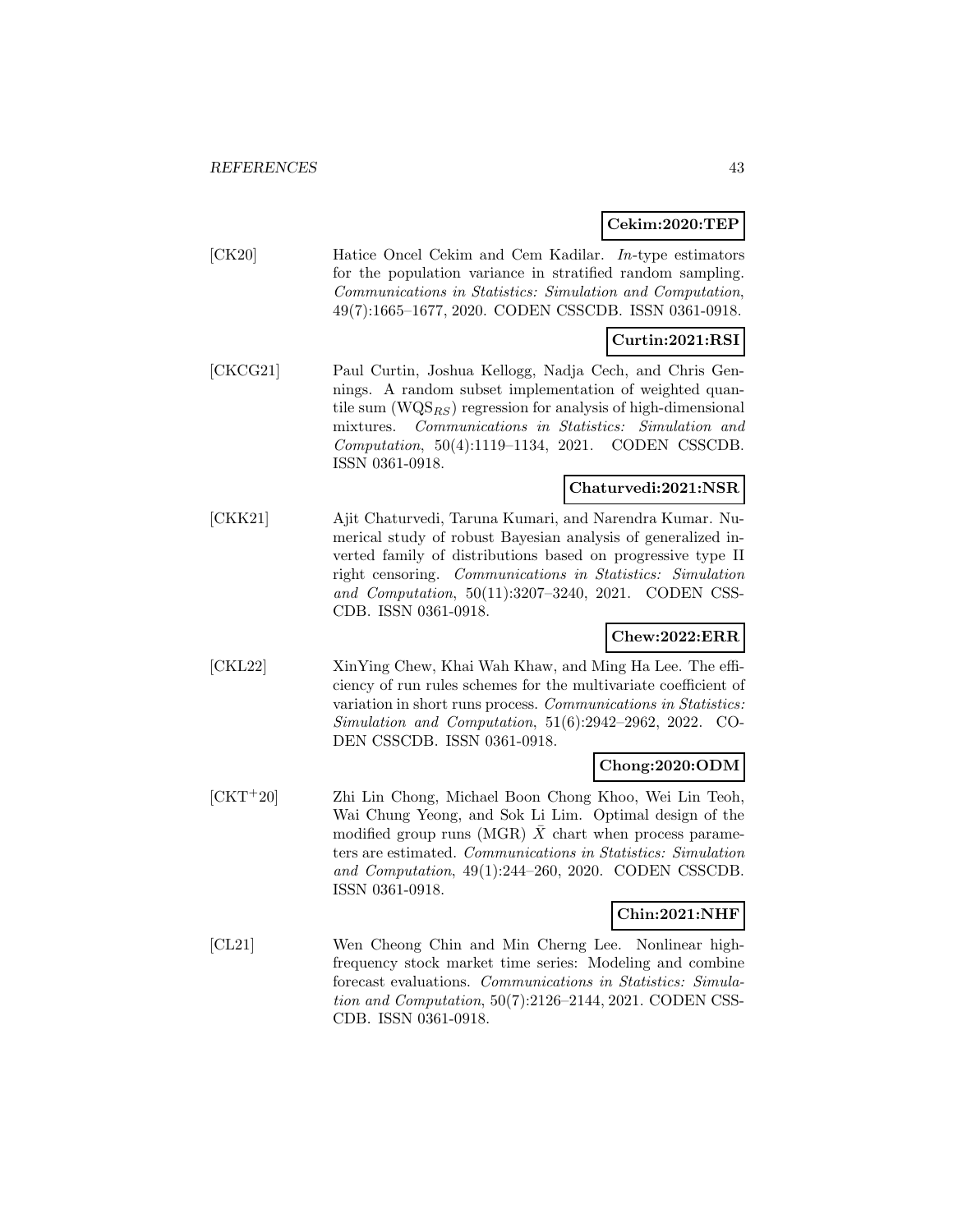#### **Castellares:2022:CEG**

[CL22a] Fredy Castellares and Artur J. Lemonte. Comments on "An extended Gompertz–Makeham distribution with application to lifetime data". Communications in Statistics: Simulation and Computation, 51(5):2769–2777, 2022. CODEN CSSCDB. ISSN 0361-0918. See [Abd18].

# **Chiu:2022:IVA**

[CL22b] Sung Nok Chiu and Kwong Ip Liu. Improving p-value approximation and level accuracy of Monte Carlo tests by quasi-Monte Carlo methods. Communications in Statistics: Simulation and Computation, 51(3):1272–1288, 2022. CODEN CSSCDB. ISSN 0361-0918.

#### **Collins:2022:SRS**

[CL22c] David Collins and Yan Lu. A stratified reservoir sampling algorithm in streams and large datasets. Communications in Statistics: Simulation and Computation, 51(4):1767–1782, 2022. CODEN CSSCDB. ISSN 0361-0918.

## **Choi:2021:PSM**

[CLJK21] Junsouk Choi, JungJun Lee, Jae-Hwan Jhong, and Ja-Yong Koo. Penalized I-spline monotone regression estimation. Communications in Statistics: Simulation and Computation, 50(11):3714–3732, 2021. CODEN CSSCDB. ISSN 0361-0918.

#### **Chen:2020:CML**

[CLL20] Nan Chen, Meijuan Li, and Hongyun Liu. Comparison of maximum likelihood approach, Diggle–Kenward selection model, pattern mixture model with MAR and MNAR dropout data. Communications in Statistics: Simulation and Computation, 49(7):1746–1767, 2020. CODEN CSSCDB. ISSN 0361-0918.

## **Chen:2022:NGW**

[CLS22] Jen-Hsiang Chen, Shin-Li Lu, and Shey-Huei Sheu. A nonparametric generally weighted moving average sign chart based on repetitive sampling. Communications in Statistics: Simulation and Computation, 51(3):1137–1156, 2022. CO-DEN CSSCDB. ISSN 0361-0918.

# **Chen:2021:OCB**

[CLY21] Lee-Shen Chen, TaChen Liang, and Ming-Chung Yang. Optimal curtailed Bayesian sampling plans for exponential dis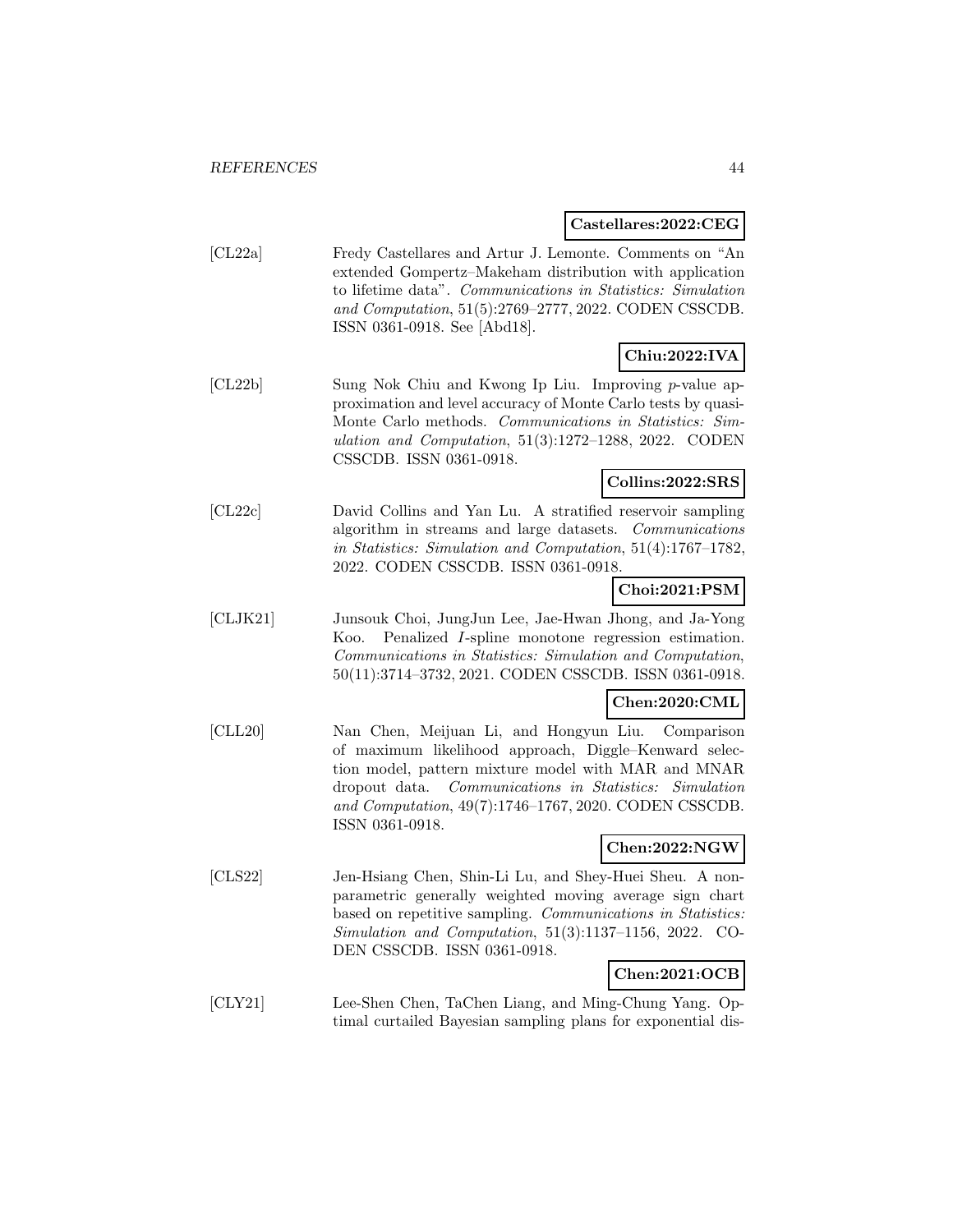tributions with Type-I hybrid censored samples. Communications in Statistics: Simulation and Computation, 50(3): 764–777, 2021. CODEN CSSCDB. ISSN 0361-0918.

#### **Cockeran:2021:GFT**

[CMA21] Marike Cockeran, Simos George Meintanis, and James S. Allison. Goodness-of-fit tests in the Cox proportional hazards model. Communications in Statistics: Simulation and Computation, 50(12):4132–4143, 2021. CODEN CSSCDB. ISSN 0361-0918.

# **Chiodini:2021:RSA**

[CMMV21] Paola Maddalena Chiodini, Giancarlo Manzi, Bianca Maria Martelli, and Flavio Verrecchia. Revisiting sample allocation methods: a simulation-based comparison. Communications in Statistics: Simulation and Computation, 50(8):2197–2212, 2021. CODEN CSSCDB. ISSN 0361-0918.

## **Cribari-Neto:2021:RBP**

[CNL21] Francisco Cribari-Neto and Fábio P. Lima. Resampling-based prediction intervals in beta regressions under correct and incorrect model specification. Communications in Statistics: Simulation and Computation, 50(5):1398–1416, 2021. CO-DEN CSSCDB. ISSN 0361-0918.

#### **Chen:2022:FTA**

[CP22] Chao Chen and Haiyan Pan. A fiducial test for assessing the non-inferiority of odds ratio in matched-pairs design. Communications in Statistics: Simulation and Computation, 51 (6):2978–2991, 2022. CODEN CSSCDB. ISSN 0361-0918.

#### **Carrasco:2021:SRM**

[CR21] Jalmar M. F. Carrasco and Nancy Reid. Simplex regression models with measurement error. Communications in Statistics: Simulation and Computation, 50(11):3420–3435, 2021. CODEN CSSCDB. ISSN 0361-0918.

#### **Choi:2020:BVS**

[CS20] Ji-Eun Choi and Dong Wan Shin. Bootstrapping volatility spillover index. Communications in Statistics: Simulation and Computation, 49(1):66–78, 2020. CODEN CSSCDB. ISSN 0361-0918.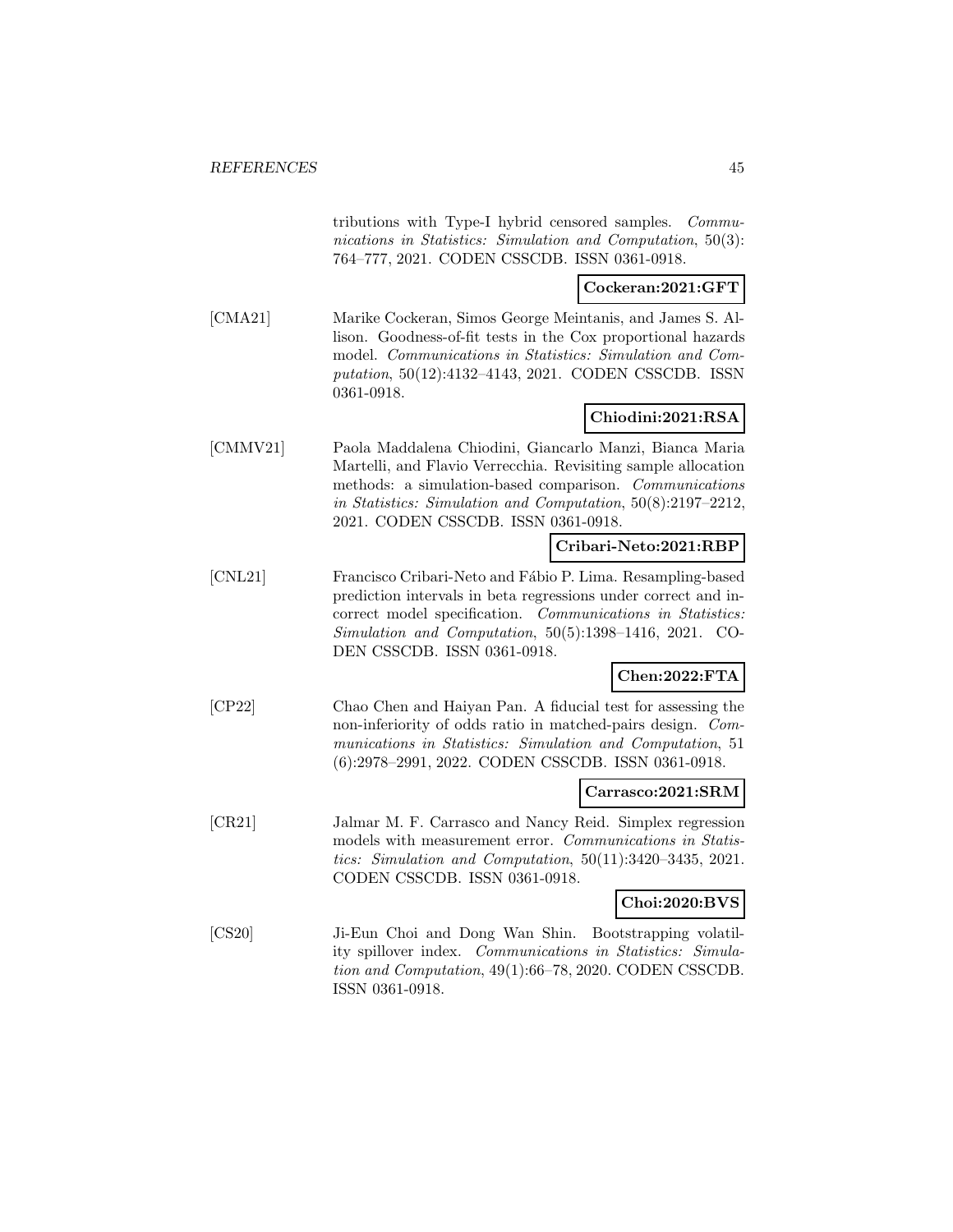**Cheng:2022:IMP**

[CS22] Maolin Cheng and Guojun Shi. Improved methods for parameter estimation of gray model GM(1,1) based on new background value optimization and model application. Communications in Statistics: Simulation and Computation, 51(2): 647–669, 2022. CODEN CSSCDB. ISSN 0361-0918.

# **Chen:2020:IGP**

[CSDT20] Xudan Chen, Xinli Sun, Xiong Ding, and Jue Tang. The inverse Gaussian process with a skew-normal distribution as a degradation model. Communications in Statistics: Simulation and Computation, 49(11):2827–2843, 2020. CODEN CSSCDB. ISSN 0361-0918.

# **Chen:2021:PCP**

[CSE<sup>+</sup>21] Yanjun Chen, Damla Sentürk, Jason P. Estes, Luis F. Campos, Connie M. Rhee, Lorien S. Dalrymple, Kamyar Kalantar-Zadeh, and Danh V. Nguyen. Performance characteristics of profiling methods and the impact of inadequate case-mix adjustment. Communications in Statistics: Simulation and Computation, 50(6):1854–1871, 2021. CODEN CSSCDB. ISSN 0361-0918.

## **Cuadras:2022:CMF**

[CSG22] Carles M. Cuadras and Sonia Salvo-Garrido. Comparing multiple factor analysis and related metric scaling. Communications in Statistics: Simulation and Computation, 51(5):2343– 2362, 2022. CODEN CSSCDB. ISSN 0361-0918.

# **Cai:2020:BAD**

[CSL20] Jing Cai, Yimin Shi, and Bin Liu. Bayesian analysis for dependent competing risks model with masked causes of failure in step-stress accelerated life test under progressive hybrid censoring. Communications in Statistics: Simulation and Computation, 49(9):2302–2320, 2020. CODEN CSSCDB. ISSN 0361-0918.

#### **Chang:2021:CID**

[CST21] Yu-Mei Chang, Pao-Sheng Shen, and Yu-Hsin Tang. Confidence interval for the difference between two median survival times with semiparametric transformation models. Communications in Statistics: Simulation and Computation, 50(3): 633–649, 2021. CODEN CSSCDB. ISSN 0361-0918.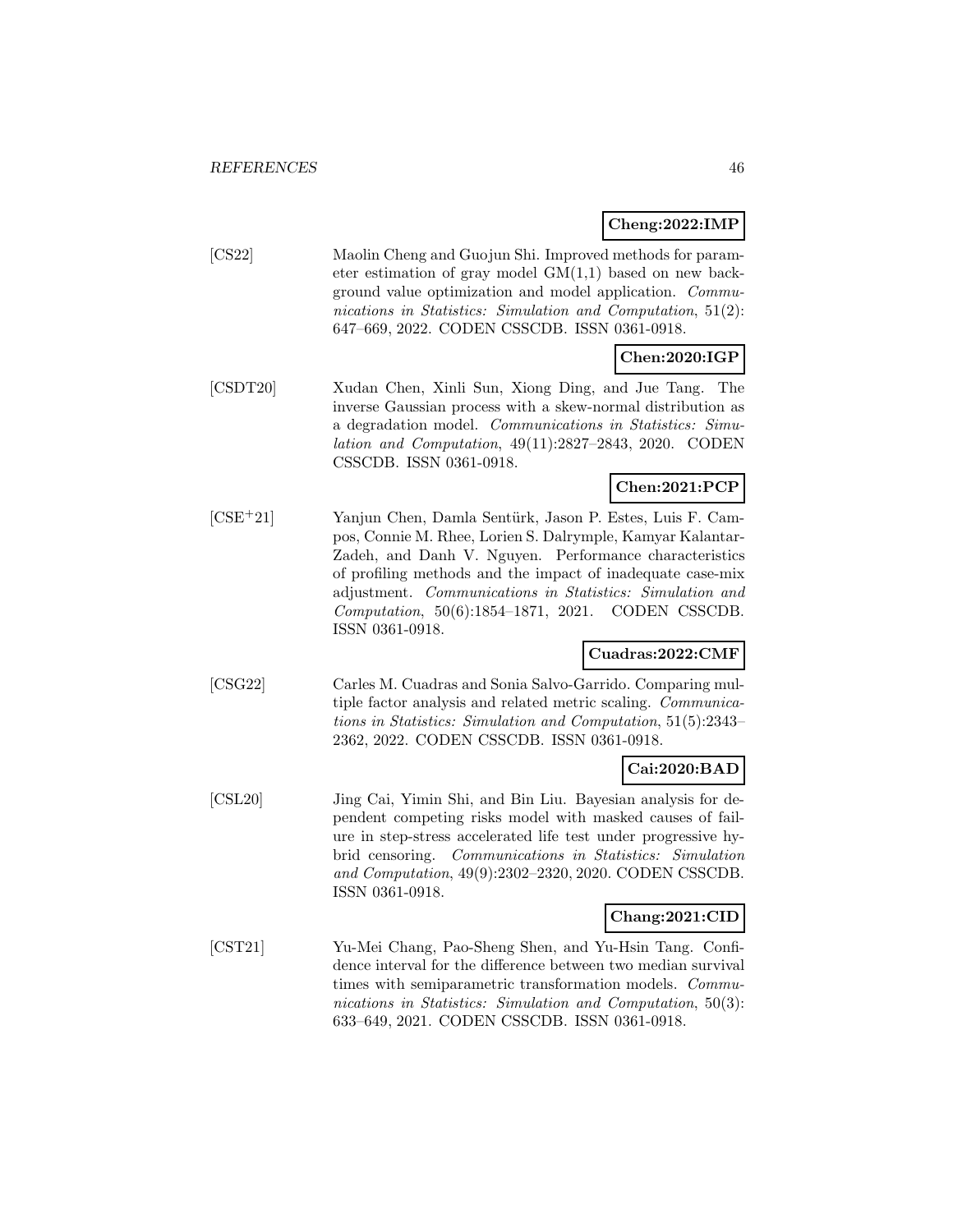## **Cheng:2020:IPE**

[CSX20] Maolin Cheng, Guojun Shi, and Mingyin Xiang. On the improvement of the parameter estimation of the grey model  $GM(1,1)$  and model application. Communications in Statistics: Simulation and Computation, 49(5):1367–1384, 2020. CODEN CSSCDB. ISSN 0361-0918.

# **Cavus:2021:PPA**

[CYS21] Mustafa Cavus, Berna Yazici, and Ahmet Sezer. Penalized power approach to compare the power of the tests when Type I error probabilities are different. Communications in Statistics: Simulation and Computation, 50(7):1912–1926, 2021. CODEN CSSCDB. ISSN 0361-0918.

#### **Chwila:2022:PEB**

[CZ22] Adam Chwila and Tomasz Zadło. On properties of empirical best predictors. Communications in Statistics: Simulation and Computation, 51(1):220–253, 2022. CODEN CSSCDB. ISSN 0361-0918.

## **Chen:2021:CSR**

[CZP21] Chen Chen, Jie Zhou, and Jianxin Pan. Correlation structure regularization via entropy loss function for high-dimension and low-sample-size data. Communications in Statistics: Simulation and Computation, 50(4):993–1008, 2021. CODEN CSSCDB. ISSN 0361-0918.

## **Cui:2021:MDE**

[CZS21] Lihong Cui, Qianhui Zhang, and Jianjun Sun. Multiwavelet density estimation for biased data. Communications in Statistics: Simulation and Computation, 50(1):234–253, 2021. CO-DEN CSSCDB. ISSN 0361-0918.

## **Dogru:2021:RMR**

[DA21] Fatma Zehra Dogru and Olcay Arslan. Robust mixture regression modeling based on the generalized M (GM)-estimation method. Communications in Statistics: Simulation and Computation, 50(9):2643–2665, 2021. CODEN CSSCDB. ISSN 0361-0918.

# **Deng:2022:BPA**

[DA22] M. Deng and M. S. Aminzadeh. Bayesian predictive analysis for Weibull–Pareto composite model with an application to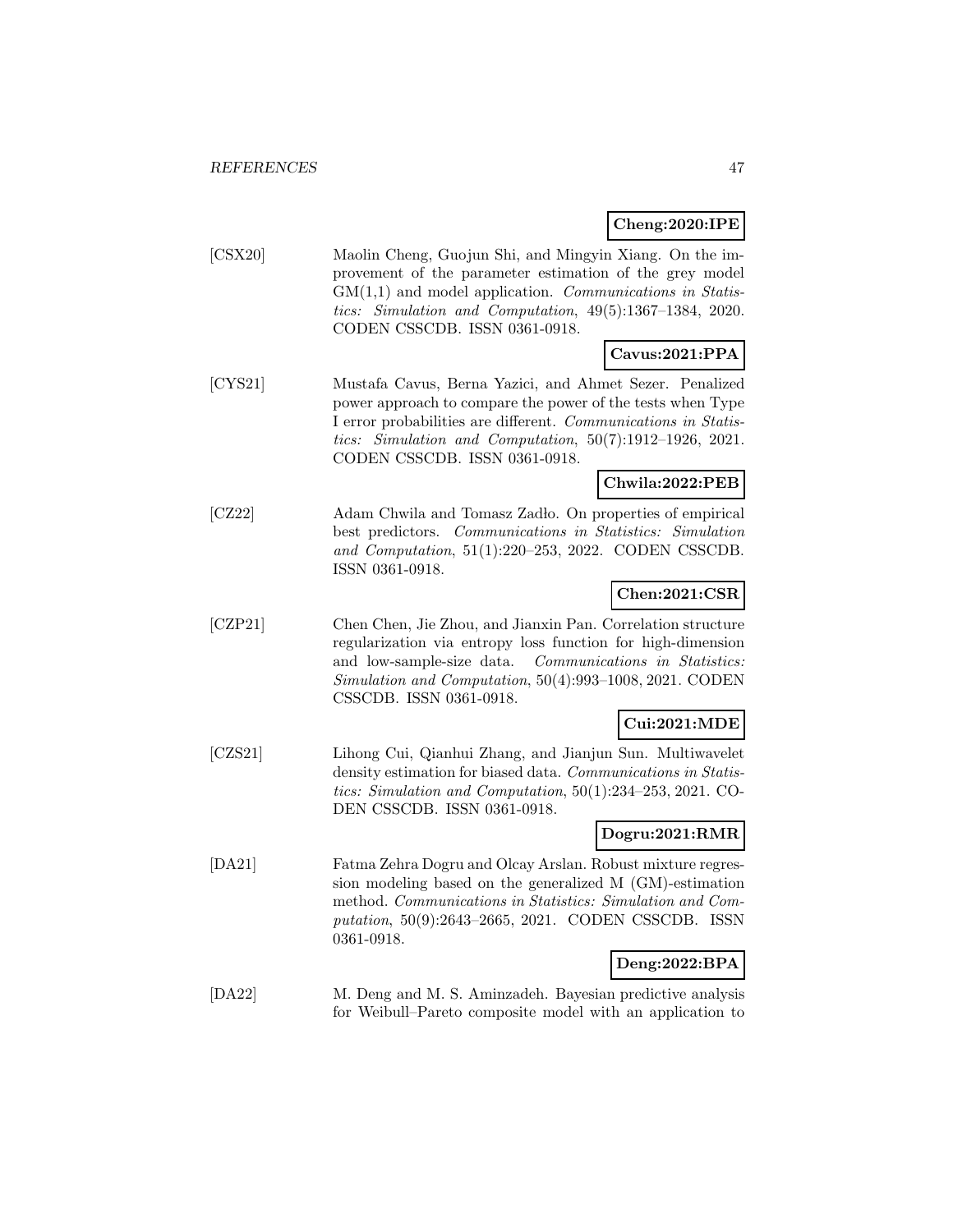insurance data. Communications in Statistics: Simulation and Computation, 51(5):2683–2709, 2022. CODEN CSSCDB. ISSN 0361-0918.

# **Inacio:2020:CTP**

[dAIIS20] Marco Henrique de Almeida Inácio, Rafael Izbicki, and Luis Ernesto Salasar. Comparing two populations using Bayesian Fourier series density estimation. Communications in Statistics: Simulation and Computation, 49(1):261–282, 2020. CODEN CSSCDB. ISSN 0361-0918.

# **Lima-Filho:2021:KCC**

[dALFB21] Luiz Medeiros de Araujo Lima-Filho and Fábio Mariano Bayer. Kumaraswamy control chart for monitoring double bounded environmental data. Communications in Statistics: Simulation and Computation, 50(9):2513–2528, 2021. CO-DEN CSSCDB. ISSN 0361-0918.

# **Neto:2021:WSP**

[dALNPdOF21] Eufrásio de Andrade Lima Neto, Aluísio Pinheiro, and Adenice Gomes de Oliveira Ferreira. On wavelet to select the parametric form of a regression model. Communications in Statistics: Simulation and Computation, 50(9):2619–2642, 2021. CODEN CSSCDB. ISSN 0361-0918.

## **Davidson:2020:MPF**

[DC20] Heather Davidson and Robert A. Cribbie. A more powerful familywise error control procedure for evaluating mean equivalence. Communications in Statistics: Simulation and Computation, 49(11):2914–2929, 2020. CODEN CSSCDB. ISSN 0361-0918.

### **Djeddour-Djaballah:2021:QML**

[DDK21] K. Djeddour-Djaballah and L. Kerar. Quasi-maximum likelihood estimation of GARCH with Student distributed noise. Communications in Statistics: Simulation and Computation, 50(5):1249–1271, 2021. CODEN CSSCDB. ISSN 0361-0918.

#### **DeGaetano:2020:FGM**

[De 20] Davide De Gaetano. Forecasting with GARCH models under structural breaks: an approach based on combinations across estimation windows. Communications in Statistics: Simulation and Computation, 49(10):2559–2582, 2020. CODEN CSSCDB. ISSN 0361-0918.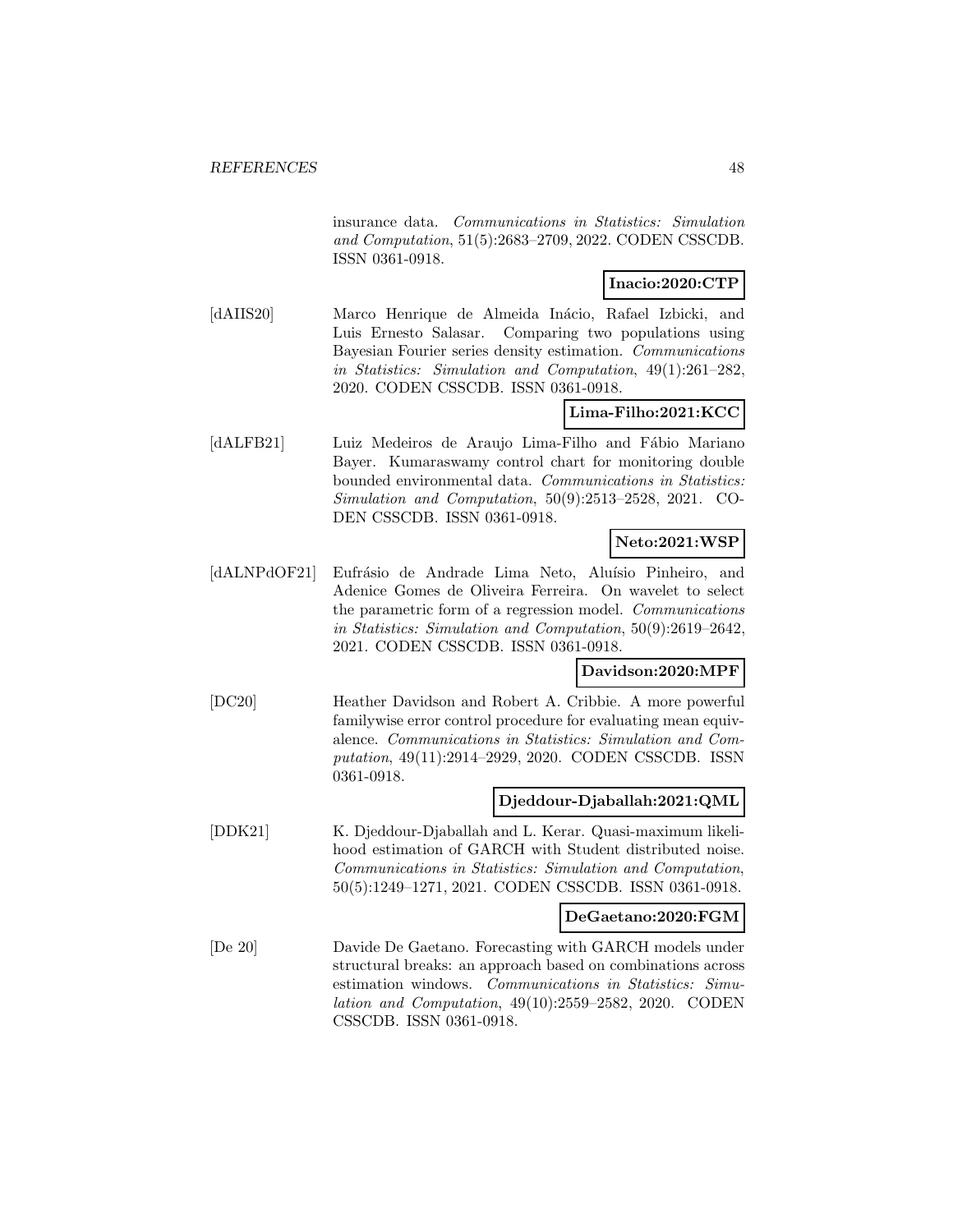# **DeOliveira:2022:NSN**

| [DE22] | Victor De Oliveira and Mark D. Ecker. A non-stationary       |
|--------|--------------------------------------------------------------|
|        | non-Gaussian hedonic spatial model for house selling prices. |
|        | Communications in Statistics: Simulation and Computation,    |
|        | $51(6):2888-2905$ , 2022. CODEN CSSCDB. ISSN 0361-0918.      |
|        |                                                              |

# **Duran:2022:MRA**

[DF22] Ahmet Duran and Mohammed Farrukh. Multiple regression analysis for dynamics of patient volumes. Communications in Statistics: Simulation and Computation, 51(6):2906–2923, 2022. CODEN CSSCDB. ISSN 0361-0918.

**Dag:2022:DCE**

[DKKA22] Osman Dag, Merve Kasikci, Erdem Karabulut, and Reha Alpar. Diverse classifiers ensemble based on GMDH-type neural network algorithm for binary classification. Communications in Statistics: Simulation and Computation, 51(5):2440–2456, 2022. CODEN CSSCDB. ISSN 0361-0918.

### **Draxler:2022:GTF**

[DKL22] Clemens Draxler, Andreas Kurz, and Artur J. Lemonte. The gradient test and its finite sample size properties in a conditional maximum likelihood and psychometric modeling context. Communications in Statistics: Simulation and Computation, 51(6):3185–3203, 2022. CODEN CSSCDB. ISSN 0361-0918.

# **Duan:2020:FSF**

[DL20] Qihong Duan and Junrong Liu. Filtering and smoothing formulas of  $AR(p)$ -modulated Poisson processes. *Communica*tions in Statistics: Simulation and Computation, 49(6):1575– 1591, 2020. CODEN CSSCDB. ISSN 0361-0918.

# **Dey:2021:NRM**

[DLRZ21] Dipak K. Dey, Junfeng Liu, Nalini Ravishanker, and Edwards Qiang Zhang. A note on response mean confidence band for linear regression models. Communications in Statistics: Simulation and Computation, 50(3):778–785, 2021. CO-DEN CSSCDB. ISSN 0361-0918.

# **Du:2022:ETD**

[DNWG22] Yujing Du, Hon Keung Tony Ng, Jun Wang, and Wei Gao. On estimation of two-dimensional dynamic panel model with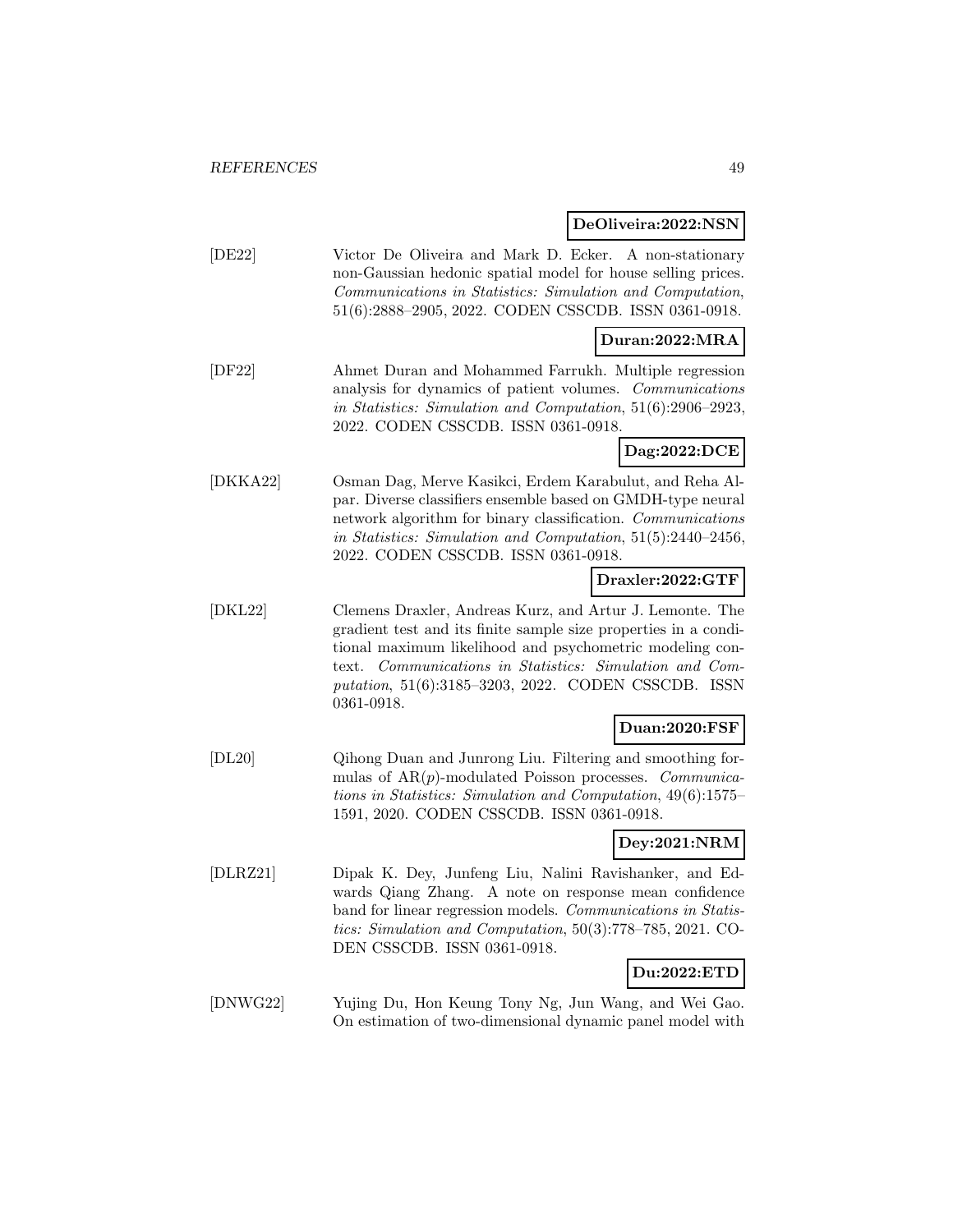confounders. Communications in Statistics: Simulation and Computation, 51(2):505–517, 2022. CODEN CSSCDB. ISSN 0361-0918.

# **Dogan:2022:SSC**

[Dog22] Ilkay Dogan. A simulation study comparing model fit measures of structural equation modeling with multivariate contaminated normal distribution. Communications in Statistics: Simulation and Computation, 51(5):2526–2536, 2022. CODEN CSSCDB. ISSN 0361-0918.

# **deOliveira:2021:GBD**

[dOMA21] Ricardo Puziol de Oliveira, Josmar Mazucheli, and Jorge Alberto Achcar. A generalization of Basu-Dhar's bivariate geometric distribution to the trivariate case. Communications in Statistics: Simulation and Computation, 50(12):4388–4412, 2021. CODEN CSSCDB. ISSN 0361-0918.

## **deOliveira:2021:SCA**

[dOMD<sup>+</sup>21] Dênis Ricardo Xavier de Oliveira, Gladston Moreira, Anderson Ribeiro Duarte, André Cançado, and Eduardo Luz. Spatial cluster analysis using particle swarm optimization and dispersion function. Communications in Statistics: Simulation and Computation, 50(8):2368–2385, 2021. CODEN CSS-CDB. ISSN 0361-0918.

# **Valadares:2021:NCR**

[dOVQP21] Danilo Gilberto de Oliveira Valadares, Roberto Costa Quinino, and Magda Carvalho Pires. The need to conduct repeated classifications in a logistic regression model with misclassification in the dependent variable. Communications in Statistics: Simulation and Computation, 50(5):1459–1472, 2021. CODEN CSSCDB. ISSN 0361-0918.

#### **Dedduwakumara:2020:CIQ**

[DP20] Dilanka S. Dedduwakumara and Luke A. Prendergast. Confidence intervals for quantiles from histograms and other grouped data. Communications in Statistics: Simulation and Computation, 49(6):1546–1559, 2020. CODEN CSSCDB. ISSN 0361-0918.

#### **Divecha:2022:TEL**

[DR22] Jyoti Divecha and D. P. Raykundaliya. Three economical life test acceptance sampling plans. Communications in Statis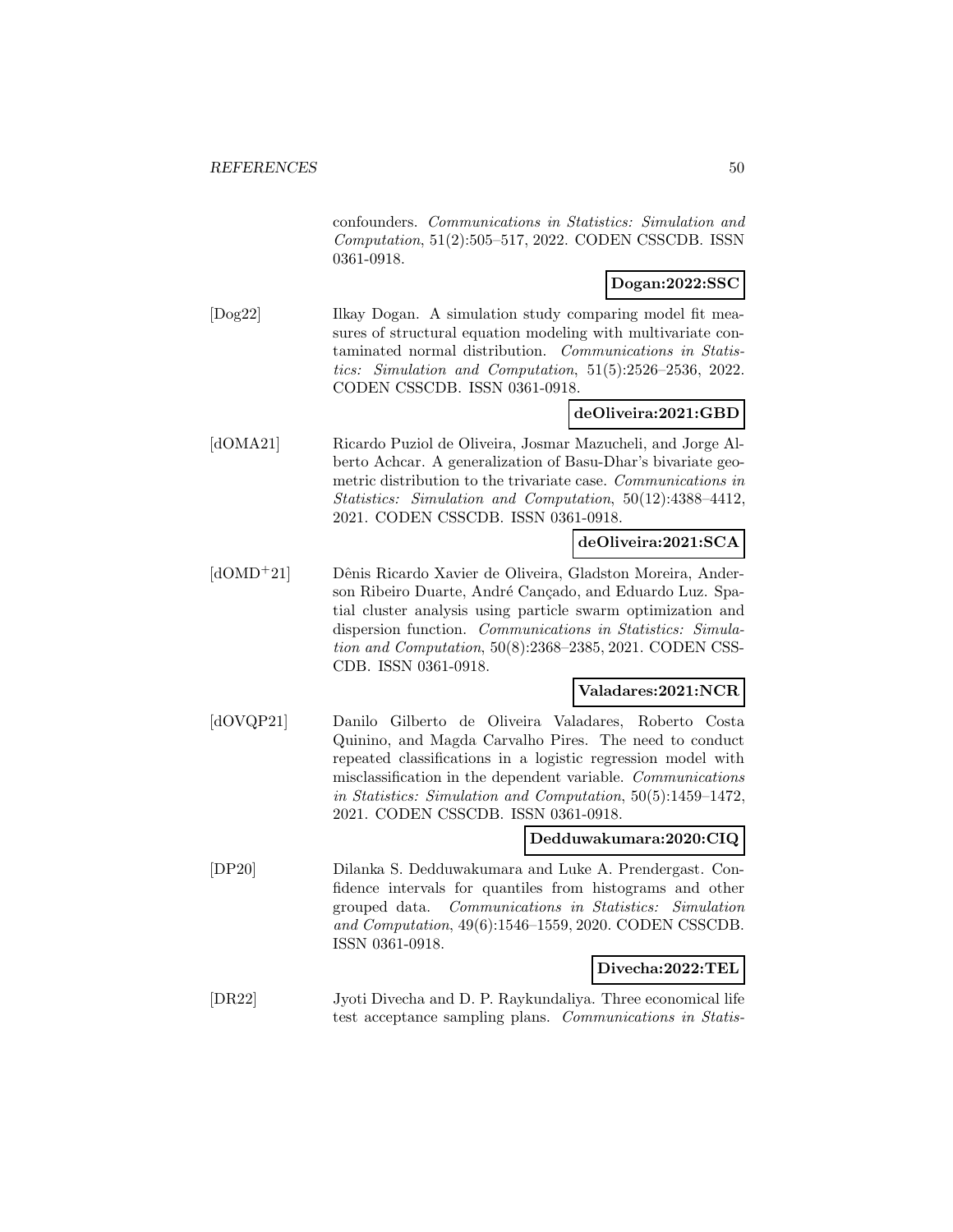tics: Simulation and Computation, 51(6):3305–3323, 2022. CODEN CSSCDB. ISSN 0361-0918.

**Das:2020:AUW**

[DRB20] Sourav Das, Tata Subba Rao, and Georgi N. Boshnakov. An asymptotically unbiased weighted least squares estimation criterion for parametric variograms of second order stationary geostatistical processes. Communications in Statistics: Simulation and Computation, 49(7):1839–1854, 2020. CODEN CSSCDB. ISSN 0361-0918.

# **da-Silva:2021:DMA**

[dSdSTC21] Cibele Q. da Silva, Paulo H. D. da Silva, Osiris Turnes, and Leandro T. Correia. Dynamic model averaging adapted to dynamic regression models for time series of counts. Communications in Statistics: Simulation and Computation, 50(2): 501–524, 2021. CODEN CSSCDB. ISSN 0361-0918.

# **Ding:2020:MMB**

[DSL20] Hao Ding, Ziwei Su, and Xiaoqian Liu. A modified multinomial baseline logit model with logit functions having different covariates. Communications in Statistics: Simulation and Computation, 49(11):2861–2875, 2020. CODEN CSSCDB. ISSN 0361-0918.

#### **Xing:2020:AVR**

[dXGLY20] Guo dong Xing, Xiaoli Gan, Xiaohu Li, and Shanchao Yang. On the asymptotics of value-at-risk for portfolio loss under bivariate Eyraud–Farlie–Gumbel–Morgenstern copula and heavy tails. Communications in Statistics: Simulation and Computation, 49(9):2462–2471, 2020. CODEN CSSCDB. ISSN 0361-0918.

# **Xing:2020:ATC**

[dXLY20a] Guo dong Xing, Xiaohu Li, and Shanchao Yang. On the asymptotics of tail conditional expectation for portfolio loss under bivariate Eyraud–Farlie–Gumbel–Morgenstern copula and heavy tails. Communications in Statistics: Simulation and Computation, 49(8):2049–2058, 2020. CODEN CSSCDB. ISSN 0361-0918.

# **Xing:2020:SOA**

[dXLY20b] Guo dong Xing, Xiaohu Li, and Shanchao Yang. Second-order asymptotics of tail distortion risk measure for portfolio loss in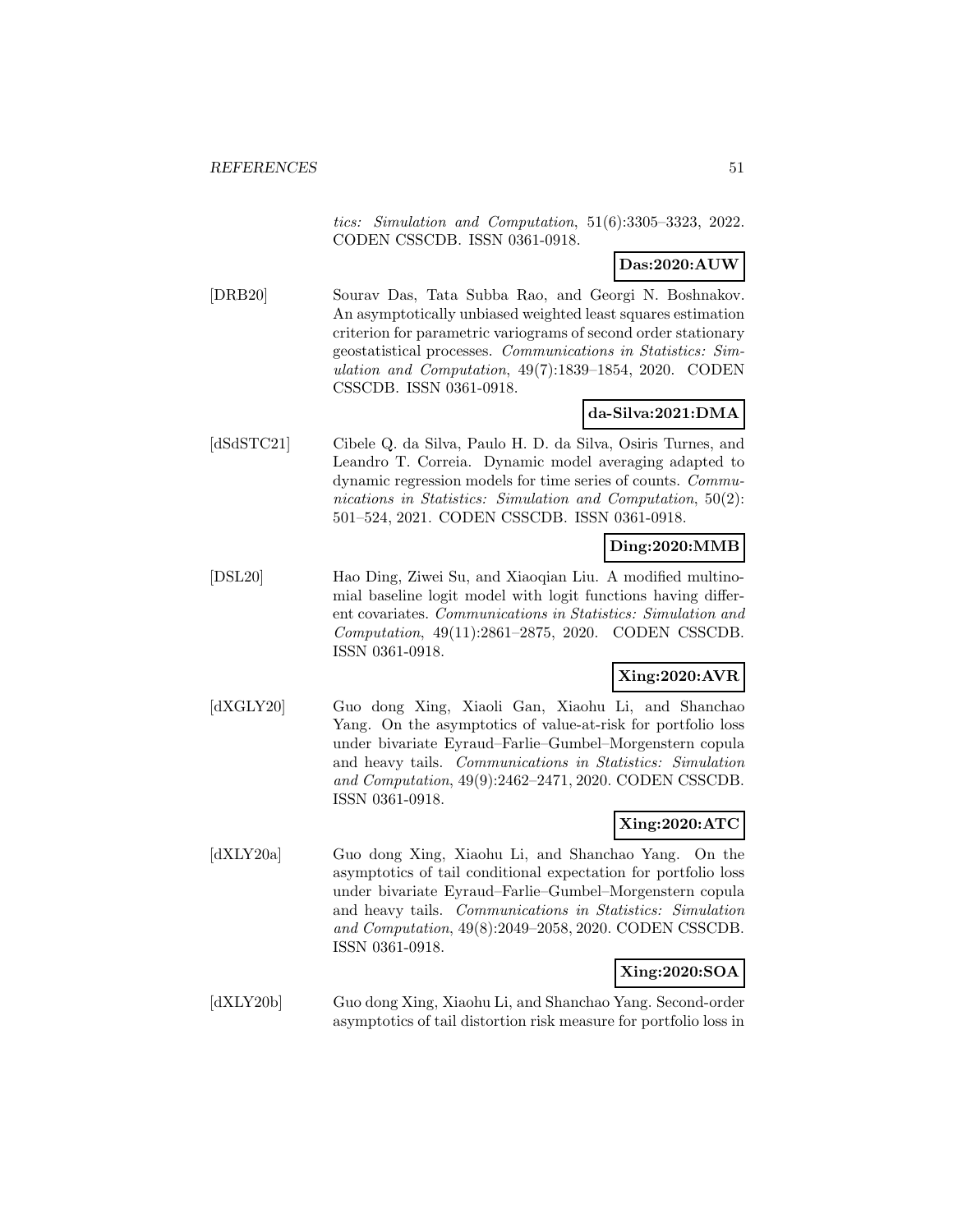the multivariate regularly varying model. Communications in Statistics: Simulation and Computation, 49(2):491–503, 2020. CODEN CSSCDB. ISSN 0361-0918.

**Ding:2022:TSC**

[DY22] Jianhua Ding and Ping Yu. Test shape constraints in semiparametric model with Bernstein polynomials. Communications in Statistics: Simulation and Computation, 51(5):2667– 2682, 2022. CODEN CSSCDB. ISSN 0361-0918.

#### **Ding:2022:BEB**

[DYC22] Liwang Ding, Shengwei Yao, and Ping Chen. On Berry– Esseen bound of wavelet estimators in nonparametric regression model under asymptotically negatively associated assumptions. Communications in Statistics: Simulation and Computation, 51(3):924–940, 2022. CODEN CSSCDB. ISSN 0361-0918.

# **Ebadi:2020:CCM**

[EAJ20] Mohsen Ebadi and Amir Ahmadi-Javid. Control charts for monitoring multi-stage service processes with optimal queue performance. Communications in Statistics: Simulation and Computation, 49(9):2472–2484, 2020. CODEN CSSCDB. ISSN 0361-0918.

#### **Elsawah:2021:SIB**

[EFD21] A. M. Elsawah, Kai-Tai Fang, and Yu Hui Deng. Some interesting behaviors of good lattice point sets. Communications in Statistics: Simulation and Computation, 50(11):3650–3668, 2021. CODEN CSSCDB. ISSN 0361-0918.

#### **Epprecht:2021:VSF**

[EGVdR21] Camila Epprecht, Dominique Guégan, Álvaro Veiga, and Joel Correa da Rosa. Variable selection and forecasting via automated methods for linear models: LASSO/adaLASSO and Autometrics. Communications in Statistics: Simulation and Computation, 50(1):103–122, 2021. CODEN CSSCDB. ISSN 0361-0918.

#### **El-Horbaty:2022:TAR**

[EH22] Yahia S. El-Horbaty. Testing the absence of random effects in the nested-error regression model using orthogonal transformations. Communications in Statistics: Simulation and Com-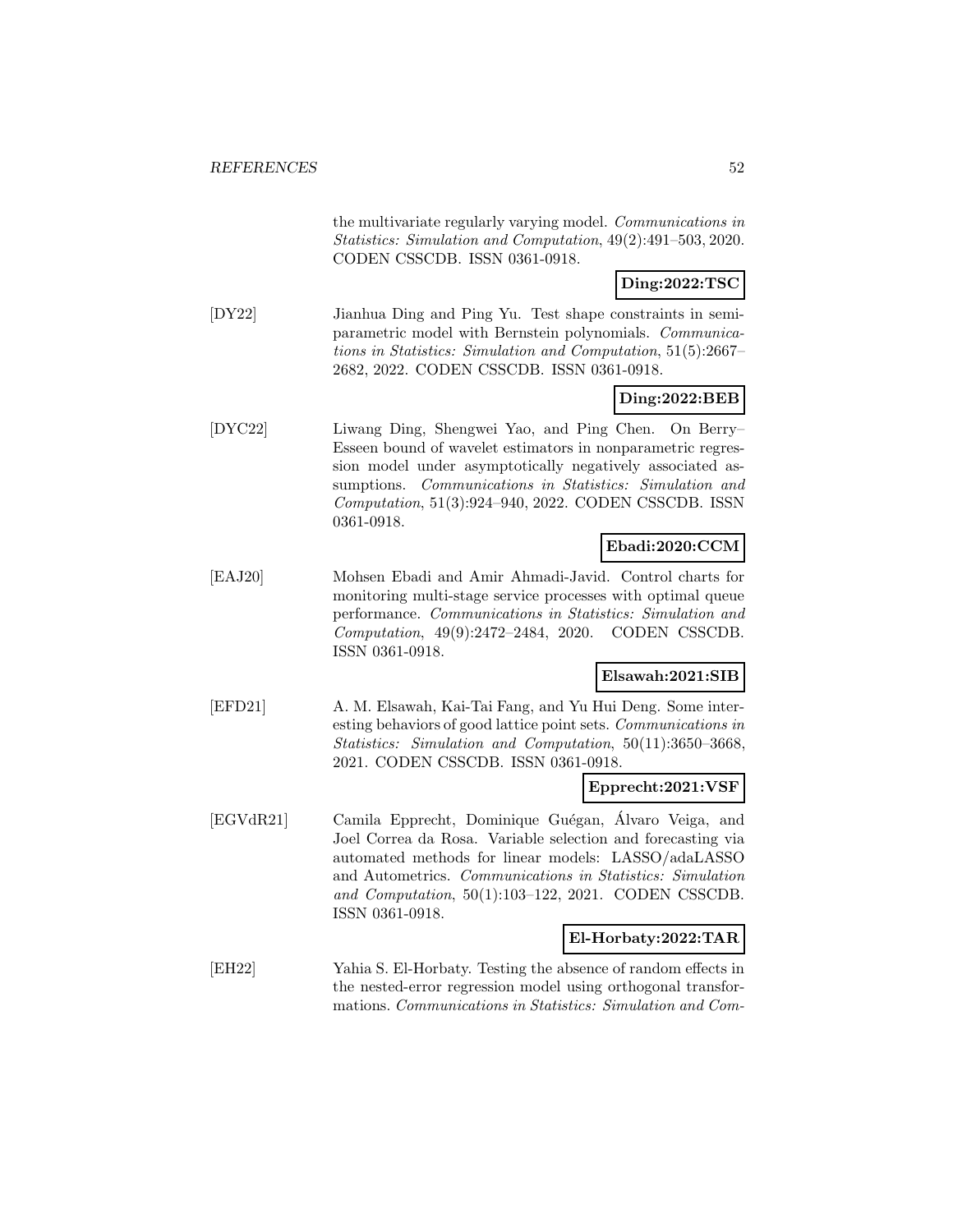putation, 51(5):2736–2746, 2022. CODEN CSSCDB. ISSN 0361-0918.

# **Enomoto:2020:MNT**

[EHHS20] Rie Enomoto, Zofia Hanusz, Ayako Hara, and Takashi Seo. Multivariate normality test using normalizing transformation for Mardia's multivariate kurtosis. Communications in Statistics: Simulation and Computation, 49(3):684–698, 2020. CO-DEN CSSCDB. ISSN 0361-0918.

## **Ermakov:2021:DMQ**

[EL21] Sergej M. Ermakov and Svetlana N. Leora. Decrease of the mean of the quasi-random integration error. Communications in Statistics: Simulation and Computation, 50(11): 3581–3589, 2021. CODEN CSSCDB. ISSN 0361-0918.

#### **Erem:2020:BTS**

[Ere20] Aysegul Erem. Bivariate two sample test based on exceedance statistics. Communications in Statistics: Simulation and Computation, 49(9):2389–2401, 2020. CODEN CSSCDB. ISSN 0361-0918.

# **Ermakov:2022:GGO**

[ES22] Sergej M. Ermakov and Dmitriy N. Semenchikov. Genetic global optimization algorithms. Communications in Statistics: Simulation and Computation, 51(4):1503–1512, 2022. CODEN CSSCDB. ISSN 0361-0918.

#### **ElShekhAhmed:2020:AWN**

[ESES20] Hazem I. El Shekh Ahmed, Raid B. Salha, and Hossam O. El-Sayed. Adaptive weighted Nadaraya–Watson estimation of the conditional quantiles by varying bandwidth. Communications in Statistics: Simulation and Computation, 49(5): 1105–1117, 2020. CODEN CSSCDB. ISSN 0361-0918.

#### **Eskandari:2021:AES**

[Esk21] Farzad Eskandari. Asymptotic efficient semiparametric empirical Bayes estimation of multinomial responses. Communications in Statistics: Simulation and Computation, 50(1): 123–141, 2021. CODEN CSSCDB. ISSN 0361-0918.

#### **Eappen:2022:RRT**

[ESS22] Christin Variathu Eappen, Stephen A. Sedory, and Sarjinder Singh. Ratio and regression type estimators of a new mea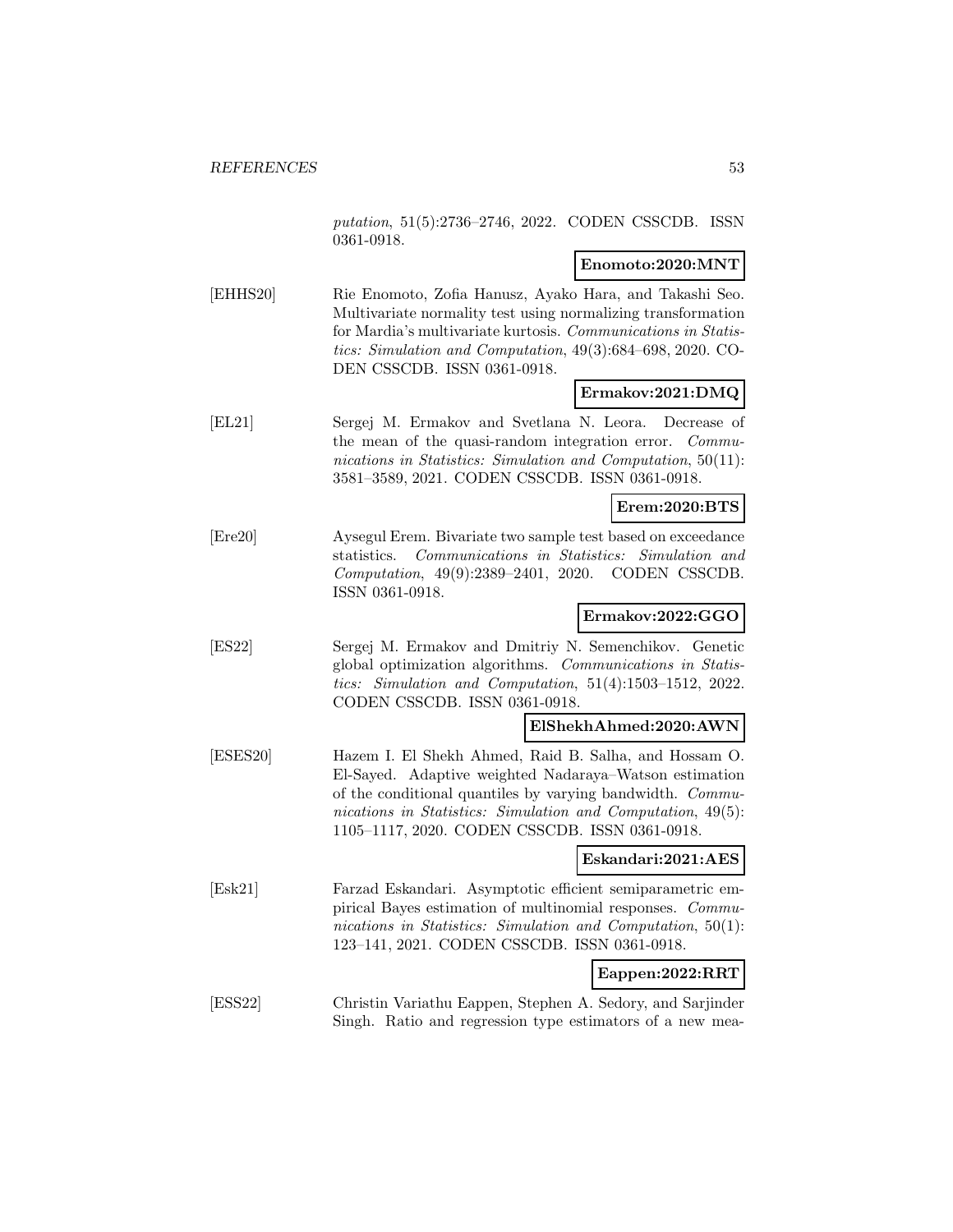sure of coefficient of dispersion. Communications in Statistics: Simulation and Computation, 51(4):1899–1920, 2022. CO-DEN CSSCDB. ISSN 0361-0918.

# **Fischer:2021:PRR**

[FBNRG21] Daniel Fischer, Alain Berro, Klaus Nordhausen, and Anne Ruiz-Gazen. REPPlab: an R package for detecting clusters and outliers using exploratory projection pursuit. Communications in Statistics: Simulation and Computation, 50(11): 3397–3419, 2021. CODEN CSSCDB. ISSN 0361-0918.

# **Faisal:2022:BIW**

[FH22] Shahla Faisal and Christian Heumann. Bootstrap inference for weighted nearest neighbors imputation. Communications in Statistics: Simulation and Computation, 51(6):2842–2857, 2022. CODEN CSSCDB. ISSN 0361-0918.

#### **Firinguetti-Limone:2020:BES**

[FLPB20] Luis Firinguetti-Limone and Manuel Pereira-Barahona. Bayesian estimation of the shrinkage parameter in ridge regression. Communications in Statistics: Simulation and Computation, 49(12):3314–3327, 2020. CODEN CSSCDB. ISSN 0361-0918.

## **Farokhnia:2020:PCA**

[FN20] Moez Farokhnia and S. T. A. Niaki. Principal component analysis-based control charts using support vector machines for multivariate non-normal distributions. Communications in Statistics: Simulation and Computation, 49(7):1815–1838, 2020. CODEN CSSCDB. ISSN 0361-0918.

#### **Flores:2022:PSH**

[FO22] Pablo Flores and Jordi Ocaña. Pretesting strategies for homoscedasticity when comparing means. their robustness facing non-normality. Communications in Statistics: Simulation and Computation, 51(1):280–292, 2022. CODEN CSSCDB. ISSN 0361-0918.

#### **Filipiak:2020:PAL**

[FP20] Katarzyna Filipiak and Simo Puntanen. Preface — advances on linear models and inference: computational aspects. Communications in Statistics: Simulation and Computation, 49 (3):565–566, 2020. CODEN CSSCDB. ISSN 0361-0918.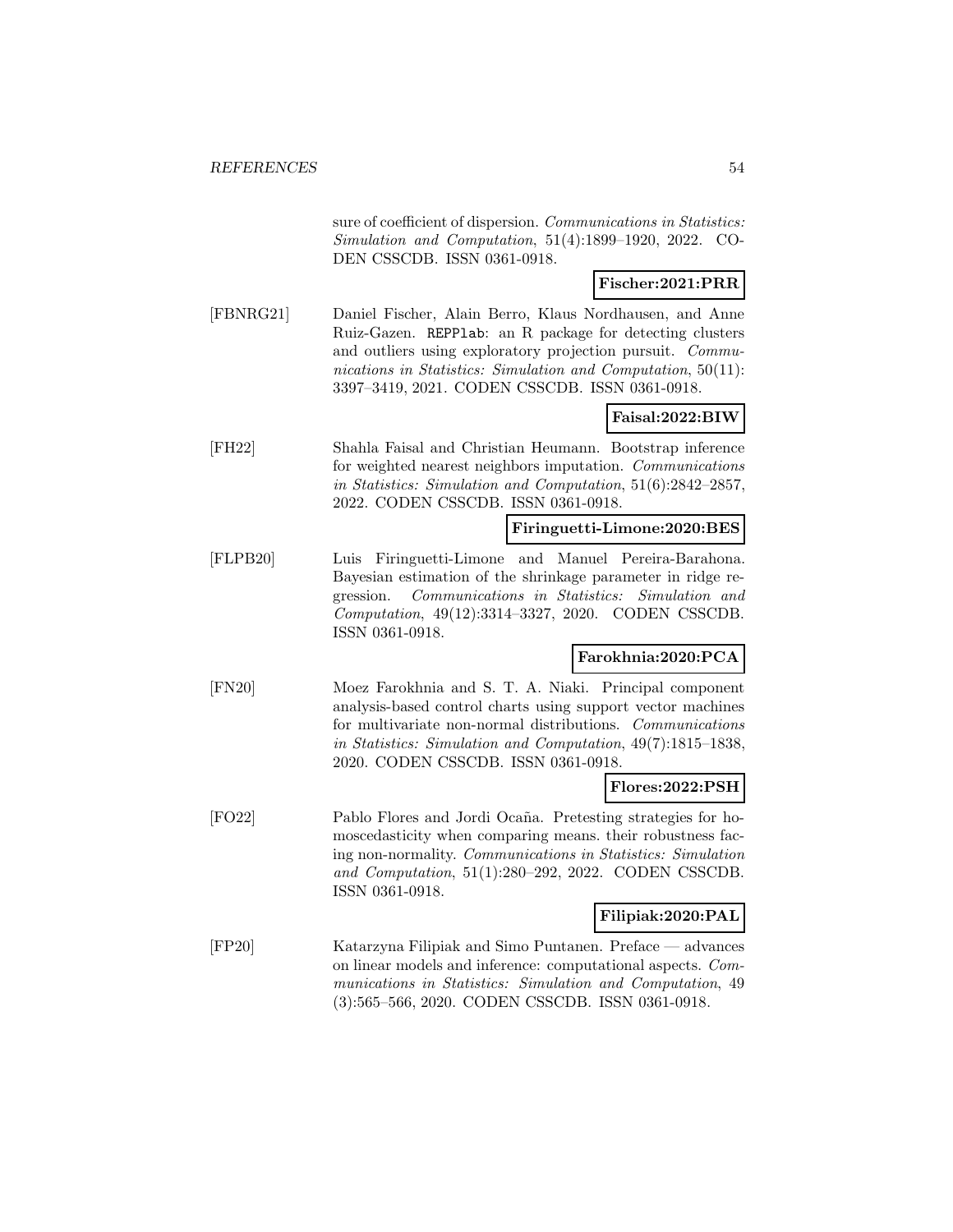#### **Ferrer-Perez:2021:SUR**

| [FPAA21] | Hugo Ferrer-Pérez, María-Isabel Ayuda, and Antonio Aznar.       |
|----------|-----------------------------------------------------------------|
|          | The sensitivity of unit root tests to the initial condition and |
|          | to the lag length selection: a Monte Carlo simulation study.    |
|          | Communications in Statistics: Simulation and Computation,       |
|          | $50(4):1062-1072, 2021.$ CODEN CSSCDB. ISSN 0361-0918.          |
|          |                                                                 |

# **Fernando:2022:DGF**

[FS22] Gayara Fernando and Roshini Sooriyarachchi. The development of a goodness-of-fit test for high level binary multilevel models. Communications in Statistics: Simulation and Computation, 51(5):2710–2730, 2022. CODEN CSSCDB. ISSN 0361-0918.

# **Su:2021:DFD**

[fSLC21] Zhi fang Su, Ken-Yu Lin, and Mei-Yuan Chen. Dual-frailty default intensity model: estimations and an application. Communications in Statistics: Simulation and Computation, 50(5):1315–1332, 2021. CODEN CSSCDB. ISSN 0361-0918.

## **Fang:2021:SDE**

[FTC21] Yongfei Fang, Yubin Tian, and Xia Cai. Sequential designs for estimating the operating window. Communications in Statistics: Simulation and Computation, 50(8):2386–2398, 2021. CODEN CSSCDB. ISSN 0361-0918.

## **Fan:2021:ACE**

[FY21] Qingliang Fan and Wanlu Yu. Adaptive k-class estimation in high-dimensional linear models. Communications in Statistics: Simulation and Computation, 50(12):3885–3913, 2021. CODEN CSSCDB. ISSN 0361-0918.

## **Farzammehr:2021:SNG**

[FZM21] Mohadeseh Alsadat Farzammehr, Mohammad Reza Zadkarami, and Geoffrey J. McLachlan. Skew-normal generalized spatial panel data model. Communications in Statistics: Simulation and Computation, 50(11):3286–3314, 2021. CODEN CSSCDB. ISSN 0361-0918.

#### **Feng:2020:SRC**

[FZZ20] Yan Feng, Xiaobing Zhao, and Xian Zhou. Semiparametric random censorship models for survival data with long-term survivors. Communications in Statistics: Simulation and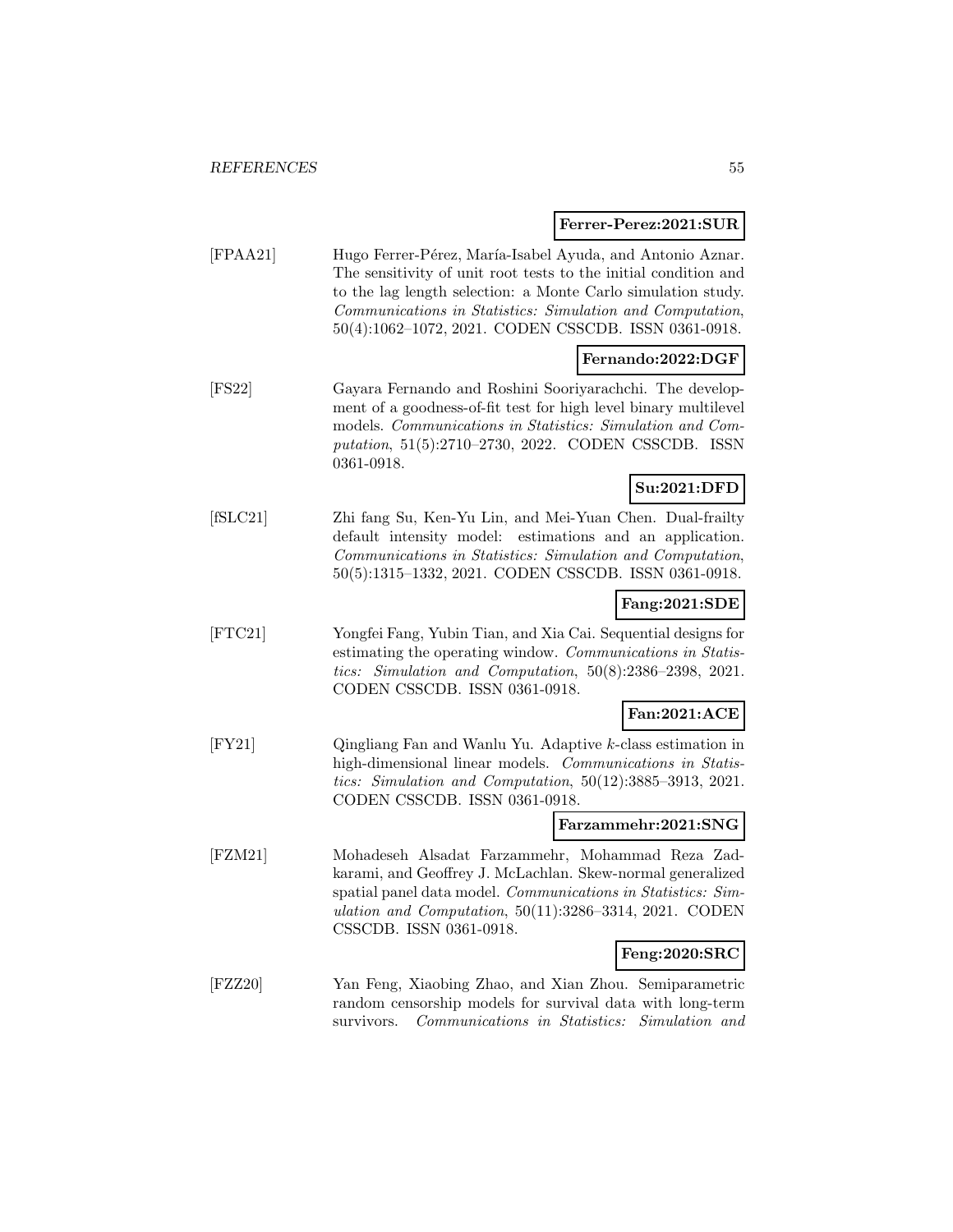Computation, 49(11):2876–2896, 2020. CODEN CSSCDB. ISSN 0361-0918.

# **Ghitany:2022:GLD**

[GABG22] Mohamed E. Ghitany, Suja M. Aboukhamseen, Abrar A. Baqer, and Ramesh C. Gupta. Gompertz–Lindley distribution and associated inference. Communications in Statistics: Simulation and Computation, 51(5):2599–2618, 2022. CO-DEN CSSCDB. ISSN 0361-0918.

## **Gaigall:2021:NAM**

[Gai21] Daniel Gaigall. On a new approach to the multi-sample goodness-of-fit problem. Communications in Statistics: Simulation and Computation, 50(10):2971–2989, 2021. CODEN CSSCDB. ISSN 0361-0918.

# **Ghaly:2020:ACA**

[GAS20] A. A. Abdel Ghaly, H. M. Aly, and R. N. Salah. Applying the copula approach on step stress accelerated life test under type II censoring. Communications in Statistics: Simulation and Computation, 49(1):159–177, 2020. CODEN CSSCDB. ISSN 0361-0918.

## **Gangsei:2022:LRB**

[GAS22] Lars Erik Gangsei, Trygve Almøy, and Solve Sæbø. Linear regression with bivariate response variable containing missing data. strategies to increase prediction precision. Communications in Statistics: Simulation and Computation, 51(2): 527–538, 2022. CODEN CSSCDB. ISSN 0361-0918.

# **Gonzalez-Barrios:2020:DAC**

[GBHA20] José María González-Barrios and Ricardo Hoyos-Argüelles. Distributions associated to the counting techniques of the dsample copula of order  $m$  and weak convergence of the sample process. Communications in Statistics: Simulation and Computation, 49(10):2505–2532, 2020. CODEN CSSCDB. ISSN 0361-0918.

#### **Gonzalez-Barrios:2021:ECA**

[GBHA21] José M. González-Barrios and Ricardo Hoyos-Argüelles. Estimating checkerboard approximations with sample d-copulas. Communications in Statistics: Simulation and Computation, 50(12):3992–4027, 2021. CODEN CSSCDB. ISSN 0361-0918.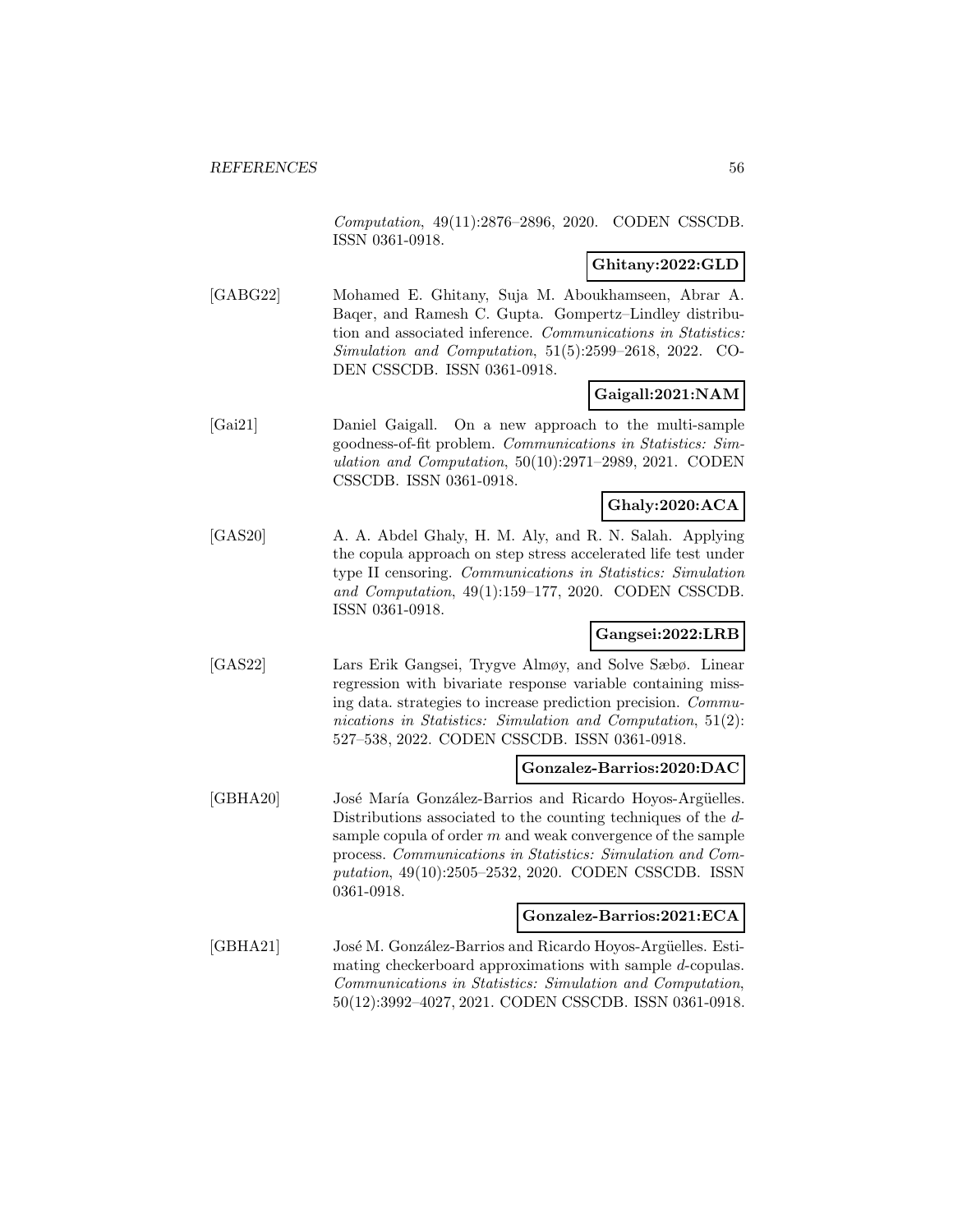# **Gomes:2020:CHV**

|            | $G$ UIIIES. $2020$ . UIT V                                                                                                                                                                                                                                                                              |
|------------|---------------------------------------------------------------------------------------------------------------------------------------------------------------------------------------------------------------------------------------------------------------------------------------------------------|
| $[GCF+20]$ | M. Ivette Gomes, Frederico Caeiro, Fernanda Figueiredo,<br>Lgia Henriques-Rodrigues, and Dinis Pestana. Corrected-Hill<br>versus partially reduced-bias value-at-risk estimation. Com-<br>munications in Statistics: Simulation and Computation, 49<br>(4):867-885, 2020. CODEN CSSCDB. ISSN 0361-0918. |
|            | Gera:2020:ATP                                                                                                                                                                                                                                                                                           |
| [Ger20]    | Amos E. Gera. Acceptance testing for a planar array. Com-<br>munications in Statistics: Simulation and Computation, 49<br>(5):1198-1209, 2020. CODEN CSSCDB. ISSN 0361-0918.                                                                                                                            |
|            | Gera:2021:RP                                                                                                                                                                                                                                                                                            |
| [Ger21]    | Amos E. Gera. From runs to patterns. Communications in<br>Statistics: Simulation and Computation, 50(12):4300-4314,<br>2021. CODEN CSSCDB. ISSN 0361-0918.                                                                                                                                              |
|            | Guris:2022:GDN                                                                                                                                                                                                                                                                                          |
| [GG22]     | Selahattin Güris and Burak Güris. GLS detrending in nonlin-<br>ear unit root test. Communications in Statistics: Simulation<br>and Computation, 51(3):1096-1102, 2022. CODEN CSSCDB.<br>ISSN 0361-0918.                                                                                                 |
|            | Ghasemzadeh:2020:BQR                                                                                                                                                                                                                                                                                    |
| [GGB20]    | Siamak Ghasemzadeh, Mojtaba Ganjali, and Taban Bagh-<br>falaki. Bayesian quantile regression for joint modeling of lon-<br>gitudinal mixed ordinal and continuous data. Communica-<br>tions in Statistics: Simulation and Computation, 49(2):375–<br>395, 2020. CODEN CSSCDB. ISSN 0361-0918.           |
|            | Giancristofaro:2022:RAC                                                                                                                                                                                                                                                                                 |
| [GGMM22]   | R. Arboretti Giancristofaro, M. Gastaldi, L. Martinello, and<br>C. Meneguzzer. Regression analysis with compositional data<br>using orthogonal log-ratio coordinates. Communications in<br>Statistics: Simulation and Computation, 51(4):1932-1945,                                                     |

**Ghapani:2022:SRL**

[Gha22] Fatemeh Ghapani. Stochastic restricted Liu estimator in linear mixed measurement error models. Communications in Statistics: Simulation and Computation, 51(3):1220–1233, 2022. CODEN CSSCDB. ISSN 0361-0918.

2022. CODEN CSSCDB. ISSN 0361-0918.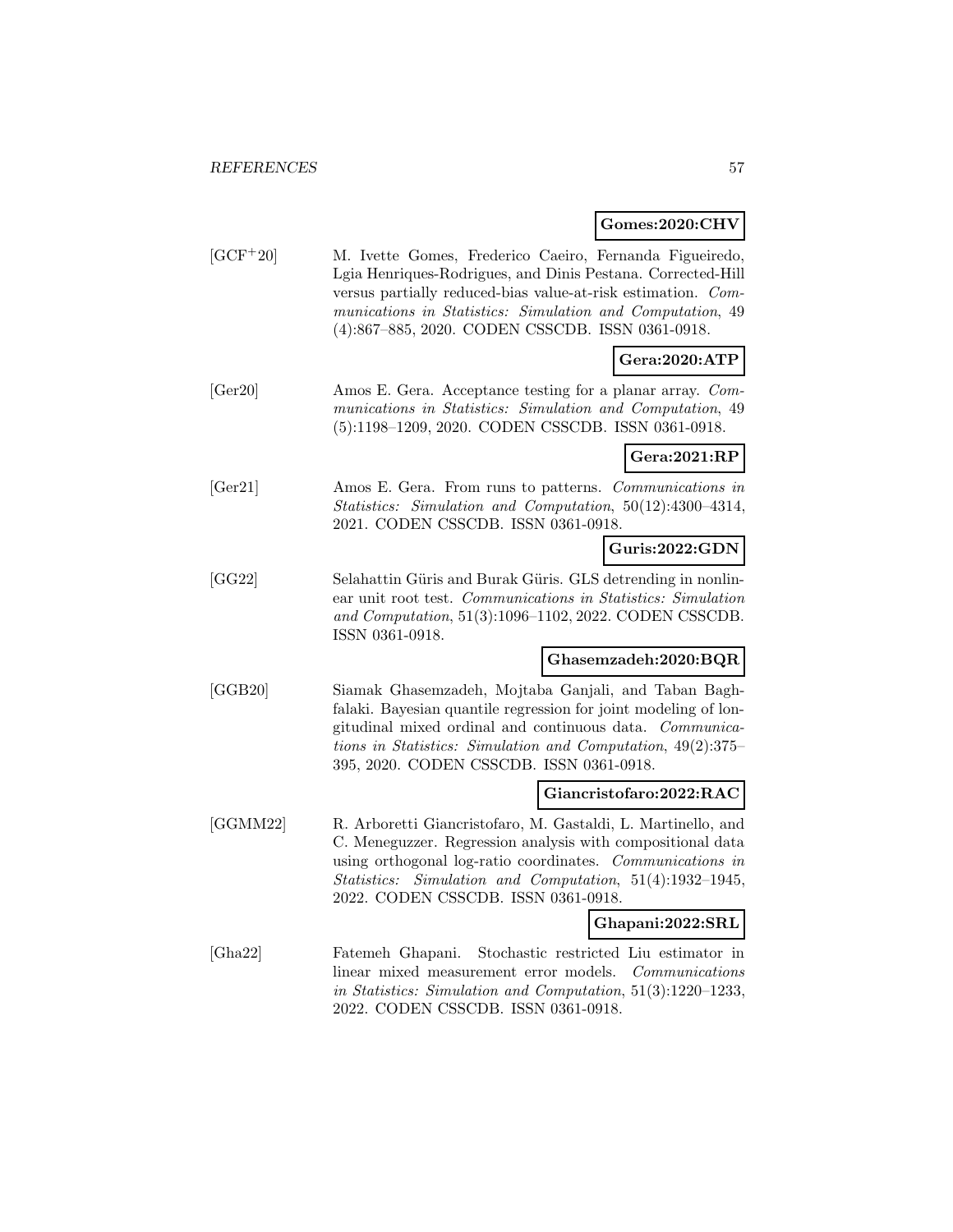# **Ghosh:2020:NUE**

|         | Gnosn:2020:INUE                                                                                                                                                                                                                                                                                              |
|---------|--------------------------------------------------------------------------------------------------------------------------------------------------------------------------------------------------------------------------------------------------------------------------------------------------------------|
| [Gho20] | Sucharita Ghosh. A note on using the empirical moment gen-<br>erating function to estimate the variance of nonparametric<br>trend estimates from independent time series replicates. Com-<br>munications in Statistics: Simulation and Computation, 49<br>(9):2287-2301, 2020. CODEN CSSCDB. ISSN 0361-0918. |
|         | Gao:2020:ESS                                                                                                                                                                                                                                                                                                 |
| [GHW20] | Zhongqin Gao, Jingmin He, and Bingbing Wang. Exact so-<br>lutions of some exit times for the diffusion risk model with<br>liquid reserves, credit and debit interest. Communications in<br>Statistics: Simulation and Computation, 49(10):2693-2703,<br>2020. CODEN CSSCDB. ISSN 0361-0918.                  |
|         | Gad:2020:ALR                                                                                                                                                                                                                                                                                                 |
| [GI20]  | Ahmed M. Gad and Wafaa I. M. Ibrahim. An adaptive linear<br>regression approach for modeling heavy-tailed longitudinal<br>data. Communications in Statistics: Simulation and Com-<br>putation, 49(5):1181-1197, 2020. CODEN CSSCDB. ISSN<br>0361-0918.                                                       |
|         | Goudarzi:2021:NBO                                                                                                                                                                                                                                                                                            |
| [GJK21] | Manizheh Goudarzi, Habib Jafari, and Soleiman Khazaei.<br>Nonparametric Bayesian optimal designs for exponential re-<br>Communications in Statistics: Simulation<br>gression model.<br>and Computation, 50(6):1809-1819, 2021. CODEN CSSCDB.<br>ISSN 0361-0918.                                              |
|         | Goyal:2020:NMS                                                                                                                                                                                                                                                                                               |
| [GK20]  | Manish Goyal and Narinder Kumar. Nonparametric multiple<br>sample scale testing using U-statistics. Communications in<br>Statistics: Simulation and Computation, 49(11):3019-3027,<br>2020. CODEN CSSCDB. ISSN 0361-0918.                                                                                    |
|         | Gadre:2022:SBS                                                                                                                                                                                                                                                                                               |
| [GK22a] | M. P. Gadre and V. C. Kakade. Sample based side sensitive<br>group runs control chart to detect shifts in the process mean.<br>Communications in Statistics: Simulation and Computation,<br>51(1):190-200, 2022. CODEN CSSCDB. ISSN 0361-0918.                                                               |
|         | Gadre:2022:SSS                                                                                                                                                                                                                                                                                               |
|         |                                                                                                                                                                                                                                                                                                              |

[GK22b] Mukund P. Gadre and Vikas C. Kakade. Some side sensitive group runs based control charts to detect shifts in the process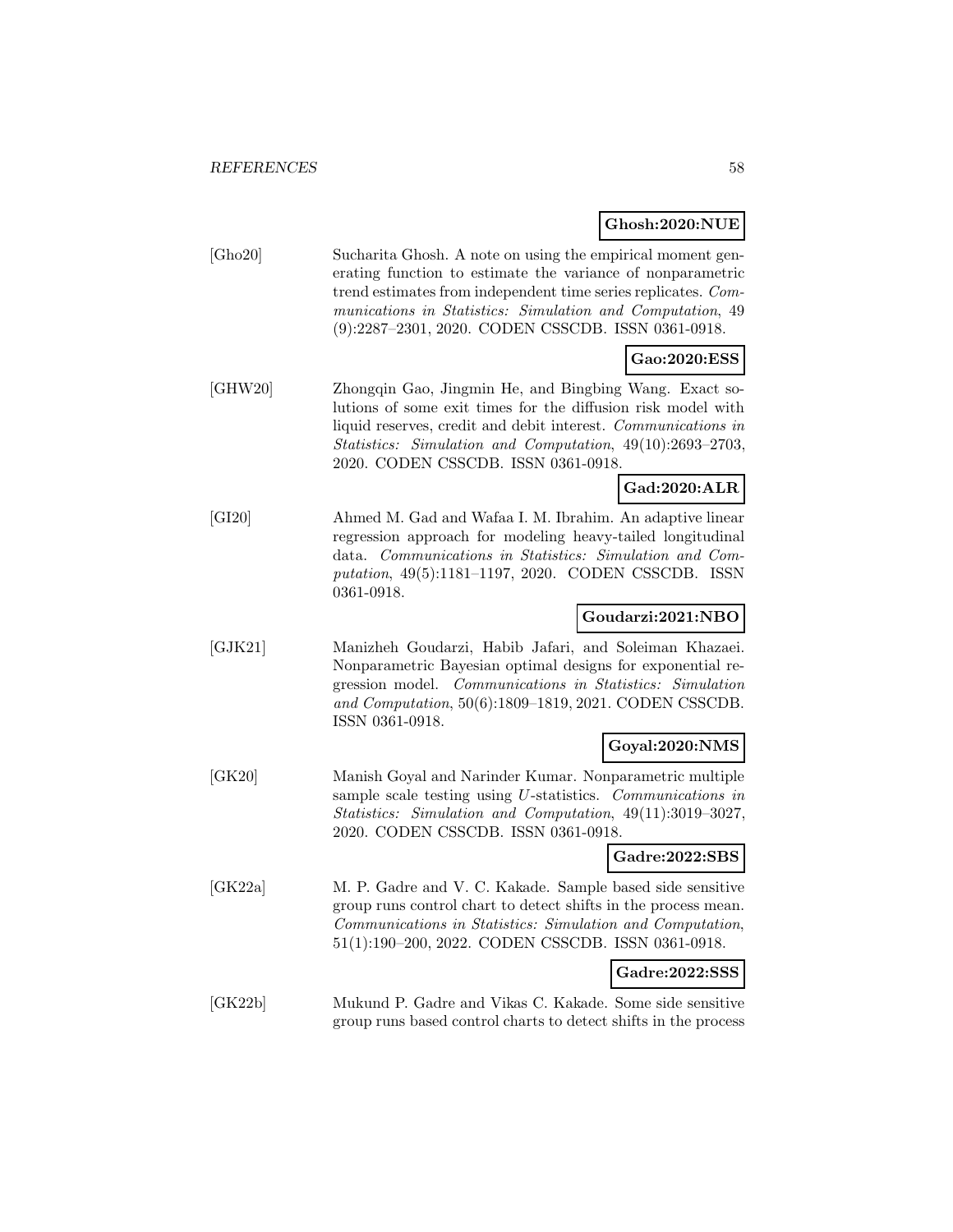median. Communications in Statistics: Simulation and Computation, 51(4):1474–1487, 2022. CODEN CSSCDB. ISSN 0361-0918.

# **Ghasami:2020:APG**

[GKM20] Safdar Ghasami, Zahra Khodadadi, and Mohsen Maleki. Autoregressive processes with generalized hyperbolic innovations. Communications in Statistics: Simulation and Computation, 49(12):3080–3092, 2020. CODEN CSSCDB. ISSN 0361-0918.

# **Guo:2022:DLS**

[GKZ<sup>+</sup>22] Zhaoyu Guo, Irwin Khuu, Kevin Zhu, Jeffrey S. Rosenthal, and Frederic P. Schoenberg. Distinguishing luck from skill through statistical simulation: a case study. Communications in Statistics: Simulation and Computation, 51(5):2537–2559, 2022. CODEN CSSCDB. ISSN 0361-0918.

# **Gan:2020:CCE**

[GLT20] Shengjun Gan, Changli Lu, and Yongge Tian. Computation and comparison of estimators under different linear randomeffects models. Communications in Statistics: Simulation and Computation, 49(5):1210–1222, 2020. CODEN CSSCDB. ISSN 0361-0918.

#### **Gammoudi:2021:GQM**

[GNE21] Imed Gammoudi, Asma Nani, and Mohamed El Ghourabi. Generalized quasi maximum likelihood estimation for generalized autoregressive score models: simulations and real applications. Communications in Statistics: Simulation and Computation, 50(11):3338–3363, 2021. CODEN CSSCDB. ISSN 0361-0918.

#### **Gorecki:2020:GPC**

[GP20] Tomasz Górecki and Paweł Piasecki. Generalization of the Procrustes coefficient to functional data. Communications in Statistics: Simulation and Computation, 49(3):808–816, 2020. CODEN CSSCDB. ISSN 0361-0918.

#### **Georghiou:2021:MNB**

[GPP21] Costas Georghiou, Andreas N. Philippou, and Zaharias M. Psillakis. On the modes of the negative binomial distribution of order k, type I. Communications in Statistics: Simulation and Computation, 50(4):1217–1230, 2021. CODEN CSSCDB. ISSN 0361-0918.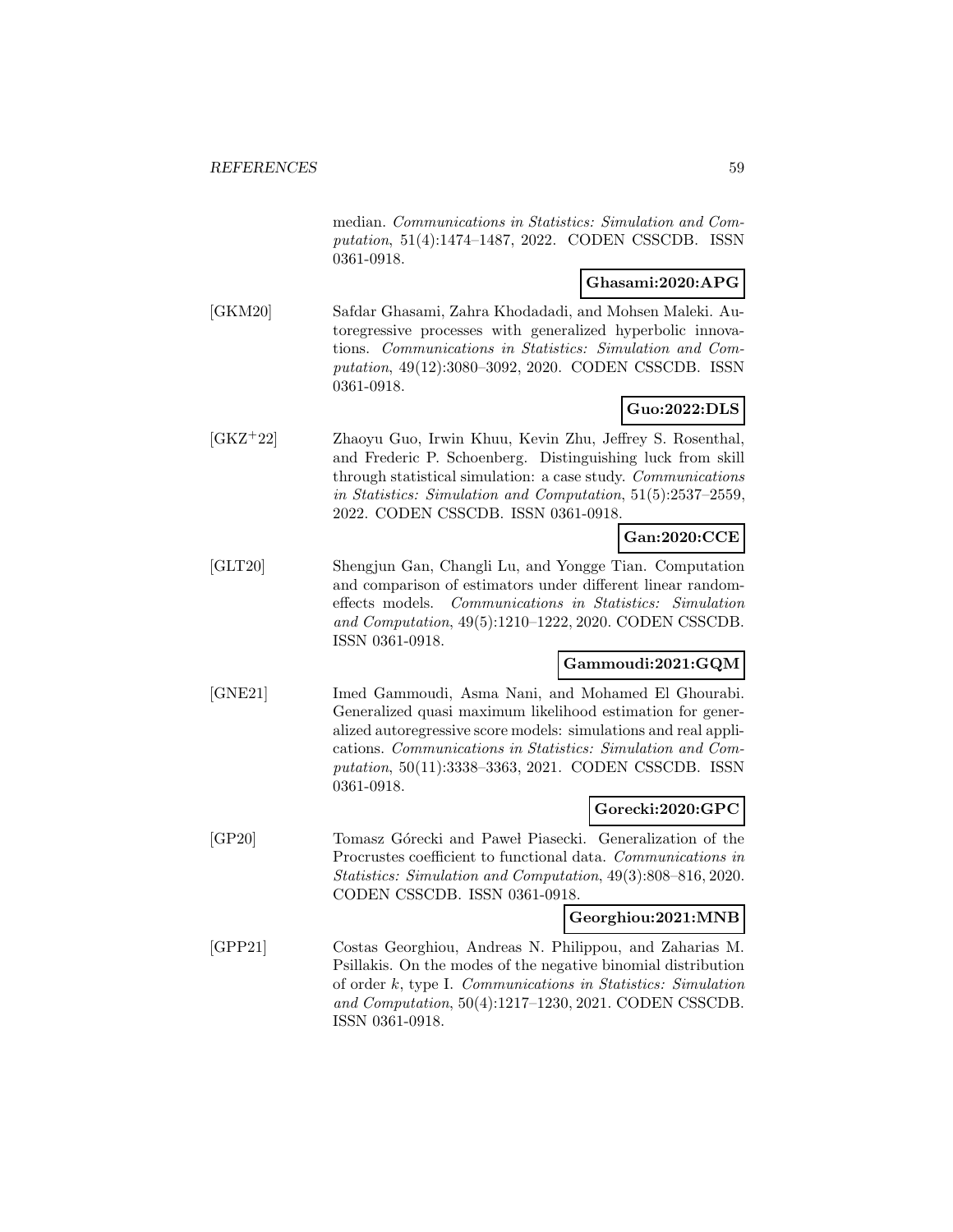**Grzesiek:2022:CCB**

[GTW22] Aleksandra Grzesiek, Marek Teuerle, and Agnieszka Wyłomańska. Cross-codifference for bidimensional VAR(1) time series with infinite variance. Communications in Statistics: Simulation and Computation, 51(3):1355–1380, 2022. CODEN CSSCDB. ISSN 0361-0918.

# **Gu:2020:SCC**

[GW20] Xiaolan Gu and Qiusheng Wang. Sparse canonical correlation analysis algorithm with alternating direction method of multipliers. Communications in Statistics: Simulation and Computation, 49(9):2372–2388, 2020. CODEN CSSCDB. ISSN 0361-0918.

#### **Ghitany:2022:NPA**

[GW22] M. E. Ghitany and Shaochen Wang. A note on parameter asymptotics for weighted Lindley distribution. Communications in Statistics: Simulation and Computation, 51(4):1513– 1524, 2022. CODEN CSSCDB. ISSN 0361-0918.

#### **Gai:2022:MSM**

[GWZC22] Yujie Gai, Yusheng Wei, Jun Zhang, and Aixian Chen. Measuring the symmetry of model errors for varying coefficient regression models based on correlation coefficient. Communications in Statistics: Simulation and Computation, 51(5): 2235–2251, 2022. CODEN CSSCDB. ISSN 0361-0918.

#### **Ghalani:2021:ICS**

[GZ21a] Mohammad Reza Ghalani and Mohammad Reza Zadkarami. Investigation of covariance structures in modelling longitudinal ordinal responses with skew normal random effect. Communications in Statistics: Simulation and Computation, 50 (1):254–269, 2021. CODEN CSSCDB. ISSN 0361-0918.

## **Guo:2021:SLT**

- [GZ21b] Xiao Guo and Hai Zhang. Structured learning of time-varying networks with application to  $PM_{2.5}$  data. Communications in Statistics: Simulation and Computation, 50(5):1364–1382, 2021. CODEN CSSCDB. ISSN 0361-0918. **Gai:2022:DSM**
- [GZ22a] Yujie Gai and Jun Zhang. Detection of the symmetry of model errors for partial linear single-index models. Communications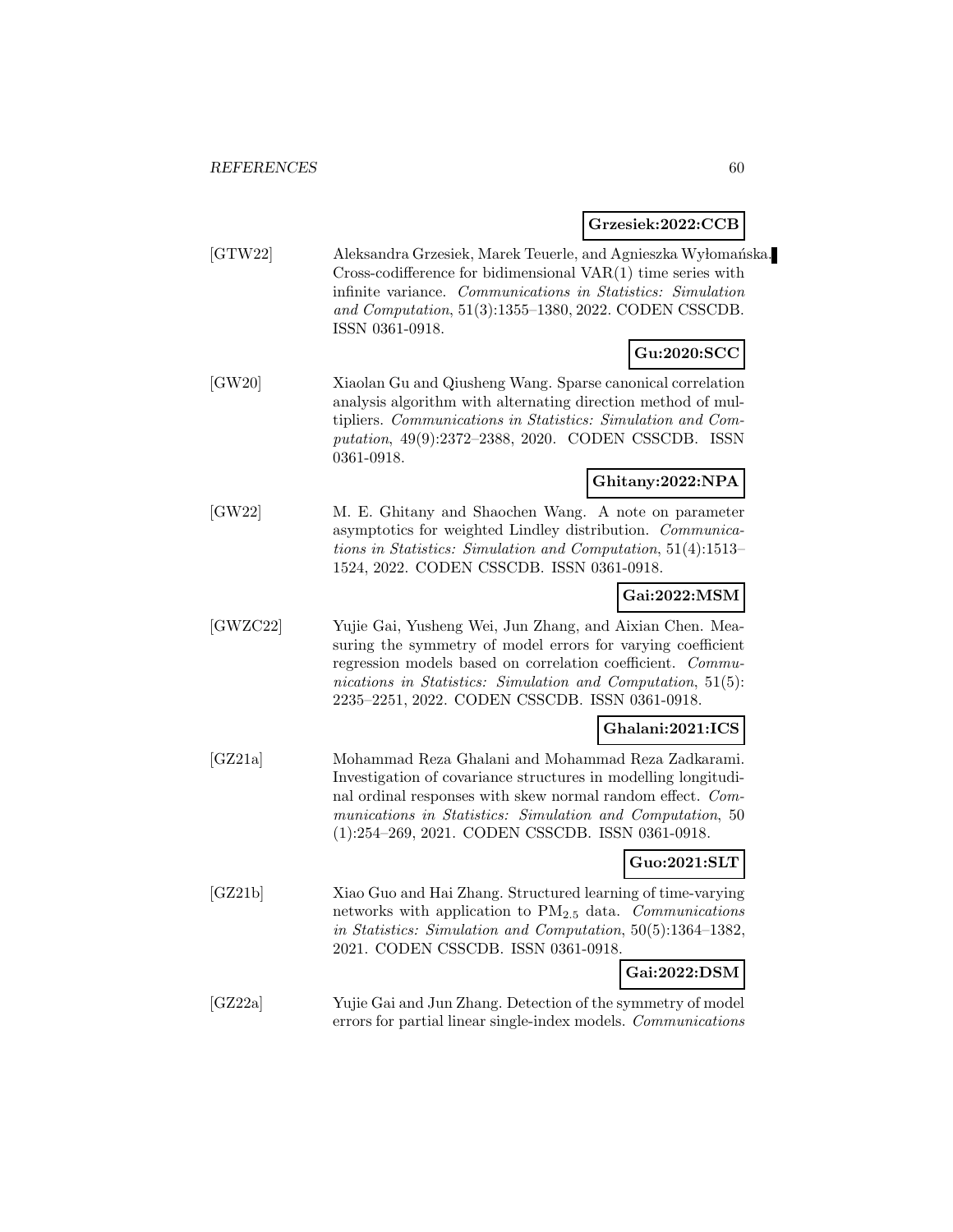in Statistics: Simulation and Computation, 51(6):3410–3427, 2022. CODEN CSSCDB. ISSN 0361-0918.

**Gai:2022:DSA**

[GZ22b] Yujie Gai and Jun Zhang. Detection the symmetry or asymmetry of model errors in partial linear models. Communications in Statistics: Simulation and Computation, 51(5):2217– 2234, 2022. CODEN CSSCDB. ISSN 0361-0918.

# **Gai:2022:SIR**

[GZ22c] Yujie Gai and Jun Zhang. Single-index relative error regression models. Communications in Statistics: Simulation and Computation, 51(5):2252–2267, 2022. CODEN CSSCDB. ISSN 0361-0918.

## **Gao:2022:IMN**

[GZY22] Siyu Gao, Qianqian Zhang, and Jing Yu. The impact of misspecification of nuisance parameters on test for homogeneity in zero-inflated Poisson model: a simulation study. Communications in Statistics: Simulation and Computation, 51(1): 84–98, 2022. CODEN CSSCDB. ISSN 0361-0918.

# **Gai:2022:TSM**

[GZZ22] Yujie Gai, Xuehu Zhu, and Jun Zhang. Testing symmetry of model errors for nonparametric regression models by using correlation coefficient<sup>1</sup>. Communications in Statistics: Simulation and Computation, 51(4):1436–1453, 2022. CODEN CSSCDB. ISSN 0361-0918.

# **Haq:2020:EGC**

[HA20] Abdul Haq and Zain Ul Abidin. An enhanced GWMA chart for process mean. Communications in Statistics: Simulation and Computation, 49(4):847–866, 2020. CODEN CSSCDB. ISSN 0361-0918.

# **Han:2020:BER**

[Han20] Ming Han. E-Bayesian estimations of the reliability and its eposterior risk under different loss functions. Communications in Statistics: Simulation and Computation, 49(6):1527–1545, 2020. CODEN CSSCDB. ISSN 0361-0918.

# **Han:2021:BEP**

[Han21] Ming Han. E-Bayesian estimations of parameter and its evaluation standard: E-MSE (expected mean square error) under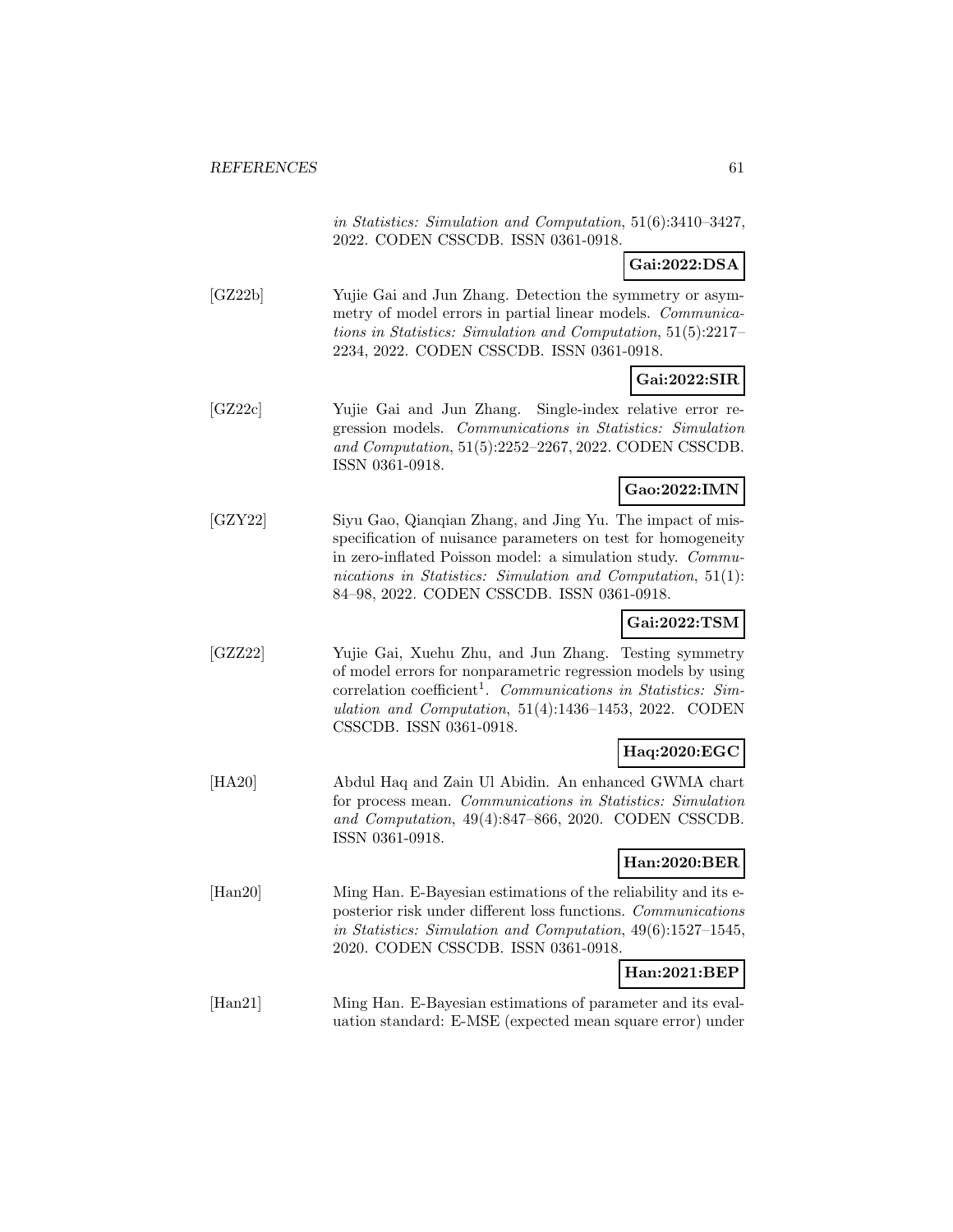different loss functions. Communications in Statistics: Simulation and Computation, 50(7):1971–1988, 2021. CODEN CSSCDB. ISSN 0361-0918.

# **Harwell:2021:ESV**

[Har21] Michael Harwell. An effect size for variance heterogeneity in meta-analysis. Communications in Statistics: Simulation and Computation, 50(7):1955–1970, 2021. CODEN CSSCDB. ISSN 0361-0918.

## **Han:2022:RAU**

[HAT<sup>+</sup>22] Seungbong Han, Adin-Cristian Andrei, Kam-Wah Tsui, Sung-Cheol Yun, and Jong Ho Yoon. ROC analysis using covariate balancing propensity scores with an application to biochemical predictors for thyroid cancer. Communications in Statistics: Simulation and Computation, 51(2):374–390, 2022. CODEN CSSCDB. ISSN 0361-0918.

# **Haq:2022:DCC**

[HB22] Abdul Haq and Lubna Bibi. The dual CUSUM charts with auxiliary information for process mean. Communications in Statistics: Simulation and Computation, 51(1):164–189, 2022. CODEN CSSCDB. ISSN 0361-0918.

## **Holling:2020:ENV**

[HBM<sup>+</sup>20] Heinz Holling, Walailuck Böhning, Ehsan Masoudi, Dankmar Böhning, and Patarawan Sangnawakij. Evaluation of a new version of  $I^2$  with emphasis on diagnostic problems. Communications in Statistics: Simulation and Computation, 49(4): 942–972, 2020. CODEN CSSCDB. ISSN 0361-0918.

## **Hu:2021:GCP**

[HCTZ21] XueLong Hu, Philippe Castagliola, Anan Tang, and Jianlan Zhong. Guaranteed conditional performance of the median run length based EWMA  $\bar{X}$  chart with unknown process parameters. Communications in Statistics: Simulation and Computation, 50(12):4280–4299, 2021. CODEN CSSCDB. ISSN 0361-0918.

# **Hu:2021:FIC**

[HCZ21] Guozhi Hu, Weihu Cheng, and Jie Zeng. Focused information criterion and model averaging for varying-coefficient partially linear models with longitudinal data. Communications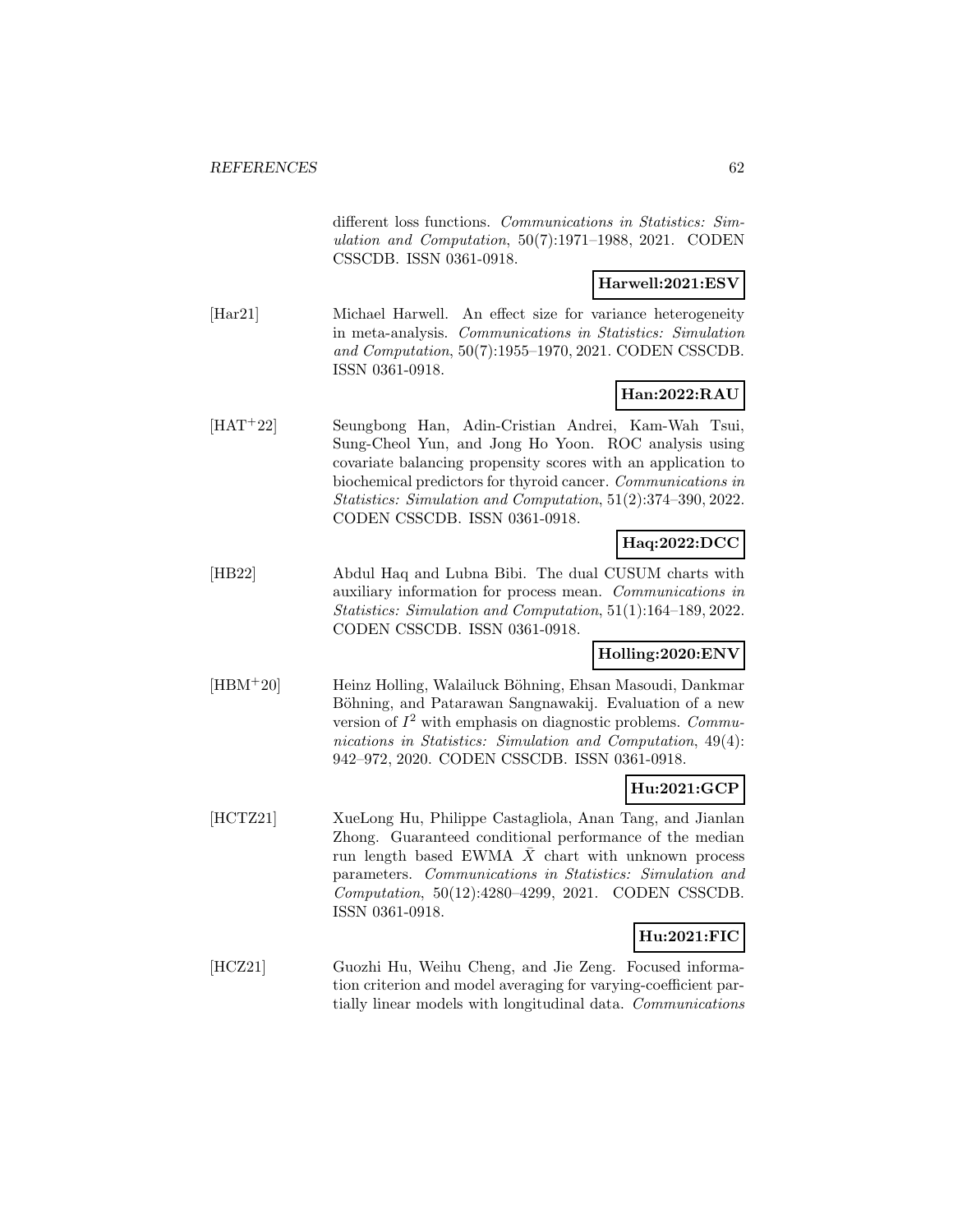in Statistics: Simulation and Computation, 50(8):2399–2417, 2021. CODEN CSSCDB. ISSN 0361-0918.

**Han:2020:MLE**

[HD20] Zifei Han and Victor De Oliveira. Maximum likelihood estimation of Gaussian copula models for geostatistical count data. Communications in Statistics: Simulation and Computation, 49(8):1957–1981, 2020. CODEN CSSCDB. ISSN 0361-0918.

# **He:2022:MAP**

[HD22] Baihua He and Fangli Dong. Model averaging with privacypreserving. Communications in Statistics: Simulation and Computation, 51(4):1401–1414, 2022. CODEN CSSCDB. ISSN 0361-0918.

#### **Huang:2021:MDP**

[HE21] Xin-Wei Huang and Takeshi Emura. Model diagnostic procedures for copula-based Markov chain models for statistical process control. Communications in Statistics: Simulation and Computation, 50(8):2345–2367, 2021. CODEN CSSCDB. ISSN 0361-0918.

# **Hepsag:2021:TCN**

[Hep21a] Aycan Hepsag. Testing for cointegration in nonlinear asymmetric smooth transition error correction models. Communications in Statistics: Simulation and Computation, 50(2): 400–412, 2021. CODEN CSSCDB. ISSN 0361-0918.

#### **Hepsag:2021:URT**

[Hep21b] Aycan Hepsag. A unit root test based on smooth transitions and nonlinear adjustment. Communications in Statistics: Simulation and Computation, 50(3):625–632, 2021. CO-DEN CSSCDB. ISSN 0361-0918.

## **Huang:2021:REI**

[HHY21] Mian Huang, Kang He, and Weixin Yao. Regression estimation via information-weighted composite models with different dimensions. Communications in Statistics: Simulation and Computation, 50(6):1613–1621, 2021. CODEN CSSCDB. ISSN 0361-0918.

# **Hamaz:2022:OPS**

[HI22] Abdelghani Hamaz and Mohamed Ibazizen. An optimal prediction in stationary random fields based on a new interpo-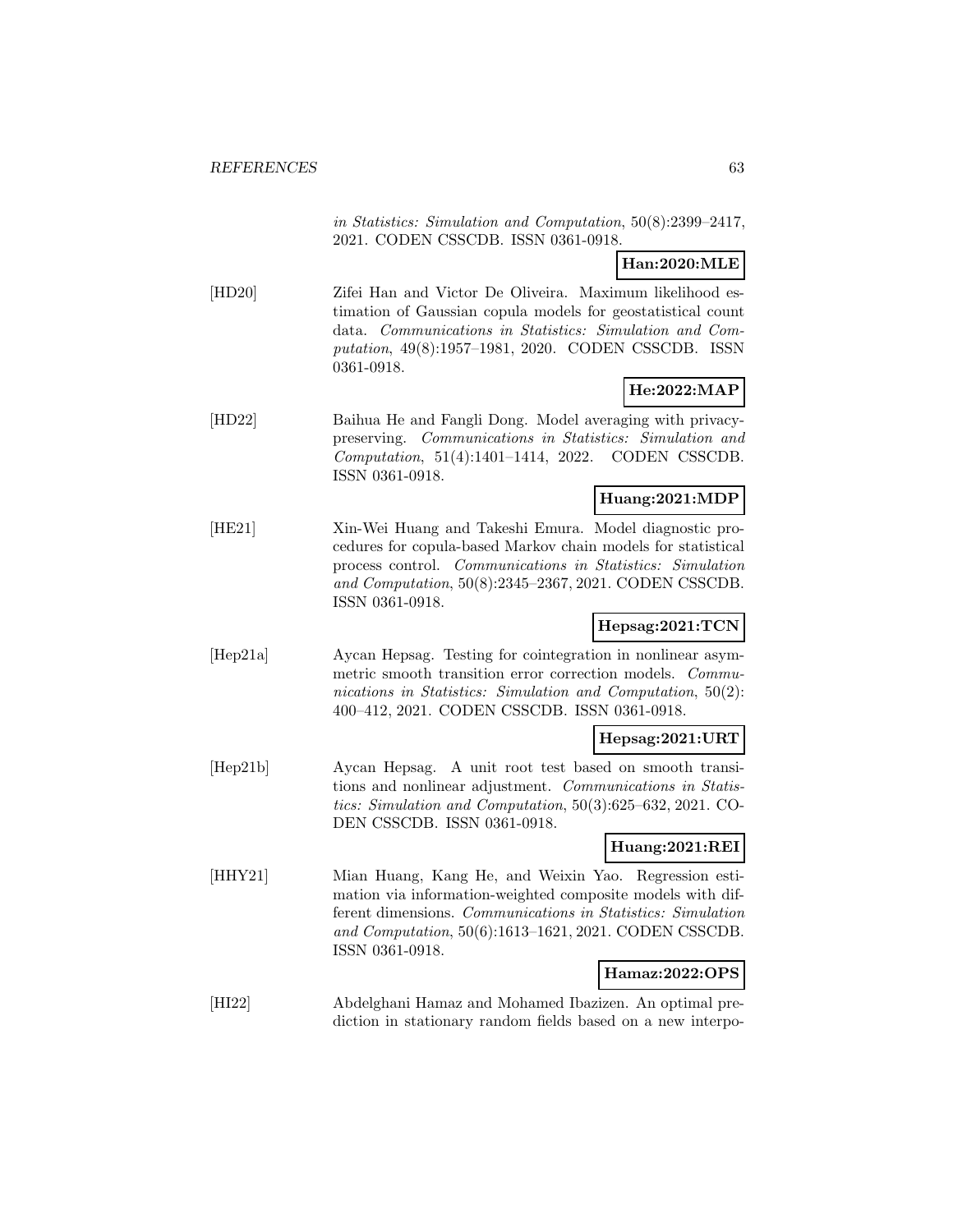lation approach. Communications in Statistics: Simulation and Computation, 51(4):1746–1758, 2022. CODEN CSSCDB. ISSN 0361-0918.

## **Hosseini:2020:ALI**

[HK20] Fatemeh Hosseini and Omid Karimi. Approximate likelihood inference in spatial generalized linear mixed models with closed skew normal latent variables. Communications in Statistics: Simulation and Computation, 49(1):121–134, 2020. CODEN CSSCDB. ISSN 0361-0918.

# **Hamdi:2022:PDC**

[HK22] Fayçal Hamdi and Abderaouf Khalfi. Predictive density criterion for SETAR models. Communications in Statistics: Simulation and Computation, 51(2):443–459, 2022. CODEN CSS-CDB. ISSN 0361-0918.

#### **Hanyuda:2021:PCU**

[HM21] Bunto Hanyuda and Hidetoshi Murakami. Power comparisons of the unbiased Berk–Jones test and the unbiased reversed Berk–Jones test. Communications in Statistics: Simulation and Computation, 50(4):1009–1024, 2021. CODEN CSSCDB. ISSN 0361-0918.

#### **Hassan:2022:DUM**

[HM22] Mahmood Ul Hassan and Frank Miller. Discrimination with unidimensional and multidimensional item response theory models for educational data. Communications in Statistics: Simulation and Computation, 51(6):2992–3012, 2022. CO-DEN CSSCDB. ISSN 0361-0918.

#### **Homburg:2020:CEA**

[Hom20] Annika Homburg. Criteria for evaluating approximations of count distributions. Communications in Statistics: Simulation and Computation, 49(12):3152–3170, 2020. CODEN CSSCDB. ISSN 0361-0918.

#### **Hormozinejad:2022:OTA**

[Hor22] Farshin Hormozinejad. Optimal tests for arbitrarily varying object and the familywise error rates. Communications in Statistics: Simulation and Computation, 51(3):993–1001, 2022. CODEN CSSCDB. ISSN 0361-0918.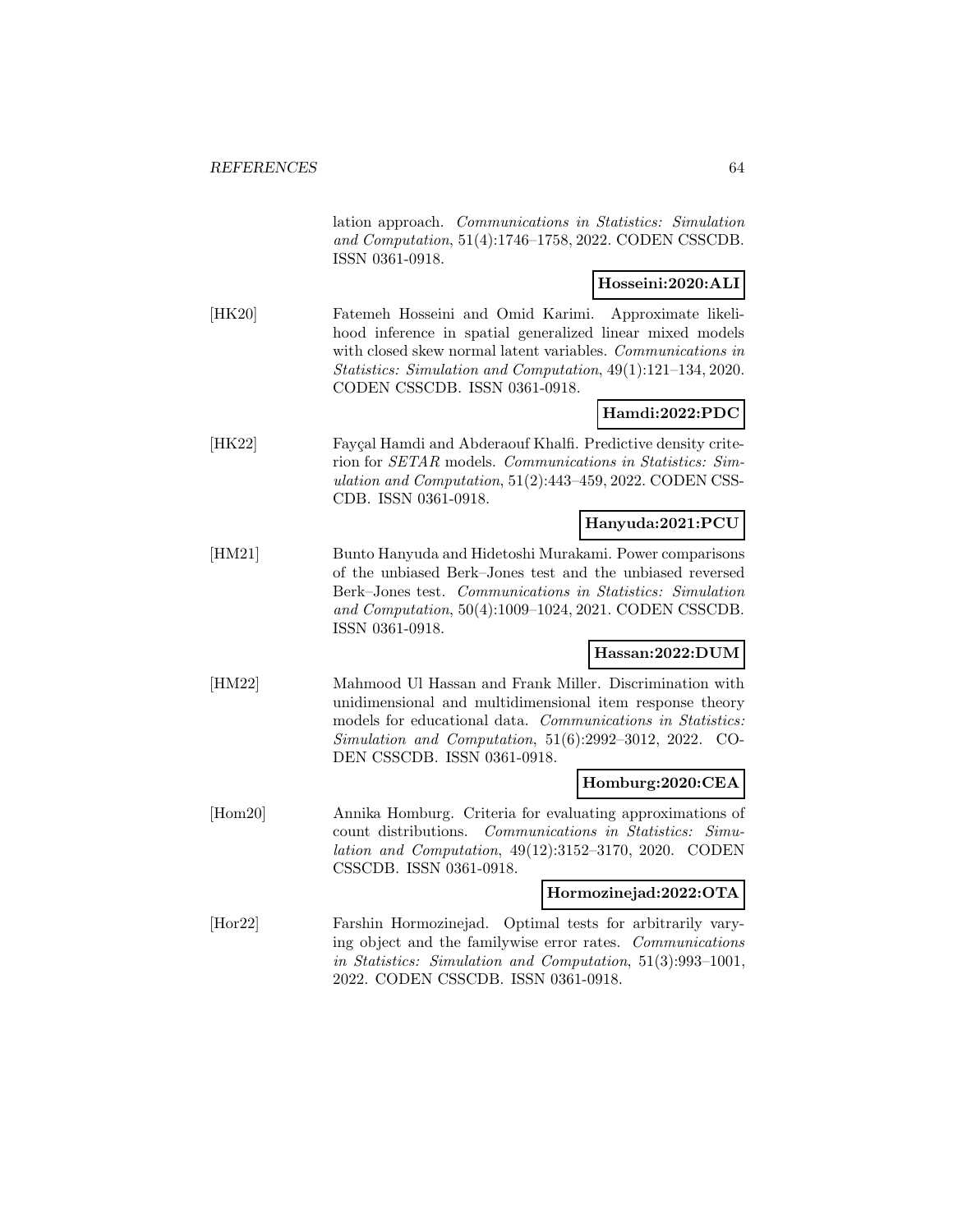#### **Hossain:2022:DNC**

[HORA22] M. Pear Hossain, M. Hafidz Omar, Muhammad Riaz, and Sheikh Y. Arafat. On designing a new control chart for Rayleigh distributed processes with an application to monitor glass fiber strength. Communications in Statistics: Simulation and Computation, 51(6):3168–3184, 2022. CODEN CSSCDB. ISSN 0361-0918.

## **Han:2021:EJD**

[HPZ<sup>+</sup>21] Sung Won Han, Sunghoon Park, Hua Zhong, Eun-Seok Ryu, Pei Wang, Sehee Jung, Jayeon Lim, Jeewhan Yoon, and SungHwan Kim. Estimation of joint directed acyclic graphs with lasso family for gene networks. Communications in Statistics: Simulation and Computation, 50(9):2793–2807, 2021. CODEN CSSCDB. ISSN 0361-0918.

#### **Hasanalipour:2022:ISN**

[HR22] P. Hasanalipour and M. Razmkhah. Inference on skew-normal distribution based on Fisher information in order statistics. Communications in Statistics: Simulation and Computation, 51(4):1525–1541, 2022. CODEN CSSCDB. ISSN 0361-0918.

#### **Huang:2020:CFR**

[Hua20] Bai Huang. Combined fixed and random effects estimators. Communications in Statistics: Simulation and Computation, 49(8):1945–1956, 2020. CODEN CSSCDB. ISSN 0361-0918.

## **Hutson:2021:IEL**

[Hut21] Alan D. Hutson. Inference for L-estimators of location using a bootstrap warping approach. Communications in Statistics: Simulation and Computation, 50(7):2145–2150, 2021. CO-DEN CSSCDB. ISSN 0361-0918.

#### **Hartog:2021:NBL**

[HvZ21] Jarno Hartog and Harry van Zanten. Nonparametric Bayesian label prediction on a large graph using truncated Laplacian regularization. Communications in Statistics: Simulation and Computation, 50(12):3821–3838, 2021. CODEN CSSCDB. ISSN 0361-0918.

## **Hung:2021:MSU**

[HYSC21] Wen-Liang Hung, Jenn-Hwai Yang, I-Wen Song, and Yen-Chang Chang. A modified self-updating clustering algorithm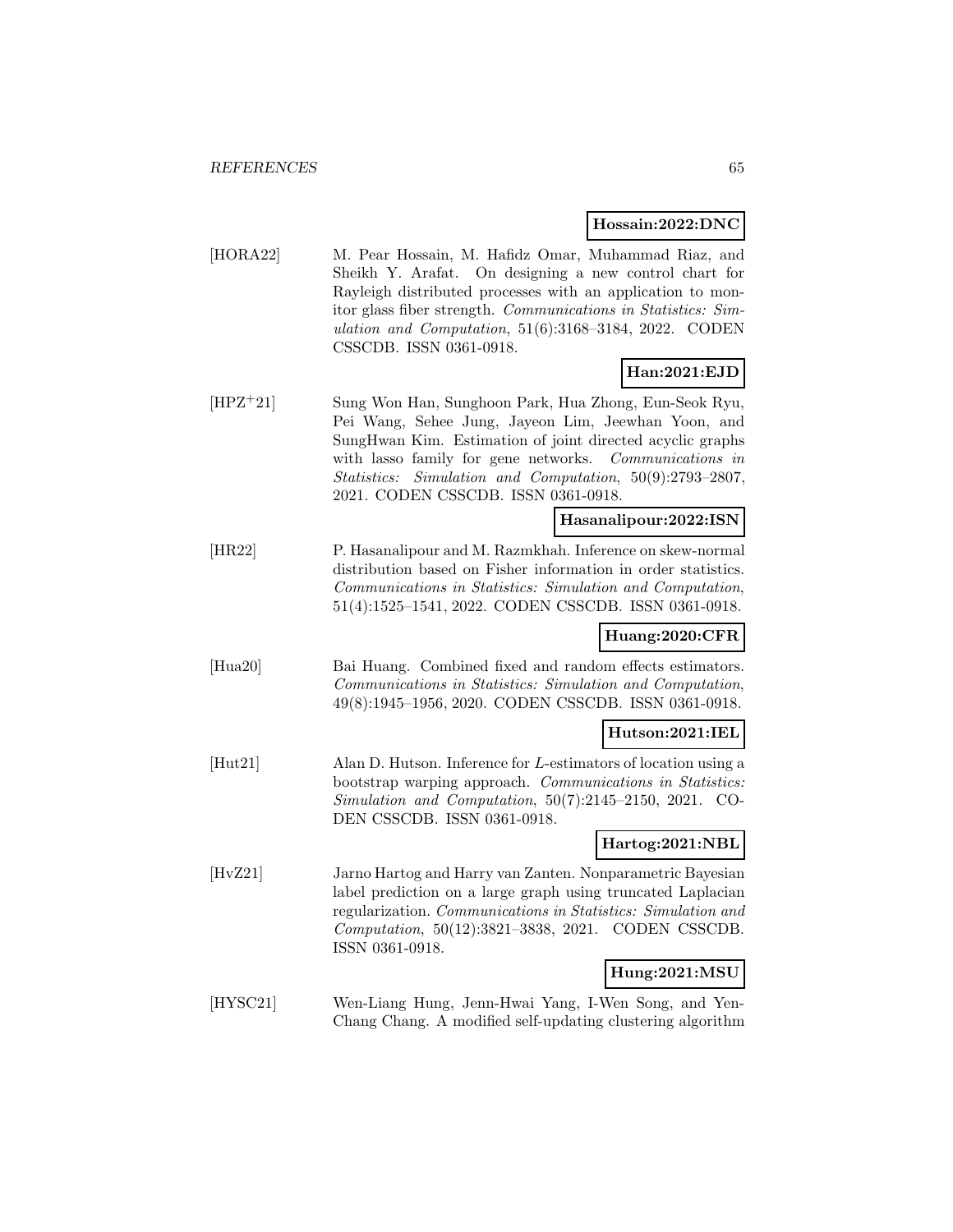for application to dengue gene expression data. Communications in Statistics: Simulation and Computation, 50(2):483– 500, 2021. CODEN CSSCDB. ISSN 0361-0918.

## **Harfouche:2022:DMA**

[HZAF22] L. Harfouche, N. Zougab, S. Adjabi, and B. Funke. Discrete multivariate associated kernel estimators using two multiplicative bias correction methods. Communications in Statistics: Simulation and Computation, 51(2):404–420, 2022. CO-DEN CSSCDB. ISSN 0361-0918.

# **Ijaz:2021:EPL**

[IAG21] Musarrat Ijaz, Zahid Asghar, and Asma Gul. Ensemble of penalized logistic models for classification of high-dimensional data. Communications in Statistics: Simulation and Computation, 50(7):2072–2088, 2021. CODEN CSSCDB. ISSN 0361-0918.

# **Islam:2021:SAE**

[IC21] Sadikul Islam and Hukum Chandra. Small area estimation combining data from two surveys. Communications in Statistics: Simulation and Computation, 50(6):1728–1749, 2021. CODEN CSSCDB. ISSN 0361-0918.

## **Iachina:2020:SBC**

[IM20] Maria Iachina and Peter Morling. A simulation-based comparison of two methods for determining the treatment effect in children diagnosed with hyperkinetic disorder. Communications in Statistics: Simulation and Computation, 49(6): 1385–1396, 2020. CODEN CSSCDB. ISSN 0361-0918.

#### **Izaguirre:2021:HTE**

[IMR21] Alejandro Izaguirre and Gabriel Montes-Rojas. Horvitz– Thompson estimator under partial information with an application to network degree distribution. Communications in Statistics: Simulation and Computation, 50(2):343–366, 2021. CODEN CSSCDB. ISSN 0361-0918.

#### **Ivkovic:2021:BCI**

[IR21] Ivana Ivković and Vesna Rajić. Better confidence intervals for the population coefficient of variation. Communications in Statistics: Simulation and Computation, 50(12):4215–4262, 2021. CODEN CSSCDB. ISSN 0361-0918.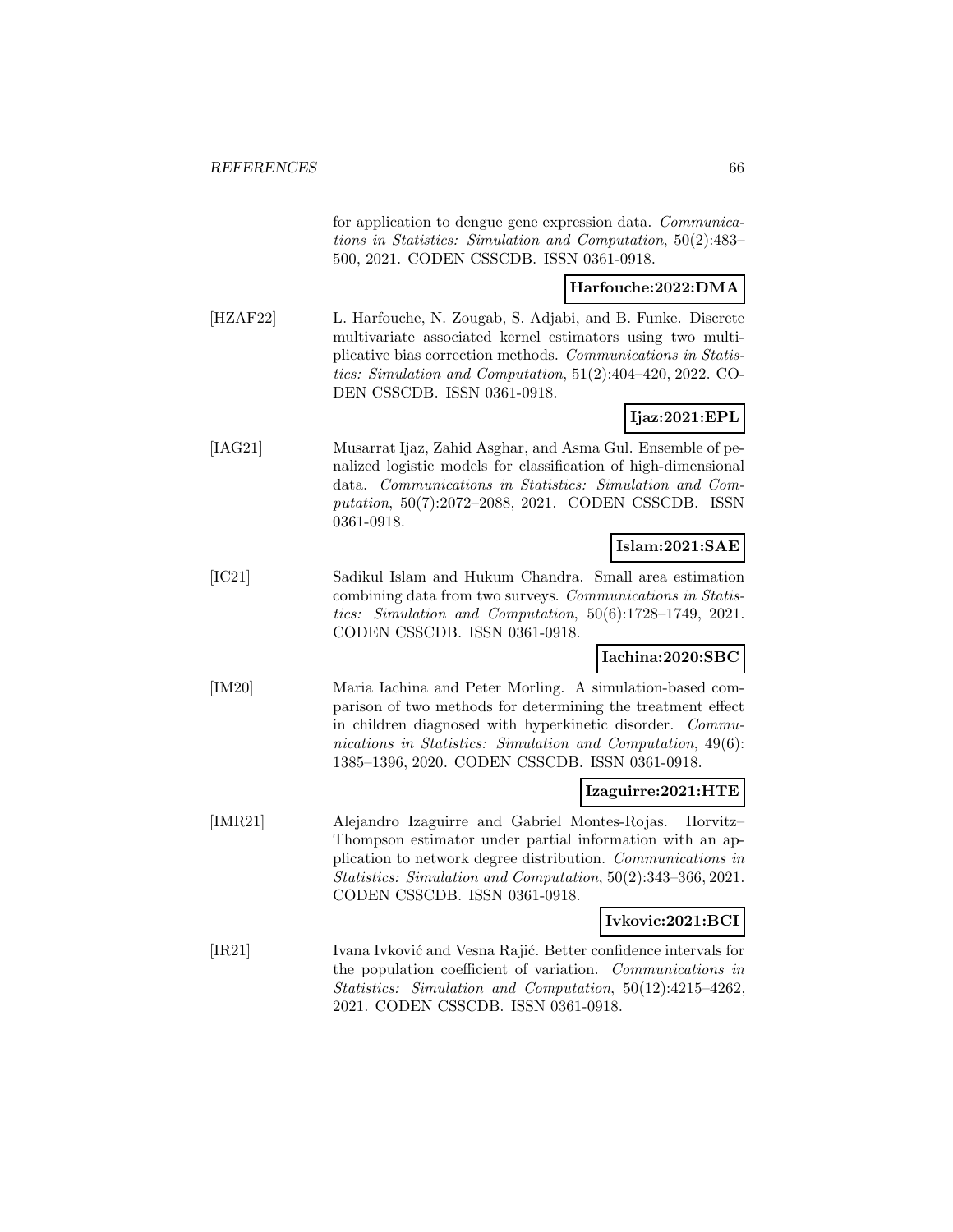# **Islam:2022:CCM**

| [IR22]  | Tanweer Ul Islam and Mahvish Rizwan. Comparison of corre-<br>lation measures for nominal data. Communications in Statis-<br>tics: Simulation and Computation, 51(3):698-714, 2022. CO-<br>DEN CSSCDB. ISSN 0361-0918.                                                                                                             |
|---------|-----------------------------------------------------------------------------------------------------------------------------------------------------------------------------------------------------------------------------------------------------------------------------------------------------------------------------------|
|         | Iriany:2021:CGM                                                                                                                                                                                                                                                                                                                   |
| [IRA21] | Atiek Iriany, Diana Rosyida, and Arifin Arifin. A comparison<br>of GSTAR-SUR models and a hybrid GSTAR-SUR/neural<br>network model on residuals of precipitation forecasting. Com-<br>munications in Statistics: Simulation and Computation, 50<br>(9):2782-2792, 2021. CODEN CSSCDB. ISSN 0361-0918.                             |
|         | Ivkovic:2020:CPC                                                                                                                                                                                                                                                                                                                  |
| [IRS20] | Ivana Ivković, Vesna Rajić, and Jelena Stanojević. Coverage<br>probabilities of confidence intervals for the slope parameter of<br>linear regression model when the error term is not normally<br>distributed. Communications in Statistics: Simulation and<br>Computation, 49(1):147-158, 2020. CODEN CSSCDB. ISSN<br>0361-0918. |
|         | Inan:2020:PSO                                                                                                                                                                                                                                                                                                                     |
| [IS20]  | Deniz Inan and Nuriye Sancar. Particle swarm optimization<br>based ridge logistic estimator. Communications in Statistics:<br>Simulation and Computation, 49(3):669-683, 2020. CODEN<br>CSSCDB. ISSN 0361-0918.                                                                                                                   |
|         | Iqbal:2021:BIM                                                                                                                                                                                                                                                                                                                    |
| [T21]   | Farhat Iqbal and Kostas Triantafyllopoulos. Bayesian infer-<br>ence of multivariate rotated GARCH models with skew re-<br>turns. Communications in Statistics: Simulation and Com-<br>putation, 50(10):3105-3123, 2021. CODEN CSSCDB. ISSN<br>0361-0918.                                                                          |
|         | Jamshidi:2021:DNI                                                                                                                                                                                                                                                                                                                 |
| [JAP21] | Babak Jamshidi, Sayed Mohammad Reza Alavi, and Gho-<br>lam Ali Parham. The distribution of the number of the in-<br>fected individuals in a stochastic SIR model on regular rooted<br>trees. Communications in Statistics: Simulation and Com-<br>putation, 50(5):1427-1444, 2021. CODEN CSSCDB. ISSN<br>0361-0918.               |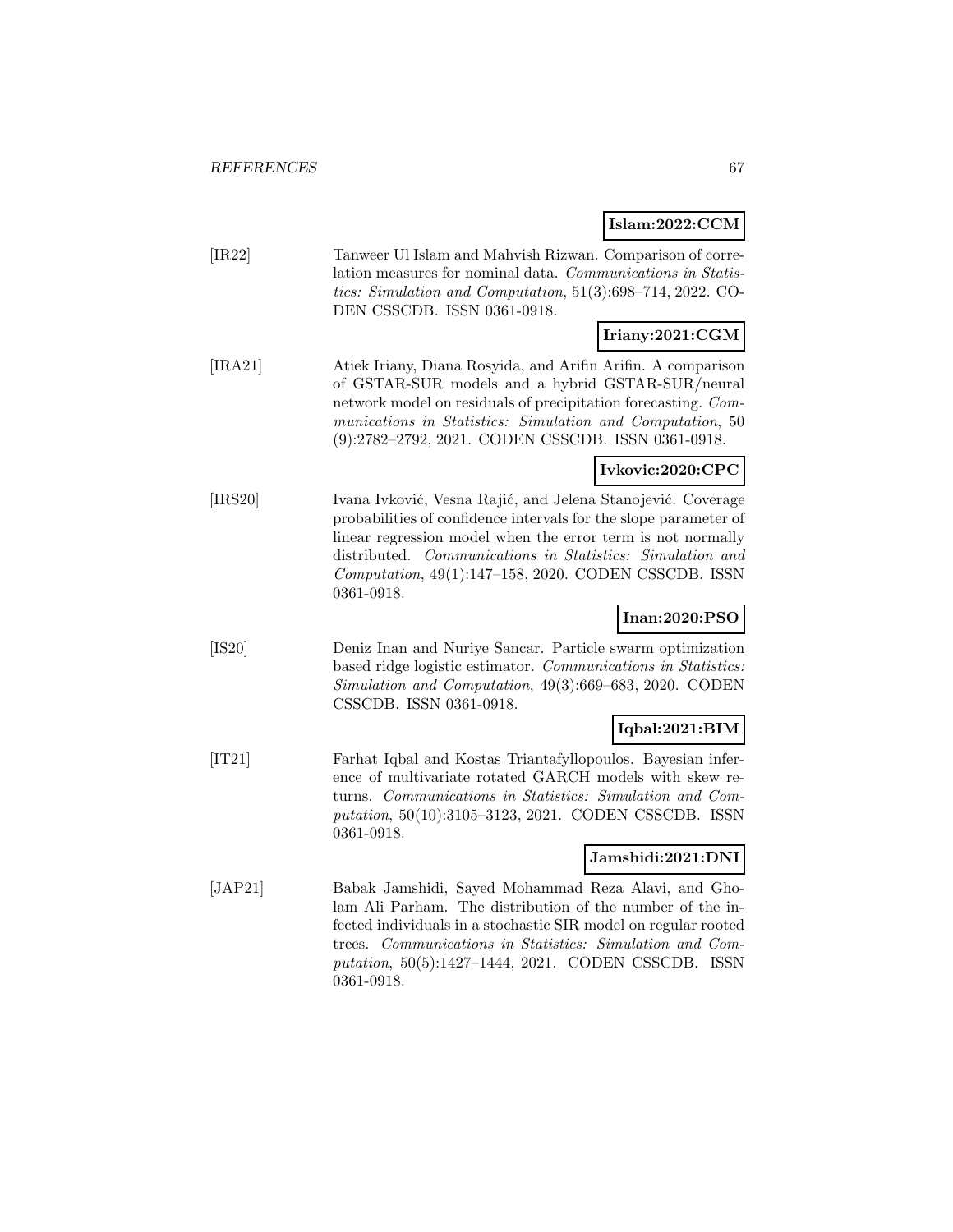#### **Jorge-Gonzalez:2021:SDT**

[JGGDMRLD21] Elisa Jorge-González, Enrique González-Dávila, Raquel Martín-Rivero, and Domingo Lorenzo-Díaz. Stochastic and deterministic trend in state space models. Communications in Statistics: Simulation and Computation, 50(10):2809–2822, 2021. CODEN CSSCDB. ISSN 0361-0918.

# **Jiang:2021:EMP**

[JHR21] Wenjun Jiang, H. P. Hong, and Jiandong Ren. Estimation of model parameters of dependent processes constructed using Lévy Copulas. Communications in Statistics: Simulation and Computation, 50(3):691–707, 2021. CODEN CSSCDB. ISSN 0361-0918.

## **Jayakumar:2020:NGP**

[JKH20] K. Jayakumar, Bindu Krishnan, and G. G. Hamedani. On a new generalization of Pareto distribution and its applications. Communications in Statistics: Simulation and Computation, 49(5):1264–1284, 2020. CODEN CSSCDB. ISSN 0361-0918.

#### **John:2020:CEB**

[JM20] Mateusz John and Adam Mieldzioc. The comparison of the estimators of banded Toeplitz covariance structure under the high-dimensional multivariate model. Communications in Statistics: Simulation and Computation, 49(3):734–752, 2020. CODEN CSSCDB. ISSN 0361-0918.

## **Jin:2021:AMR**

[JPH21] Man Jin, Adam Polis, and Jonathan Hartzel. Algorithms for minimization randomization and the implementation with an R package. Communications in Statistics: Simulation and Computation, 50(10):3077–3087, 2021. CODEN CSSCDB. ISSN 0361-0918.

## **Javaid:2020:NMH**

[JuAH20] Amjad Javaid, Muhammad Noor ul Amin, and Muhammad Hanif. A new Max-HEWMA control chart using auxiliary information. Communications in Statistics: Simulation and Computation, 49(5):1285–1305, 2020. CODEN CSSCDB. ISSN 0361-0918.

#### **Kalina:2021:CME**

[Kal21] Jan Kalina. Common multivariate estimators of location and scatter capture the symmetry of the underlying distribution.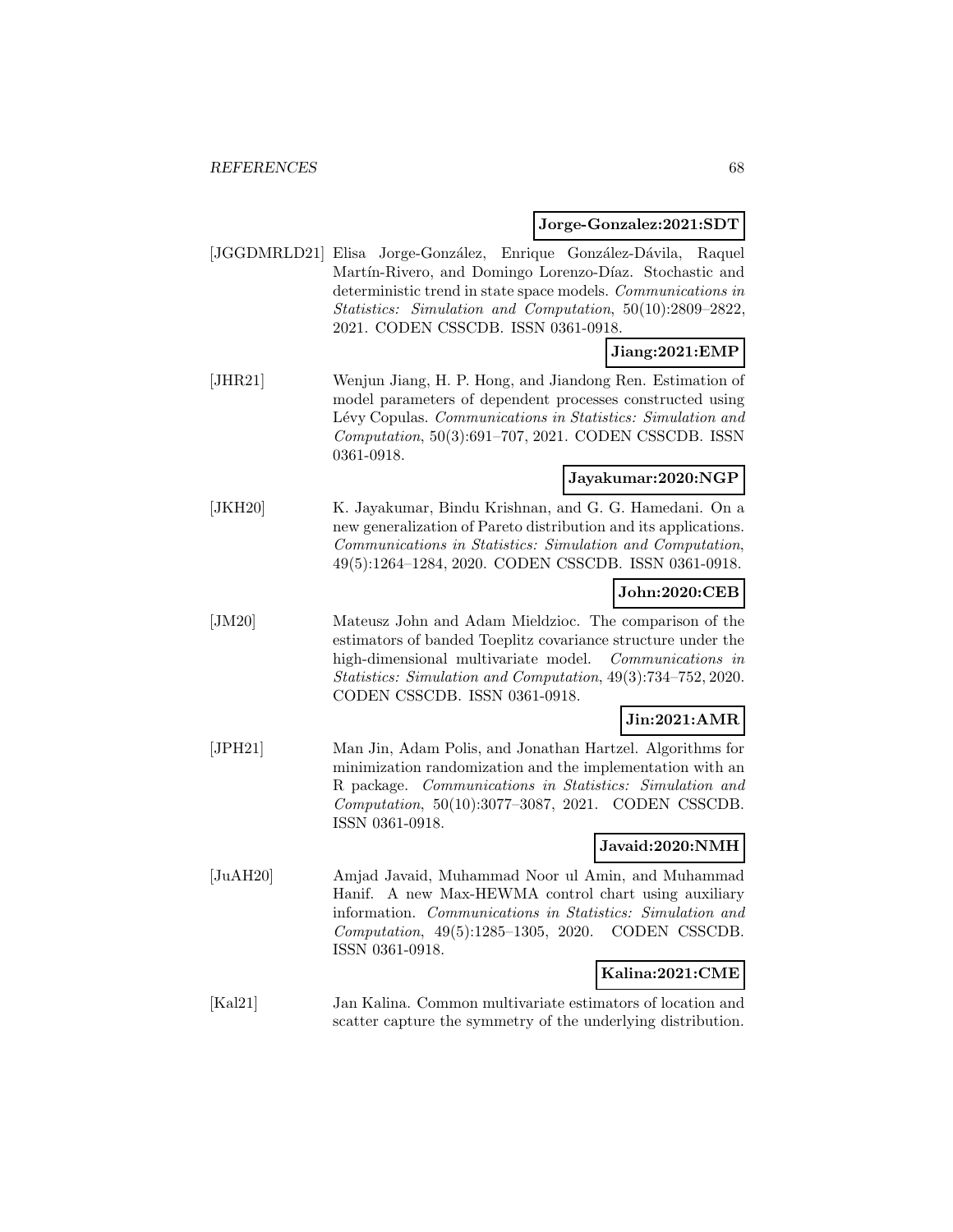Communications in Statistics: Simulation and Computation, 50(10):2845–2857, 2021. CODEN CSSCDB. ISSN 0361-0918.

# **Kahrari:2020:BPM**

[KAVR20] Fereshte Kahrari, Reinaldo Boris Arellano-Valle, and Majid Rezaei. Bias prevention of maximum likelihood estimates for skew-normal-Cauchy distribution. Communications in Statistics: Simulation and Computation, 49(1):1–15, 2020. CODEN CSSCDB. ISSN 0361-0918.

#### **Kohansal:2021:EPK**

[KB21] Akram Kohansal and Hassan S. Bakouch. Estimation procedures for Kumaraswamy distribution parameters under adaptive type-II hybrid progressive censoring. Communications in Statistics: Simulation and Computation, 50(12):4059–4078, 2021. CODEN CSSCDB. ISSN 0361-0918.

# **Kim:2021:CCM**

[KBR21] Jong-Min Kim, Jaiwook Baik, and Mitch Reller. Control charts of mean and variance using copula Markov SPC and conditional distribution by copula. Communications in Statistics: Simulation and Computation, 50(1):85–102, 2021. CO-DEN CSSCDB. ISSN 0361-0918.

## **Kwessi:2022:ANN**

[KE22] Eddy Kwessi and Lloyd J. Edwards. Artificial neural networks with a signed-rank objective function and applications. Communications in Statistics: Simulation and Computation, 51(6):3363–3388, 2022. CODEN CSSCDB. ISSN 0361-0918.

## **Kizilaslan:2020:IFR**

[KEE20] Busenur Kizilaslan, Erol Egrioglu, and Atif Ahmet Evren. Intuitionistic fuzzy ridge regression functions. Communications in Statistics: Simulation and Computation, 49(3):699– 708, 2020. CODEN CSSCDB. ISSN 0361-0918.

#### **Khan:2020:RRE**

[KGF20] Hina Khan, Sat Gupta, and Habiba Farhat. A ratio-cumregression estimator of population mean in unequal probability sampling design. Communications in Statistics: Simulation and Computation, 49(2):484–490, 2020. CODEN CSS-CDB. ISSN 0361-0918.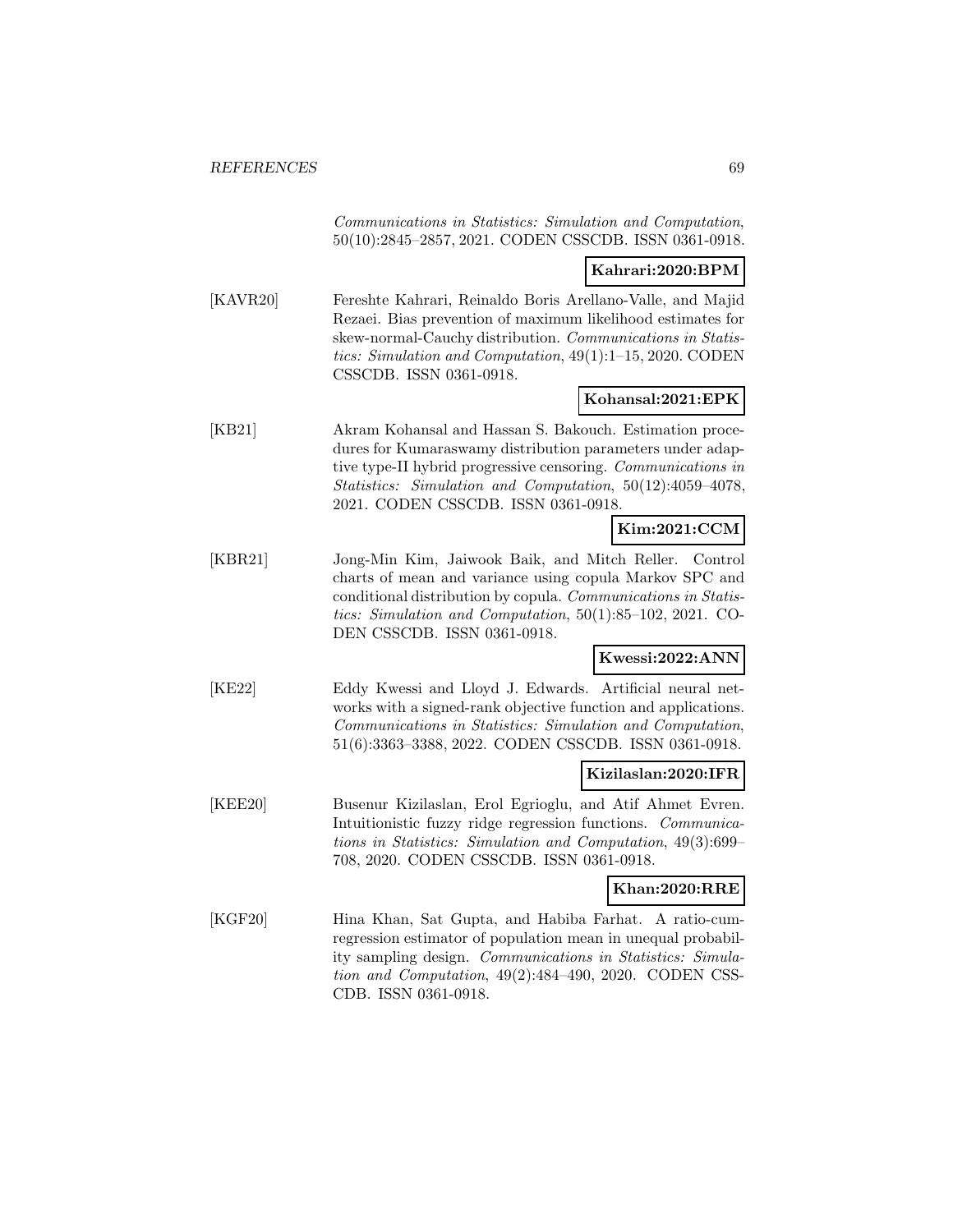**Krit:2021:GFT**

|         | Krit:2021:GFT                                                                                                                                                                                                                                                                                                    |
|---------|------------------------------------------------------------------------------------------------------------------------------------------------------------------------------------------------------------------------------------------------------------------------------------------------------------------|
| [KGR21] | Meryam Krit, Olivier Gaudoin, and Emmanuel Remy.<br>Goodness-of-fit tests for the Weibull and extreme value distri-<br>butions: A review and comparative study. Communications<br>in Statistics: Simulation and Computation, 50(7):1888-1911,<br>2021. CODEN CSSCDB. ISSN 0361-0918.                             |
|         | Kim:2021:DIC                                                                                                                                                                                                                                                                                                     |
| [Kim21] | Chanmin Kim. Deviance information criteria for mixtures of<br>distributions. Communications in Statistics: Simulation and<br>Computation, 50(10):2935-2948, 2021. CODEN CSSCDB.<br>ISSN 0361-0918.                                                                                                               |
|         | Kazemi:2020:SSI                                                                                                                                                                                                                                                                                                  |
| [KJ20]  | M. R. Kazemi and A. A. Jafari. Small sample inference for the<br>common coefficient of variation. Communications in Statis-<br>tics: Simulation and Computation, 49(1):226-243, 2020. CO-<br>DEN CSSCDB. ISSN 0361-0918.                                                                                         |
|         | Kim:2020:LLM                                                                                                                                                                                                                                                                                                     |
| [KJK20] | Seongyong Kim, Saebom Jeon, and Daeyoung Kim. On log-<br>linear modeling for an incomplete two-way contingency table<br>with one variable subject to nonresponse. Communications in<br>Statistics: Simulation and Computation, 49(4):973-988, 2020.<br>CODEN CSSCDB. ISSN 0361-0918.                             |
|         | Kordasiabi:2022:PNU                                                                                                                                                                                                                                                                                              |
| [KK22]  | S. Rahnamay Kordasiabi and S. Khazaei. Prediction of the<br>nonsampled units in survey design with the finite population<br>using Bayesian nonparametric mixture model. Communica-<br>tions in Statistics: Simulation and Computation, 51(6):3457–<br>3470, 2022. CODEN CSSCDB. ISSN 0361-0918.                  |
|         | Kargapolova:2021:SMJ                                                                                                                                                                                                                                                                                             |
| [KKO21] | N. A. Kargapolova, E. I. Khlebnikova, and V. A. Ogorod-<br>nikov. Stochastic models of joint non-stationary time-series of<br>air temperature, relative humidity and atmospheric pressure.<br>Communications in Statistics: Simulation and Computation,<br>50(12):3972-3983, 2021. CODEN CSSCDB. ISSN 0361-0918. |
|         | Kargin:2021:MCS                                                                                                                                                                                                                                                                                                  |
| [KKZ21] | B. A. Kargin, E. G. Kablukova, and P. Zhen. Monte Carlo                                                                                                                                                                                                                                                          |

simulation of the optical radiation transfer process in stochas-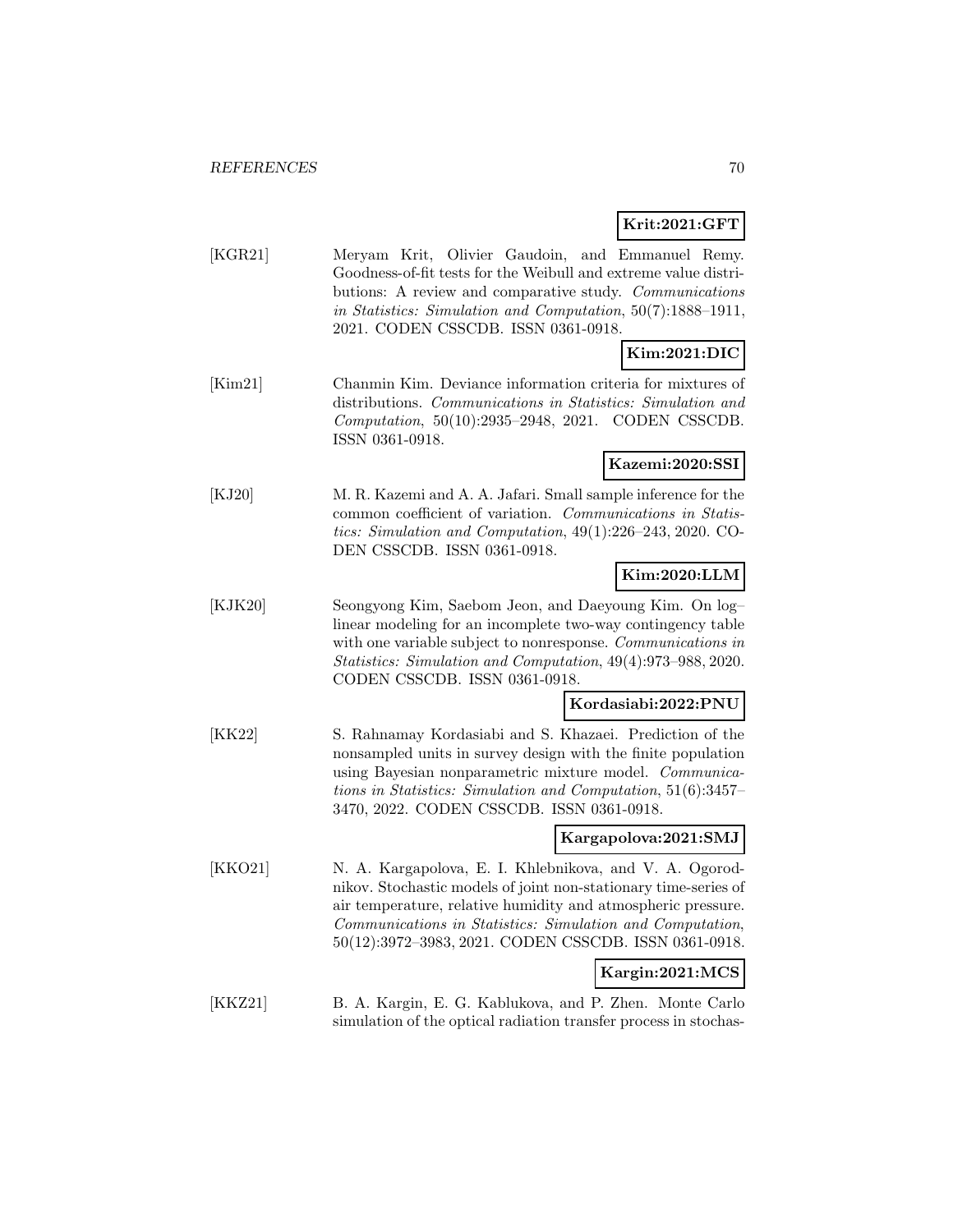tic scattering media. Communications in Statistics: Simulation and Computation, 50(12):3984–3991, 2021. CODEN CSSCDB. ISSN 0361-0918.

# **Kim:2021:RCS**

[KL21] Hanwool Kim and Sangyeol Lee. On residual CUSUM statistic for PINAR(1) model in statistical design and diagnostic of control chart. Communications in Statistics: Simulation and Computation, 50(5):1290–1314, 2021. CODEN CSSCDB. ISSN 0361-0918.

# **Kang:2021:PPU**

[KLK21] Sang Gil Kang, Woo Dong Lee, and Yongku Kim. Posterior properties under matching priors for generalized gamma distribution. Communications in Statistics: Simulation and Computation, 50(4):1202–1216, 2021. CODEN CSSCDB. ISSN 0361-0918.

## **Koukouvinos:2022:NME**

[KLM<sup>+</sup>22] Christos Koukouvinos, Angeliki Lappa, Marilena Mitrouli, Paraskevi Roupa, and Ondrej Turek. Numerical methods for estimating the tuning parameter in penalized least squares problems. Communications in Statistics: Simulation and Computation, 51(4):1542–1563, 2022. CODEN CSSCDB. ISSN 0361-0918.

# **Kim:2020:ITV**

[KM20] Tae-Hwan Kim and Christophe Muller. Inconsistency transmission and variance reduction in two-stage quantile regression. Communications in Statistics: Simulation and Computation, 49(4):1044–1077, 2020. CODEN CSSCDB. ISSN 0361-0918.

#### **Khedmati:2022:PRP**

[KN22] Majid Khedmati and Seyed Taghi Akhavan Niaki. Phase-I robust parameter estimation of simple linear profiles in multistage processes. Communications in Statistics: Simulation and Computation, 51(2):460–485, 2022. CODEN CSSCDB. ISSN 0361-0918.

## **Kuran:2021:MRC**

 $[K\ddot{O}21a]$   $\qquad \ddot{O}z$ ge Kuran and M. Revan  $\ddot{O}z$ kale. Marginal ridge conceptual predictive model selection criterion in linear mixed models.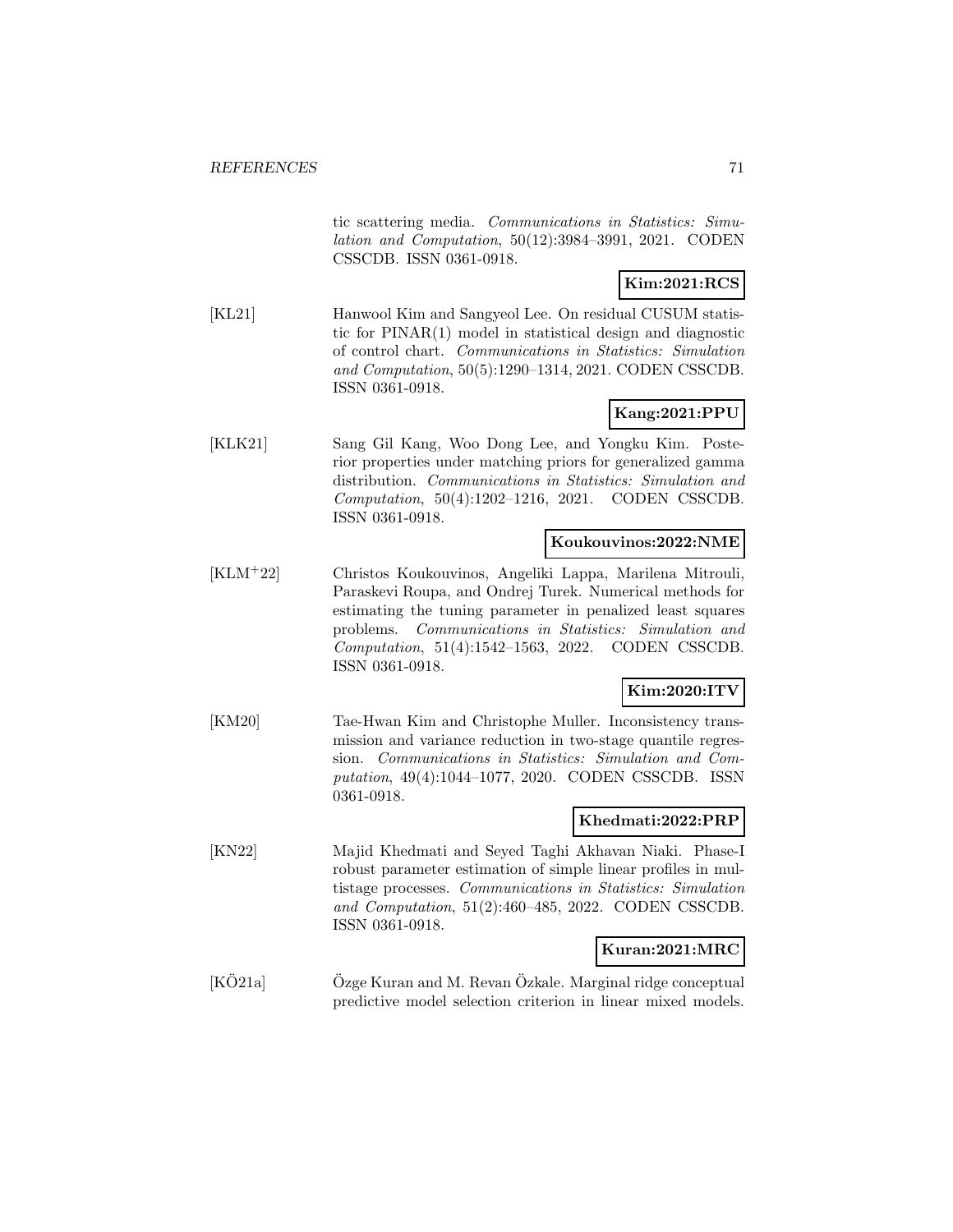Communications in Statistics: Simulation and Computation, 50(2):581–607, 2021. CODEN CSSCDB. ISSN 0361-0918.

## **Kuran:2021:SRL**

 $[KO21b]$   $Ozge Kuran$  and M. Revan  $Ozka$ le. Stochastic restricted Liu predictors in linear mixed models. Communications in Statistics: Simulation and Computation, 50(9):2561–2580, 2021. CODEN CSSCDB. ISSN 0361-0918.

## **Khalfi:2020:SRA**

[KOT20] Linda Khalfi and Megdouda Ourbih-Tari. Stochastic risk analysis in Monte Carlo simulation: a case study. Communications in Statistics: Simulation and Computation, 49(11): 3041–3053, 2020. CODEN CSSCDB. ISSN 0361-0918.

#### **Kumari:2021:BPE**

[KP21] Neera Kumari and Ranjita Pandey. On Bayesian parameter estimation of beta log Weibull distribution under Type-II censoring. Communications in Statistics: Simulation and Computation, 50(3):650–668, 2021. CODEN CSSCDB. ISSN 0361-0918.

## **Kalaivani:2021:PEE**

[KR21] S. Kalaivani and J. Ravichandran. Performance evaluation of exponential distribution using Six Sigma-based tail probabilities. Communications in Statistics: Simulation and Computation, 50(11):3125–3145, 2021. CODEN CSSCDB. ISSN 0361-0918.

# **Kumar:2022:ZIH**

[KR22] C. Satheesh Kumar and Rakhi Ramachandran. On zeroinflated hyper-Poisson distribution and its applications. Communications in Statistics: Simulation and Computation, 51 (3):868–881, 2022. CODEN CSSCDB. ISSN 0361-0918.

#### **Korzenowski:2020:QMS**

[KS20a] A. L. Korzenowski and W. L. Simões. Quality monitoring by special charts for highly customized production systems. Communications in Statistics: Simulation and Computation, 49(8):2181–2192, 2020. CODEN CSSCDB. ISSN 0361-0918.

# **Krzysko:2020:RMF**

[KS20b] Mirosław Krzyśko and Lukasz Smaga. Robust multivariate functional discriminant coordinates. Communications in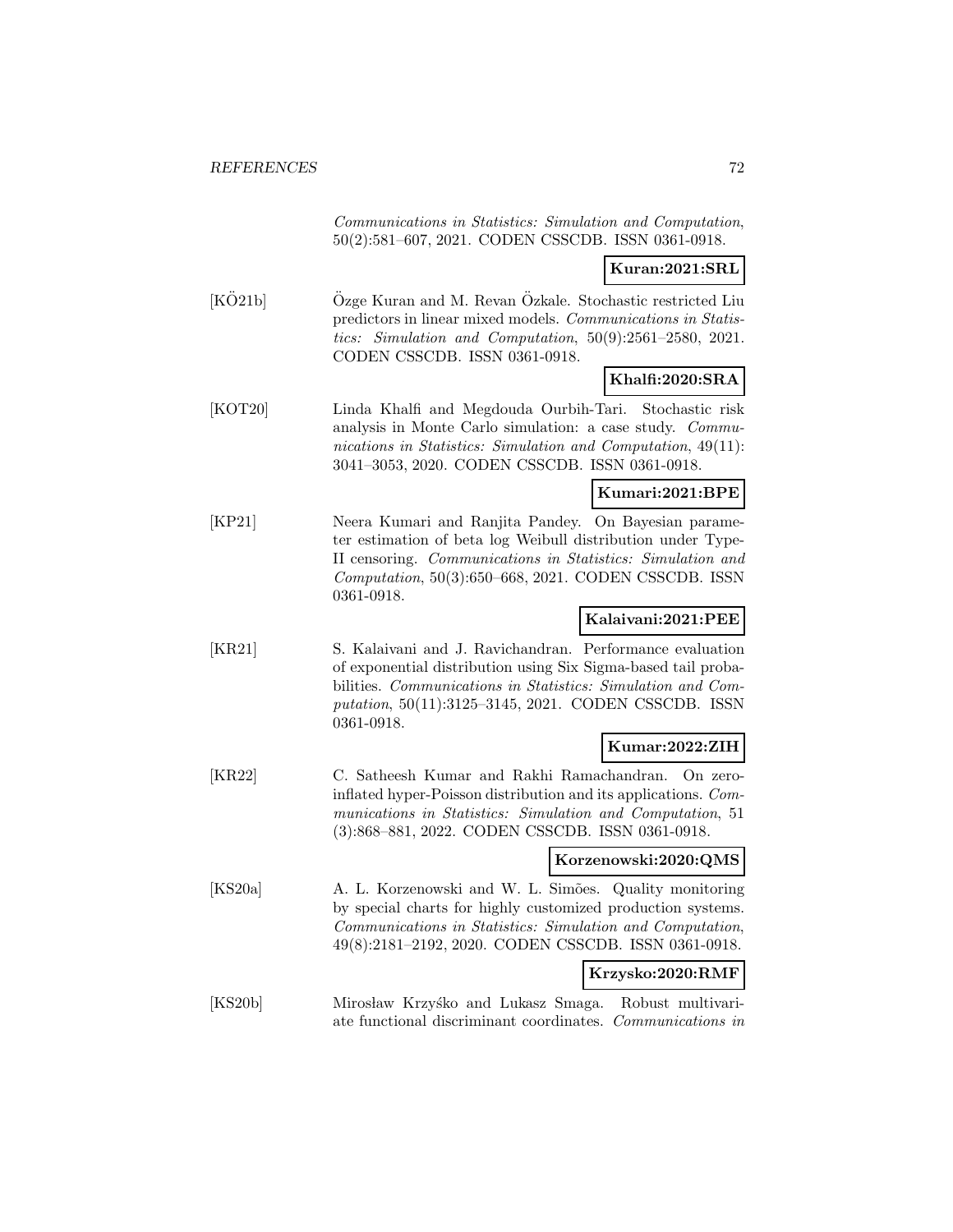Statistics: Simulation and Computation, 49(3):717–733, 2020. CODEN CSSCDB. ISSN 0361-0918.

**Kumar:2020:SPA**

[KS20c] C. Satheesh Kumar and S. Sreejakumari. On some properties and applications of intervened cluster negative binomial distribution. Communications in Statistics: Simulation and Computation, 49(9):2357–2371, 2020. CODEN CSSCDB. ISSN 0361-0918.

#### **Kulasekera:2022:MRB**

[KS22] K. B. Kulasekera and Chathura Siriwardhana. Multiresponse based personalized treatment selection with data from crossover designs for multiple treatments. Communications in Statistics: Simulation and Computation, 51(2):554– 569, 2022. CODEN CSSCDB. ISSN 0361-0918.

## **Kazemi:2021:EPL**

[KSAR21] M. Kazemi, D. Shahsavani, M. Arashi, and P. C. Rodrigues. Estimation in partial linear model with spline modal function. Communications in Statistics: Simulation and Computation, 50(11):3256–3272, 2021. CODEN CSSCDB. ISSN 0361-0918.

## **Kessentini:2020:RPD**

[KTZ20] Sameh Kessentini, Mariem Tounsi, and Raoudha Zine. The Riesz probability distribution: Generation and EM algorithm. Communications in Statistics: Simulation and Computation, 49(8):2114–2133, 2020. CODEN CSSCDB. ISSN 0361-0918.

## **Kashif:2021:IDP**

[KUA21] Muhammad Kashif, Muhammad Aman Ullah, and Muhammad Aslam. Influential diagnostics with Pena's statistic for the modified ridge regression. Communications in Statistics: Simulation and Computation, 50(12):3870–3884, 2021. CO-DEN CSSCDB. ISSN 0361-0918.

#### **Khan:2020:MST**

[KuIK20] Waqar Muhammad Khan and Asad ul Islam Khan. Most stringent test of independence for time series. Communications in Statistics: Simulation and Computation, 49(11): 2808–2826, 2020. CODEN CSSCDB. ISSN 0361-0918.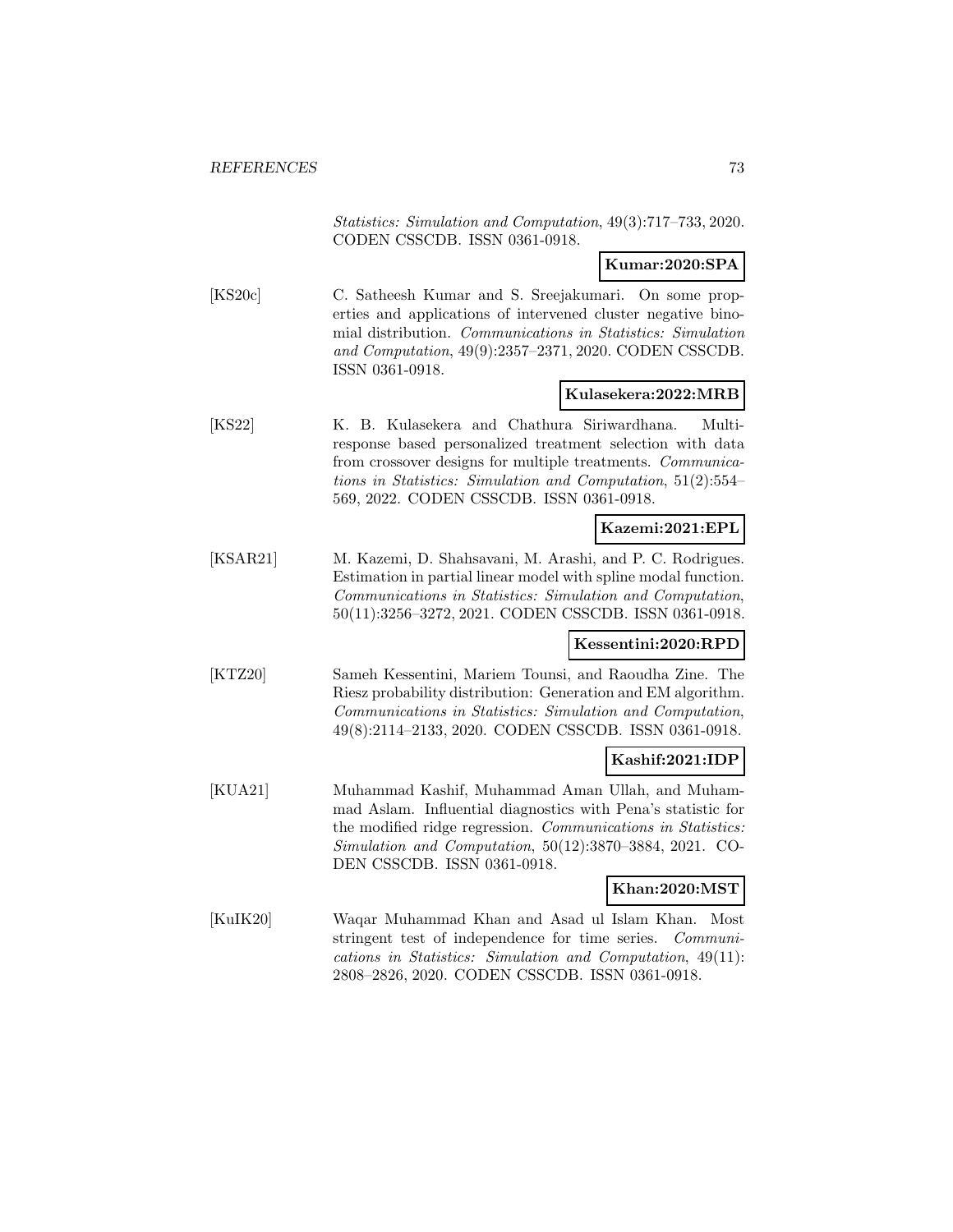#### **Kurnaz:2021:PSHa**

| [Kur21a] | Fatma Sevinc Kurnaz. Performances of some high dimen-    |
|----------|----------------------------------------------------------|
|          | sional regression methods. Communications in Statistics: |
|          | $Simulation$ and Computation, 50(6):1820-1836, 2021. CO- |
|          | DEN CSSCDB. ISSN 0361-0918.                              |
|          |                                                          |

# **Kurnaz:2021:PSHb**

[Kur21b] Fatma Sevinç Kurnaz. Performances of some high dimensional regression methods: sparse principal component regression. Communications in Statistics: Simulation and Computation, 50(9):2529–2543, 2021. CODEN CSSCDB. ISSN 0361-0918.

## **Kurtoglu:2021:MRP**

[Kur21c] Fikriye Kurtoglu. Modified ridge parameter estimators for log-gamma model: Monte Carlo evidence with a graphical investigation. Communications in Statistics: Simulation and Computation, 50(7):2168–2183, 2021. CODEN CSSCDB. ISSN 0361-0918.

#### **Khalil:2021:MES**

[KZG21] Sadia Khalil, Qi Zhang, and Sat Gupta. Mean estimation of sensitive variables under measurement errors using optional RRT models. Communications in Statistics: Simulation and Computation, 50(5):1417–1426, 2021. CODEN CSS-CDB. ISSN 0361-0918.

#### **Larsson:2020:TIE**

[Lar20] Rolf Larsson. Testing for INAR effects. Communications in Statistics: Simulation and Computation, 49(10):2745–2764, 2020. CODEN CSSCDB. ISSN 0361-0918.

## **Lavine:2021:WFA**

[Lav21] Michael Lavine. WHIM: function approximation where it matters. Communications in Statistics: Simulation and Computation, 50(12):3839–3869, 2021. CODEN CSSCDB. ISSN 0361-0918.

#### **Li:2021:CIE**

[LAZ21] Pengfei Li, Oludotun J. Akinlawon, and Shengli Zhao. Controlling individual and experimentwise error rates in replicated regular two-level factorial experiments. Communications in Statistics: Simulation and Computation, 50(6):1770– 1790, 2021. CODEN CSSCDB. ISSN 0361-0918.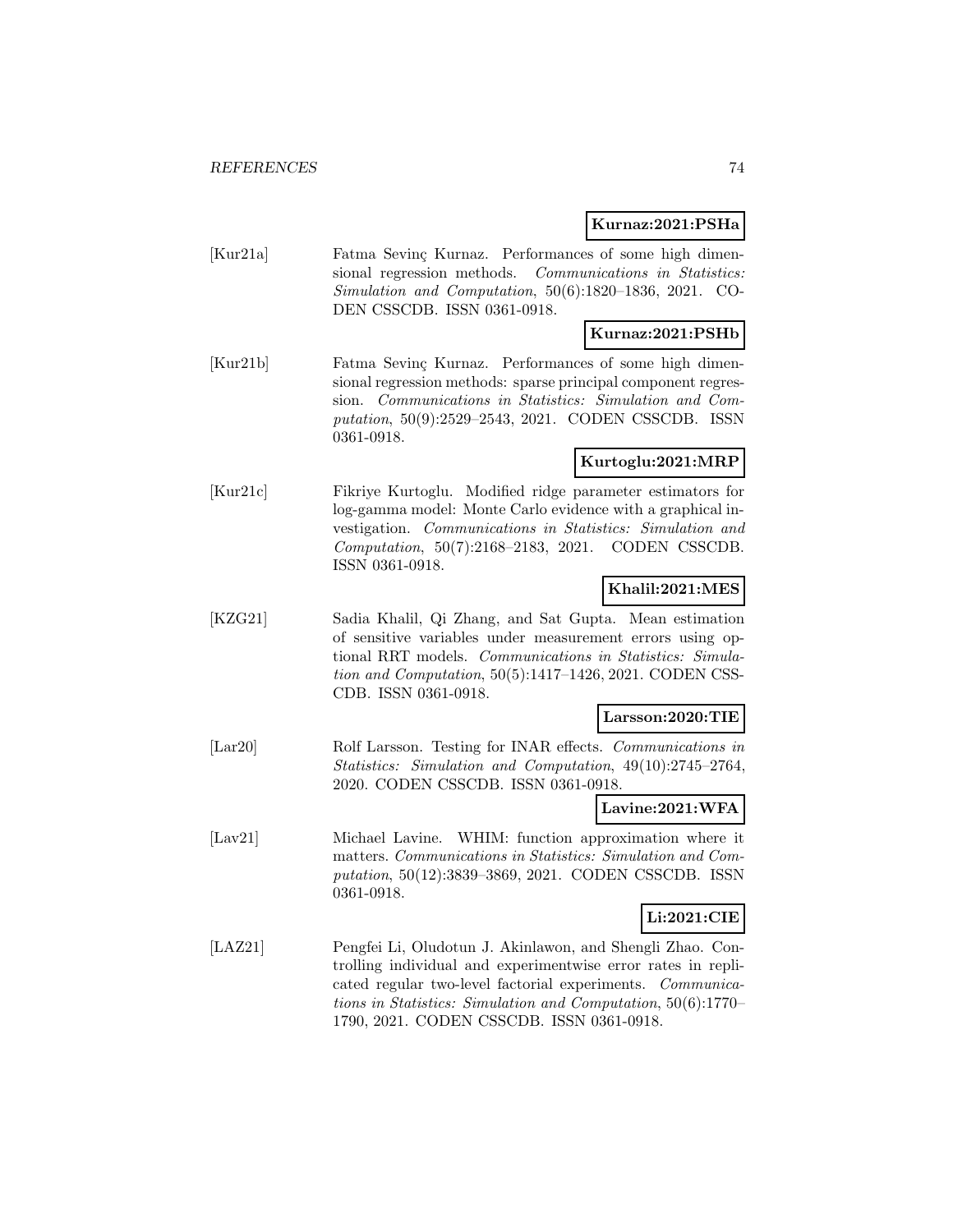٦ **Lee:2020:ACL**

|            |                                                                                                                                                                                                                                                                                         | Lee:2020:ACL    |
|------------|-----------------------------------------------------------------------------------------------------------------------------------------------------------------------------------------------------------------------------------------------------------------------------------------|-----------------|
| [Lee20]    | Seung-Hwan Lee. Assessing the censored linear regression<br>model using martingale approximation. Communications in<br>Statistics: Simulation and Computation, 49(2):408-418, 2020.<br>CODEN CSSCDB. ISSN 0361-0918.                                                                    |                 |
|            |                                                                                                                                                                                                                                                                                         | Lin:2021:EUC    |
| [LES21]    | Wei-Cheng Lin, Takeshi Emura, and Li-Hsien Sun. Estima-<br>tion under copula-based Markov normal mixture models for<br>serially correlated data. Communications in Statistics: Sim-<br>ulation and Computation, $50(12):4483-4515$ , 2021. CODEN<br>CSSCDB. ISSN 0361-0918.             |                 |
|            |                                                                                                                                                                                                                                                                                         | Levada:2021:CFB |
| [Lev21]    | Alexandre L. M. Levada. Closed-form Bayesian image denois-<br>ing: improving the adaptive Wiener filter through pairwise<br>Gaussian–Markov random fields. Communications in Statis-<br>tics: Simulation and Computation, $50(4):1094-1118$ , $2021$ .<br>CODEN CSSCDB. ISSN 0361-0918. |                 |
|            | Lopez-Fidalgo:2022:EOE                                                                                                                                                                                                                                                                  |                 |
| [LFMMRH22] | Jesús López-Fidalgo, Raúl Martín-Martín, and Mercedes<br>Rodríguez-Hernández. Estimators and D-optimal experimen-<br>tal designs for mixtures of binary responses. Communications<br>in Statistics: Simulation and Computation, 51(4):1488-1502,<br>2022. CODEN CSSCDB. ISSN 0361-0918. |                 |
|            |                                                                                                                                                                                                                                                                                         | Lu:2021:NRE     |
| [LFZ21]    | Yan Lu, Ye Fu, and Guoyi Zhang. Nonparametric regression<br>estimators in dual frame surveys. Communications in Statis-<br>tics: Simulation and Computation, 50(3):854-864, 2021. CO-<br>DEN CSSCDB. ISSN 0361-0918.                                                                    |                 |
|            |                                                                                                                                                                                                                                                                                         | Long:2021:PRM   |
| [LG21]     | Yang Long and Deng Guohe. A perturbed risk model with<br>constant interest and periodic barrier dividend strategy. Com-<br>munications in Statistics: Simulation and Computation, 50<br>(8):2467-2481, 2021. CODEN CSSCDB. ISSN 0361-0918.                                              |                 |
|            |                                                                                                                                                                                                                                                                                         | Li:2020:LRG     |

[LH20] Baohua Li and Lixia Hu. Laplacian regularized generalized Dirichlet mixture distribution for data clustering. Communications in Statistics: Simulation and Computation, 49(1): 16–28, 2020. CODEN CSSCDB. ISSN 0361-0918.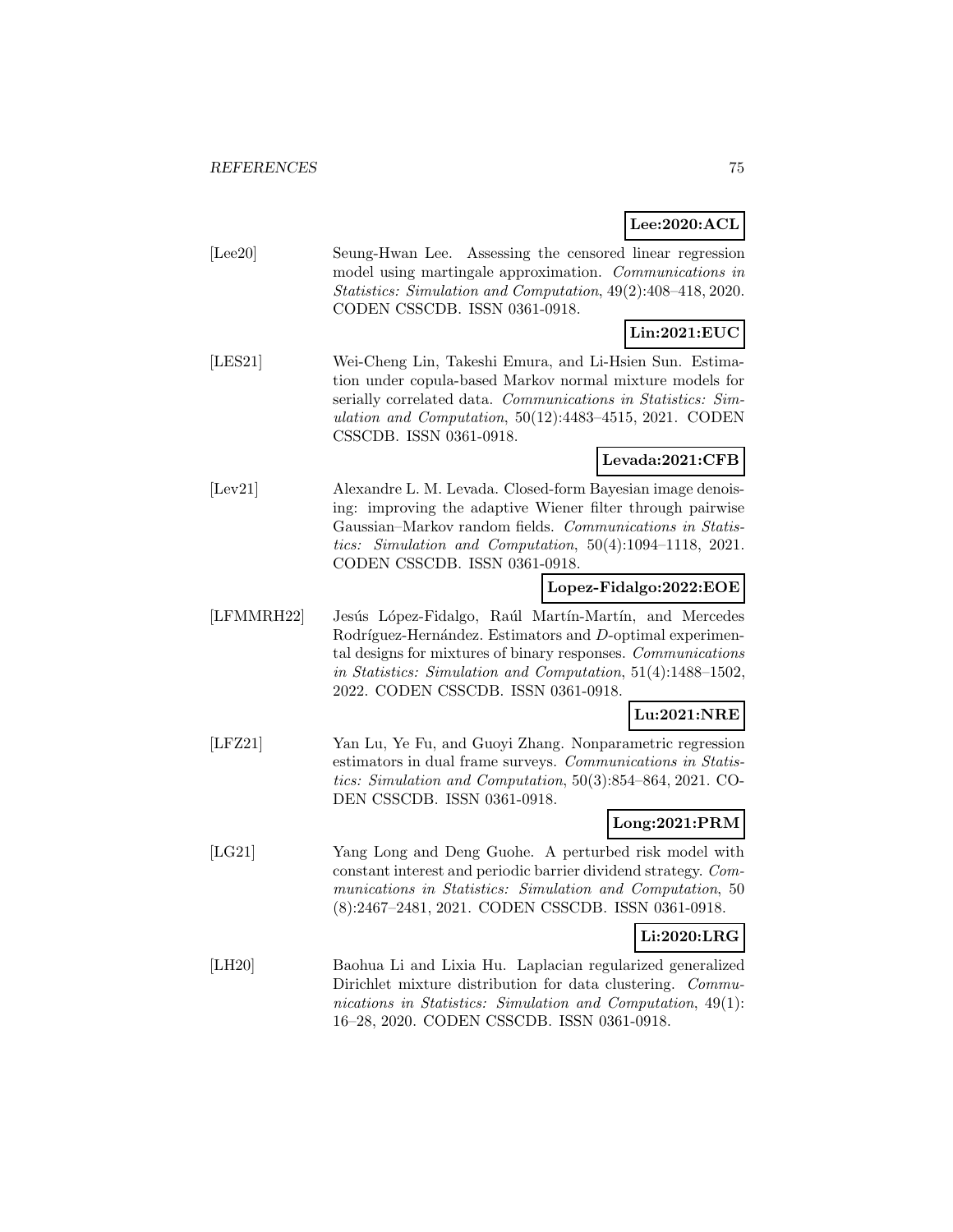# **Lee:2020:PLD**

| $[LJC+20]$ | JungJun Lee, Jae-Hwan Jhong, Young-Rae Cho, SungHwan          |
|------------|---------------------------------------------------------------|
|            | Kim, and Ja-Yong Koo. Penalized log-density estimation        |
|            | using Legendre polynomials. Communications in Statistics:     |
|            | Simulation and Computation, $49(11):2844-2860$ , $2020$ . CO- |
|            | DEN CSSCDB. ISSN 0361-0918.                                   |
|            |                                                               |

# **Lee:2021:DSN**

[LK21a] Ming Ha Lee and Michael B. C. Khoo. Double sampling np chart with estimated process parameter. Communications in Statistics: Simulation and Computation, 50(8):2232–2250, 2021. CODEN CSSCDB. ISSN 0361-0918.

**Levene:2021:ESJ**

[LK21b] Mark Levene and Aleksejus Kononovicius. Empirical survival Jensen-Shannon divergence as a goodness-of-fit measure for maximum likelihood estimation and curve fitting. Communications in Statistics: Simulation and Computation, 50(11): 3751–3767, 2021. CODEN CSSCDB. ISSN 0361-0918.

# **Liu:2022:ELB**

[LLL22] Xiaohui Liu, Yuzi Liu, and Fucai Lu. Empirical likelihoodbased unified confidence region for a predictive regression model. Communications in Statistics: Simulation and Computation, 51(5):2122–2139, 2022. CODEN CSSCDB. ISSN 0361-0918.

# **Li:2022:QOP**

[LLLL22] Wenhan Li, Lixia Liu, Cuixiang Li, and Guiwen Lv. Quanto option pricing with a jump diffusion process. Communications in Statistics: Simulation and Computation, 51(5):2095–2109, 2022. CODEN CSSCDB. ISSN 0361-0918.

# **Li:2022:SAS**

[LLZ22] Dong Li, Muyi Li, and Lianbin Zeng. Simulation and application of subsampling for threshold autoregressive movingaverage models. Communications in Statistics: Simulation and Computation, 51(5):2110–2121, 2022. CODEN CSSCDB. ISSN 0361-0918.

#### **Liu:2020:SEI**

[LMP20] Huilan Liu, Junjie Ma, and Changgen Peng. Shrinkage estimation for identification of linear components in composite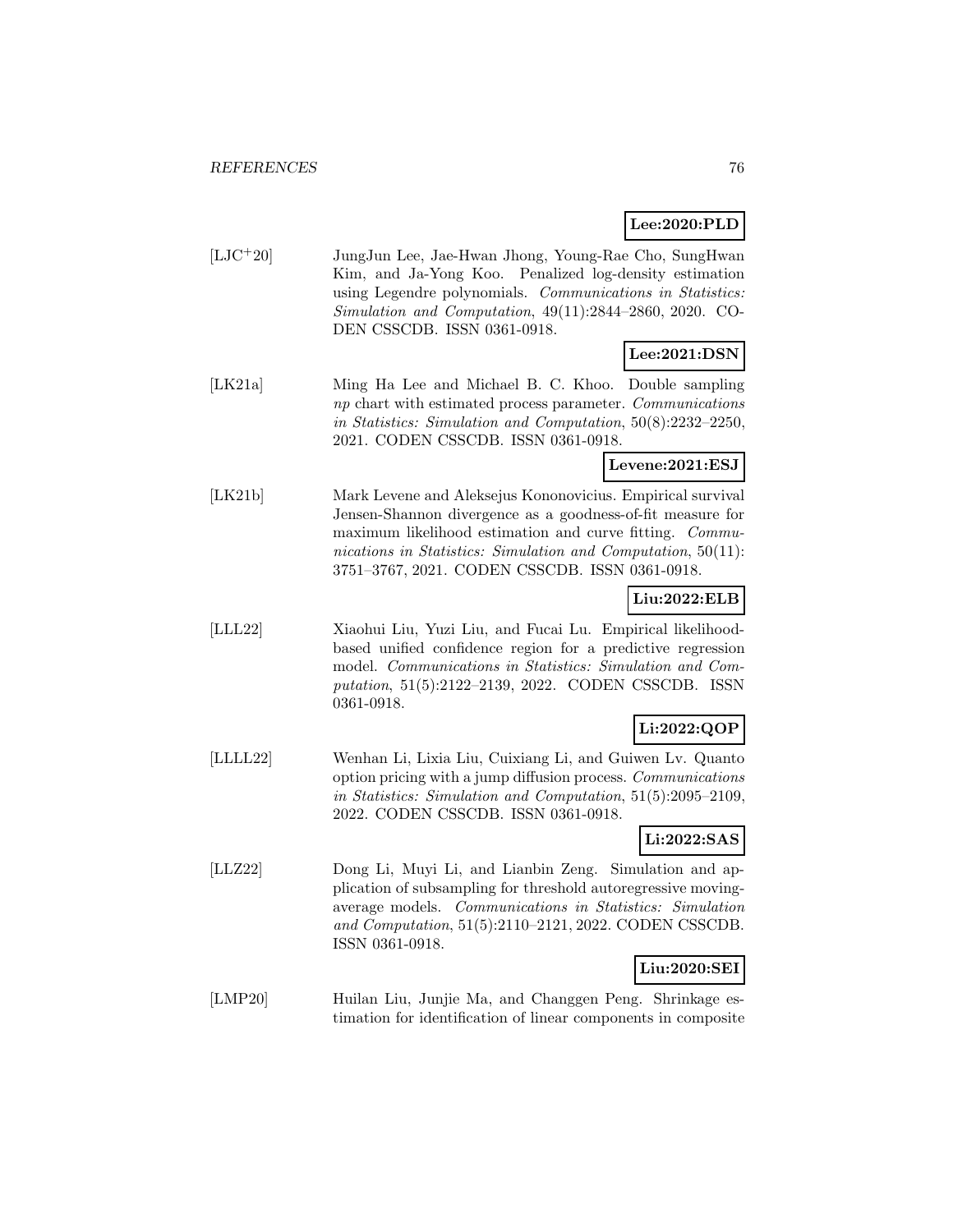quantile additive models. Communications in Statistics: Simulation and Computation, 49(10):2678–2692, 2020. CODEN CSSCDB. ISSN 0361-0918.

# **Le:2020:IMC**

[LPNP20] Hoa Le, Uyen Pham, Phuong Nguyen, and The Bao Pham. Improvement on Monte Carlo estimation of HPD intervals. Communications in Statistics: Simulation and Computation, 49(8):2164–2180, 2020. CODEN CSSCDB. ISSN 0361-0918.

# **Li:2021:AEF**

[LPP21] Kexuan Li, Aleksey S. Polunchenko, and Andrey Pepelyshev. Analytic evaluation of the fractional moments for the quasistationary distribution of the Shiryaev martingale on an interval. Communications in Statistics: Simulation and Computation, 50(9):2705–2720, 2021. CODEN CSSCDB. ISSN 0361-0918.

# **Louzada:2020:EPD**

[LRF20] Francisco Louzada, Pedro Luiz Ramos, and Paulo Henrique Ferreira. Exponential-Poisson distribution: estimation and applications to rainfall and aircraft data with zero occurrence. Communications in Statistics: Simulation and Computation, 49(4):1024–1043, 2020. CODEN CSSCDB. ISSN 0361-0918.

## **Lodhi:2021:EPT**

[LTR21] Chandrakant Lodhi, Yogesh Mani Tripathi, and Manoj Kumar Rastogi. Estimating the parameters of a truncated normal distribution under progressive type II censoring. Communications in Statistics: Simulation and Computation, 50 (9):2757–2781, 2021. CODEN CSSCDB. ISSN 0361-0918.

# **Lui:2022:NPC**

[Lui22] Kung-Jong Lui. Notes on power comparison between the sequential parallel comparison and other commonly-used designs. Communications in Statistics: Simulation and Computation, 51(4):1783–1800, 2022. CODEN CSSCDB. ISSN 0361-0918.

# **Li:2021:IMM**

[LW21] Zhouping Li and Hui Wang. Improving K-means method via shrinkage estimation and LVQ algorithm. Communications in Statistics: Simulation and Computation, 50(11):3166–3181, 2021. CODEN CSSCDB. ISSN 0361-0918.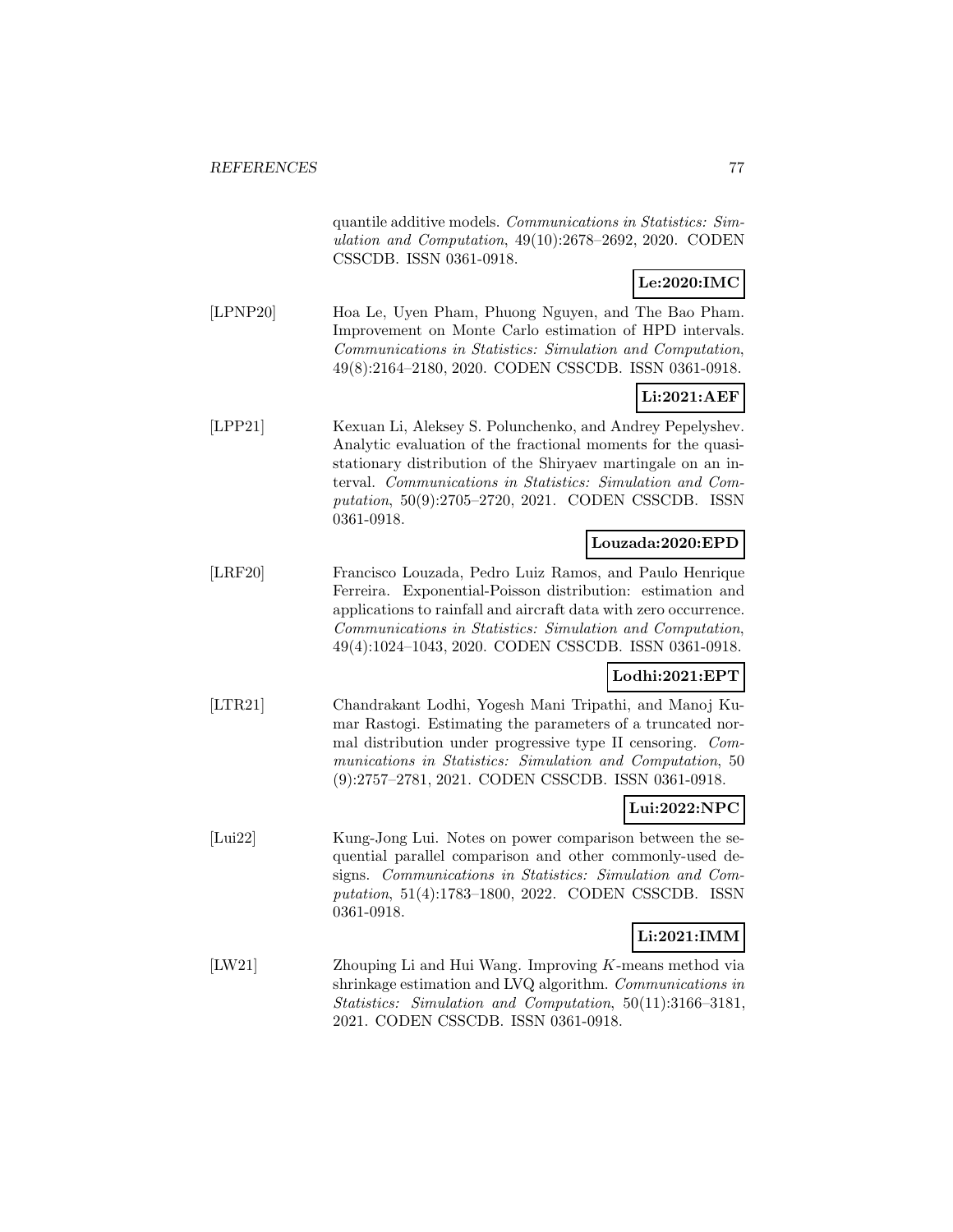# **Liu:2022:CFE**

| [LW22a] | Changbiao Liu and Jun Wang. A computationally fast esti-  |
|---------|-----------------------------------------------------------|
|         | mator for semiparametric multinomial choice model. Com-   |
|         | munications in Statistics: Simulation and Computation, 51 |
|         | (6):3355-3362, 2022. CODEN CSSCDB. ISSN 0361-0918.        |

#### **Luo:2022:SIS**

[LW22b] Guowang Luo and Mixia Wu. Statistical inference for semiparametric varying -coefficient spatial autoregressive models under restricted conditions. Communications in Statistics: Simulation and Computation, 51(5):2268–2286, 2022. CO-DEN CSSCDB. ISSN 0361-0918.

# **Liu:2022:CFQ**

[LWC22] Weiyi Liu, Die Wan, and Wei Chen. A closed-form quasimaximum likelihood estimator of bid–ask spread. Communications in Statistics: Simulation and Computation, 51(3): 1066–1079, 2022. CODEN CSSCDB. ISSN 0361-0918.

# **Li:2022:ABS**

[LX22] Shengnan Li and Xiaoming Xu. Anticipated backward stochastic differential equations and their applications to zero-sum stochastic differential games. Communications in Statistics: Simulation and Computation, 51(5):2363–2380, 2022. CODEN CSSCDB. ISSN 0361-0918.

#### **Lu:2020:ELD**

[LY20] Weixue Lu and Shijuan Yang. Empirical likelihood of the distribution function in the finite point under  $\varphi$ -mixing samples. Communications in Statistics: Simulation and Computation, 49(10):2533–2545, 2020. CODEN CSSCDB. ISSN 0361-0918.

# **Li:2022:EFL**

[LYP22] Bin Li, Qingzhao Yu, and Lu Peng. Ensemble of fast learning stochastic gradient boosting. Communications in Statistics: Simulation and Computation, 51(1):40–52, 2022. CODEN CSSCDB. ISSN 0361-0918.

# **Li:2021:NEV**

[LYY21] Ning Li, Hu Yang, and Jing Yang. Nonnegative estimation and variable selection via adaptive elastic-net for highdimensional data. Communications in Statistics: Simulation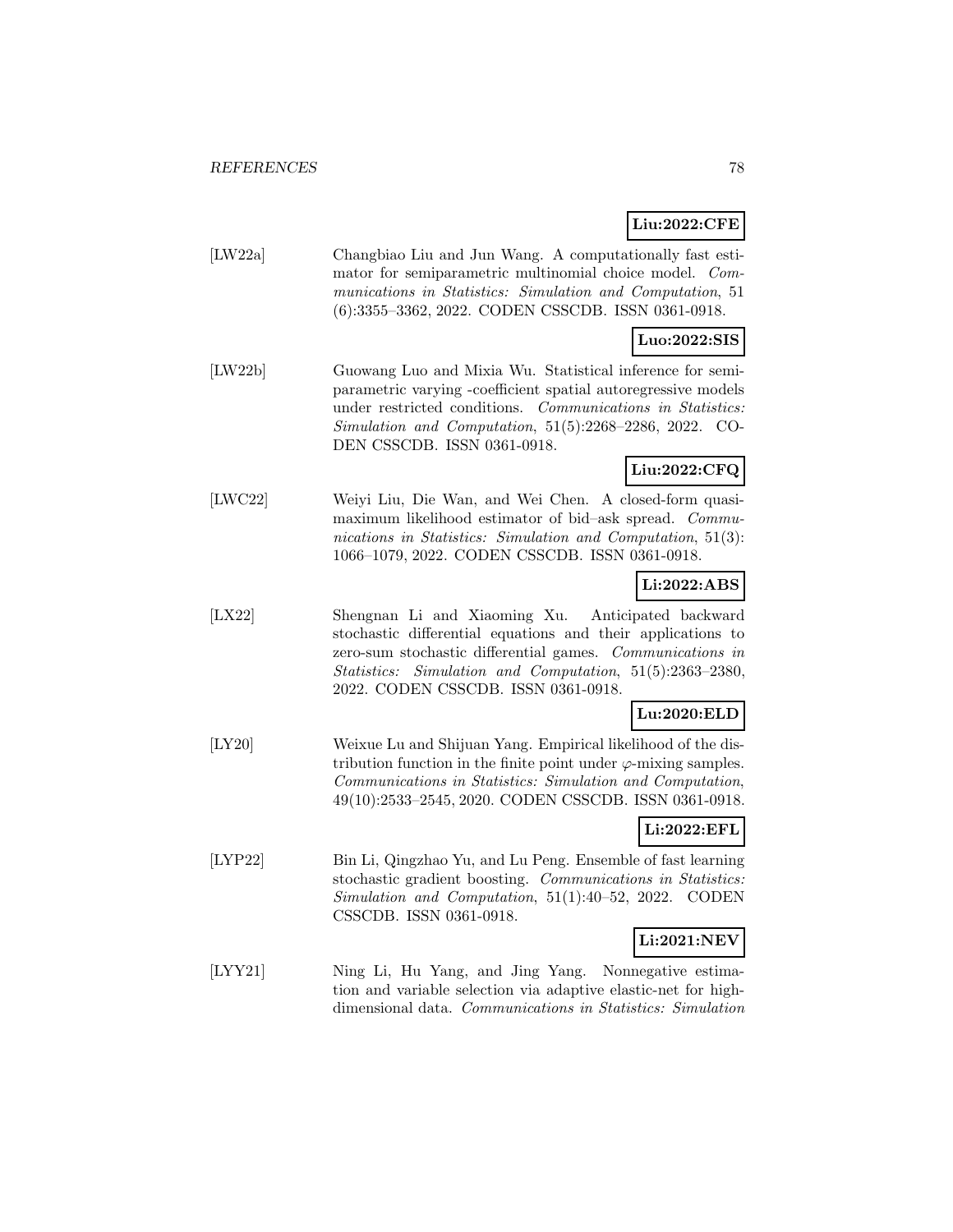and Computation, 50(12):4263–4279, 2021. CODEN CSS-CDB. ISSN 0361-0918.

# **Liya:2021:GEE**

[LYZ<sup>+</sup>21] Fu Liya, Zhuoran Yang, Jun Zhang, Anle Long, and Yan Zhou. Generalized estimating equations for analyzing multivariate survival data. Communications in Statistics: Simulation and Computation, 50(10):3060–3068, 2021. CODEN CSSCDB. ISSN 0361-0918.

# **Liu:2022:FOR**

[LZ22] Jie Liu and Haixiang Zhang. First-order random coefficient INAR process with dependent counting series. Communications in Statistics: Simulation and Computation, 51(6):3341– 3354, 2022. CODEN CSSCDB. ISSN 0361-0918.

# **Majid:2021:ADL**

[MAAA21] Abdul Majid, Muhammad Aslam, Saima Altaf, and Muhammad Amanullah. Addressing the distributed lag models with heteroscedastic errors. Communications in Statistics: Simulation and Computation, 50(12):4464–4482, 2021. CODEN CSSCDB. ISSN 0361-0918.

# **Magis:2020:NCC**

[Mag20] David Magis. A note on converting calibrated parameters of item response theory models. Communications in Statistics: Simulation and Computation, 49(12):3065–3079, 2020. CODEN CSSCDB. ISSN 0361-0918.

## **Manoharan:2020:IML**

[MAMA20] Thirunanthini Manoharan, Jayanthi Arasan, Habshah Midi, and Mohd Bakri Adam. Influential measures on log-normal model for left-truncated and case-k interval censored data with time-dependent covariate. Communications in Statistics: Simulation and Computation, 49(6):1445–1466, 2020. CODEN CSSCDB. ISSN 0361-0918.

## **Mogouie:2022:SMB**

[MASA22] Hamed Mogouie, Gholam Ali Raissi Ardali, Ehsan Bahrami Samani, and Amirhossein Amiri. Statistical monitoring of binary response attributed social networks considering random effects. Communications in Statistics: Simulation and Computation, 51(3):973–992, 2022. CODEN CSSCDB. ISSN 0361-0918.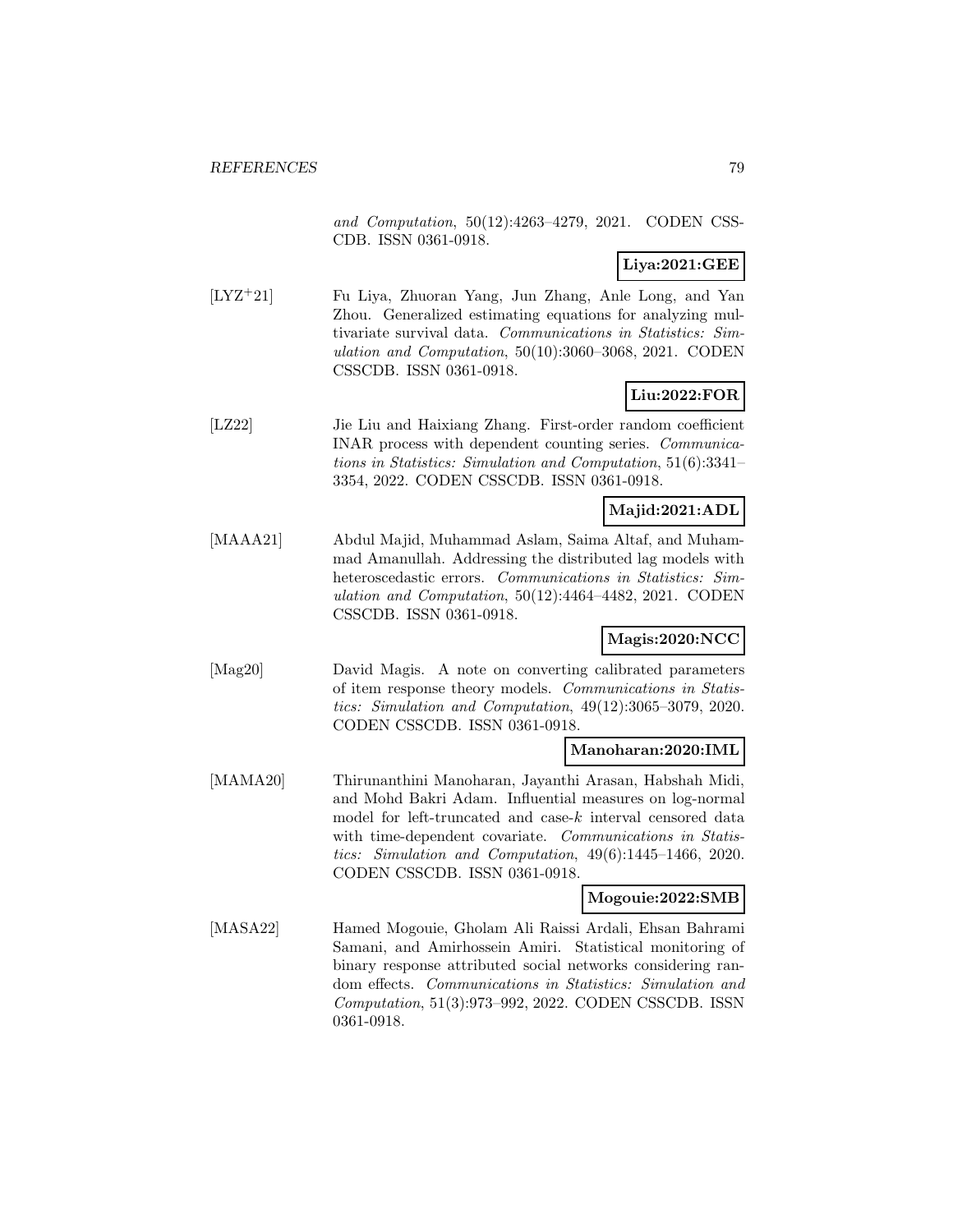**Mitra:2021:SIB**

| [MB21] | Debanjan Mitra and Narayanaswamy Balakrishnan. Statis-         |
|--------|----------------------------------------------------------------|
|        | tical inference based on left truncated and interval censored  |
|        | data from log-location-scale family of distributions. Commu-   |
|        | nications in Statistics: Simulation and Computation, $50(4)$ : |
|        | 1073-1093, 2021. CODEN CSSCDB. ISSN 0361-0918.                 |
|        |                                                                |

## **Monfared:2022:EPB**

[MBBS22] M. Mohammadi Monfared, Reza Arabi Belaghi, M. H. Behzadi, and Sukhdev Singh. Estimation and prediction based on type-I hybrid censored data from the Poisson–Exponential distribution. Communications in Statistics: Simulation and Computation, 51(5):2560–2585, 2022. CODEN CSSCDB. ISSN 0361-0918.

#### **Mefleh:2021:PBB**

[MBDK21] Aline Mefleh, Romain Biard, Clément Dombry, and Zaher Khraibani. Permutation bootstrap and the block maxima method. Communications in Statistics: Simulation and Computation, 50(1):295–311, 2021. CODEN CSSCDB. ISSN 0361- 0918.

## **Mir:2022:PMT**

[MD22] Youness Mir and François Dubeau. A piecewise model for two-phase growth phenomena. Communications in Statistics: Simulation and Computation, 51(1):99–115, 2022. CODEN CSSCDB. ISSN 0361-0918.

#### **MeSilva:2022:PMR**

[MdN22] W. V. M.e Silva and F. F. do Nascimento. MCMC4Extremes: an R package for Bayesian inference for extremes and its extensions. Communications in Statistics: Simulation and Computation, 51(2):432–442, 2022. CODEN CSSCDB. ISSN 0361- 0918.

#### **Medvedev:2022:UMV**

[Med22] Ilia N. Medvedev. Universal modification of vector weighted method of dependent trials. Communications in Statistics: Simulation and Computation, 51(2):518–526, 2022. CODEN CSSCDB. ISSN 0361-0918.

## **Momeni:2021:ENM**

[MES21] Reza Momeni, Javad Etminan, and M. Khanjari Sadegh. Estimation of normal means in the tree order model by the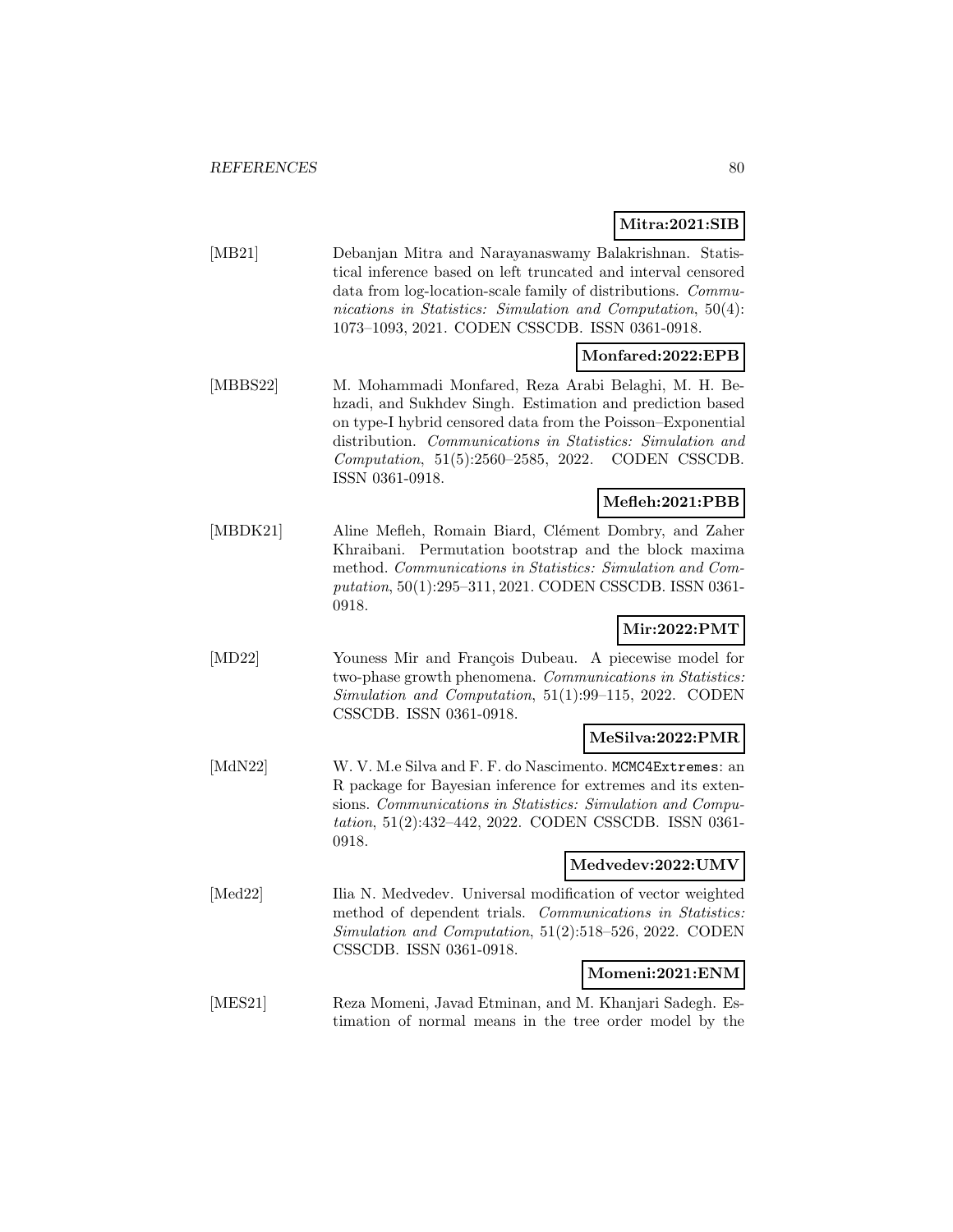weighting methods. Communications in Statistics: Simulation and Computation, 50(1):282–294, 2021. CODEN CSS-CDB. ISSN 0361-0918.

# **Mostel:2021:PET**

[MFPP21] Linda Möstel, Matthias Fischer, Fabian Pfälzner, and Marius Pfeuffer. Parameter estimation of Tukey-type distributions: a comparative analysis. Communications in Statistics: Simulation and Computation, 50(4):957–992, 2021. CODEN CSSCDB. ISSN 0361-0918.

# **Mehrdoust:2021:PMA**

[MFS21] Farshid Mehrdoust, Somayeh Fallah, and Oldouz Samimi. Pricing multi-asset American option under Heston–CIR diffusion model with jumps. Communications in Statistics: Simulation and Computation, 50(11):3182–3193, 2021. CODEN CSSCDB. ISSN 0361-0918.

# **Ma:2021:PET**

[MG21] Yanbin Ma and Wenhao Gui. Point estimation and two new goodness of fit tests for the scale family based on general progressively Type-II censored samples. Communications in Statistics: Simulation and Computation, 50(12):4187–4214, 2021. CODEN CSSCDB. ISSN 0361-0918.

#### **Milosevic:2020:AEG**

[Mil20] Bojana Milosević. Asymptotic efficiency of goodness-of-fit tests based on Too–Lin characterization. Communications in Statistics: Simulation and Computation, 49(8):2082–2101, 2020. CODEN CSSCDB. ISSN 0361-0918.

#### **Miller:2021:MPP**

[Mil21] Curtis Miller. Marginal probabilities and point estimation for conditionally specified logistic regression. Communications in Statistics: Simulation and Computation, 50(12):4338–4363, 2021. CODEN CSSCDB. ISSN 0361-0918.

#### **Mishra:2020:OOS**

[Mis20] Nutan Mishra. Optimal one-step censoring schemes under entropy criterion. Communications in Statistics: Simulation and Computation, 49(8):2068–2081, 2020. CODEN CSSCDB. ISSN 0361-0918.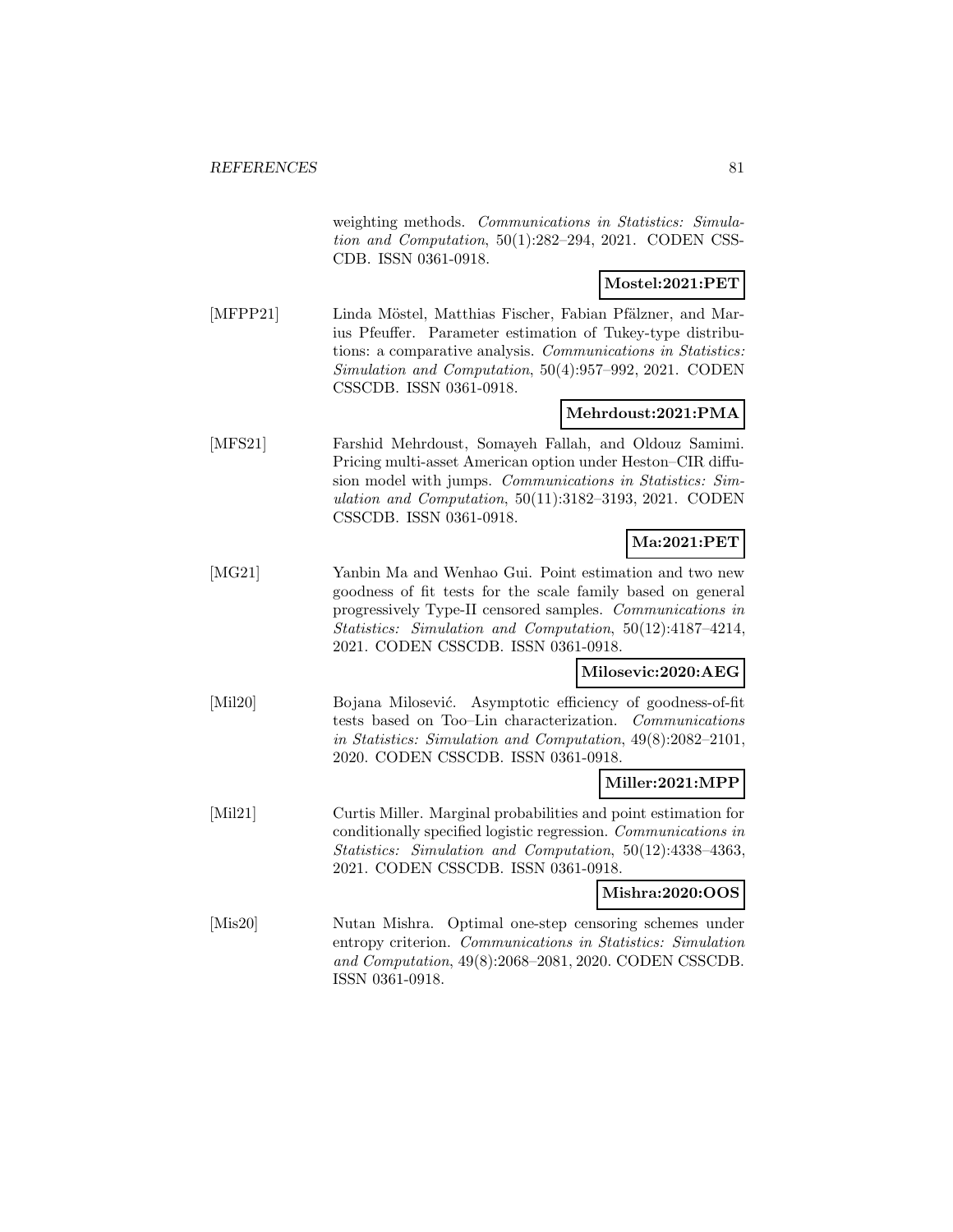# **Malekzadeh:2020:IEM**

| [MJ20]     | A. Malekzadeh and A. A. Jafari. Inference on the equal-<br>ity means of several two-parameter exponential distributions<br>under progressively Type II censoring. Communications in<br>Statistics: Simulation and Computation, 49(12):3196-3211,<br>2020. CODEN CSSCDB. ISSN 0361-0918.                        |
|------------|----------------------------------------------------------------------------------------------------------------------------------------------------------------------------------------------------------------------------------------------------------------------------------------------------------------|
|            | Maiti:2021:EPR                                                                                                                                                                                                                                                                                                 |
| [MK21]     | Kousik Maiti and Suchandan Kayal. Estimation of parame-<br>ters and reliability characteristics for a generalized Rayleigh<br>distribution under progressive type-II censored sample. Com-<br>munications in Statistics: Simulation and Computation, 50<br>(11):3669-3698, 2021. CODEN CSSCDB. ISSN 0361-0918. |
|            | Murakami:2022:TSR                                                                                                                                                                                                                                                                                              |
| [MK22]     | Hidetoshi Murakami and Soshi Kawada. A test statistic with<br>a ranking method based on the Jeffreys divergence measure.<br>Communications in Statistics: Simulation and Computation,<br>51(1):266-279, 2022. CODEN CSSCDB. ISSN 0361-0918.                                                                    |
|            | Mitra:2022:ECB                                                                                                                                                                                                                                                                                                 |
| [ML22]     | Sinjini Mitra and Kenny Le. The effect of cognitive and<br>behavioral factors on student success in a bottleneck busi-<br>ness statistics course via deeper analytics. Communications<br>in Statistics: Simulation and Computation, 51(6):2779-2808,<br>2022. CODEN CSSCDB. ISSN 0361-0918.                    |
|            | Mehmood:2022:HCC                                                                                                                                                                                                                                                                                               |
| $[MLR+22]$ | Rashid Mehmood, Muhammed Hisyam Lee, Muhammad<br>Riaz, Baber Zaman, and Iftikhar Ali. Hotelling $T^2$ control<br>chart based on bivariate ranked set schemes. Communica-<br>tions in Statistics: Simulation and Computation, $51(1):1-28$ ,<br>2022. CODEN CSSCDB. ISSN 0361-0918.                             |
|            | Menezes:2020:IML                                                                                                                                                                                                                                                                                               |
| [MM20]     | André Felipe Berdusco Menezes and Josmar Mazucheli. Im-<br>proved maximum likelihood estimators for the parameters of<br>the Johnson $S_B$ distribution. Communications in Statistics:<br>Simulation and Computation, $49(6):1511-1526$ , $2020$ . CO-<br>DEN CSSCDB. ISSN 0361-0918.                          |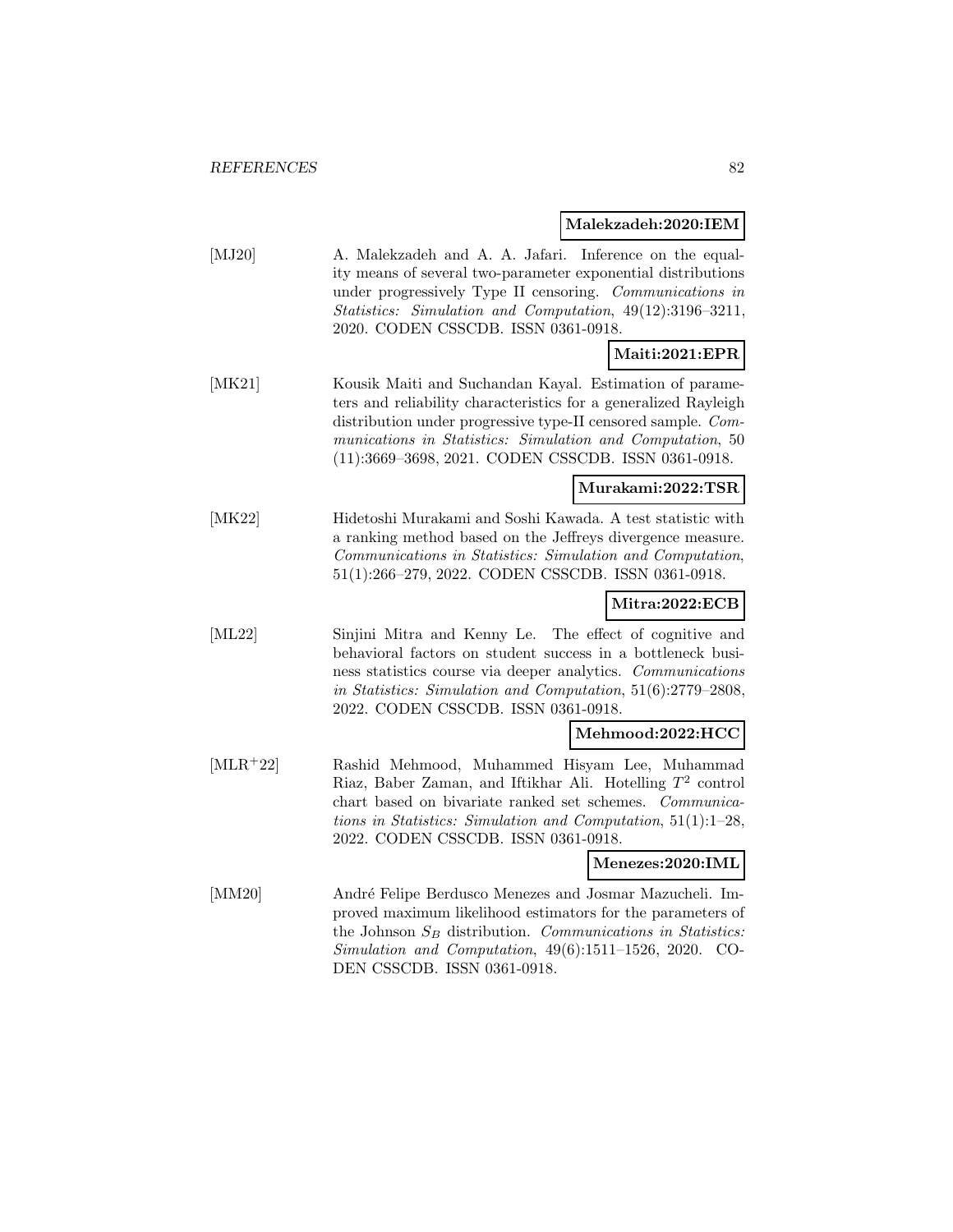#### **MeloAlbuquerque:2022:PRD**

[MM22] Pedro Henrique Melo Albuquerque and Gustavo Monteiro. RMCriteria: a decision making support system package for R. Communications in Statistics: Simulation and Computation, 51(6):3259–3271, 2022. CODEN CSSCDB. ISSN 0361- 0918.

#### **Malela-Majika:2021:NDS**

[MMMG21] J. C. Malela-Majika, C. M. Motsepa, and M. A. Graham. A new double sampling  $\bar{X}$  control chart for monitoring an abrupt change in the process location. Communications in Statistics: Simulation and Computation, 50(3):917–935, 2021. CODEN CSSCDB. ISSN 0361-0918.

#### **Marozzi:2022:CIE**

[MMR22] Marco Marozzi and Fernando Marmolejo-Ramos. Composite indicators in experimental psychology. an example with the semantic space of taste and shape stimuli stimuli. Communications in Statistics: Simulation and Computation, 51(1): 154–163, 2022. CODEN CSSCDB. ISSN 0361-0918.

# **Magnussen:2021:DCM**

[MNL21] Steen Magnussen and Thomas Nord-Larsen. Designconsistent model-based variances with systematic sampling: a case study with the Danish national forest inventory. Communications in Statistics: Simulation and Computation, 50 (1):38–48, 2021. CODEN CSSCDB. ISSN 0361-0918.

#### **Maneerat:2021:BCI**

[MNN21] Patcharee Maneerat, Sa-Aat Niwitpong, and Suparat Niwitpong. Bayesian confidence intervals for a single mean and the difference between two means of delta-lognormal distributions. Communications in Statistics: Simulation and Computation, 50(10):2906–2934, 2021. CODEN CSSCDB. ISSN 0361-0918.

# **Mostafaiy:2022:EVC**

[Mos22] Behdad Mostafaiy. On estimation in varying coefficient models for sparse and irregularly sampled functional data. Communications in Statistics: Simulation and Computation, 51 (3):1030–1045, 2022. CODEN CSSCDB. ISSN 0361-0918.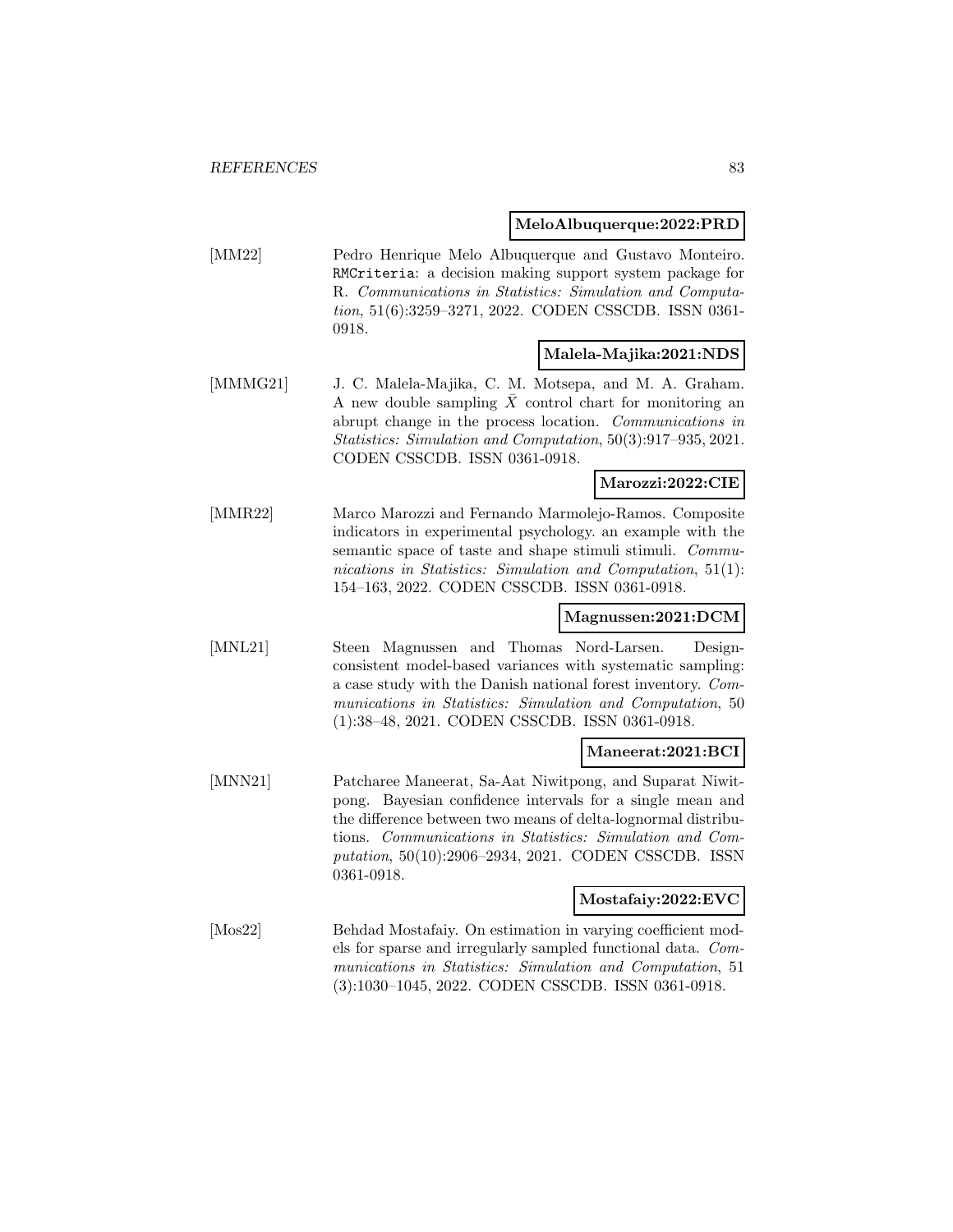# **Mandal:2020:COB**

| [MPD20] | B. N. Mandal, Rajender Parsad, and Sukanta Dash. Con-<br>struction of A-optimal balanced treatment incomplete block<br>designs: an algorithmic approach. Communications in Statis-<br>tics: Simulation and Computation, 49(6):1653-1664, 2020.<br>CODEN CSSCDB. ISSN 0361-0918.                       |
|---------|-------------------------------------------------------------------------------------------------------------------------------------------------------------------------------------------------------------------------------------------------------------------------------------------------------|
|         | Monteiro:2021:BMT                                                                                                                                                                                                                                                                                     |
| [MPS21] | Magda Monteiro, Isabel Pereira, and Manuel G. Scotto. Bi-<br>variate models for time series of counts: A comparison study<br>between PBINAR models and dynamic factor models. Com-<br>munications in Statistics: Simulation and Computation, 50<br>(7):1873-1887, 2021. CODEN CSSCDB. ISSN 0361-0918. |
|         | Marange:2021:NEL                                                                                                                                                                                                                                                                                      |
| [MQ21]  | Chioneso Show Marange and Yongsong Qin. A new empir-<br>ical likelihood ratio goodness of fit test for normality based<br>on moment constraints. Communications in Statistics: Sim-<br>ulation and Computation, $50(6):1561-1575$ , 2021. CODEN<br>CSSCDB. ISSN 0361-0918.                            |
|         | Mostofi:2020:DSS                                                                                                                                                                                                                                                                                      |
| [MS20]  | Amin Ghalamfarsa Mostofi and Sheyda Shirkani. Designing<br>a single-sampling plan for attributes in the presence of clas-<br>sification errors. Communications in Statistics: Simulation<br>and Computation, 49(7):1768-1782, 2020. CODEN CSSCDB.<br>ISSN 0361-0918.                                  |
|         | Makalic:2022:EAS                                                                                                                                                                                                                                                                                      |
| [MS22]  | Enes Makalic and Daniel F. Schmidt. An efficient algo-<br>rithm for sampling from $\sin^k(x)$ for generating random cor-<br>relation matrices. Communications in Statistics: Simulation<br>and Computation, 51(5):2731-2735, 2022. CODEN CSSCDB.<br>ISSN 0361-0918.                                   |
|         | Malekzadeh:2021:QBR                                                                                                                                                                                                                                                                                   |
| [MSL21] | Ahad Malekzadeh and Kamyar Sabri-Laghaie.<br>Quantile-<br>based reliability comparison of products: Applied to log-<br>normal distribution. Communications in Statistics: Simula-<br><i>tion and Computation</i> , $50(8):2251-2265$ , $2021$ . CODEN CSS-<br>CDB. ISSN 0361-0918.                    |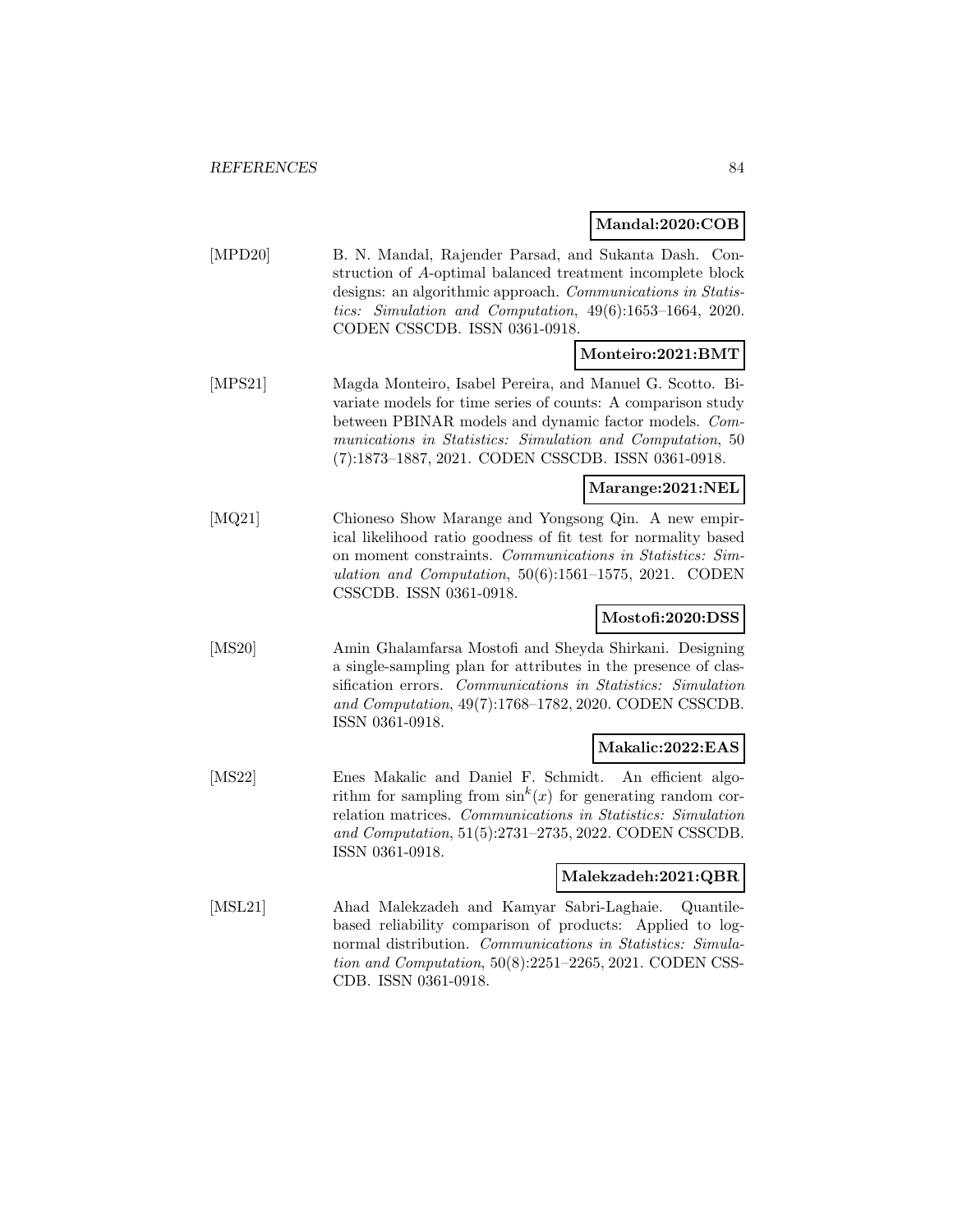#### **Moretti:2020:PBM**

[MSS20] Angelo Moretti, Natalie Shlomo, and Joseph W. Sakshaug. Parametric bootstrap mean squared error of a small area multivariate EBLUP. Communications in Statistics: Simulation and Computation, 49(6):1474–1486, 2020. CODEN CSSCDB. ISSN 0361-0918.

#### **Maboudou-Tchao:2021:HDD**

[MT21] Edgard M. Maboudou-Tchao. High-dimensional data monitoring using support machines. Communications in Statistics: Simulation and Computation, 50(7):1927–1942, 2021. CO-DEN CSSCDB. ISSN 0361-0918.

## **Morales:2022:EAM**

[MV22] Victor Hugo Morales and Jose Alberto Vargas. The effect of aggregating multivariate count data using Poisson profiles. Communications in Statistics: Simulation and Computation, 51(5):2646–2666, 2022. CODEN CSSCDB. ISSN 0361-0918.

## **Melo:2022:HOA**

[MVLMA22] Tatiane F. N. Melo, Tiago M. Vargas, Artur J. Lemonte, and Germán Moreno-Arenas. Higher-order asymptotic refinements in the multivariate Dirichlet regression model. Communications in Statistics: Simulation and Computation, 51 (1):53–71, 2022. CODEN CSSCDB. ISSN 0361-0918.

#### **Moretti:2020:ESA**

[MW20] Angelo Moretti and Adam Whitworth. Evaluations of small area composite estimators based on the iterative proportional fitting algorithm. Communications in Statistics: Simulation and Computation, 49(12):3093–3110, 2020. CODEN CSS-CDB. ISSN 0361-0918.

## **Mradula:2021:EEP**

[MYVD21] Mradula, Subhash Kumar Yadav, Rahul Varshney, and Madhulika Dube. Efficient estimation of population mean under stratified random sampling with linear cost function. Communications in Statistics: Simulation and Computation, 50 (12):4364–4387, 2021. CODEN CSSCDB. ISSN 0361-0918.

#### **Mahdizadeh:2022:IEP**

[MZ22] M. Mahdizadeh and Ehsan Zamanzade. On interval estimation of the population mean in ranked set sampling. Commu-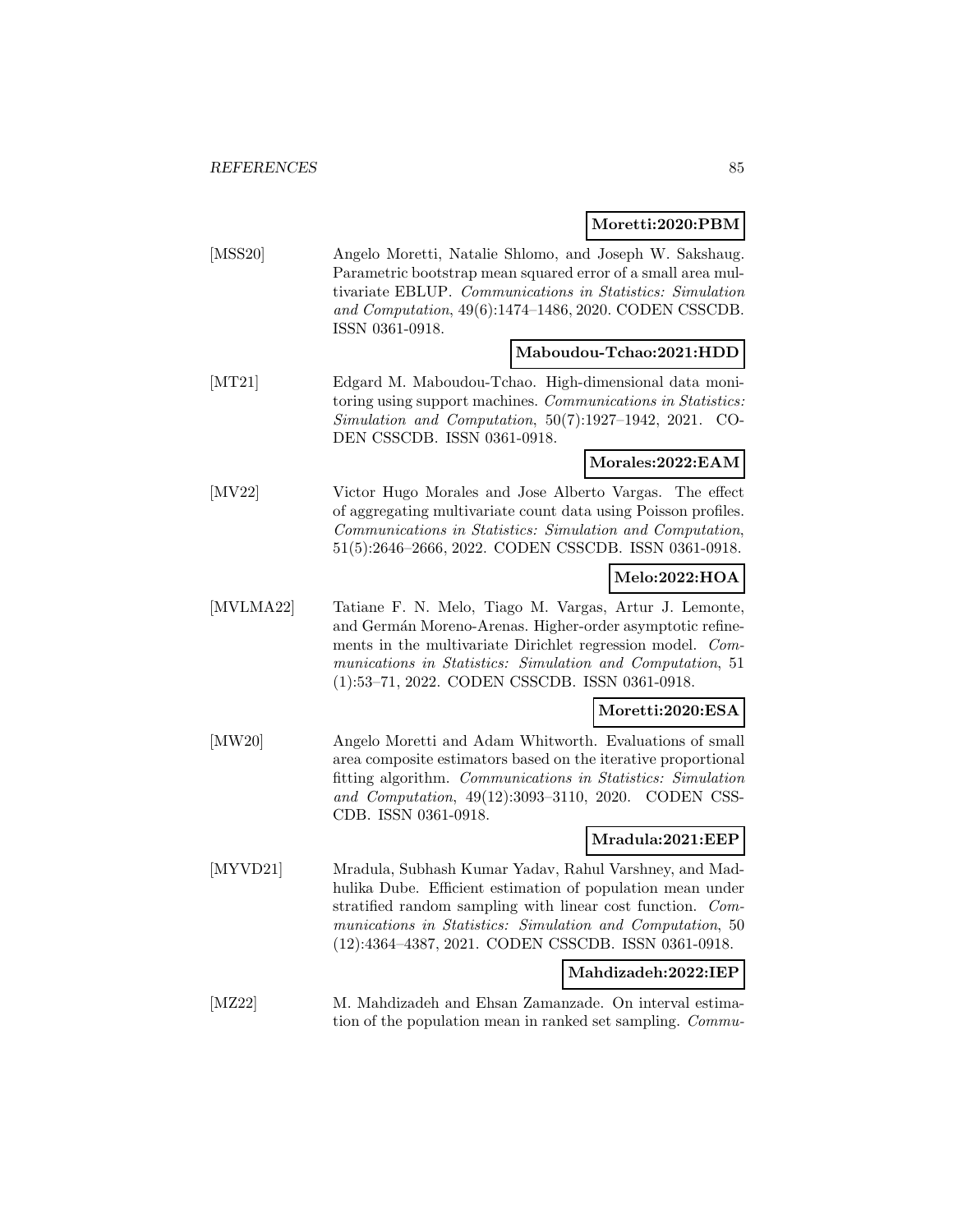nications in Statistics: Simulation and Computation, 51(5): 2747–2768, 2022. CODEN CSSCDB. ISSN 0361-0918.

# **Meng:2021:BET**

[MZZF21] Lixin Meng, Jiwei Zhang, Xue Zhang, and Guozhong Feng. Bayesian estimation of time-varying parameters in ordinary differential equation models with noisy time-varying covariates. Communications in Statistics: Simulation and Computation, 50(3):708–723, 2021. CODEN CSSCDB. ISSN 0361- 0918.

# **Nademi:2021:SIP**

[Nad21] Arash Nademi. The single-index panel data models with heterogeneous link function: mixture approach. Communications in Statistics: Simulation and Computation, 50(8):2418–2431, 2021. CODEN CSSCDB. ISSN 0361-0918.

#### **Nagakura:2021:CES**

[Nag21a] Daisuke Nagakura. Computing exact score vectors for linear Gaussian state space models. Communications in Statistics: Simulation and Computation, 50(8):2313–2326, 2021. CO-DEN CSSCDB. ISSN 0361-0918.

#### **Nunez-Antonio:2021:MPG**

[NAG21b] Gabriel Núñez-Antonio and Emiliano Geneyro. A multivariate projected gamma model for directional data. Communications in Statistics: Simulation and Computation, 50(9): 2721–2742, 2021. CODEN CSSCDB. ISSN 0361-0918.

#### **Nakayama:2021:RSV**

[Nak21] Yugo Nakayama. Robust support vector machine for highdimensional imbalanced data. Communications in Statistics: Simulation and Computation, 50(5):1524–1540, 2021. CO-DEN CSSCDB. ISSN 0361-0918.

#### **Najarzadegan:2020:WBG**

[NAKK20] Hossein Najarzadegan, Mohammad Hossein Alamatsaz, Iraj Kazemi, and Debasis Kundu. Weighted bivariate geometric distribution: Simulation and estimation. Communications in Statistics: Simulation and Computation, 49(9):2419–2443, 2020. CODEN CSSCDB. ISSN 0361-0918.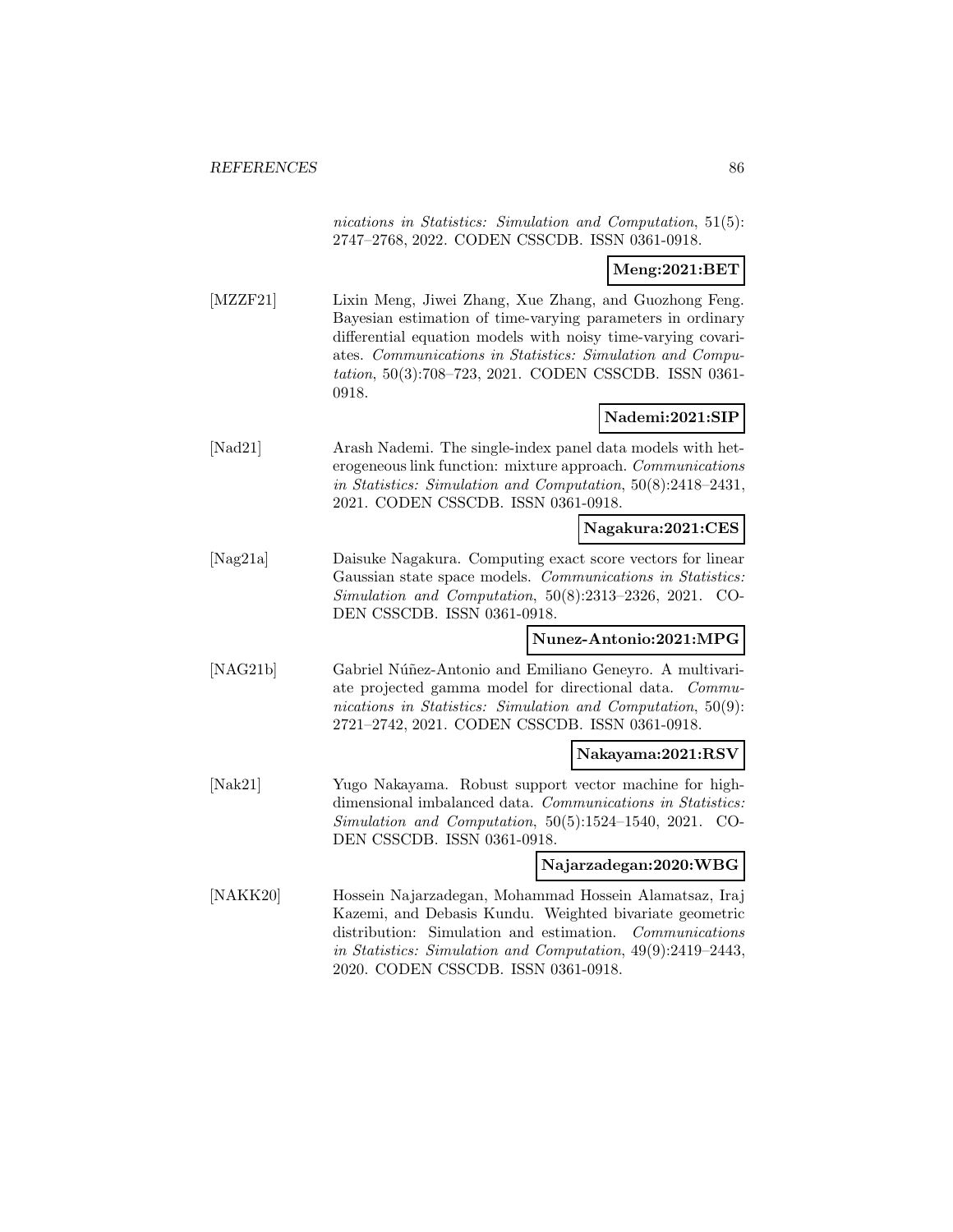#### **Ngwa:2022:GST**

[NCC<sup>+</sup>22] Julius S. Ngwa, Howard J. Cabral, Debbie M. Cheng, David R. Gagnon, Michael P. LaValley, and L. Adrienne Cupples. Generating survival times with time-varying covariates using the Lambert W function. Communications in Statistics: Simulation and Computation, 51(1):135–153, 2022. CODEN CSSCDB. ISSN 0361-0918.

#### **Nascimento:2020:DBH**

[NdSA20] Abraão D. C. Nascimento, Raquel C. da Silva, and Getúlio J. A. Amaral. Distance-based hypothesis tests on the Watson distribution. Communications in Statistics: Simulation and Computation, 49(9):2225–2238, 2020. CODEN CSSCDB. ISSN 0361-0918.

#### **Nissas:2022:HDD**

[NG22] Wassila Nissas and Soufiane Gasmi. A hybrid decision dependent maintenance model of failure rate and virtual age classes using modified Weibull intensity. Communications in Statistics: Simulation and Computation, 51(5):2397–2411, 2022. CODEN CSSCDB. ISSN 0361-0918.

#### **Nduka:2020:EAR**

[NIN20] Uchenna C. Nduka, Iheanyi S. Iwueze, and Elezar C. Nwogu. Efficient algorithms for robust estimation in autoregressive regression models using Student's t distribution. Communications in Statistics: Simulation and Computation, 49(2): 355–374, 2020. CODEN CSSCDB. ISSN 0361-0918.

#### **Nishida:2021:SMV**

[Nis21] Kiheiji Nishida. Skewing methods for variance-stabilizing local linear regression estimation. Communications in Statistics: Simulation and Computation, 50(7):2089–2106, 2021. CODEN CSSCDB. ISSN 0361-0918.

#### **Noughabi:2022:EOS**

[NJ22] Hadi Alizadeh Noughabi and Jalil Jarrahiferiz. Extropy of order statistics applied to testing symmetry. Communications in Statistics: Simulation and Computation, 51(6):3389–3399, 2022. CODEN CSSCDB. ISSN 0361-0918.

# **Ng:2022:EES**

[NKSY22] Peh Sang Ng, Michael B. C. Khoo, Sajal Saha, and Wai Chung Yeong. Economic and economic-statistical de-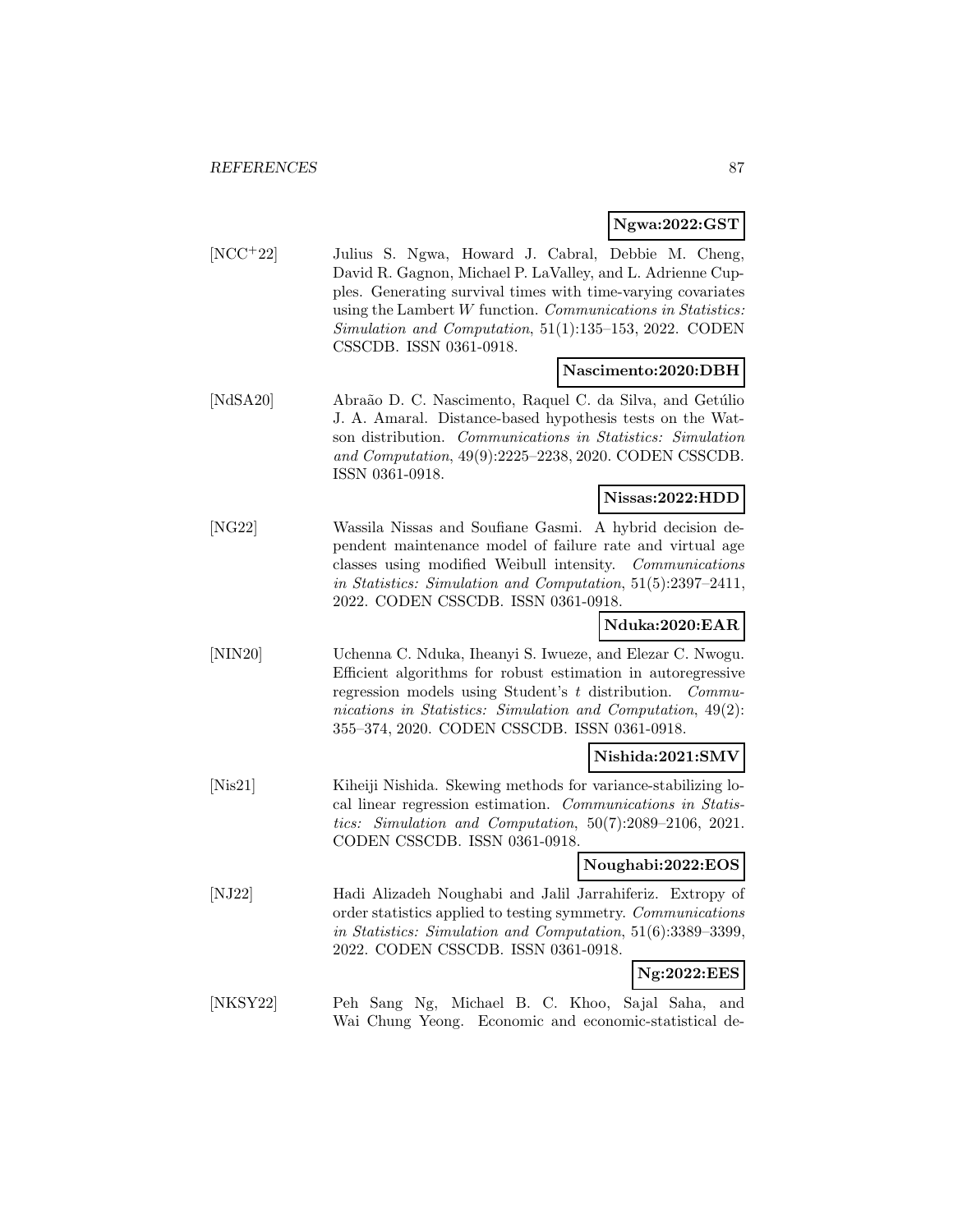|         | signs of auxiliary information based $\overline{X}$ , synthetic and EWMA<br>charts. Communications in Statistics: Simulation and Com-<br>putation, 51(3):1157-1185, 2022. CODEN CSSCDB. ISSN<br>0361-0918.                                                                                 |
|---------|--------------------------------------------------------------------------------------------------------------------------------------------------------------------------------------------------------------------------------------------------------------------------------------------|
|         | Novoa-Munoz:2021:GFT                                                                                                                                                                                                                                                                       |
| [NM21]  | Francisco Novoa-Muñoz. Goodness-of-fit tests for the bivari-<br>ate Poisson distribution. Communications in Statistics: Sim-<br>ulation and Computation, $50(7):1998-2014$ , $2021$ . CODEN<br>CSSCDB. ISSN 0361-0918.                                                                     |
|         | Nandy:2020:SPS                                                                                                                                                                                                                                                                             |
| [NN20]  | Karabi Nandy and Rajesh Ranjan Nandy. A study of the<br>performance of 2-stage adaptive optimal designs in a logis-<br>tic dose-response model. Communications in Statistics: Sim-<br>ulation and Computation, 49(5):1118-1141, 2020. CODEN<br>CSSCDB. ISSN 0361-0918.                     |
|         | Nezhad:2021:DVS                                                                                                                                                                                                                                                                            |
| [NN21]  | Mohammad Saber Fallah Nezhad and Marziyeh Nesaee. De-<br>veloping variables sampling plans based on EWMA yield in-<br>dex. Communications in Statistics: Simulation and Com-<br><i>putation</i> , 50(4):1135-1153, 2021. CODEN CSSCDB. ISSN<br>0361-0918.                                  |
|         | Ngerng:2022:PSA                                                                                                                                                                                                                                                                            |
| [NN22]  | Miang Hong Ngerng and Sherilynn S. F. Ngerng. Portfolio<br>selection algorithm under financial crisis: a case study with<br>Bursa Malaysia. Communications in Statistics: Simulation<br>and Computation, 51(5):2586-2598, 2022. CODEN CSSCDB.<br>ISSN 0361-0918.                           |
|         | Narjis:2020:EPP                                                                                                                                                                                                                                                                            |
| [NS20]  | Ghulam Narjis and Javid Shabbir. Estimation of population<br>proportion and sensitivity level using optional unrelated ques-<br>tion randomized response techniques. Communications in<br>Statistics: Simulation and Computation, 49(12):3212-3226,<br>2020. CODEN CSSCDB. ISSN 0361-0918. |
|         | Nasirzadeh:2021:LFN                                                                                                                                                                                                                                                                        |
| [NSN21] | R. Nasirzadeh, A. R. Soltani, and A. R. Nematollahi. Lon-<br>gitudinal functional nonlinear marginal mixed effect models.<br>Communications in Statistics: Simulation and Computation,<br>50(12):4079-4099, 2021. CODEN CSSCDB. ISSN 0361-0918.                                            |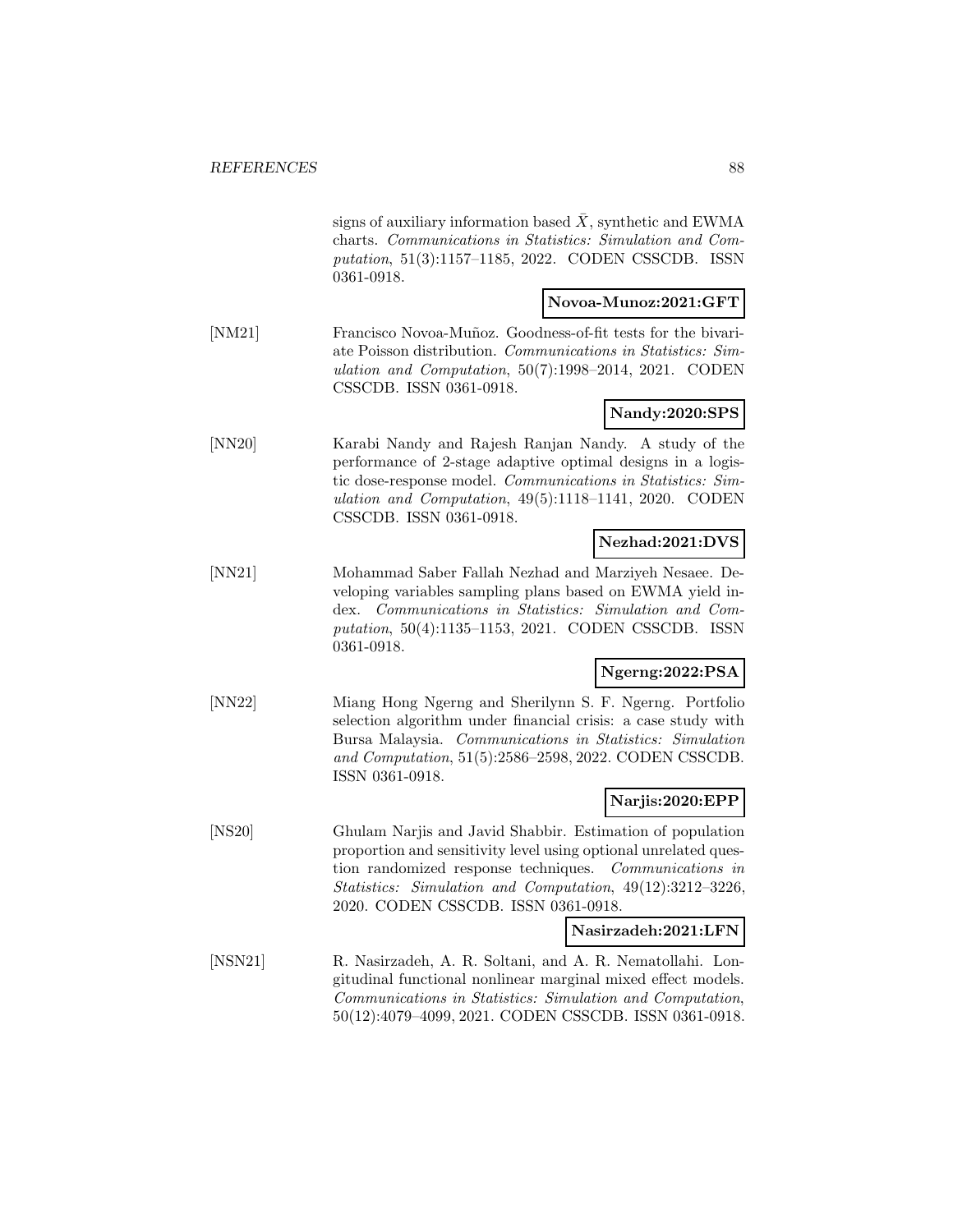# **Ning:2020:RQR**

|              | $mg = 0.104$                                                                                                                                                                                                                                                                                                |
|--------------|-------------------------------------------------------------------------------------------------------------------------------------------------------------------------------------------------------------------------------------------------------------------------------------------------------------|
| [NT20]       | Jianhui Ning and Huiqiang Tao. Randomized quasi-random<br>sampling/importance resampling. Communications in Statis-<br>tics: Simulation and Computation, $49(12):3367-3379$ , $2020$ .<br>CODEN CSSCDB. ISSN 0361-0918.                                                                                     |
|              | Nourbakhsh:2020:WET                                                                                                                                                                                                                                                                                         |
| [NYM20]      | Mohammadreza Nourbakhsh, Gholamhossein Yari, and Yaser<br>Mehrali. Weighted entropies and their estimations. Commu-<br>nications in Statistics: Simulation and Computation, 49(5):<br>1142-1158, 2020. CODEN CSSCDB. ISSN 0361-0918.                                                                        |
|              | Noonan:2021:ABC                                                                                                                                                                                                                                                                                             |
| [NZ21]       | Jack Noonan and Anatoly Zhigljavsky. Approximations for<br>the boundary crossing probabilities of moving sums of nor-<br>mal random variables. Communications in Statistics: Sim-<br>ulation and Computation, $50(11):3547-3568$ , 2021. CODEN<br>CSSCDB. ISSN 0361-0918.                                   |
|              | Ozdemir:2022:CEL                                                                                                                                                                                                                                                                                            |
| $\rm [OA22]$ | Senay Ozdemir and Olcay Arslan. Combining empirical like-<br>lihood and robust estimation methods for linear regression<br>models. Communications in Statistics: Simulation and Com-<br>putation, 51(3):941-954, 2022. CODEN CSSCDB. ISSN 0361-<br>0918.                                                    |
|              | Ouzzani:2021:MPI                                                                                                                                                                                                                                                                                            |
| [OB21]       | Fares Ouzzani and Mohamed Bentarzi. On mixture periodic<br>Integer-Valued ARCH models. Communications in Statis-<br>tics: Simulation and Computation, 50(12):3931-3957, 2021.<br>CODEN CSSCDB. ISSN 0361-0918.                                                                                              |
|              | Olmus:2022:PES                                                                                                                                                                                                                                                                                              |
| [OBN22]      | Hülya Olmus, Esra Bespinar, and Ezgi Nazman.<br>Perfor-<br>mance evaluation of some propensity score matching methods<br>by using binary logistic regression model. Communications<br>in Statistics: Simulation and Computation, 51(4):1647-1660,<br>2022. CODEN CSSCDB. ISSN 0361-0918.<br>Ozkale:2020:FPM |
|              |                                                                                                                                                                                                                                                                                                             |
| [ÖK20]       | M. Revan Özkale and Özge Kuran.<br>A further prediction<br>method in linear mixed models: Liu prediction. Commu-<br>nications in Statistics: Simulation and Computation, 49(12):<br>3171-3195, 2020. CODEN CSSCDB. ISSN 0361-0918.                                                                          |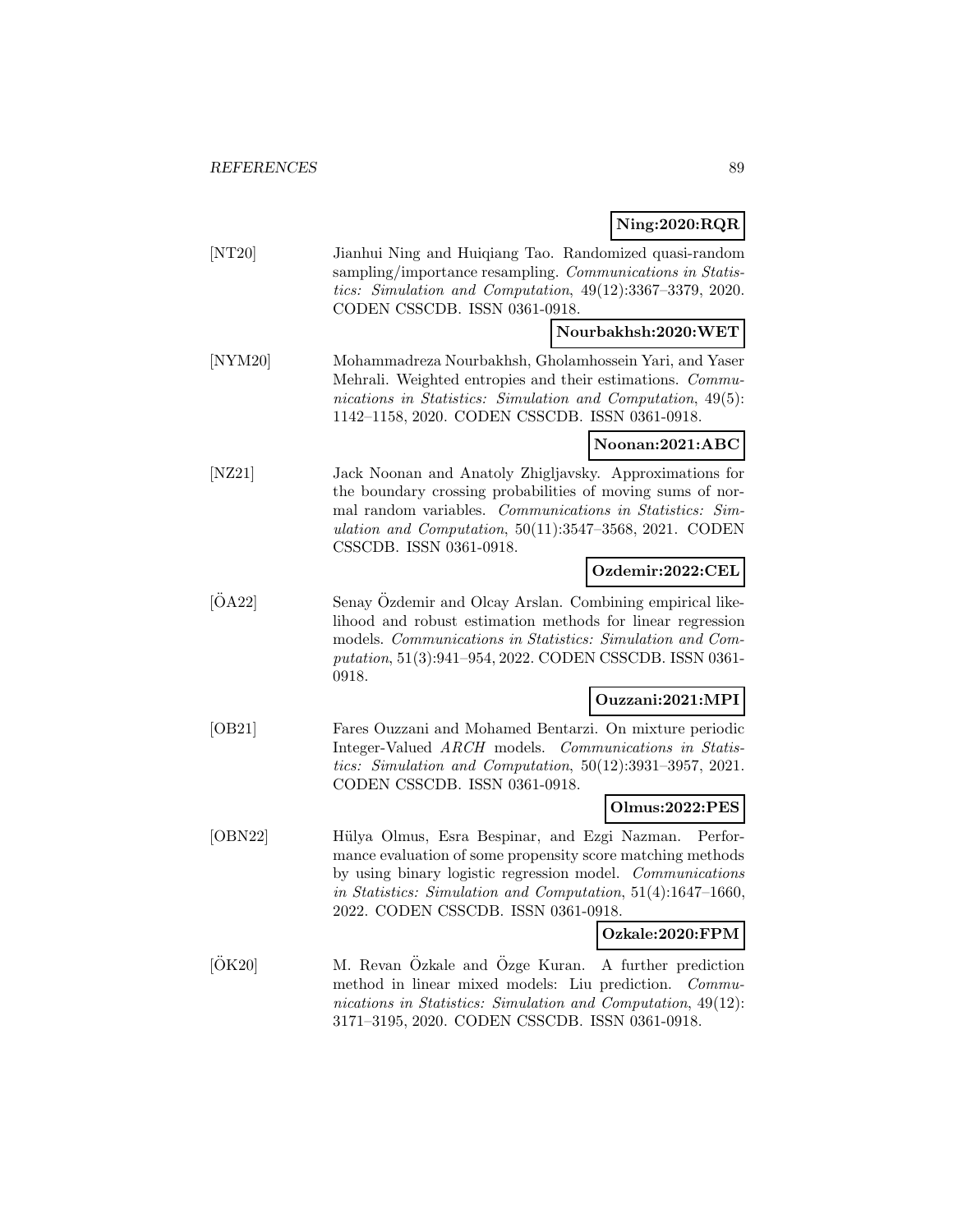# **Ozbay:2021:RPS**

| [OK21]   | Nimet Ozbay and Selahattin Kaçiranlar. Risk performance<br>of some shrinkage estimators. Communications in Statistics:<br>Simulation and Computation, 50(2):323-342, 2021. CODEN<br>CSSCDB. ISSN 0361-0918.                                                                    |
|----------|--------------------------------------------------------------------------------------------------------------------------------------------------------------------------------------------------------------------------------------------------------------------------------|
|          | Osmundsen:2021:MMS                                                                                                                                                                                                                                                             |
| [OKO21]  | Kjartan Kloster Osmundsen, Tore Selland Kleppe, and Atle<br>Oglend. MCMC for Markov-switching models — Gibbs sam-<br>pling vs. marginalized likelihood. Communications in Statis-<br>tics: Simulation and Computation, 50(3):669-690, 2021. CO-<br>DEN CSSCDB. ISSN 0361-0918. |
|          | Obeidat:2022:BMT                                                                                                                                                                                                                                                               |
| [OLOK22] | Mohammed Obeidat, Juxin Liu, Nathaniel Osgood, and Ge-<br>off Klassen. Bayesian methods for time series of count data.<br>Communications in Statistics: Simulation and Computation,<br>51(2):486-504, 2022. CODEN CSSCDB. ISSN 0361-0918.                                      |
|          | Orenti:2021:RRA                                                                                                                                                                                                                                                                |
| [OM21]   | Annalisa Orenti and Ettore Marubini. Robust regression anal-<br>ysis: a useful two stage procedure. Communications in Statis-<br>tics: Simulation and Computation, $50(1):16-37$ , 2021. CO-<br>DEN CSSCDB. ISSN 0361-0918.                                                    |
|          | Opperman:2021:SPR                                                                                                                                                                                                                                                              |
| [ON21]   | Logan Opperman and Wei Ning. Sequential probability ratio<br>test for skew normal distribution. Communications in Statis-<br>tics: Simulation and Computation, $50(10):2823-2836$ , 2021.<br>CODEN CSSCDB. ISSN 0361-0918.                                                     |
|          | Olmus:2022:CPL                                                                                                                                                                                                                                                                 |
| [ONE22]  | Hülya Olmus, Ezgi Nazman, and Semra Erbas. Comparison<br>of penalized logistic regression models for rare event case.<br>Communications in Statistics: Simulation and Computation,<br>51(4):1578-1590, 2022. CODEN CSSCDB. ISSN 0361-0918.                                     |
|          | Okorn:2021:LMG                                                                                                                                                                                                                                                                 |
| [OO21]   | Rok Okorn and Matjaz Omladic. Lévy modeled GMWB: Pric-<br>ing with wavelets. Communications in Statistics: Simulation<br>and Computation, $50(2):413-425$ , $2021$ . CODEN CSSCDB.<br>ISSN 0361-0918.                                                                          |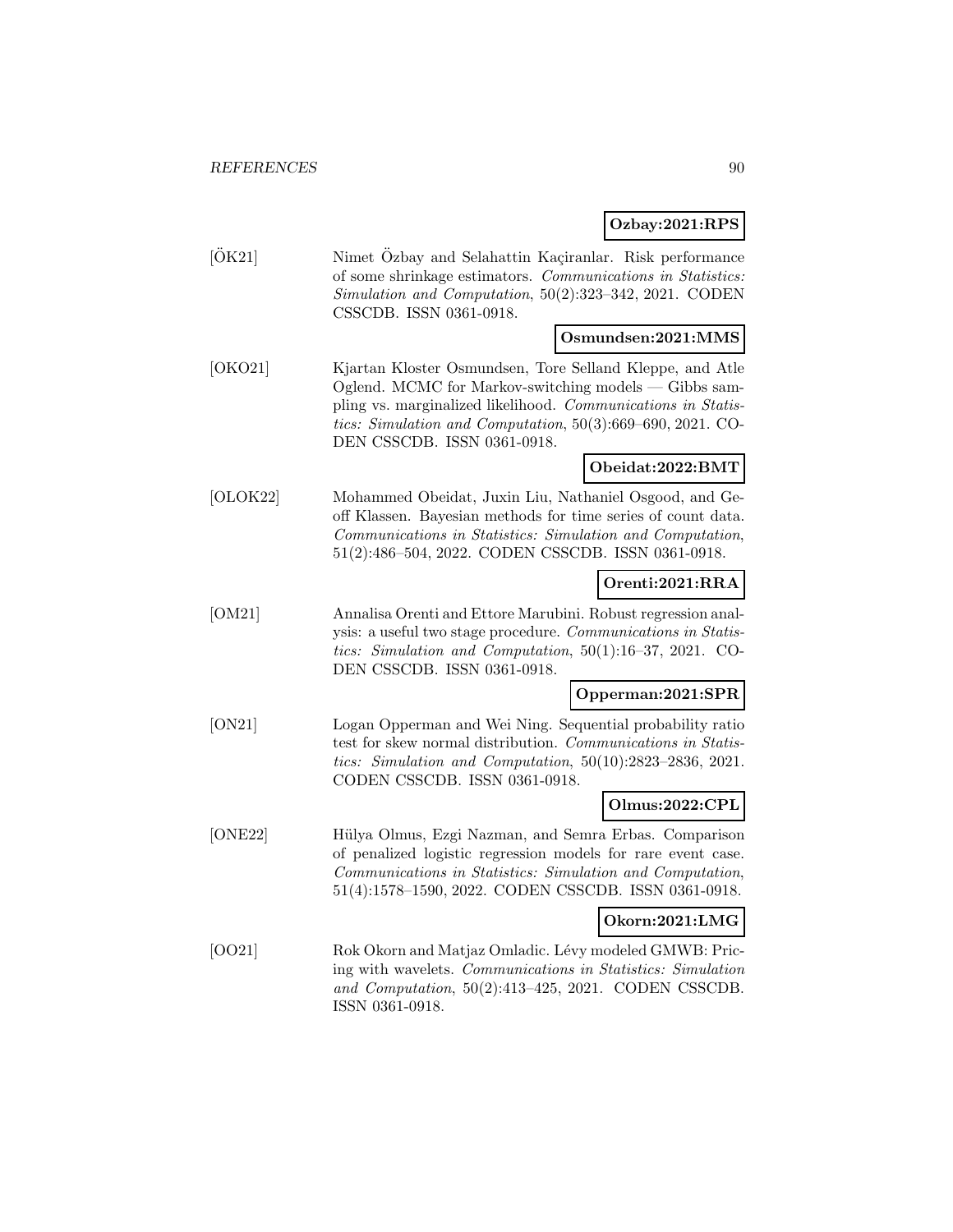#### **Osborne:2020:DSD**

[OP20] Daniel E. Osborne and Vic Patrangenaru. Detecting statistical differences between average glaucoma indices of the eye recovered from virtual 3D reconstructions of the eye's optic nerve head using 2D stereo images. Communications in Statistics: Simulation and Computation, 49(8):2193–2205, 2020. CODEN CSSCDB. ISSN 0361-0918.

#### **Ozonur:2022:GFT**

[OP22] Deniz Ozonur and Sudhir Paul. Goodness of fit tests of the two-parameter gamma distribution against the threeparameter generalized gamma distribution. Communications in Statistics: Simulation and Computation, 51(3):687–697, 2022. CODEN CSSCDB. ISSN 0361-0918.

#### **Ozbay:2020:EMM**

[OT20] Nimet Ozbay and Selma Toker. Efficiency of Mansson's method: Some numerical findings about the role of biasing parameter in the estimation of distributed lag model. Communications in Statistics: Simulation and Computation, 49 (9):2333–2346, 2020. CODEN CSSCDB. ISSN 0361-0918.

#### **Ozkale:2021:RIC**

[Ozk21] M. Revan Ozkale. The red indicator and corrected VIFs in generalized linear models. Communications in Statistics: Simulation and Computation, 50(12):4144–4170, 2021. CO-DEN CSSCDB. ISSN 0361-0918.

# **Pan:2020:GCC**

[Pan20a] Yingli Pan. Generalized case-cohort analysis for constrained estimation in the Cox's model. Communications in Statistics: Simulation and Computation, 49(1):45–65, 2020. CODEN CSSCDB. ISSN 0361-0918.

#### **Panahbehagh:2020:SRC**

[Pan20b] Bardia Panahbehagh. Stratified and ranked composite sampling. Communications in Statistics: Simulation and Computation, 49(2):504–515, 2020. CODEN CSSCDB. ISSN 0361- 0918.

## **Pant:2020:TPM**

[Pan20c] Mohan D. Pant. The t-transformed power method distributions for simulating univariate and multivariate non-normal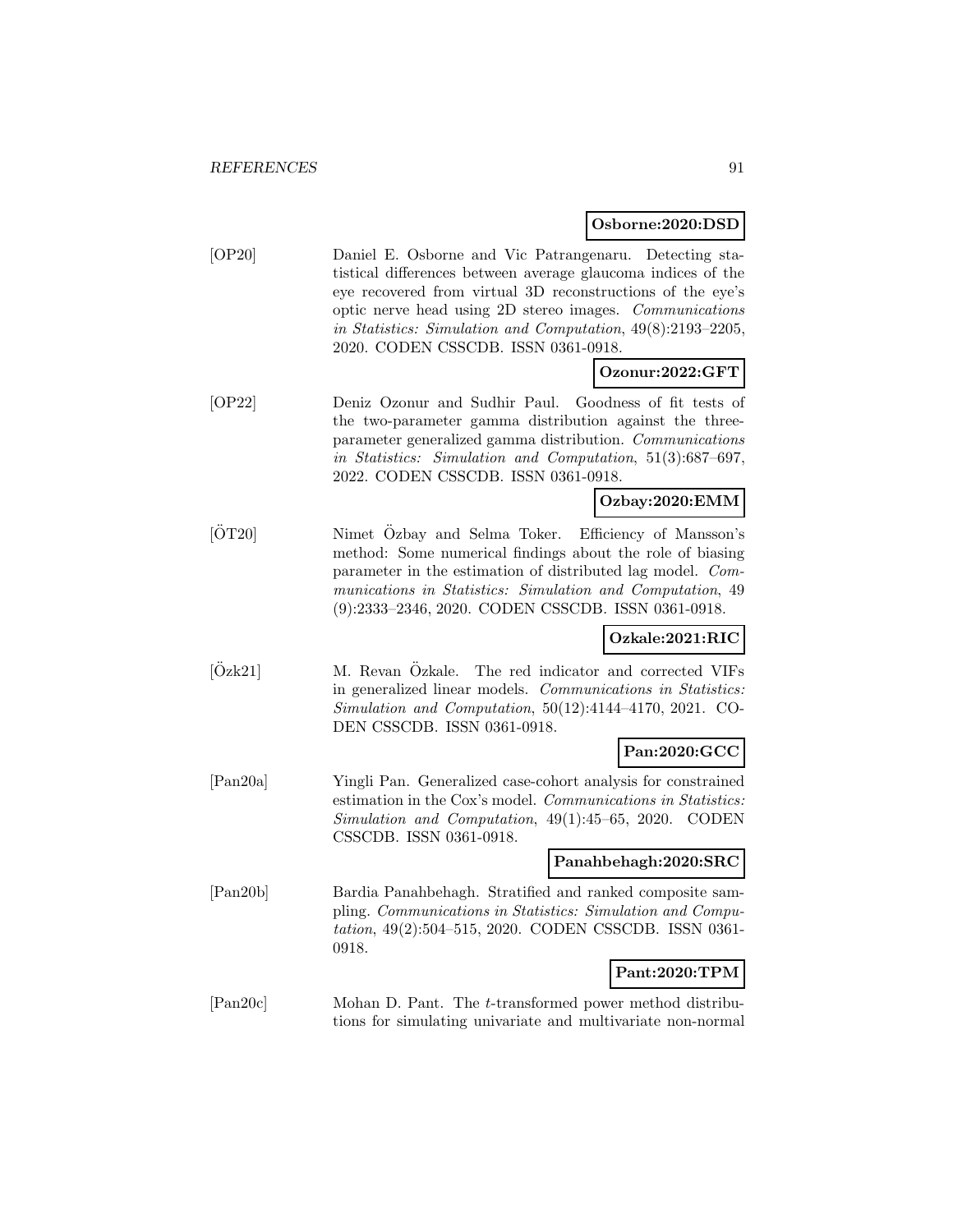distributions. Communications in Statistics: Simulation and Computation, 49(4):825–846, 2020. CODEN CSSCDB. ISSN 0361-0918.

#### **Papanastassiou:2020:TSM**

[Pap20] Demetrios Papanastassiou. Testing for a single mean with transformed data. Communications in Statistics: Simulation and Computation, 49(2):436–452, 2020. CODEN CSSCDB. ISSN 0361-0918.

#### **Park:2020:SMT**

[Par20] Hyo-Il Park. Simultaneous multivariate tests under the normality assumption. Communications in Statistics: Simulation and Computation, 49(7):1886–1897, 2020. CODEN CSS-CDB. ISSN 0361-0918.

# **Piri:2021:WAP**

[PASB21] Sepehr Piri, Abdel-Salam G. Abdel-Salam, and Edward L. Boone. A wavelet approach for profile monitoring of Poisson distribution with application. Communications in Statistics: Simulation and Computation, 50(2):525–536, 2021. CODEN CSSCDB. ISSN 0361-0918.

# **Pekalp:2022:DBS**

[PAT22] Mustafa Hilmi Pekalp, Halil Aydogdu, and Kamil Feridun Türkman. Discriminating between some lifetime distributions in geometric counting processes. Communications in Statistics: Simulation and Computation, 51(3):715–737, 2022. CO-DEN CSSCDB. ISSN 0361-0918.

#### **Pandey:2022:CAS**

[PBLM22] Arvind Pandey, Shashi Bhushan, Ralte Lalpawimawha, and Praveen Kumar Misra. Comparison of additive shared frailty models under Lindley baseline distribution. Communications in Statistics: Simulation and Computation, 51(3):1121–1136, 2022. CODEN CSSCDB. ISSN 0361-0918.

## **Pan:2022:IPB**

[PCWL22] Chun Pan, Bo Cai, Lianming Wang, and Xiaoyan Lin. ICBayes: a package of Bayesian semiparametric regression for intervel-censored data. Communications in Statistics: Simulation and Computation, 51(4):1852–1866, 2022. CODEN CSSCDB. ISSN 0361-0918.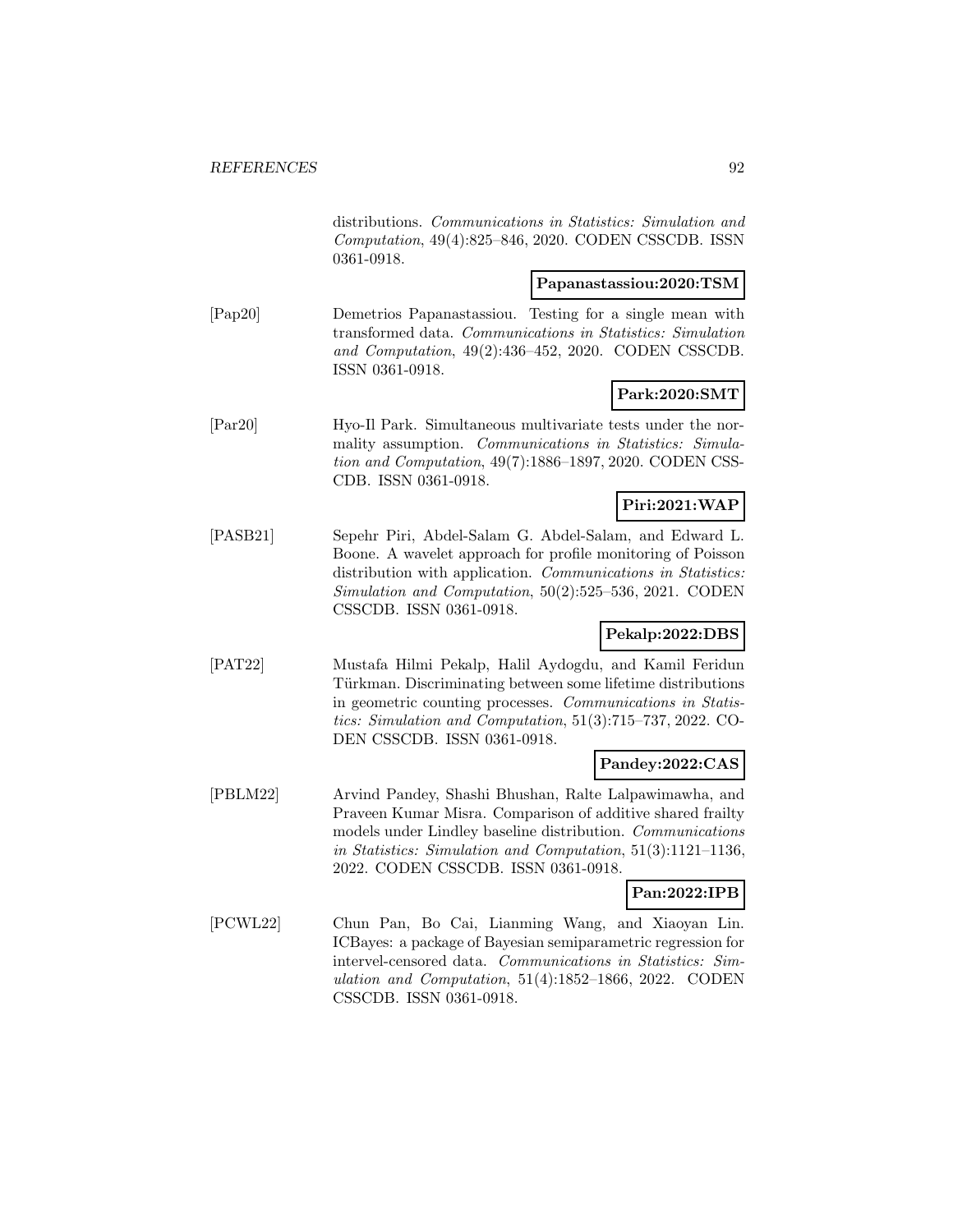**Park:2021:THS**

| PD21       | Junyong Park and Andrei Draganescu. Testing homogene-<br>ity of several normal population means based on an interval<br>hypothesis. Communications in Statistics: Simulation and<br>Computation, 50(12):4114-4131, 2021. CODEN CSSCDB.<br>ISSN 0361-0918.<br>Park:2020:IBC                |
|------------|-------------------------------------------------------------------------------------------------------------------------------------------------------------------------------------------------------------------------------------------------------------------------------------------|
|            |                                                                                                                                                                                                                                                                                           |
| $ PDO+20 $ | Chanseok Park, Sanku Dey, Linhan Ouyang, Jai-Hyun Byun,<br>and Mark Leeds. Improved bootstrap confidence intervals for<br>the process capability index $C_{pk}$ . Communications in Statis-<br>tics: Simulation and Computation, 49(10):2583-2603, 2020.<br>CODEN CSSCDB. ISSN 0361-0918. |
|            | Parra-Frutos:2021:RSK                                                                                                                                                                                                                                                                     |
| PFM21      | Isabel Parra-Frutos and Lourdes Molera. Removing skewness<br>and kurtosis by transformation when testing for mean equal-<br>ity. Communications in Statistics: Simulation and Computa-<br>tion, 50(9):2598-2618, 2021. CODEN CSSCDB. ISSN 0361-<br>0918.<br>Pal:2022:ECP                  |
|            |                                                                                                                                                                                                                                                                                           |
| PG221      | Surajit Pal and Susanta Kumar Gauri.<br>Evaluating capa-                                                                                                                                                                                                                                  |

bility of a process with ordinal responses. Communications in Statistics: Simulation and Computation, 51(6):2871–2887, 2022. CODEN CSSCDB. ISSN 0361-0918.

## **Pakbaz:2022:MAG**

[PHN22] F. Pakbaz, F. Hosseini, and A. R. Nematollahi. Modeling additive genetic effects in animal models by closed skew normal distribution. Communications in Statistics: Simulation and Computation, 51(3):1186–1198, 2022. CODEN CSSCDB. ISSN 0361-0918.

## **Pham:2021:DBS**

[PHS21] Thanh Pham, Trung Ha, and Julia N. Soulakova. Designbased single-mediator approach for complex survey data. Communications in Statistics: Simulation and Computation, 50(3):822–831, 2021. CODEN CSSCDB. ISSN 0361-0918.

#### **Pakgohar:2020:GFT**

[PHY20] A. Pakgohar, A. Habibirad, and F. Yousefzadeh. Goodness of fit test using Lin-Wong divergence based on Type-I censored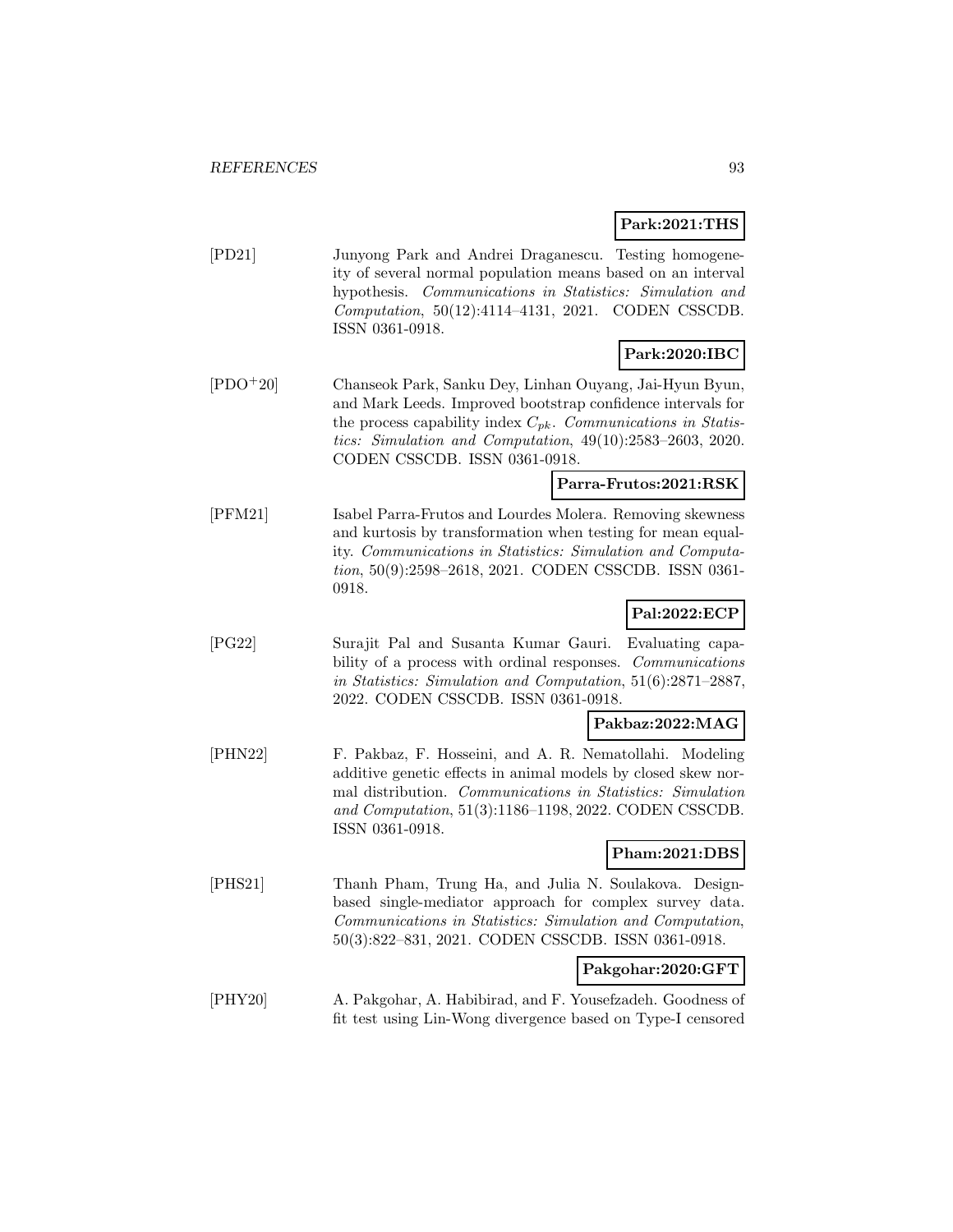data. Communications in Statistics: Simulation and Computation, 49(9):2485–2504, 2020. CODEN CSSCDB. ISSN 0361-0918.

# **Pekalp:2022:SID**

[PIA22] Mustafa Hilmi Pekalp, Gültaç Eroglu Inan, and Halil Aydogdu. Statistical inference for doubly geometric process with Weibull interarrival times. Communications in Statistics: Simulation and Computation, 51(6):3428–3440, 2022. CODEN CSSCDB. ISSN 0361-0918.

#### **Picinbono:2021:CFB**

[Pic21] Bernard Picinbono. Coincidence functions and Bartlett spectra of point processes. Communications in Statistics: Simulation and Computation, 50(9):2581–2597, 2021. CODEN CSSCDB. ISSN 0361-0918.

#### **Phrueksawatnon:2021:DOR**

[PJL21] Piyada Phrueksawatnon, Jirawan Jitthavech, and Vichit Lorchirachoonkul. Determining the optimal ridge parameter in logistic regression. Communications in Statistics: Simulation and Computation, 50(11):3569–3580, 2021. CODEN CSSCDB. ISSN 0361-0918.

#### **Park:2021:SKS**

[PK21] Heewon Park and Sadanori Konishi. Sparse kernel subspace method for classifying and representing patterns from data with complex structure. Communications in Statistics: Simulation and Computation, 50(10):3088–3104, 2021. CODEN CSSCDB. ISSN 0361-0918.

#### **Park:2022:EBB**

[PK22] Junhui Park and Seung-Ho Kang. Effects of between-batch variability on the type I error rate in biosimilar development. Communications in Statistics: Simulation and Computation, 51(1):323–340, 2022. CODEN CSSCDB. ISSN 0361-0918.

# **Pekalp:2022:EMV**

[PKA22] Mustafa Hilmi Pekalp, Melike Özlem Karaduman, and Halil Aydogdu. Estimation of the mean value function for gamma trend renewal process. Communications in Statistics: Simulation and Computation, 51(6):3441–3456, 2022. CODEN CSSCDB. ISSN 0361-0918.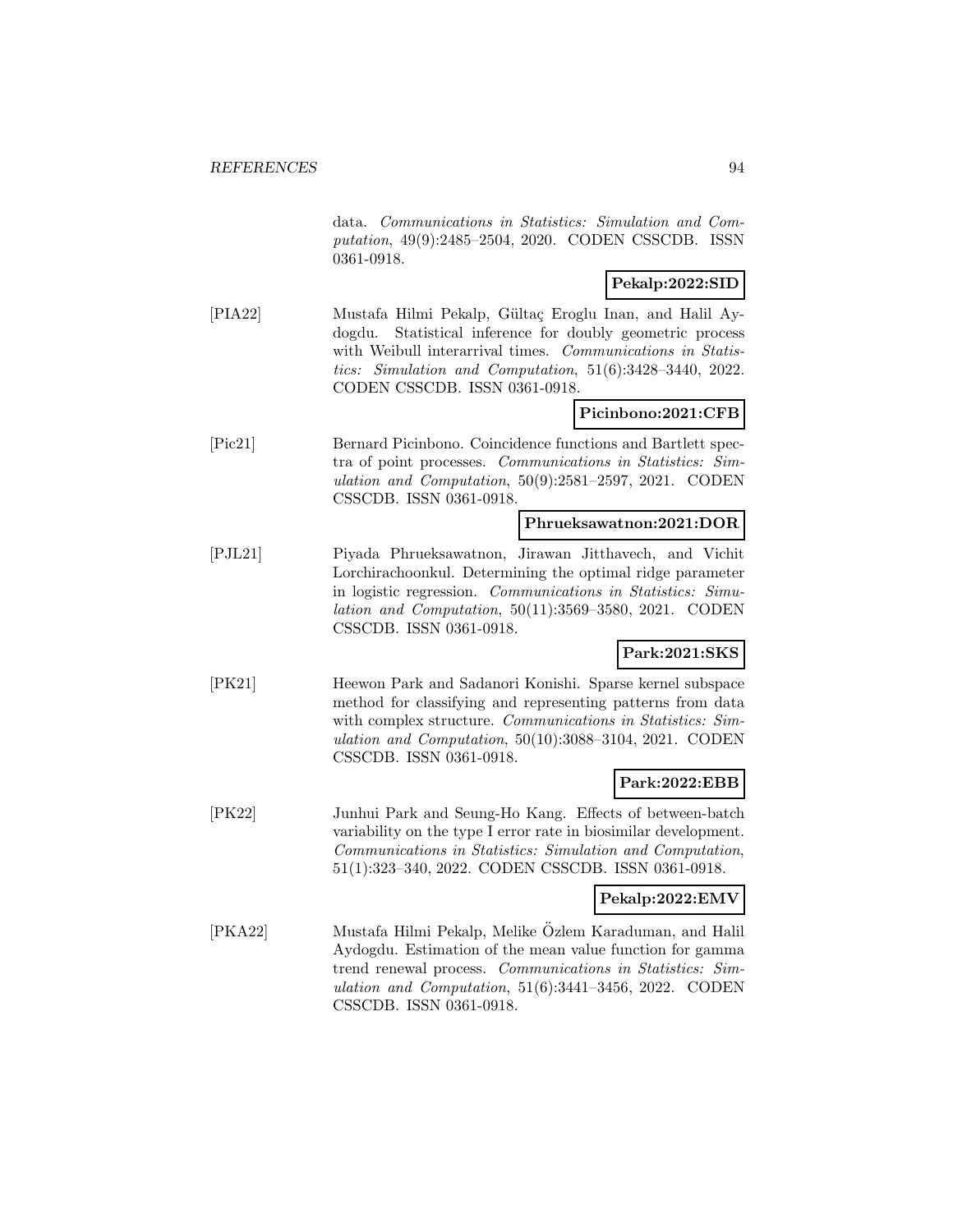**Park:2022:IFS**

[PKW22] Chanseok Park, Haewon Kim, and Min Wang. Investigation of finite-sample properties of robust location and scale estimators. Communications in Statistics: Simulation and Computation, 51(5):2619–2645, 2022. CODEN CSSCDB. ISSN 0361-0918.

## **Pasha:2020:GVB**

[PM20] M. A. Pasha and M. Bameni Moghadam. A generalized version of Ben–Daya–Rahim (2000) and Rahim–Banerjee (1993) cost models in economic design of X-control charts for systems with early replacement and preventive maintenance under decreasing integrated hazard. Communications in Statistics: Simulation and Computation, 49(1):178–193, 2020. CO-DEN CSSCDB. ISSN 0361-0918.

#### **Prajapati:2020:NDT**

[PMK20] Deepak Prajapati, Sharmistha Mitra, and Debasis Kundu. A new decision theoretic sampling plan for exponential distribution under Type-I censoring. Communications in Statistics: Simulation and Computation, 49(2):453–471, 2020. CODEN CSSCDB. ISSN 0361-0918.

## **Patummasut:2021:REP**

- [PN21] Mena Patummasut and Sudarat Nidsunkid. A ratio estimator in path sampling. Communications in Statistics: Simulation and Computation, 50(2):376–387, 2021. CODEN CSSCDB. ISSN 0361-0918.
- [Pol20] Esra Polat. The effects of different weight functions on partial robust M-regression performance: a simulation study. Communications in Statistics: Simulation and Computation, 49 (4):1089–1104, 2020. CODEN CSSCDB. ISSN 0361-0918.

#### **Polajnar:2022:UEN**

**Polat:2020:EDW**

[Pol22] Emil Polajnar. Using elastic net restricted kernel canonical correlation analysis for cross-language information retrieval. Communications in Statistics: Simulation and Computation, 51(6):2924–2941, 2022. CODEN CSSCDB. ISSN 0361-0918.

#### **Pietrosanu:2021:HMB**

[PRH21] Matthew Pietrosanu, Rhonda J. Rosychuk, and X. Joan Hu. Handling missing birthdates in marginal regression analysis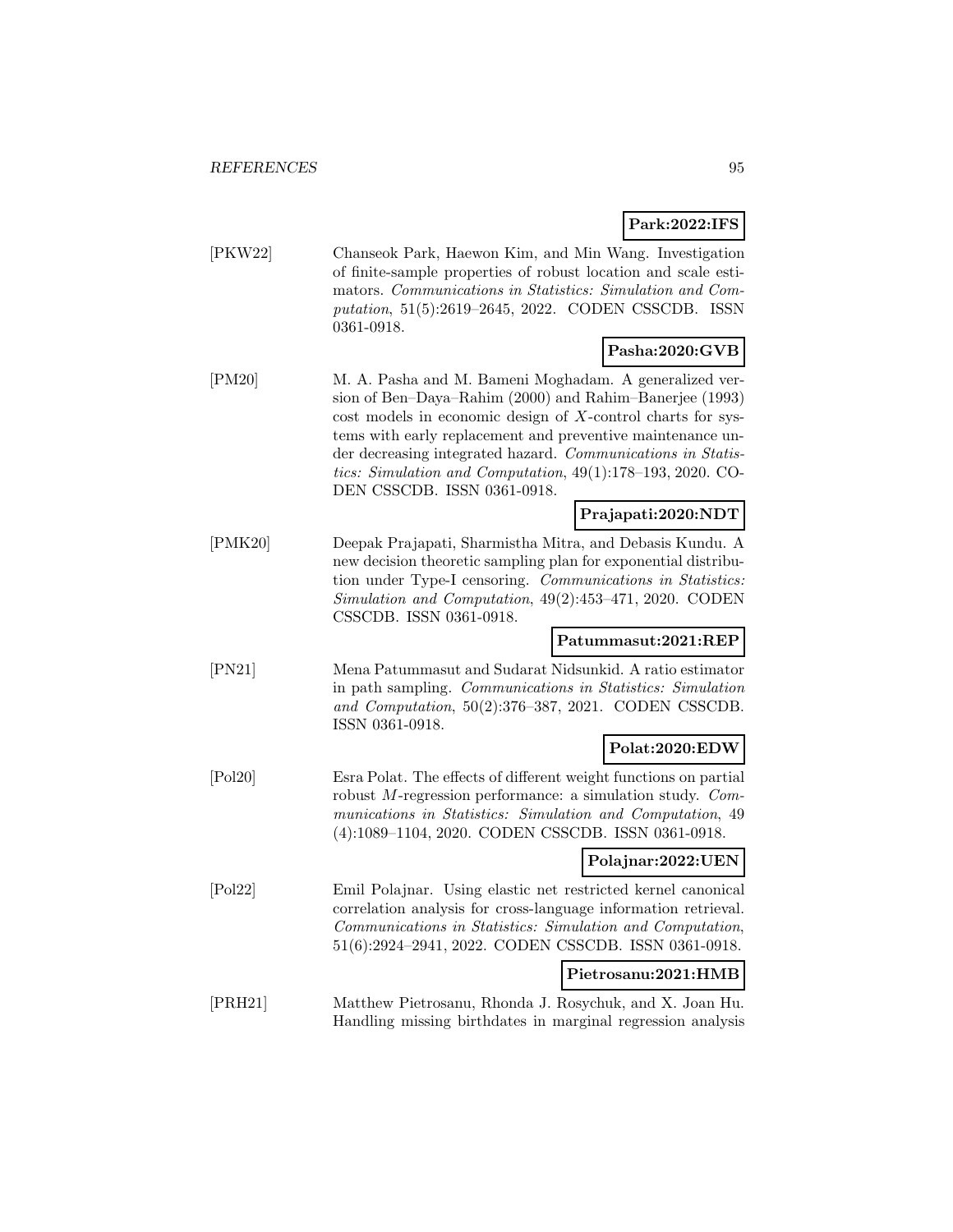|              | with recurrent events. Communications in Statistics: Simu-<br>lation and Computation, 50(1):142-152, 2021. CODEN CSS-<br>CDB. ISSN 0361-0918.                                                                                                                               |
|--------------|-----------------------------------------------------------------------------------------------------------------------------------------------------------------------------------------------------------------------------------------------------------------------------|
|              | Panza:2020:MWR                                                                                                                                                                                                                                                              |
| [PV20a]      | Carlos Arturo Panza and Jose Alberto Vargas. Monitoring<br>Weibull regression models with type i right-censored obser-<br>vations in phase II processes. Communications in Statistics:<br>Simulation and Computation, 49(2):335-354, 2020. CODEN<br>CSSCDB. ISSN 0361-0918. |
|              | Psaradakis:2020:NTD                                                                                                                                                                                                                                                         |
| [PV20b]      | Zacharias Psaradakis and Marián Vávra.<br>Normality tests<br>for dependent data: large-sample and bootstrap approaches.<br>Communications in Statistics: Simulation and Computation,<br>49(2):283-304, 2020. CODEN CSSCDB. ISSN 0361-0918.                                  |
|              | Pan:2020:IAI                                                                                                                                                                                                                                                                |
| [PY20]       | Tianshu Pan and Yue Yin. Improving the accuracy of iden-<br>tifying the lognormal curve in the Johnson system. Commu-<br>nications in Statistics: Simulation and Computation, 49(5):<br>1321-1332, 2020. CODEN CSSCDB. ISSN 0361-0918.                                      |
|              | Pourjafar:2020:EMR                                                                                                                                                                                                                                                          |
| $[$ PZ20 $]$ | Hojjat Pourjafar and Vali Zardasht. Estimation of the mean<br>residual life function in the presence of measurement errors.<br>Communications in Statistics: Simulation and Computation,<br>49(2):532–555, 2020. CODEN CSSCDB. ISSN 0361-0918.                              |
|              | Qu:2021:CDE                                                                                                                                                                                                                                                                 |
| [QL21]       | Leming Qu and Yang Lu. Copula density estimation by finite<br>mixture of parametric copula densities. Communications in<br>Statistics: Simulation and Computation, 50(11):3315-3337,<br>2021. CODEN CSSCDB. ISSN 0361-0918.                                                 |
|              | Qin:2022:RDC                                                                                                                                                                                                                                                                |
| [QYC22]      | Ruibing Qin, Xiaoqin Yang, and Zhanshou Chen. Ratio de-<br>tections for change point in heavy tailed observations. Com-<br>munications in Statistics: Simulation and Computation, 51<br>(5):2487-2510, 2022. CODEN CSSCDB. ISSN 0361-0918.                                  |
|              | Rahimi:2021:SMM                                                                                                                                                                                                                                                             |
| [RAG21]      | Sajede Baratian Rahimi, Amirhossein Amiri,<br>and Reza<br>Ghashghaei. Simultaneous monitoring of mean vector and                                                                                                                                                            |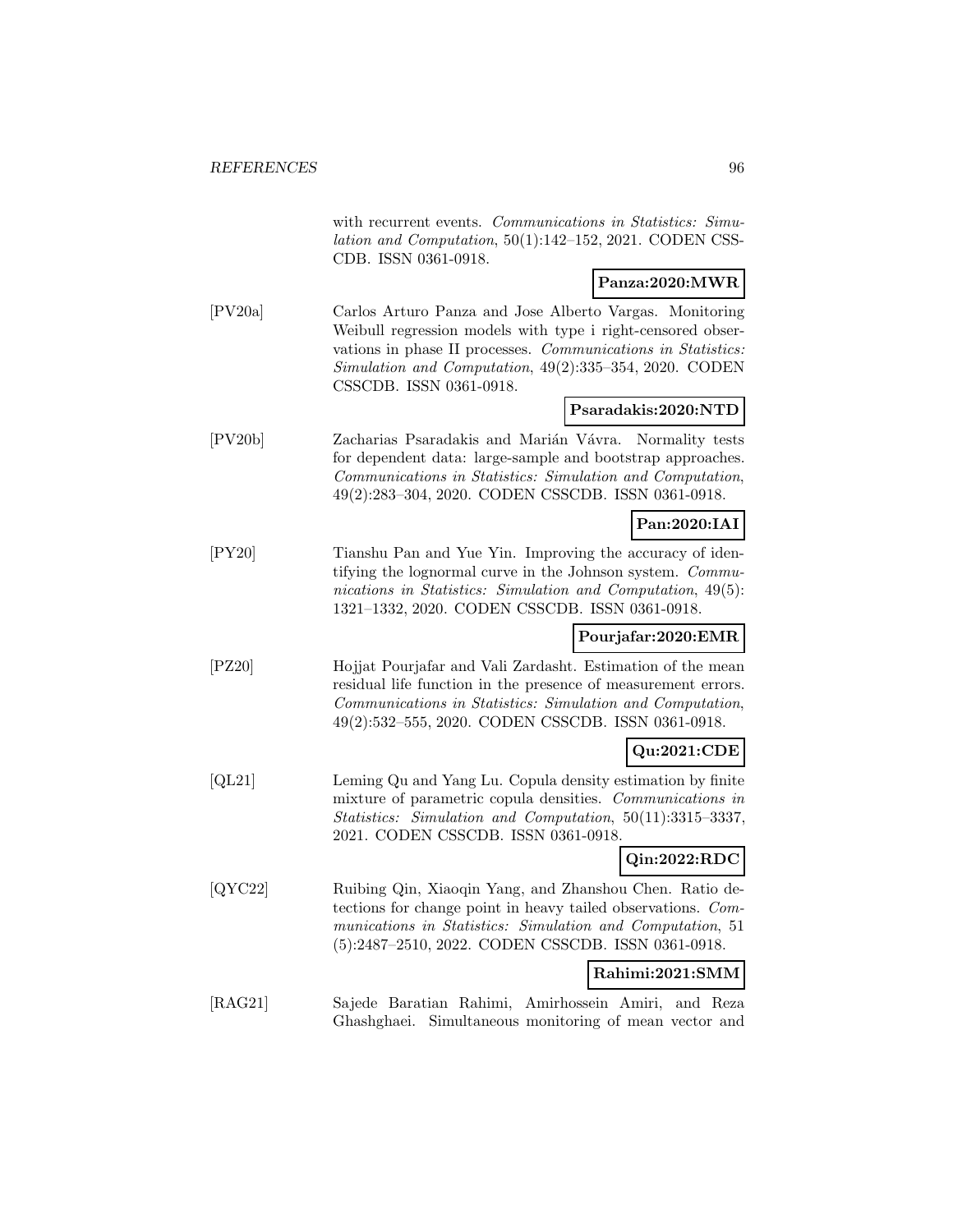|                                        | covariance matrix of multivariate simple linear profiles in the<br>presence of within profile autocorrelation. Communications<br>in Statistics: Simulation and Computation, 50(6):1791-1808,<br>2021. CODEN CSSCDB. ISSN 0361-0918.                                                                                                                                                        |
|----------------------------------------|--------------------------------------------------------------------------------------------------------------------------------------------------------------------------------------------------------------------------------------------------------------------------------------------------------------------------------------------------------------------------------------------|
|                                        | Rao:2021:VSP                                                                                                                                                                                                                                                                                                                                                                               |
| [RAJ21]                                | G. Srinivasa Rao, Muhammad Aslam, and Chi-Hyuck Jun. A<br>variable sampling plan using generalized multiple dependent<br>state based on a one-sided process capability index. Commu-<br>nications in Statistics: Simulation and Computation, $50(9)$ :<br>2666-2677, 2021. CODEN CSSCDB. ISSN 0361-0918.                                                                                   |
|                                        | Rasekhi:2020:SME                                                                                                                                                                                                                                                                                                                                                                           |
| [Ras20]                                | Mahdi Rasekhi. A study on methods for estimating the PDF<br>and the CDF in the exponentiated gamma distribution. Com-<br>munications in Statistics: Simulation and Computation, 49<br>(8):1999-2013, 2020. CODEN CSSCDB. ISSN 0361-0918.                                                                                                                                                   |
|                                        | Regis:2022:LMM                                                                                                                                                                                                                                                                                                                                                                             |
| $[RBN+22]$                             | Marta Regis, Alberto Brini, Nazanin Nooraee, Reinder<br>Haakma, and Edwin R. van den Heuvel. The $t$ linear mixed<br>model: model formulation, identifiability and estimation.<br>Communications in Statistics: Simulation and Computation,<br>51(5):2318-2342, 2022. CODEN CSSCDB. ISSN 0361-0918.                                                                                        |
|                                        | Raqab:2021:IEH                                                                                                                                                                                                                                                                                                                                                                             |
| [RBRAa21]                              | Mohammad Z. Raqab, Omar M. Bdair, Manoj K. Rastogi,<br>Inference for an exponentiated<br>and Fahad M. Al-aboud.<br>half logistic distribution with application to cancer hybrid<br>Communications in Statistics: Simulation<br>censored data.<br>and Computation, 50(4):1178-1201, 2021. CODEN CSSCDB.<br>ISSN 0361-0918.                                                                  |
|                                        | RodriguesLiska:2022:MLB                                                                                                                                                                                                                                                                                                                                                                    |
| [RCSS22]                               | Gilberto Rodrigues Liska, Marcelo Angelo Cirillo, Fortunato<br>Silva de Menezes, and Julio Silvio de Sousa Bueno Filho. Ma-<br>chine learning based on extended generalized linear model ap-<br>plied in mixture experiments. Communications in Statistics:<br>$Simulation$ and $Computation$ , $51(5):2511-2525$ , $2022$ .<br>$CO-$<br>DEN CSSCDB. ISSN 0361-0918.<br>Rodrigues:2020:BSP |
| $\left[\text{RdAIS}^+\text{20}\right]$ | Josemar Rodrigues,<br>Marco Henrique de Almeida Inacio,<br>Fernando Raimundo da Silva, and<br>Adriano<br>K. Suzuki,                                                                                                                                                                                                                                                                        |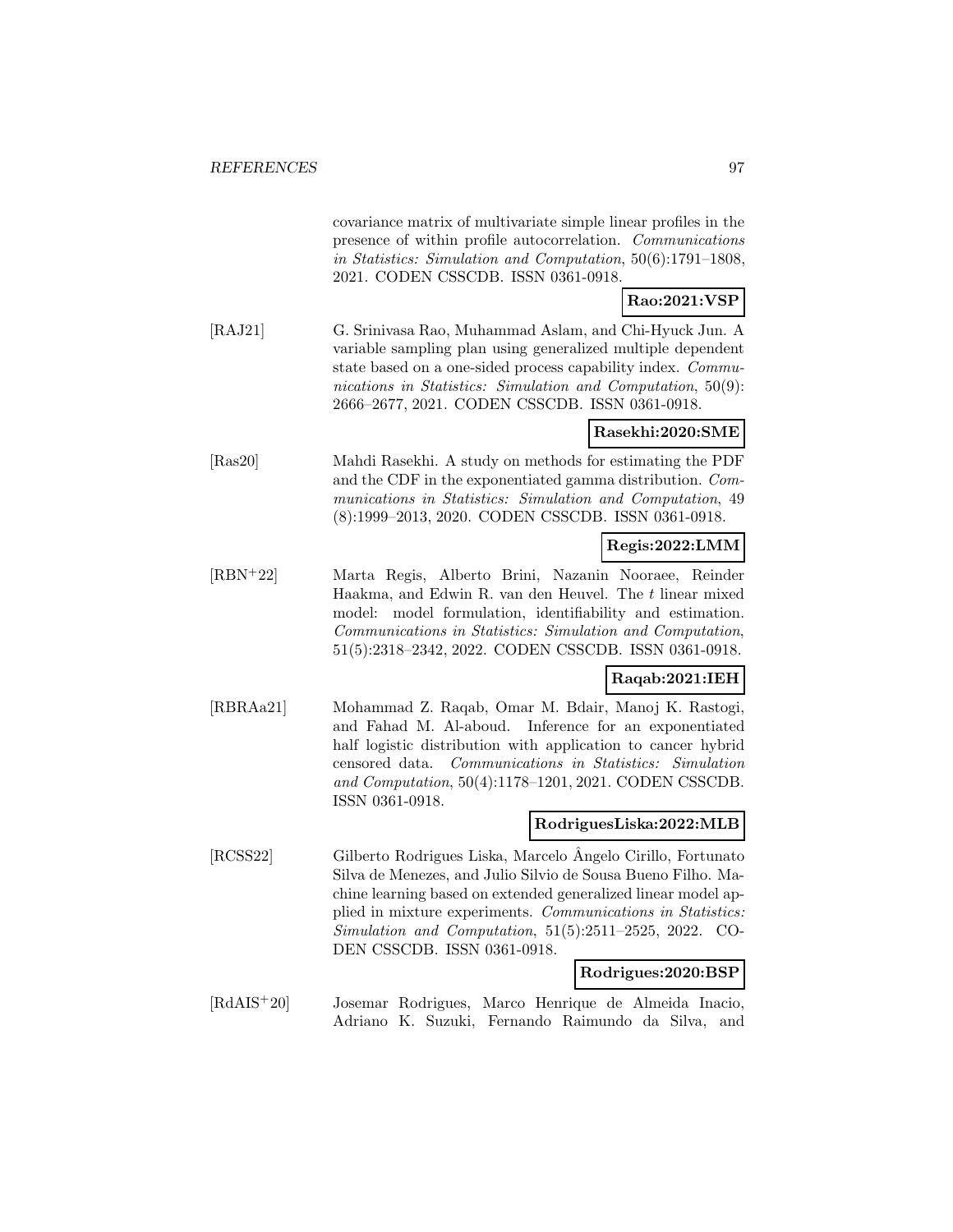Narayanaswamy Balakrishnan. Bayesian superposition of pure-birth destructive cure processes for tumor latency. Communications in Statistics: Simulation and Computation, 49 (12):3240–3253, 2020. CODEN CSSCDB. ISSN 0361-0918.

**Rezazadeh:2022:VSF**

[REMO22] H. Rezazadeh, F. Eskandari, M. Bameni Moghadam, and E. Ormoz. Variable selection in finite mixture of generalized estimating equations. Communications in Statistics: Simulation and Computation, 51(6):3237–3251, 2022. CODEN CSSCDB. ISSN 0361-0918.

## **Roshanbin:2022:MOE**

[REN22] N. Roshanbin, M. J. Ershadi, and S. T. A. Niaki. Multiobjective economic-statistical design of simple linear profiles using a combination of NSGA-II, RSM, and TOPSIS. Communications in Statistics: Simulation and Computation, 51 (4):1704–1720, 2022. CODEN CSSCDB. ISSN 0361-0918.

## **Razmkhah:2021:EDR**

[RGA21] Mansooreh Razmkhah, Bahram Sadeghpour Gildeh, and Jafar Ahmadi. An economic design of rectifying single sampling plans via maxima nomination sampling in the presence of inspection errors. Communications in Statistics: Simulation and Computation, 50(1):217–233, 2021. CODEN CSSCDB. ISSN 0361-0918.

### **Ricker:2021:SLR**

[Ric21] Martin Ricker. Solving linear regression without skewness of the residuals' distribution. Communications in Statistics: Simulation and Computation, 50(8):2482–2495, 2021. CO-DEN CSSCDB. ISSN 0361-0918.

#### **Roozegar:2020:ACB**

[RK20] Rasool Roozegar and Debasis Kundu. On absolutely continuous bivariate generalized exponential power series distribution. Communications in Statistics: Simulation and Computation, 49(7):1678–1703, 2020. CODEN CSSCDB. ISSN 0361-0918.

## **Ramos:2021:NEG**

[RL21] Pedro Luiz Ramos and Francisco Louzada. A note on the exponential geometric power series distribution. Communi-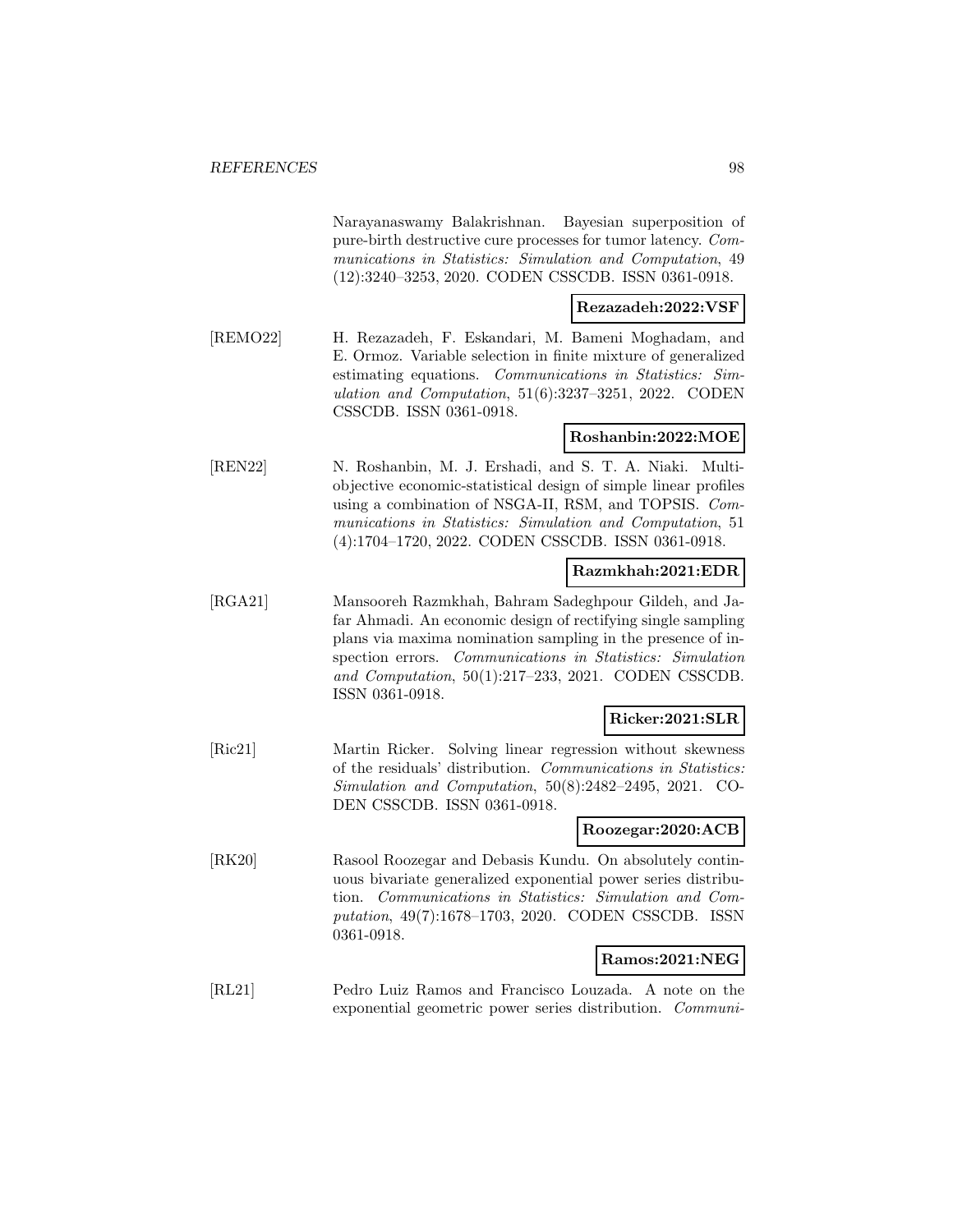cations in Statistics: Simulation and Computation, 50(11): 3794–3798, 2021. CODEN CSSCDB. ISSN 0361-0918.

#### **Rodrigues:2020:NAV**

[RM20] Paulo Canas Rodrigues and Rahim Mahmoudvand. A new approach for the vector forecast algorithm in singular spectrum analysis. Communications in Statistics: Simulation and Computation, 49(3):591–605, 2020. CODEN CSSCDB. ISSN 0361-0918.

#### **Ramires:2020:FBM**

[ROL<sup>+</sup>20] Thiago G. Ramires, Edwin M. M. Ortega, Artur J. Lemonte, Niel Hens, and Gauss M. Cordeiro. A flexible bimodal model with long-term survivors and different regression structures. Communications in Statistics: Simulation and Computation, 49(10):2639–2660, 2020. CODEN CSSCDB. ISSN 0361-0918.

#### **Ramanathan:2020:SFR**

[RRA20] T. V. Ramanathan, Neelabh Rohan, and Bovas Abraham. A stochastic frontier regression model with dynamic frontier. Communications in Statistics: Simulation and Computation, 49(6):1415–1428, 2020. CODEN CSSCDB. ISSN 0361-0918.

#### **Razie:2021:AML**

[RSG21] Farzaneh Razie, Ehsan Bahrami Samani, and Mojtaba Ganjali. Analysis of mixed longitudinal  $(k, l)$ -inflated power series, ordinal and continuous responses with sensitivity analysis to non-ignorable missing mechanism. Communications in Statistics: Simulation and Computation, 50(8):2286–2312, 2021. CODEN CSSCDB. ISSN 0361-0918.

#### **Ruzankin:2022:CNM**

[Ruz22] Pavel S. Ruzankin. A class of nonparametric mode estimators. Communications in Statistics: Simulation and Computation, 51(6):3291–3304, 2022. CODEN CSSCDB. ISSN 0361-0918.

#### **Rodriguez:2022:REP**

[RVV22] Daniela Rodríguez, Marina Valdora, and Pablo Vena. Robust estimation in partially linear regression models with monotonicity constraints. Communications in Statistics: Simulation and Computation, 51(4):2039–2052, 2022. CODEN CSS-CDB. ISSN 0361-0918.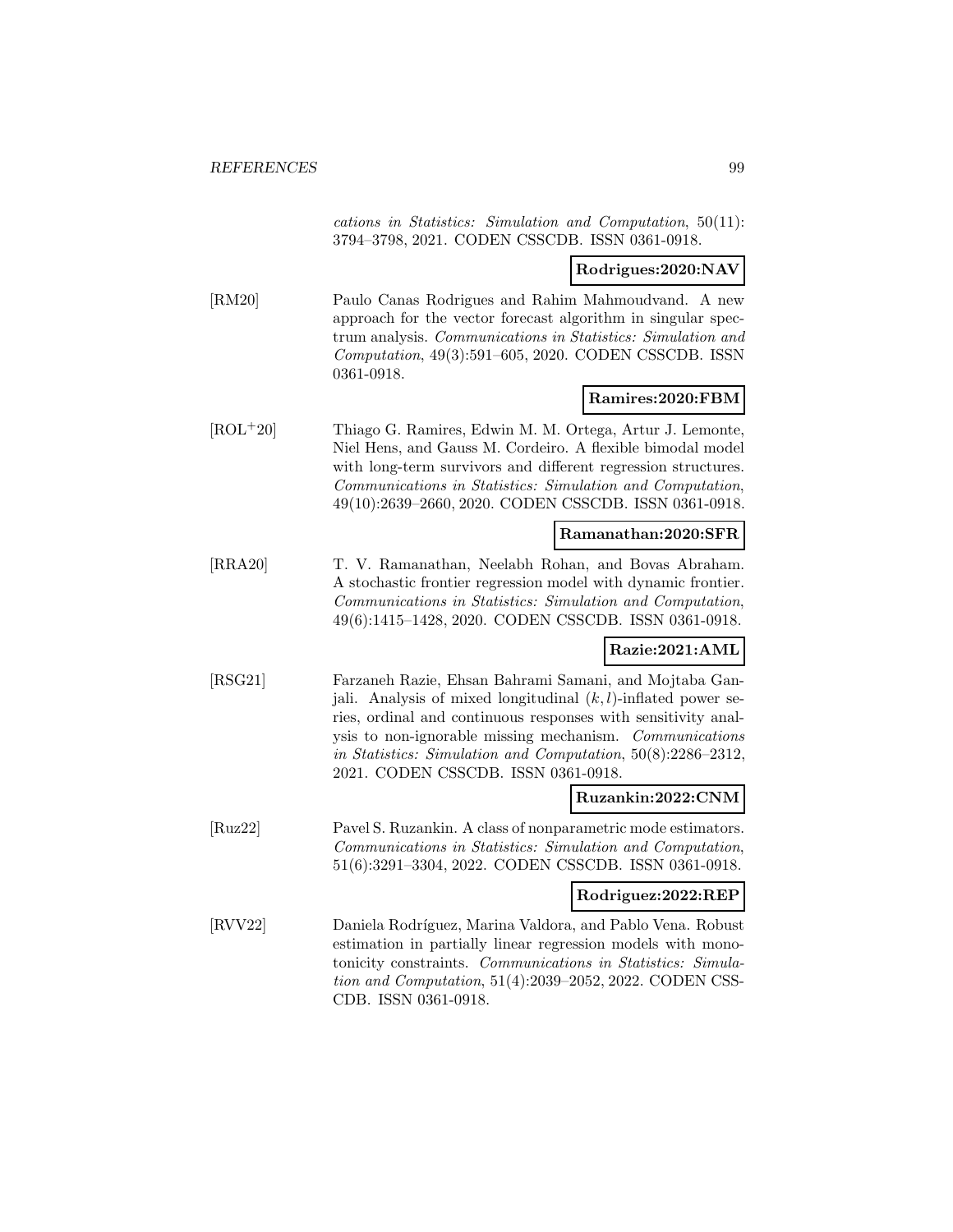# **Rytova:2021:SAP**

|                            | Rytova:2021:SAP                                                                                                                                                                                                                                                                                                                                         |
|----------------------------|---------------------------------------------------------------------------------------------------------------------------------------------------------------------------------------------------------------------------------------------------------------------------------------------------------------------------------------------------------|
| $\left[\text{RY21}\right]$ | Anastasiia Rytova and Elena Yarovaya. Survival analysis of<br>particle populations in branching random walks. <i>Communi</i> -<br>cations in Statistics: Simulation and Computation, $50(10)$ :<br>3031-3045, 2021. CODEN CSSCDB. ISSN 0361-0918.                                                                                                       |
|                            | Rahman:2020:RCC                                                                                                                                                                                                                                                                                                                                         |
| [RYA20]                    | Ayu Abdul Rahman, Sharipah Soaad Syed Yahaya, and Abdu<br>Mohammed Ali Atta.<br>Robustification of CUSUM control<br>structure for monitoring location shift of skewed distributions<br>based on modified one-step $M$ -estimator. Communications in<br>Statistics: Simulation and Computation, 49(11):3001-3018,<br>2020. CODEN CSSCDB. ISSN 0361-0918. |
|                            | Shabbir:2022:EIR                                                                                                                                                                                                                                                                                                                                        |
| [SA22]                     | Javid Shabbir and Aneel Ahmed. Estimation of interquartile<br>range in stratified sampling under non-linear cost function.<br>Communications in Statistics: Simulation and Computation,<br>51(4):1891-1898, 2022. CODEN CSSCDB. ISSN 0361-0918.                                                                                                         |
|                            | Saghir:2021:MEC                                                                                                                                                                                                                                                                                                                                         |
| [ <b>SAA21</b> ]           | Aamir Saghir, Liaquat Ahmad, and Muhammad Aslam. Mod-<br>ified EWMA control chart for transformed gamma data.<br>Communications in Statistics: Simulation and Computation,<br>50(10):3046-3059, 2021. CODEN CSSCDB. ISSN 0361-0918.                                                                                                                     |
|                            | Stephenson:2021:DLP                                                                                                                                                                                                                                                                                                                                     |
| $[SAD+21]$                 | Matthew Stephenson, R. Ayesha Ali, Gerarda A. Darlington,<br>Flavio S. Schenkel, and E. James Squires. DSLRIG: Leverag-<br>ing predictor structure in logistic regression. Communications<br>in Statistics: Simulation and Computation, 50(6):1600-1612,<br>2021. CODEN CSSCDB. ISSN 0361-0918.                                                         |
|                            | Saghir:2021:EMD                                                                                                                                                                                                                                                                                                                                         |
| [SAF21]                    | Aamir Saghir, Saddam Akber Abbasi, and Alireza Faraz. The<br>exact method for designing the Maxwell chart with estimated<br>Communications in Statistics: Simulation and<br>parameter.<br>Computation, 50(1):270-281, 2021. CODEN CSSCDB. ISSN<br>0361-0918.                                                                                            |
|                            | Sadoun:2020:EEP                                                                                                                                                                                                                                                                                                                                         |
| [SB20]                     | Mohamed Sadoun and Mohamed Bentarzi. Efficient estima-<br>tion in periodic INAR(1) model: parametric case.<br>Commu                                                                                                                                                                                                                                     |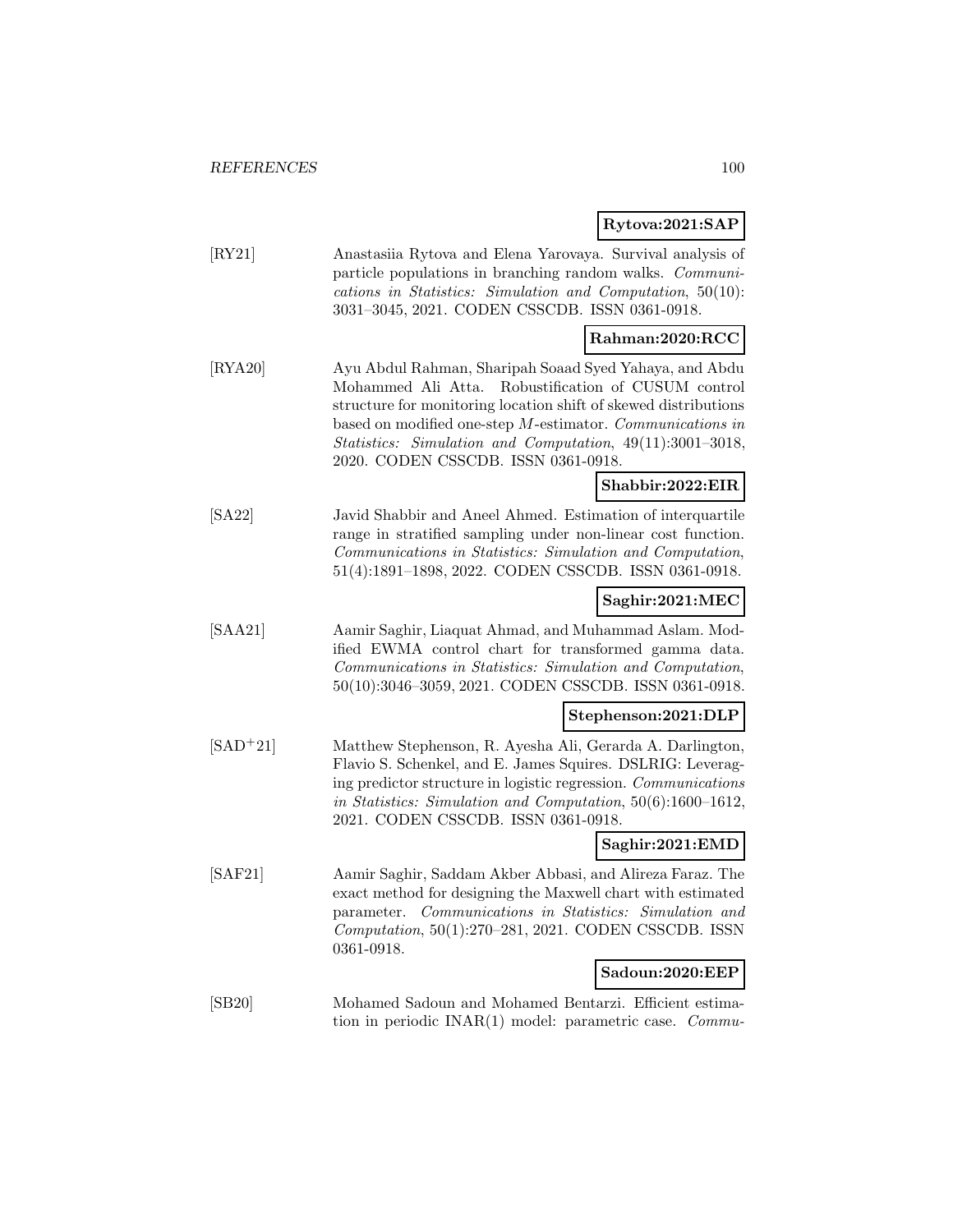nications in Statistics: Simulation and Computation, 49(8): 2014–2034, 2020. CODEN CSSCDB. ISSN 0361-0918.

#### **Santos:2021:RIS**

[SB21a] Julius Santos and Erniel Barrios. Robust inference in semiparametric spatial-temporal models. Communications in Statistics: Simulation and Computation, 50(8):2266–2285, 2021. CODEN CSSCDB. ISSN 0361-0918.

## **Shirke:2021:VSI**

[SB21b] Digambar T. Shirke and Mahesh S. Barale. A variable sampling interval sign chart for variability based on deciles. Communications in Statistics: Simulation and Computation, 50 (5):1484–1495, 2021. CODEN CSSCDB. ISSN 0361-0918.

#### **Singh:2022:FLT**

[SBB22] G. N. Singh, D. Bhattacharyya, and A. Bandyopadhyay. Formulation of logarithmic type estimators to estimate population mean in successive sampling in presence of random non response and measurement errors. Communications in Statistics: Simulation and Computation, 51(3):901–923, 2022. CO-DEN CSSCDB. ISSN 0361-0918.

### **Sen:2020:IOL**

[SBTP20] Tanmay Sen, Ritwik Bhattacharya, Yogesh Mani Tripathi, and Biswabrata Pradhan. Inference and optimum life testing plans based on Type-II progressive hybrid censored generalized exponential data. Communications in Statistics: Simulation and Computation, 49(12):3254–3282, 2020. CODEN CSSCDB. ISSN 0361-0918.

#### **Sun:2022:MSA**

[SBZG22] Li Sun, Narayanaswamy Balakrishnan, Fang-Chao Zhao, and Xiao-Hui Gu. Mis-specification analysis of the impact of covariates on the diffusion coefficient in Wiener degradation process. Communications in Statistics: Simulation and Computation, 51(6):3204–3222, 2022. CODEN CSSCDB. ISSN 0361-0918.

#### **Senturk:2020:ICM**

[SCE<sup>+</sup>20] Damla Sentürk, Yanjun Chen, Jason P. Estes, Luis F. Campos, Connie M. Rhee, Kamyar Kalantar-Zadeh, and Danh V. Nguyen. Impact of case-mix measurement error on estimation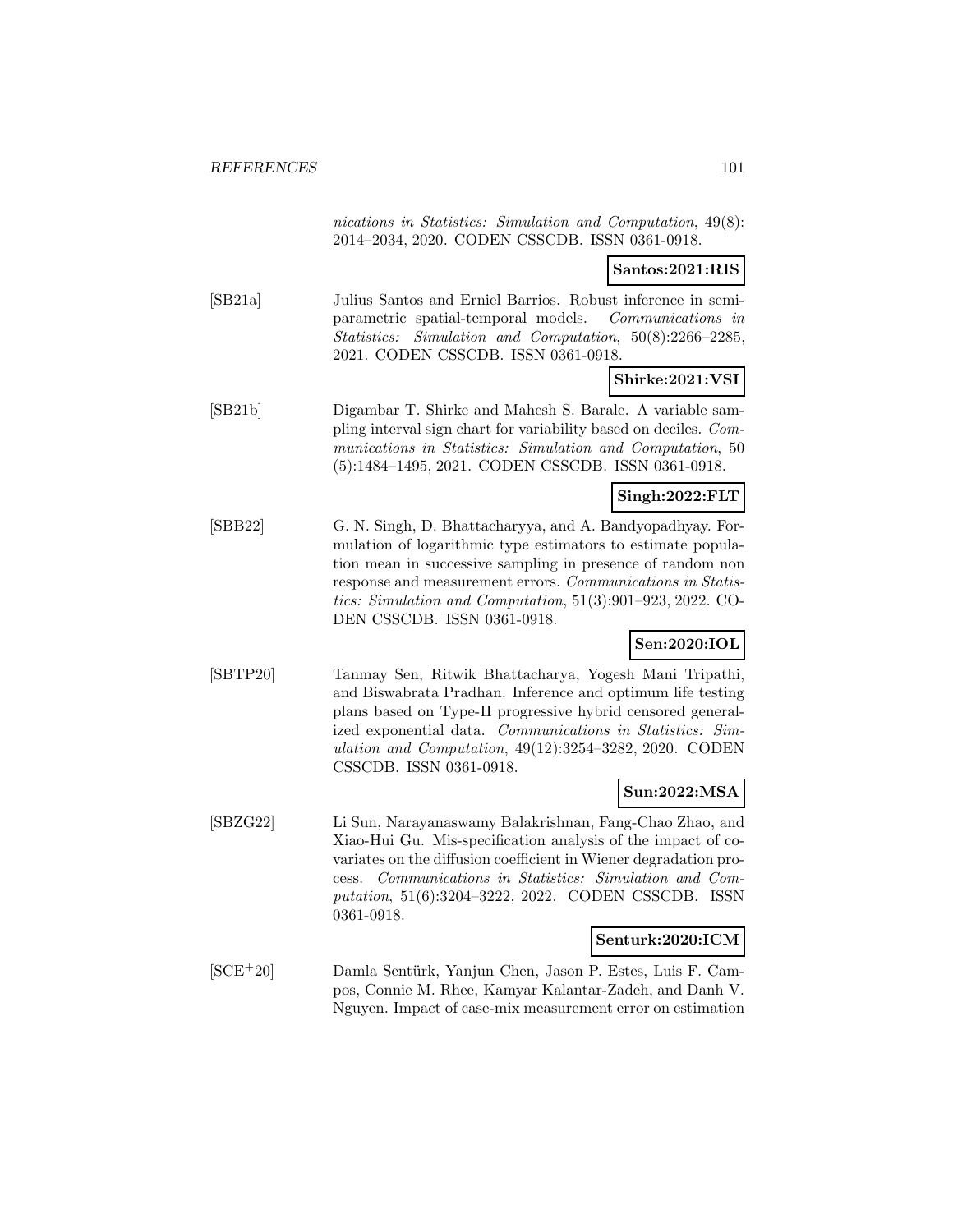and inference in profiling of health care providers. Communications in Statistics: Simulation and Computation, 49(8): 2206–2224, 2020. CODEN CSSCDB. ISSN 0361-0918.

#### **Shah:2022:MDS**

[SCHS22] Said Farooq Shah, Salman Arif Cheema, Zawar Hussain, and Ejaz Ali Shah. Masking data: a solution to social desirability bias in paired comparison experiments. Communications in Statistics: Simulation and Computation, 51(6):3149–3167, 2022. CODEN CSSCDB. ISSN 0361-0918.

# **Suhail:2020:QBE**

[SCK20] Muhammad Suhail, Sohail Chand, and B. M. Golam Kibria. Quantile based estimation of biasing parameters in ridge regression model. Communications in Statistics: Simulation and Computation, 49(10):2732–2744, 2020. CODEN CSS-CDB. ISSN 0361-0918.

### **Suhail:2021:QBR**

[SCK21] Muhammad Suhail, Sohail Chand, and B. M. Golam Kibria. Quantile-based robust ridge M-estimator for linear regression model in presence of multicollinearity and outliers. *Commu*nications in Statistics: Simulation and Computation, 50(11): 3194–3206, 2021. CODEN CSSCDB. ISSN 0361-0918.

#### **Strait:2022:PTS**

[SCK22] Justin Strait, Oksana Chkrebtii, and Sebastian Kurtek. Parallel tempering strategies for model-based landmark detection on shapes. Communications in Statistics: Simulation and Computation, 51(4):1415–1435, 2022. CODEN CSSCDB. ISSN 0361-0918.

#### **Shirazi:2022:NEQ**

[SD22] Esmaeil Shirazi and Hassan Doosti. Nonparametric estimation of a quantile density function under  $L_p$  risk via block thresholding method. Communications in Statistics: Simulation and Computation, 51(2):539–553, 2022. CODEN CSS-CDB. ISSN 0361-0918.

#### **Shahriari:2021:RSL**

[SFG21] Shirin Shahriari, Susana Faria, and A. Manuela Gonçalves. A robust sparse linear approach for contaminated data. Communications in Statistics: Simulation and Computation, 50 (6):1662–1678, 2021. CODEN CSSCDB. ISSN 0361-0918.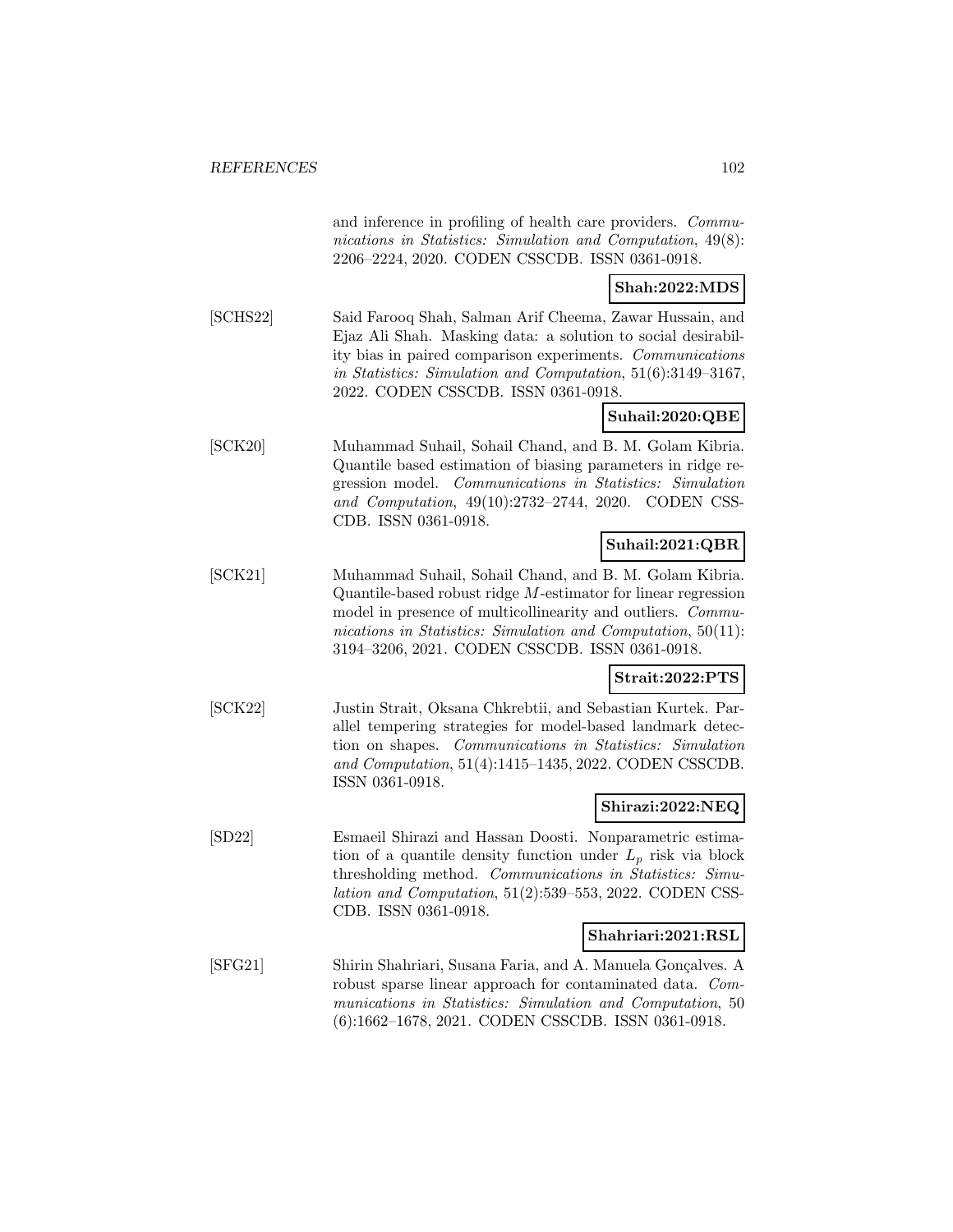**Sharma:2021:NTC**

|                  | Sharma:2021:NTC                                                                                                                                                                                                                                                    |
|------------------|--------------------------------------------------------------------------------------------------------------------------------------------------------------------------------------------------------------------------------------------------------------------|
| [SG21]           | Kush Sharma and Davinder Kumar Garg. A new technique<br>for comparing PBIBDs. Communications in Statistics: Sim-<br>ulation and Computation, $50(4):1154-1164$ , 2021. CODEN<br>CSSCDB. ISSN 0361-0918.                                                            |
|                  | Sanchez:2022:CDR                                                                                                                                                                                                                                                   |
| [SGG22]          | Ainara Rodríguez Sánchez, Román Salmerón Gómez, and<br>Catalina García. The coefficient of determination in the ridge<br>Communications in Statistics: Simulation and<br>regression.<br>Computation, 51(1):201-219, 2022. CODEN CSSCDB. ISSN<br>0361-0918.         |
|                  | Shang:2020:EFS                                                                                                                                                                                                                                                     |
| [Sha20]          | Han Lin Shang. Estimation of a functional single index model<br>with dependent errors and unknown error density. Commu-<br>nications in Statistics: Simulation and Computation, 49(12):<br>3111-3133, 2020. CODEN CSSCDB. ISSN 0361-0918.                          |
|                  | Sharafi:2022:ITP                                                                                                                                                                                                                                                   |
| $[\text{Sha}22]$ | Maryam Sharafi. Inference of the two-parameter Lindley dis-<br>tribution based on progressive type II censored data with<br>random removals. Communications in Statistics: Simulation<br>and Computation, 51(4):1967-1981, 2022. CODEN CSSCDB.<br>ISSN 0361-0918.  |
|                  | Sancar:2020:IIO                                                                                                                                                                                                                                                    |
| [SI20]           | Nuriye Sancar and Deniz Inan. Identification of influential<br>observations based on binary particle swarm optimization in<br>the Cox PH model. Communications in Statistics: Simulation<br>and Computation, 49(3):567-590, 2020. CODEN CSSCDB.<br>ISSN 0361-0918. |
|                  | Seo:2022:NPE                                                                                                                                                                                                                                                       |
| [SK22a]          | Jung In Seo and Yongku Kim. Nonparametric prior elicita-<br>tion for a binomial proportion. Communications in Statistics:<br>$Simulation$ and Computation, $51(6):2809-2821$ , $2022$ .<br>$CO-$<br>DEN CSSCDB. ISSN 0361-0918.                                    |
|                  | Singh:2022:CCE                                                                                                                                                                                                                                                     |
| [SK22b]          | Garib Nath Singh and Mohd Khalid. A composite class of es-<br>timators to deal with the issue of variance estimation under                                                                                                                                         |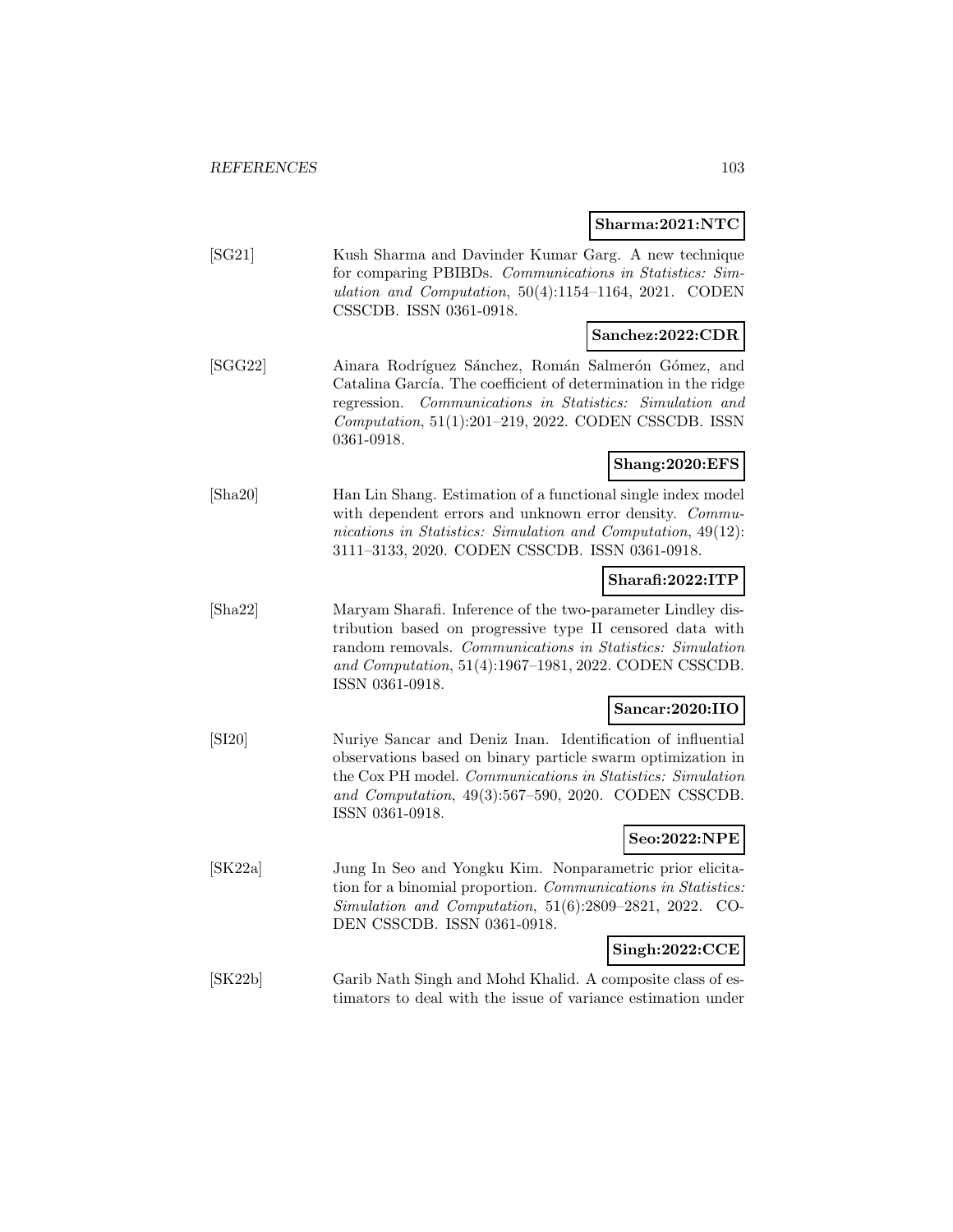|          | the situations of random non-response in two-occasion suc-<br>cessive sampling. Communications in Statistics: Simulation<br>and Computation, 51(4):1454-1473, 2022. CODEN CSSCDB.<br>ISSN 0361-0918.                                                                                                                                                                       |
|----------|----------------------------------------------------------------------------------------------------------------------------------------------------------------------------------------------------------------------------------------------------------------------------------------------------------------------------------------------------------------------------|
|          | Shende:2022:MMI                                                                                                                                                                                                                                                                                                                                                            |
| [SKG22]  | Subhash Shende, Mohan Kale, and Nikhil Gupte.<br>Model-<br>ing maternal infant HIV transmission having variable haz-<br>ard rates with two lag time distributions. Communications<br>in Statistics: Simulation and Computation, 51(6):2858-2870,<br>2022. CODEN CSSCDB. ISSN 0361-0918.                                                                                    |
|          | Sunecher:2020:BMC                                                                                                                                                                                                                                                                                                                                                          |
| [SKJ20]  | Yuvraj Sunecher, Naushad Mamode Khan, and Vandna Jowa-<br>heer. BINMA(1) model with COM-Poisson innovations: Esti-<br>mation and application. Communications in Statistics: Sim-<br>ulation and Computation, 49(6):1631-1652, 2020. CODEN<br>CSSCDB. ISSN 0361-0918.                                                                                                       |
|          | Singh:2021:SIM                                                                                                                                                                                                                                                                                                                                                             |
| [SKK21]  | Garib Nath Singh, Mohd Khalid, and Jong-Min Kim. Some<br>imputation methods to deal with the problems of missing<br>data in two-occasion successive sampling. Communications in<br>Statistics: Simulation and Computation, 50(2):557-580, 2021.<br>CODEN CSSCDB. ISSN 0361-0918.                                                                                           |
|          | Sreelakshmi:2021:JEL                                                                                                                                                                                                                                                                                                                                                       |
| [SKS21]  | N. Sreelakshmi, Sudheesh K. Kattumannil, and Rituparna<br>Sen. Jackknife empirical likelihood-based inference for S-Gini<br>indices. Communications in Statistics: Simulation and Com-<br>putation, 50(6):1645-1661, 2021. CODEN CSSCDB. ISSN<br>0361-0918.                                                                                                                |
|          | Singh:2020:SAA                                                                                                                                                                                                                                                                                                                                                             |
| [SKV20a] | G. N. Singh, Amod Kumar, and Gajendra K. Vishwakarma.<br>Some alternative additive randomized response models for es-<br>timation of population mean of quantitative sensitive vari-<br>able in the presence of scramble variable. Communications in<br>Statistics: Simulation and Computation, 49(11):2785-2807,<br>2020. CODEN CSSCDB. ISSN 0361-0918.<br>Singh:2020:EPM |
| [SKV20b] | Garib Nath Singh, Amod Kumar, and Gajendra K. Vish-                                                                                                                                                                                                                                                                                                                        |
|          | wakarma. Estimation of population mean of sensitive quan-                                                                                                                                                                                                                                                                                                                  |

titative character using blank cards in randomized device.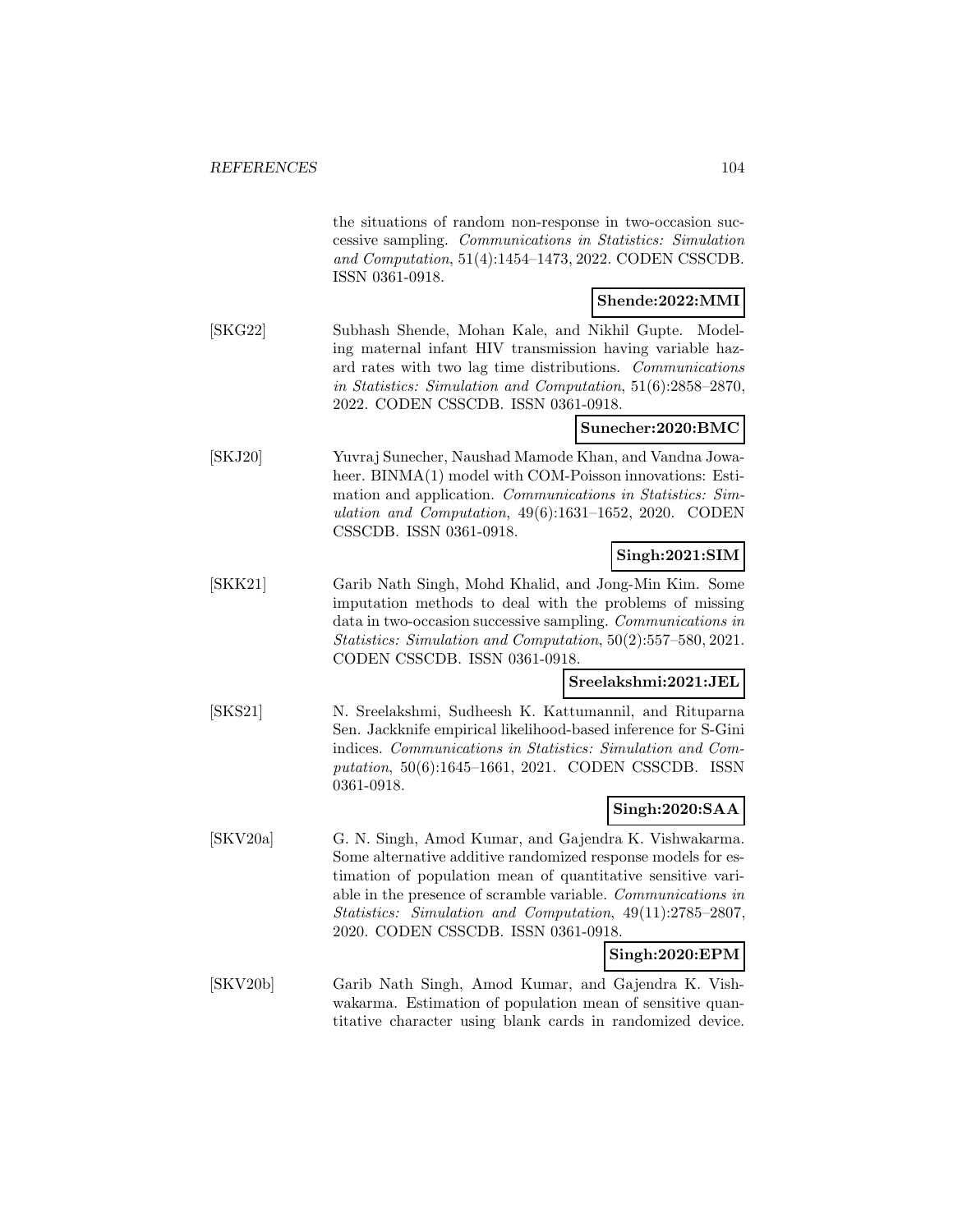Communications in Statistics: Simulation and Computation, 49(6):1603–1630, 2020. CODEN CSSCDB. ISSN 0361-0918.

#### **Shen:2021:MRR**

[SL21] Pao-Sheng Shen and Yi Liu. Marginal regression of recurrent gap times based on semiparametric transformation cure model. Communications in Statistics: Simulation and Computation, 50(5):1383–1397, 2021. CODEN CSSCDB. ISSN 0361-0918.

## **Sun:2020:BIT**

[SLE20] Li-Hsien Sun, Chang-Shang Lee, and Takeshi Emura. A Bayesian inference for time series via copula-based Markov chain models. Communications in Statistics: Simulation and Computation, 49(11):2897–2913, 2020. CODEN CSSCDB. ISSN 0361-0918.

## **Song:2020:MRE**

[SLW20] Jingwen Song, Zhenzhou Lu, and Pengfei Wei. Measuring regional effects of model inputs with random forest. *Commu*nications in Statistics: Simulation and Computation, 49(9): 2444–2461, 2020. CODEN CSSCDB. ISSN 0361-0918.

#### **Shirozhan:2020:IMB**

[SM20] Masoumeh Shirozhan and Mehrnaz Mohammadpour. An INAR(1) model based on the Pegram and thinning operators with serially dependent innovation. Communications in Statistics: Simulation and Computation, 49(10):2617–2638, 2020. CODEN CSSCDB. ISSN 0361-0918.

#### **Shahnavaz:2022:HSA**

[SMB22] Ali Shahnavaz, Ali M. Mosammam, and Mohammad Hassan Behzadi. Half-spectral analysis of spatial-temporal data: The case study of Iranian daily wind speed data. Communications in Statistics: Simulation and Computation, 51(3):1103–1120, 2022. CODEN CSSCDB. ISSN 0361-0918.

**Shongwe:2022:STM**

[SMM22] S. C. Shongwe and J.-C. Malela-Majika. Shewhart-type monitoring schemes with supplementary  $w$ -of- $w$  runs-rules to monitor the mean of autocorrelated samples. Communications in Statistics: Simulation and Computation, 51(1):293–322, 2022. CODEN CSSCDB. ISSN 0361-0918.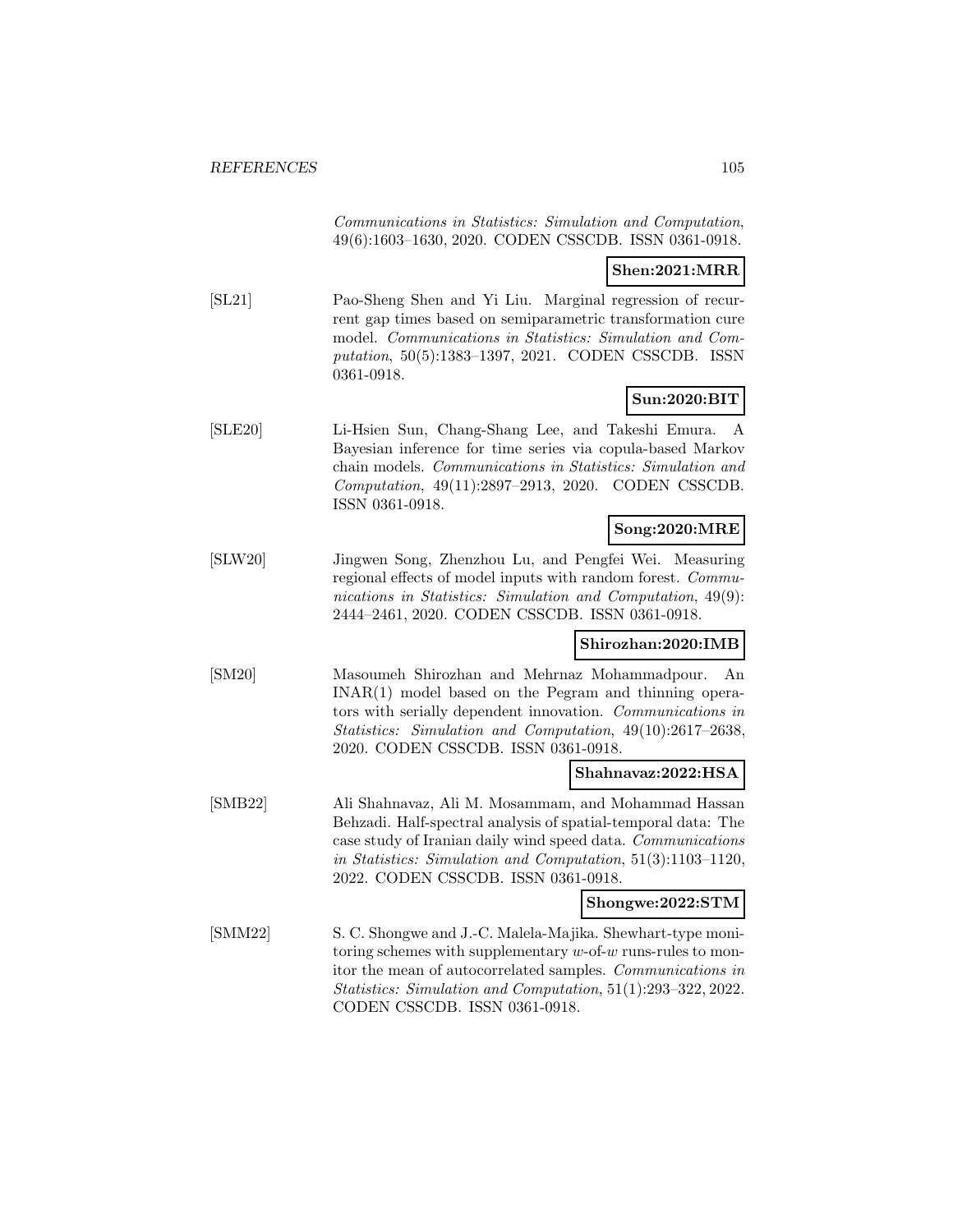#### **Simoes:2021:ACM**

[SMO21] Maria L. Simões and Paula Milheiro-Oliveira. An algorithm for the computation of mean delay of traffic at pre-timed control signals. Communications in Statistics: Simulation and Computation, 50(12):4100–4113, 2021. CODEN CSSCDB. ISSN 0361-0918.

# **Shi:2020:DDB**

[SMWJ20] Jian Shi, Yixuan Meng, Shaoping Wang, and Zongxia Jiao. A dynamic delay-based reliability evaluation model for communication networks. Communications in Statistics: Simulation and Computation, 49(6):1397–1414, 2020. CODEN CSSCDB. ISSN 0361-0918.

# **Sivena:2022:IQH**

[SN22] Sofia Sivena and Yiannis Nikolaidis. Improving the quality of higher education teaching through the exploitation of student evaluations and the use of control charts. Communications in Statistics: Simulation and Computation, 51(3):1289–1312, 2022. CODEN CSSCDB. ISSN 0361-0918.

# **Salmasnia:2020:IQM**

[SNA20] Ali Salmasnia, Mohammadreza Namdar, and Behnam Abdzadeh. An integrated quality and maintenance model for two-unit series systems. Communications in Statistics: Simulation and Computation, 49(4):886–917, 2020. CODEN CSS-CDB. ISSN 0361-0918.

## **Solis:2021:NPE**

[Sol21] Maikol Solís. Non-parametric estimation of the first-order Sobol indices with bootstrap bandwidth. *Communications* in Statistics: Simulation and Computation, 50(9):2497–2512, 2021. CODEN CSSCDB. ISSN 0361-0918.

#### **Salmaso:2022:DEM**

[SPG<sup>+</sup>22] Luigi Salmaso, Luca Pegoraro, Rosa Arboretti Giancristofaro, Riccardo Ceccato, Alberto Bianchi, Silvio Restello, and Davide Scarabottolo. Design of experiments and machine learning to improve robustness of predictive maintenance with application to a real case study. Communications in Statistics: Simulation and Computation, 51(2):570–582, 2022. CODEN CSSCDB. ISSN 0361-0918.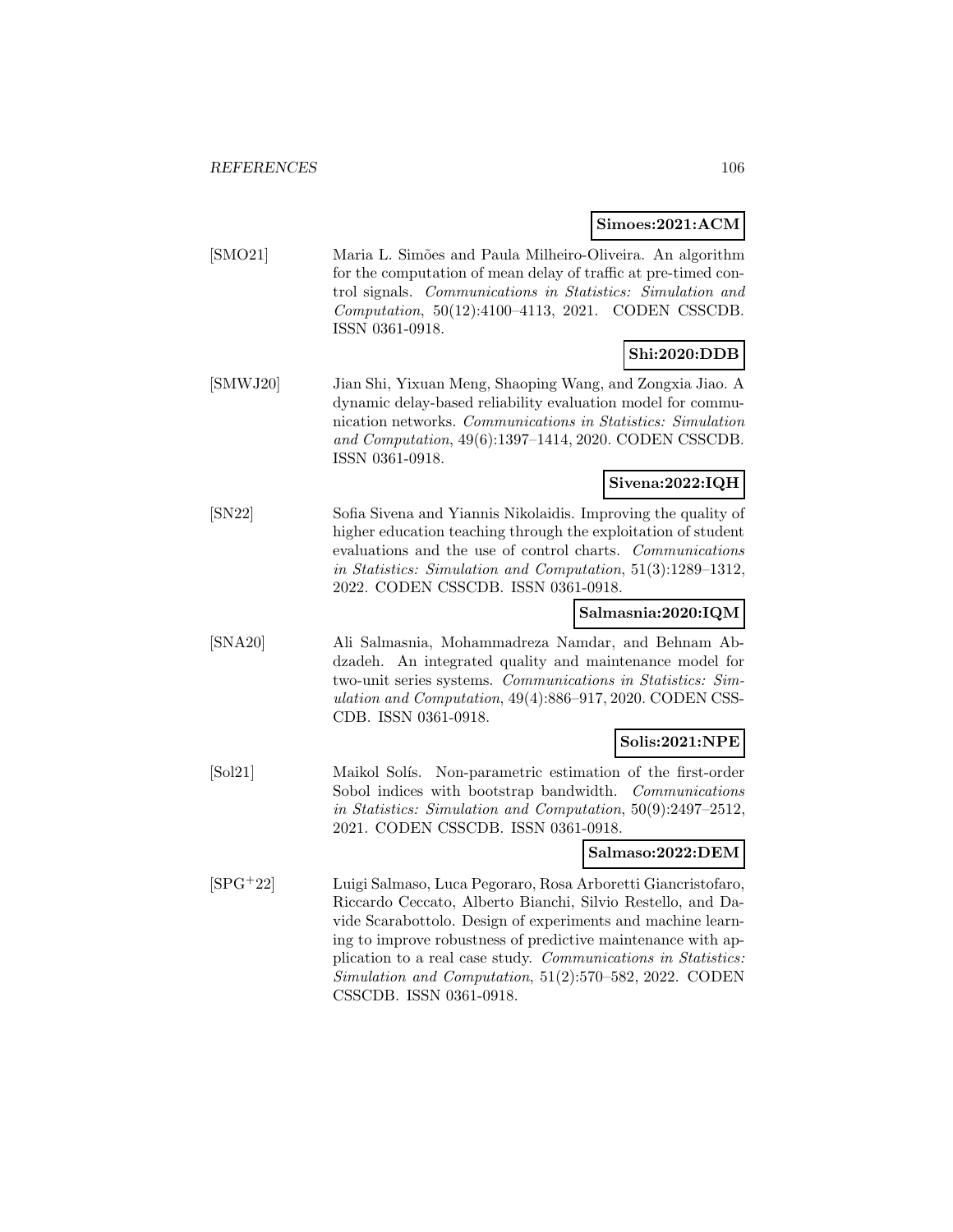# **Singh:2022:GES**

| [SPS22]  | Garib Nath Singh, Awadhesh K. Pandey, and Chandraketu<br>Singh. Generalized estimation strategy for mean estimation<br>on current occasion in two-occasion rotation patterns. Com-<br>munications in Statistics: Simulation and Computation, 51<br>(4):1661-1684, 2022. CODEN CSSCDB. ISSN 0361-0918. |
|----------|-------------------------------------------------------------------------------------------------------------------------------------------------------------------------------------------------------------------------------------------------------------------------------------------------------|
|          | Silva:2020:IMU                                                                                                                                                                                                                                                                                        |
| [SRO20]  | Eliud Silva, Aram Ramos, and Karen G. Olvera. Inferences<br>on mortality using the Heligman-Pollard model: the Mexican<br>case. Communications in Statistics: Simulation and Compu-<br>tation, 49(12):3227-3239, 2020. CODEN CSSCDB.<br>ISSN<br>0361-0918.                                            |
|          | Singh:2020:SMC                                                                                                                                                                                                                                                                                        |
| [SS20a]  | Parminder Singh and Navdeep Singh. Step-up multiple com-<br>parison procedure for comparing several normal variances.<br>Communications in Statistics: Simulation and Computation,<br>49(6):1592-1602, 2020. CODEN CSSCDB. ISSN 0361-0918.                                                            |
|          | Singh:2020:CSN                                                                                                                                                                                                                                                                                        |
| [SS20b]  | Rajvir Chauhan Singh and Parminder Singh. Comparing sev-<br>eral normal variances with a control using sample quasi range.<br>Communications in Statistics: Simulation and Computation,<br>49(2):396-407, 2020. CODEN CSSCDB. ISSN 0361-0918.                                                         |
|          | Sarada:2021:BDA                                                                                                                                                                                                                                                                                       |
| SS21a    | Y. Sarada and R. Shenbagam. Bi-dimensional availability<br>function and its application. Communications in Statistics:<br>Simulation and Computation, 50(5):1333-1347, 2021. CO-<br>DEN CSSCDB. ISSN 0361-0918.                                                                                       |
|          | Shi:2021:DTF                                                                                                                                                                                                                                                                                          |
| [SS21b]  | Jian Shi and Kai Song.<br>A discrete-time and finite-state<br>Markov chain based in-play prediction model for NBA basket-<br>ball matches. Communications in Statistics: Simulation and<br>Computation, 50(11):3768-3776, 2021. CODEN CSSCDB.<br>ISSN 0361-0918.                                      |
|          | Sasiwannapong:2022:ECB                                                                                                                                                                                                                                                                                |
| [SSBA22] | Sirasak Sasiwannapong, Saowanit Sukparungsee, Piyapatr<br>Busababodhin, and Yupaporn Areepong. The efficiency of<br>constructed bivariate copulas for MEWMA and Hotelling's                                                                                                                           |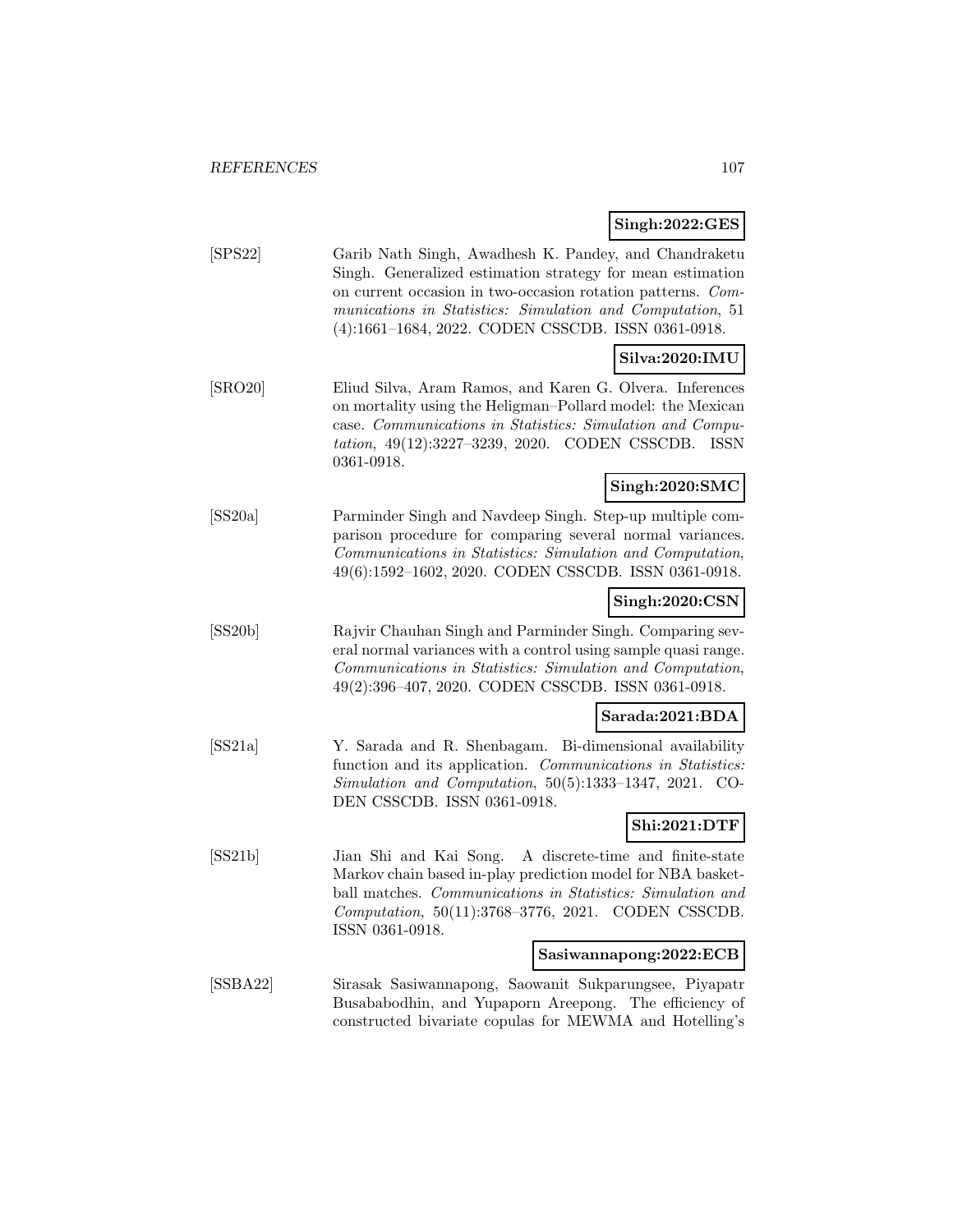$T<sup>2</sup>$  control charts. Communications in Statistics: Simulation and Computation, 51(4):1837–1851, 2022. CODEN CSSCDB. ISSN 0361-0918.

# **Singh:2022:MRD**

[SSK22] Garib Nath Singh, Chandraketu Singh, and Amod Kumar. A modified randomized device for estimation of population mean of quantitative sensitive variable with measure of privacy protection. Communications in Statistics: Simulation and Computation, 51(4):1867–1890, 2022. CODEN CSSCDB. ISSN 0361-0918.

#### **Salinas:2020:CUP**

[SSS20] Veronica I. Salinas, Stephen A. Sedory, and Sarjinder Singh. Calibration using power transformation. Communications in Statistics: Simulation and Computation, 49(9):2256–2286, 2020. CODEN CSSCDB. ISSN 0361-0918.

#### **Santore:2021:ACC**

[STdL21] Fabiola Santore, Cesar Augusto Taconeli, and Idemauro Antonio Rodrigues de Lara. An adaptive control chart for the process location based on ranked set sampling. Communications in Statistics: Simulation and Computation, 50(11): 3364–3382, 2021. CODEN CSSCDB. ISSN 0361-0918.

# **Singh:2021:ECV**

[SU21] Garib Nath Singh and Mahamood Usman. Efficient combination of various estimators in the presence of non-response. Communications in Statistics: Simulation and Computation, 50(8):2432–2466, 2021. CODEN CSSCDB. ISSN 0361-0918.

## **Sulewski:2022:MLG**

[Sul22] Piotr Sulewski. Modified Lilliefors goodness-of-fit test for normality. Communications in Statistics: Simulation and Computation, 51(3):1199–1219, 2022. CODEN CSSCDB. ISSN 0361-0918.

# **Singh:2022:CEM**

[SVK22] Neha Singh, Gajendra K. Vishwakarma, and Jong Min Kim. Computing the effect of measurement errors on efficient variant of the product and ratio estimators of mean using auxiliary information. Communications in Statistics: Simulation and Computation, 51(2):604–625, 2022. CODEN CSSCDB. ISSN 0361-0918.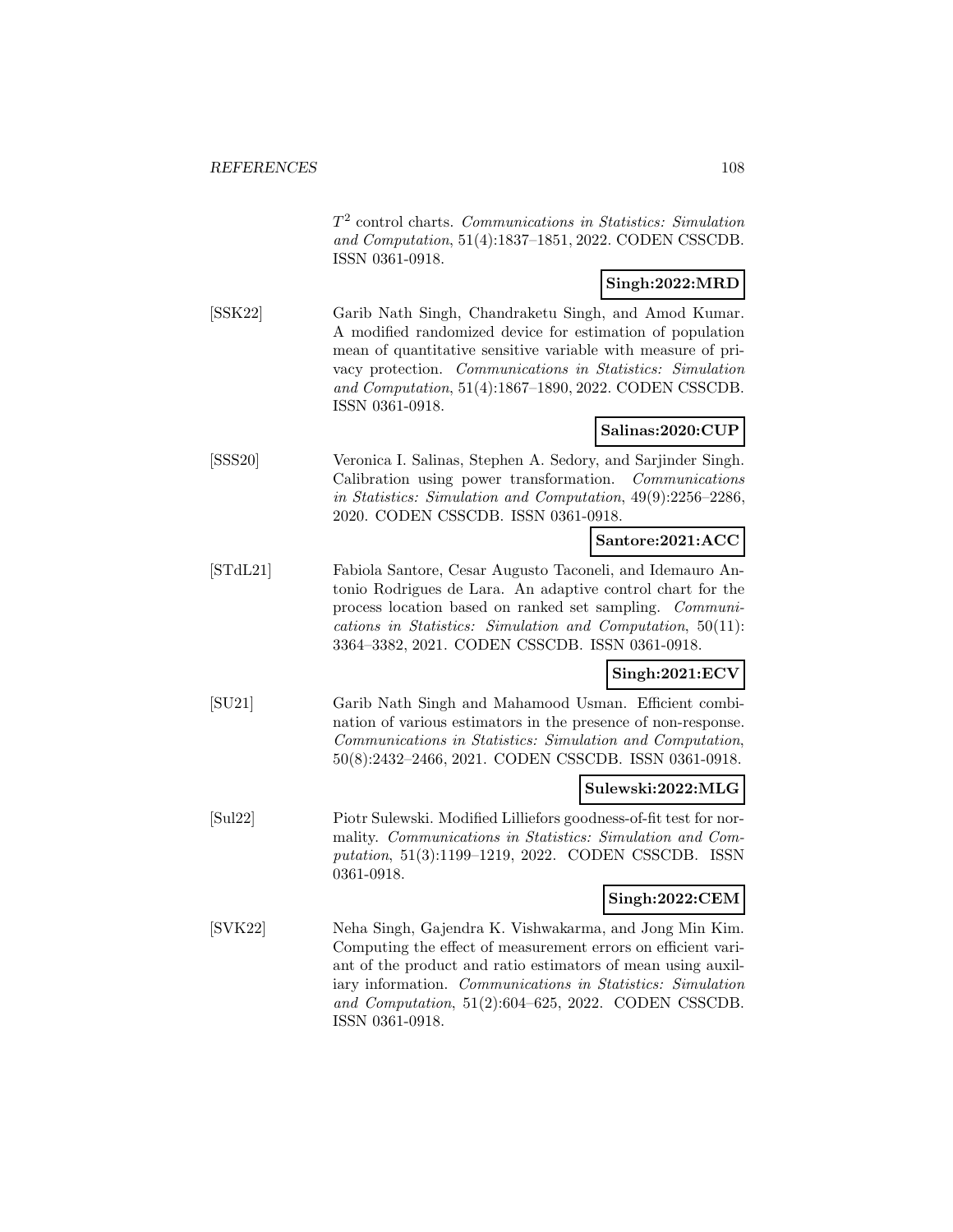## **Singh:2020:NEC**

[SVM20] Rajesh Singh, Gautam Kumar Vishwakarma, and Prabhakar Mishra. A note on the estimators for coefficient of dispersion using auxiliary information. Communications in Statistics: Simulation and Computation, 49(9):2347–2356, 2020. CO-DEN CSSCDB. ISSN 0361-0918.

### **Speiser:2020:BTD**

[SWC<sup>+</sup>20] Jaime Lynn Speiser, Bethany J. Wolf, Dongjun Chung, Constantine J. Karvellas, David G. Koch, and Valerie L. Durkalski. BiMM tree: a decision tree method for modeling clustered and longitudinal binary outcomes. Communications in Statistics: Simulation and Computation, 49(4):1004–1023, 2020. CODEN CSSCDB. ISSN 0361-0918.

## **Song:2022:GFS**

[SX22] Won Chul Song and Jun Xie. Group feature screening via the F statistic. Communications in Statistics: Simulation and Computation, 51(4):1921–1931, 2022. CODEN CSSCDB. ISSN 0361-0918.

### **Stuart:2022:CEM**

[SY22] Matthew Stuart and Cindy Yu. A computationally efficient method for selecting a split questionnaire design. Communications in Statistics: Simulation and Computation, 51(5): 2464–2486, 2022. CODEN CSSCDB. ISSN 0361-0918.

### **Satter:2020:NIE**

[SZ20] Faysal Satter and Yichuan Zhao. Nonparametric interval estimation for the mean of a zero-inflated population. *Commu*nications in Statistics: Simulation and Computation, 49(8): 2059–2067, 2020. CODEN CSSCDB. ISSN 0361-0918.

## **Sazak:2021:MML**

[SZ21] Hakan Savas Sazak and Melis Zeybek. The modified maximum likelihood regression type estimators using bivariate ranked set sampling. Communications in Statistics: Simulation and Computation, 50(11):3614–3649, 2021. CODEN CSSCDB. ISSN 0361-0918.

## **Song:2021:NMS**

[SZJG21] Zhao-Li Song, Qian Zhao, Ping Jiang, and Bo Guo. A numerical method for system residual life prediction based on Simpson formula. Communications in Statistics: Simulation and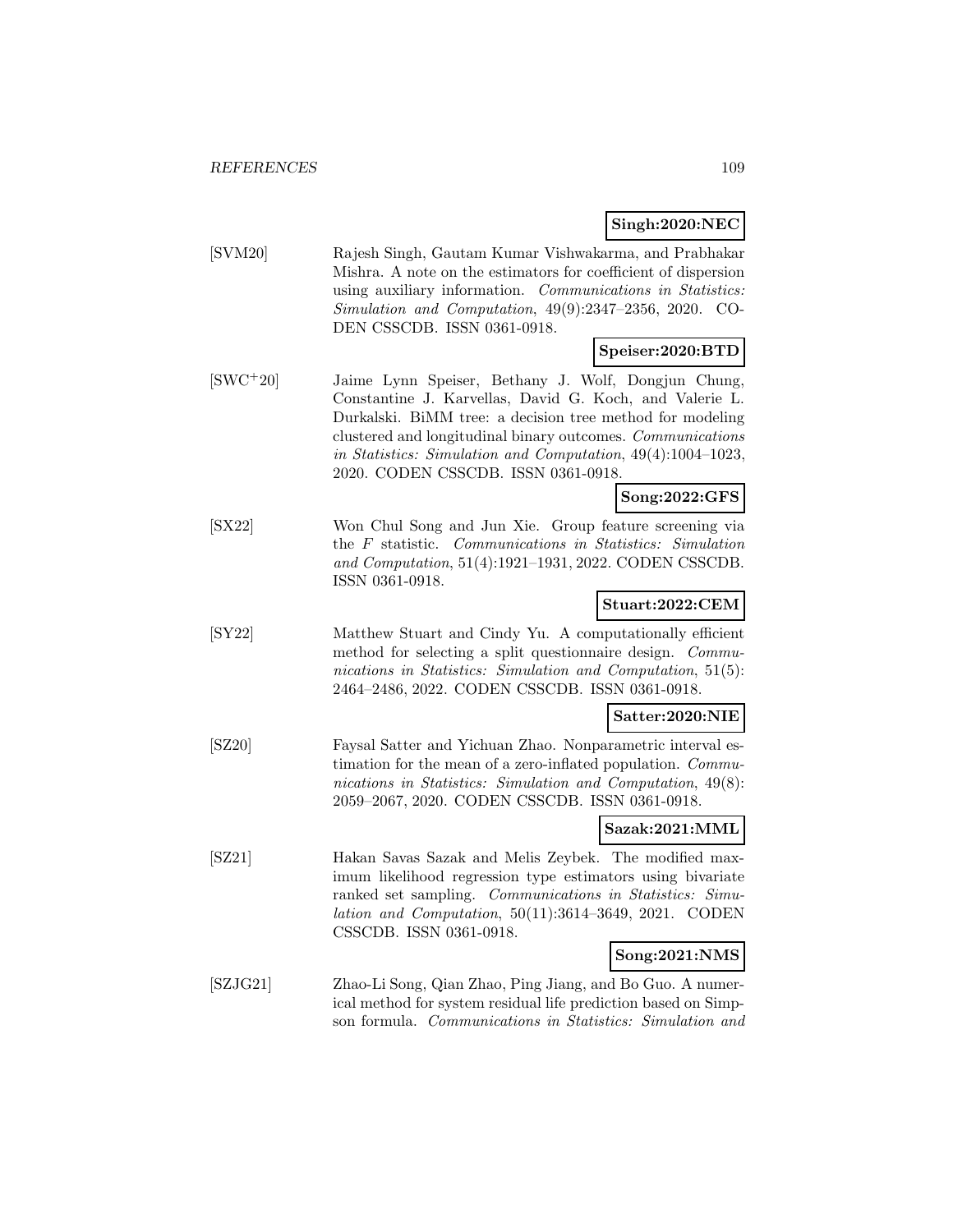Computation, 50(12):4171–4186, 2021. CODEN CSSCDB. ISSN 0361-0918.

### **Song:2020:MSP**

[SZS20] Kai Song, Qingrong Zou, and Jian Shi. Modelling the scores and performance statistics of NBA basketball games. Communications in Statistics: Simulation and Computation, 49 (10):2604–2616, 2020. CODEN CSSCDB. ISSN 0361-0918.

#### **Tighkhorshid:2022:RAE**

[TAA22] Elahe Tighkhorshid, Amirhossein Amiri, and Farzad Amirkhani. A risk-adjusted EWMA chart with dynamic probability control limits for monitoring survival time. Communications in Statistics: Simulation and Computation, 51(3):1333–1354, 2022. CODEN CSSCDB. ISSN 0361-0918.

### **Thomson:2022:TFS**

[TBH22] Trevor J. Thomson, W. John Braun, and X. Joan Hu. On the time to first spotting in wildland fires. Communications in Statistics: Simulation and Computation, 51(5):2381–2396, 2022. CODEN CSSCDB. ISSN 0361-0918.

#### **Toka:2022:RER**

[TCA22] Onur Toka, Meral Cetin, and Olcay Arslan. Robust estimation in restricted linear regression. Communications in Statistics: Simulation and Computation, 51(3):1015–1029, 2022. CODEN CSSCDB. ISSN 0361-0918.

#### **Tran:2020:WIR**

[TDD20] Duyet Tran, Anil Dolgun, and Haydar Demirhan. Weighted inter-rater agreement measures for ordinal outcomes. Communications in Statistics: Simulation and Computation, 49 (4):989–1003, 2020. CODEN CSSCDB. ISSN 0361-0918.

### **Tellaroli:2022:SCA**

[Tel22] P. Tellaroli. SingleCross-clustering: an algorithm for finding elongated clusters with automatic estimation of outliers and number of clusters. Communications in Statistics: Simulation and Computation, 51(5):2412–2428, 2022. CODEN CSSCDB. ISSN 0361-0918.

#### **Taremi:2020:EWI**

[TEM20] Mohammad Taremi, Farzad Eskandari, and Mohammad Bameni Moghadam. Effects of weak identification on the MD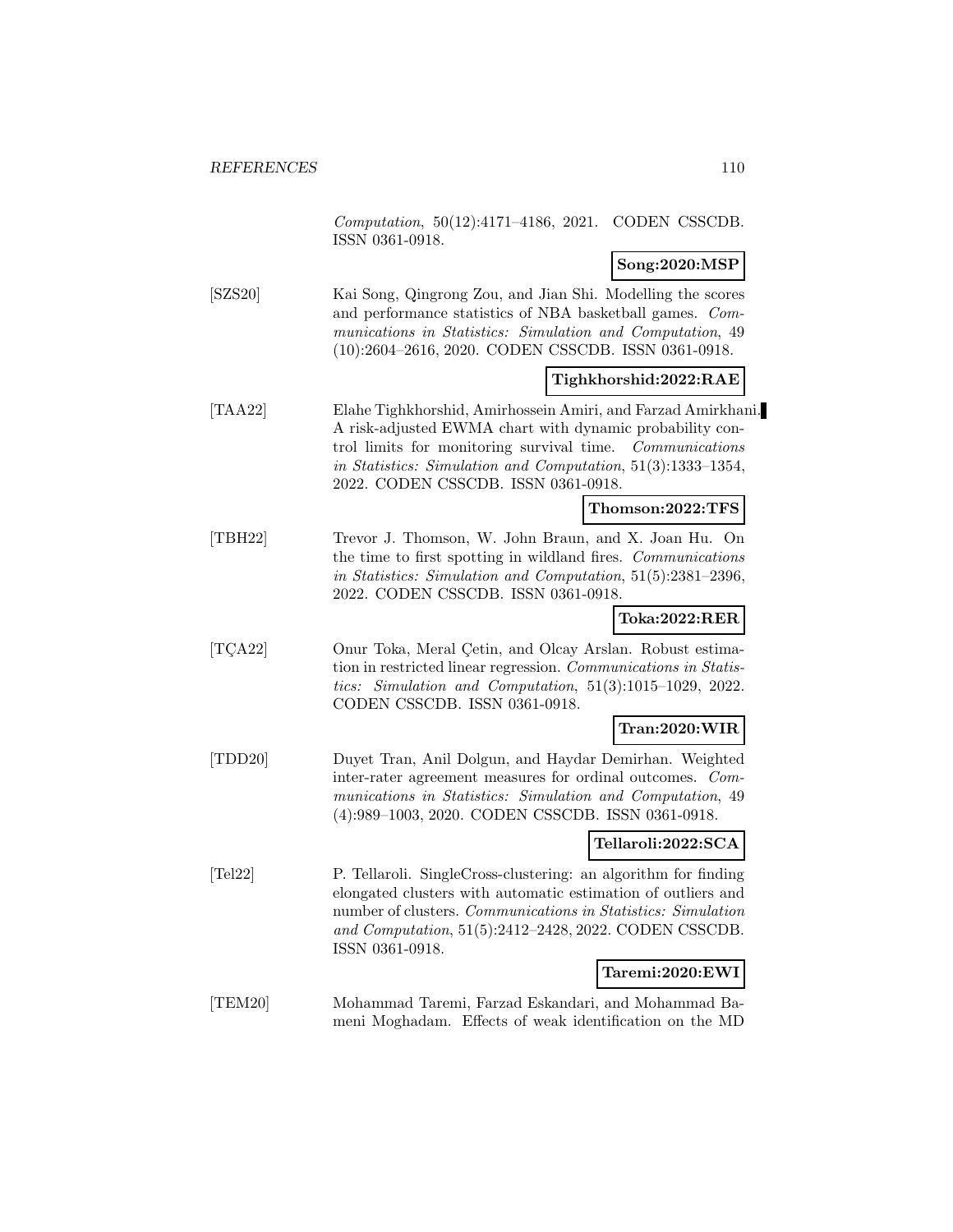estimator in dynamic stochastic general equilibrium models. Communications in Statistics: Simulation and Computation, 49(10):2661–2677, 2020. CODEN CSSCDB. ISSN 0361-0918.

## **Tuzen:2020:SSC**

[TEO20] Fatih T¨uzen, Semra Erbas, and H¨ulya Olmus. A simulation study for count data models under varying degrees of outliers and zeros. Communications in Statistics: Simulation and Computation, 49(4):1078–1088, 2020. CODEN CSSCDB. ISSN 0361-0918.

## **Tarima:2022:DTF**

[TF22] Sergey Tarima and Nancy Flournoy. Distribution theory following blinded and unblinded sample size re-estimation under parametric models. Communications in Statistics: Simulation and Computation, 51(4):2053–2064, 2022. CODEN CSSCDB. ISSN 0361-0918.

## **Tamandi:2020:FMM**

[TJ20] Mostafa Tamandi and Ahad Jamalizadeh. Finite mixture modeling using shape mixtures of the skew scale mixtures of normal distributions. Communications in Statistics: Simulation and Computation, 49(12):3345–3366, 2020. CODEN CSSCDB. ISSN 0361-0918.

# **Tanil:2022:MSR**

[TK22a] Halil Tanil and Agah Kozan. A modified Spearman's rho parameter-free test statistic for early detection of newly emerging phenomena. Communications in Statistics: Simulation and Computation, 51(6):2822–2830, 2022. CODEN CSSCDB. ISSN 0361-0918.

### **Tee:2022:EIC**

[TK22b] Liivika Tee and Meelis Käärik. Estimating IBNR claim counts using different levels of data aggregation. Communications in Statistics: Simulation and Computation, 51(6):3013–3036, 2022. CODEN CSSCDB. ISSN 0361-0918.

#### **Takam:2020:PML**

[TKF<sup>+</sup>20] Patrice Soh Takam, Eugene Kouassi, Renaud Fadonougbo, Jean Marcelin Bosson Brou, and Mbodja Mougoué. Pseudo maximum likelihood estimation and asymptotic results of the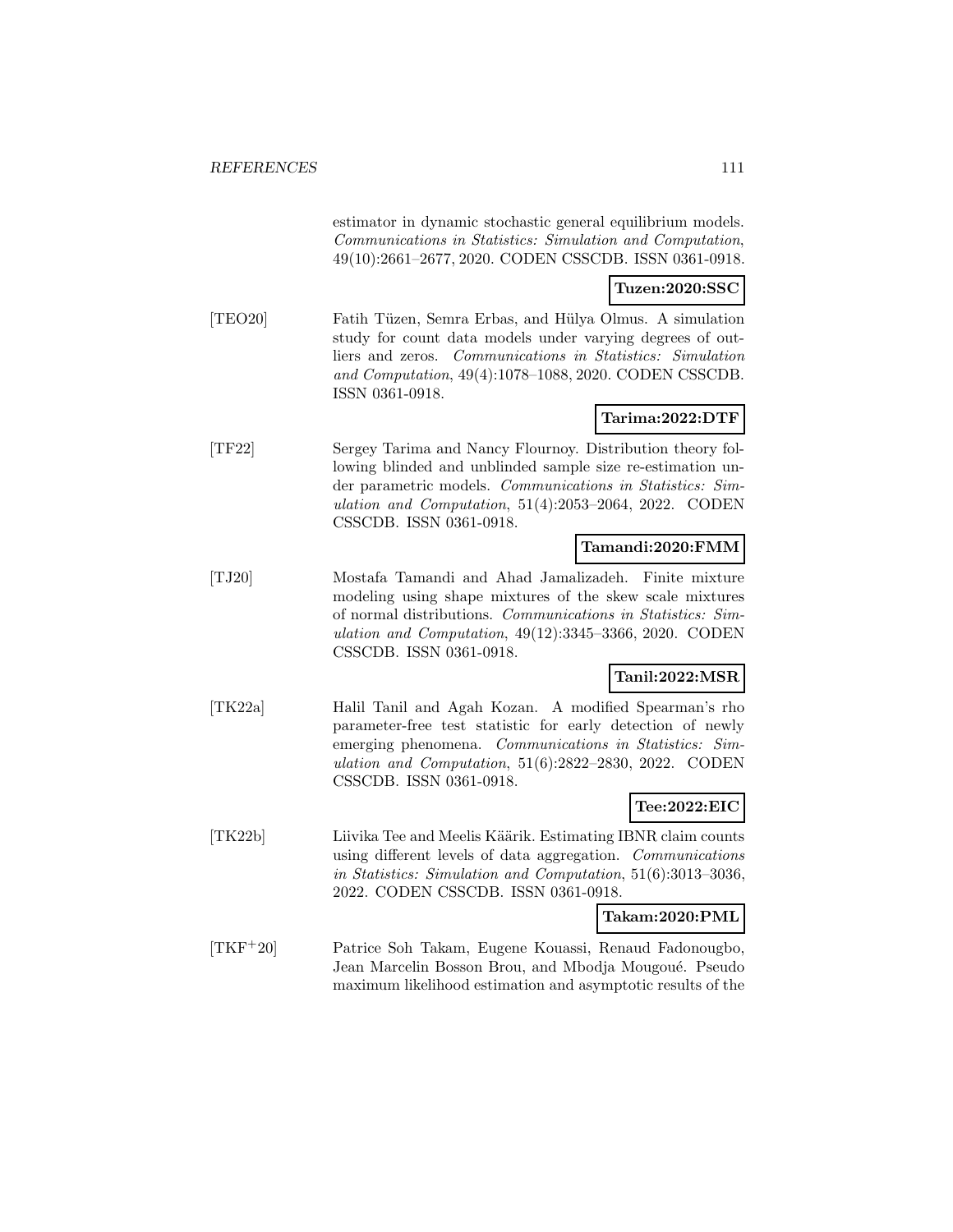GARCH(1, 2) model under dependent innovations. *Commu*nications in Statistics: Simulation and Computation, 49(8): 2134–2163, 2020. CODEN CSSCDB. ISSN 0361-0918.

## **Tong:2021:NEC**

[TMZL21] Jinying Tong, Qingting Meng, Zhenzhong Zhang, and Yunfang Lu. A note on ergodicity for CIR model with Markov switching. Communications in Statistics: Simulation and Computation, 50(5):1445–1458, 2021. CODEN CSSCDB. ISSN 0361-0918.

## **Thangjai:2020:AGC**

[TNN20] Warisa Thangjai, Sa-Aat Niwitpong, and Suparat Niwitpong. Adjusted generalized confidence intervals for the common coefficient of variation of several normal populations. Communications in Statistics: Simulation and Computation, 49(1): 194–206, 2020. CODEN CSSCDB. ISSN 0361-0918.

## **Tunno:2022:SDD**

[TP22] Ferebee Tunno and Miranda Perry. Signal discrimination without denoising. Communications in Statistics: Simulation and Computation, 51(2):626–646, 2022. CODEN CSSCDB. ISSN 0361-0918.

## **Turksen:2020:NML**

[Tür20] Ozlem Türksen. A nonlinear modeling with linear fuzzy numbers for replicated response measures. Communications in Statistics: Simulation and Computation, 49(3):629–646, 2020. CODEN CSSCDB. ISSN 0361-0918.

#### **Tian:2020:LBQ**

[TWTT20] Yuzhu Tian, Liyong Wang, Manlai Tang, and Maozai Tian. Likelihood-based quantile mixed effects models for longitudinal data with multiple features via MCEM algorithm. Communications in Statistics: Simulation and Computation, 49 (2):317–334, 2020. CODEN CSSCDB. ISSN 0361-0918.

#### **Tian:2021:WCQ**

[TWTT21] Yuzhu Tian, Liyong Wang, Manlai Tang, and Maozai Tian. Weighted composite quantile regression for longitudinal mixed effects models with application to AIDS studies. Communications in Statistics: Simulation and Computation, 50(6):1837–1853, 2021. CODEN CSSCDB. ISSN 0361-0918.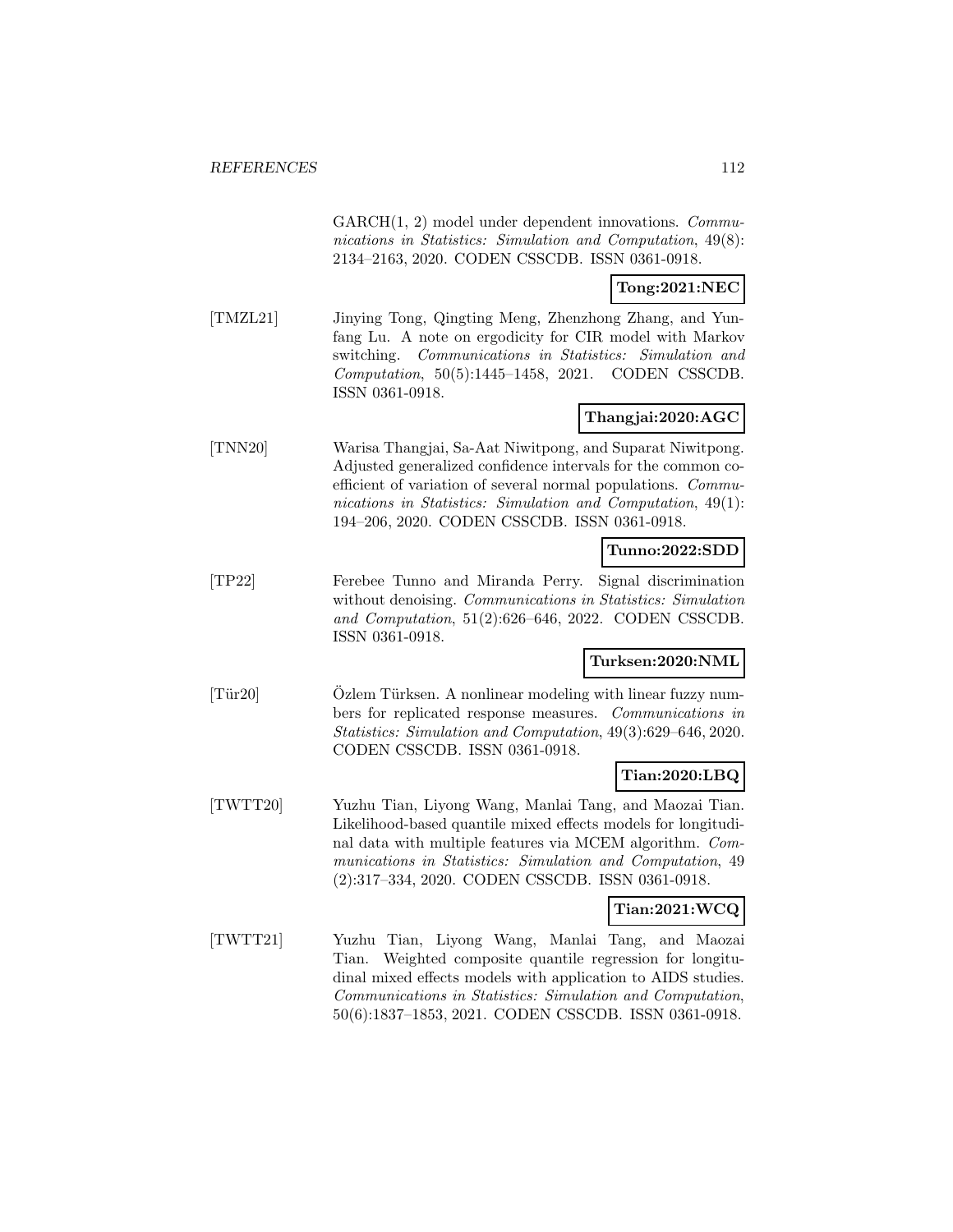## **Tan:2021:PEL**

|           | Tan:2021:PEL                                                                                                                                                                                                                                                                         |
|-----------|--------------------------------------------------------------------------------------------------------------------------------------------------------------------------------------------------------------------------------------------------------------------------------------|
| [TY21]    | Xiaoyan Tan and Li Yan. Penalized empirical likelihood for<br>generalized linear models with longitudinal data. Commu-<br>nications in Statistics: Simulation and Computation, $50(2)$ :<br>608-623, 2021. CODEN CSSCDB. ISSN 0361-0918.                                             |
|           | Noor-ul-Amin:2022:EWM                                                                                                                                                                                                                                                                |
| [uARS22]  | Muhammad Noor ul Amin, Afshan Riaz, and Amna Safeer.<br>Exponentially weighted moving average control chart using<br>auxiliary variable with measurement error. Communications<br>in Statistics: Simulation and Computation, 51(3):1002-1014,<br>2022. CODEN CSSCDB. ISSN 0361-0918. |
|           | Uzabaci:2020:EOD                                                                                                                                                                                                                                                                     |
| [UEA20]   | Ender Uzabaci, Ilker Ercan, and Ozlem Alpu. Evaluation of<br>outlier detection method performance in symmetric multivari-<br>ate distributions. Communications in Statistics: Simulation<br>and Computation, 49(2):516-531, 2020. CODEN CSSCDB.<br>ISSN 0361-0918.                   |
|           | Khan:2022:MST                                                                                                                                                                                                                                                                        |
| [uIKKH22] | Asad ul Islam Khan, Waqar Muhammad Khan,<br>and<br>Mehmood Hussan. Most stringent test of null of cointegra-<br>tion: a Monte Carlo comparison. Communications in Statis-<br>tics: Simulation and Computation, $51(4):2020-2038$ , $2022$ .<br>CODEN CSSCDB. ISSN 0361-0918.         |
|           | $U$ las:2020:IDM                                                                                                                                                                                                                                                                     |
| [UKK20]   | Efehan Ulas, Filiz Karaman, and Tuba Koc. Impact of dif-<br>ferent model structure and prior distribution in continual re-<br>assessment method. Communications in Statistics: Simula-<br>tion and Computation, $49(1):95-109$ , $2020$ . CODEN CSS-<br>CDB. ISSN 0361-0918.         |
|           | Utazirubanda:2021:VSG                                                                                                                                                                                                                                                                |
| [ULN21]   | Jean Claude Utazirubanda, Tomás M. León, and Papa Ngom.<br>Variable selection with group LASSO approach: Application<br>to Cox regression with frailty model. Communications in<br>Statistics: Simulation and Computation, 50(3):881-901, 2021.<br>CODEN CSSCDB. ISSN 0361-0918.     |
|           | Uyanto:2022:MCP                                                                                                                                                                                                                                                                      |
|           |                                                                                                                                                                                                                                                                                      |

[Uya22] Stanislaus S. Uyanto. Monte Carlo power comparison of seven most commonly used heteroscedasticity tests. Communica-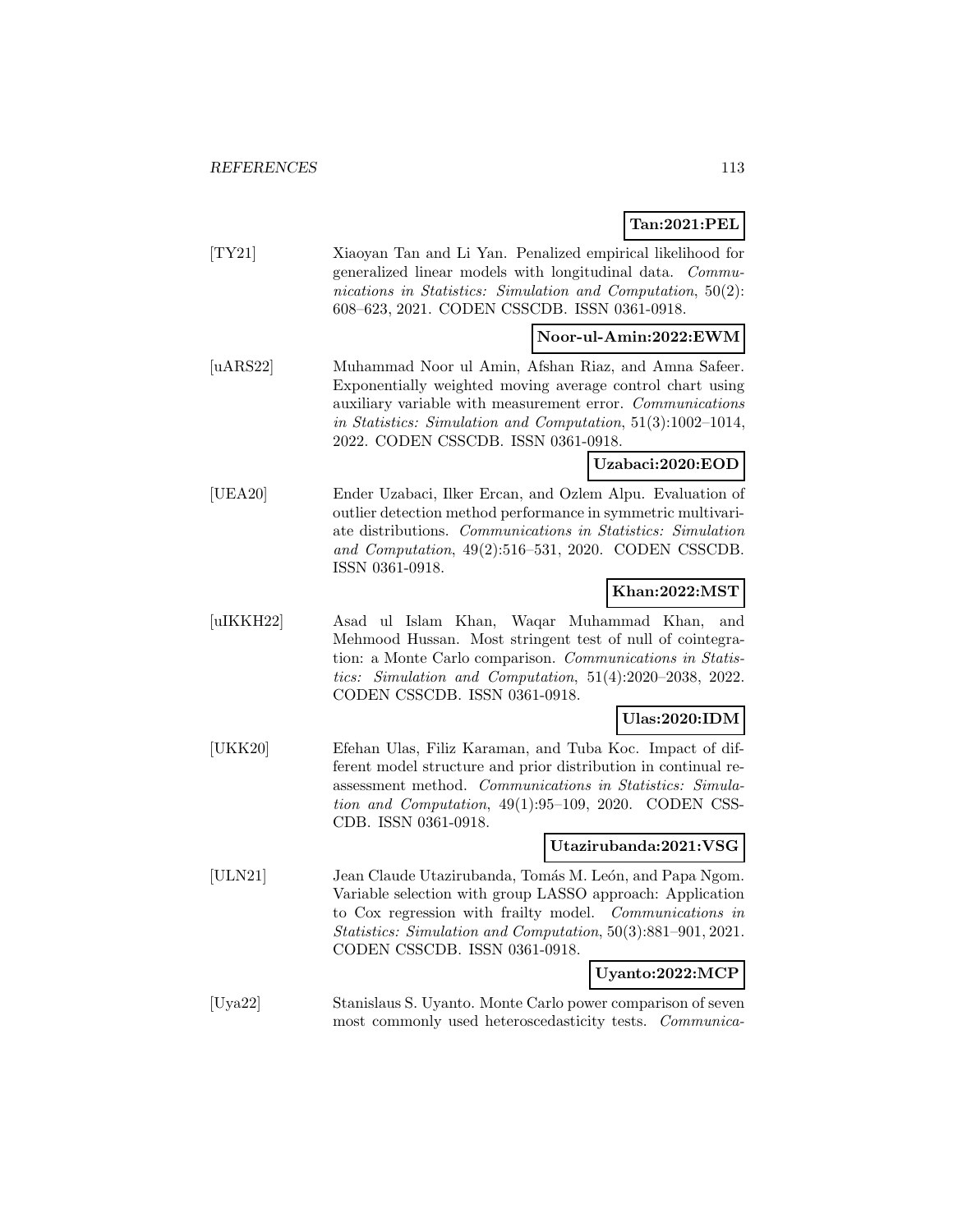tions in Statistics: Simulation and Computation, 51(4):2065– 2082, 2022. CODEN CSSCDB. ISSN 0361-0918.

### **Uozumi:2022:CID**

[UYMK22] Ryuji Uozumi, Shinjo Yada, Kazushi Maruo, and Atsushi Kawaguchi. Confidence intervals for difference between two binomial proportions derived from logistic regression. Communications in Statistics: Simulation and Computation, 51 (6):3223–3236, 2022. CODEN CSSCDB. ISSN 0361-0918.

### **Verma:2022:RRS**

[VDN22] Vivek Verma, Radhakanta Das, and Dilip C. Nath. Representativeness of ranked set sampling based on Bayesian score. Communications in Statistics: Simulation and Computation, 51(3):1080–1095, 2022. CODEN CSSCDB. ISSN 0361-0918.

#### **Verdoy:2021:ESM**

[Ver21] Pablo Juan Verdoy. Enhancing the SPDE modeling of spatial point processes with INLA, applied to wildfires. Choosing the best mesh for each database. Communications in Statistics: Simulation and Computation, 50(10):2990–3030, 2021. CODEN CSSCDB. ISSN 0361-0918.

#### **Vishwakarma:2022:SES**

[VG22] Gajendra K. Vishwakarma and Shubham Gupta. Shrinkage estimator for scale parameter of gamma distribution. Communications in Statistics: Simulation and Computation, 51 (6):3073–3080, 2022. CODEN CSSCDB. ISSN 0361-0918.

#### **Veerman:2022:EVC**

[VLvdW22] Jurre R. Veerman, Gwenaël G. R. Leday, and Mark A. van de Wiel. Estimation of variance components, heritability and the ridge penalty in high-dimensional generalized linear models. Communications in Statistics: Simulation and Computation, 51(1):116–134, 2022. CODEN CSSCDB. ISSN 0361-0918.

#### **vanOest:2021:UCB**

[vO21] Rutger van Oest. Unconstrained Cholesky-based parametrization of correlation matrices. Communications in Statistics: Simulation and Computation, 50(11):3607–3613, 2021. CO-DEN CSSCDB. ISSN 0361-0918.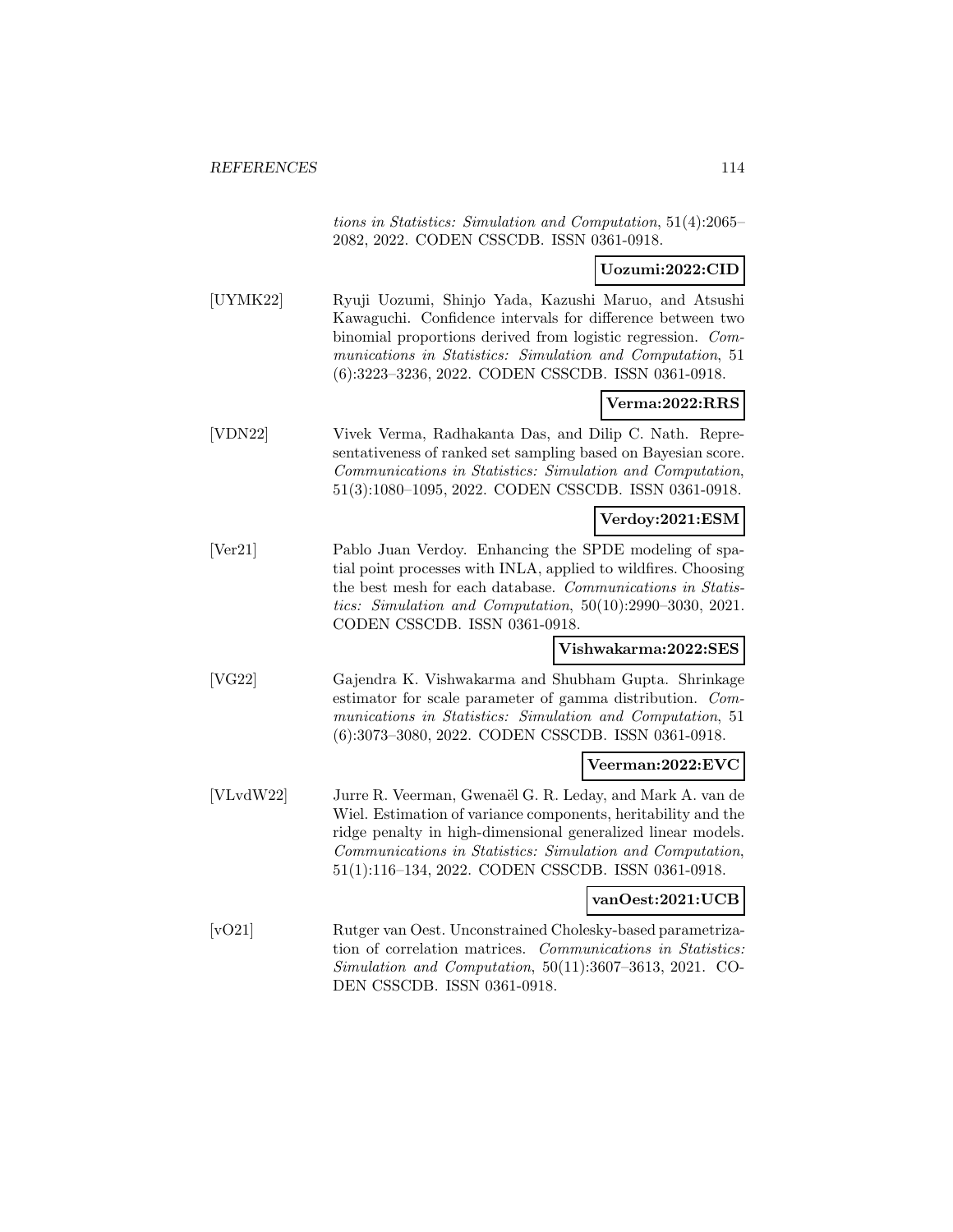## **Vovan:2021:AGA**

[VPT21] Tai Vovan, Dinh Phamtoan, and Dung Tranthituy. Automatic genetic algorithm in clustering for discrete elements. Communications in Statistics: Simulation and Computation, 50(6):1679–1694, 2021. CODEN CSSCDB. ISSN 0361-0918.

## **Varathan:2021:MAU**

[VW21] Nagarajah Varathan and Pushpakanthie Wijekoon. Modified almost unbiased Liu estimator in logistic regression. Communications in Statistics: Simulation and Computation, 50(11): 3530–3546, 2021. CODEN CSSCDB. ISSN 0361-0918.

## **Vanlengenberg:2021:DGA**

[VWZ21] Christopher D. Vanlengenberg, Wenshuang Wang, and Haimeng Zhang. Data generation for axially symmetric processes on the sphere. Communications in Statistics: Simulation and Computation, 50(6):1750–1769, 2021. CODEN CSSCDB. ISSN 0361-0918.

## **Wu:2021:SLR**

[WCF21] Yuh-Jenn Wu, Li-Hsueh Cheng, and Wei-Quan Fang. Sparse linear regression models of high dimensional covariates with non-Gaussian outliers and Berkson error-in-variable under heteroscedasticity. Communications in Statistics: Simulation and Computation, 50(11):3146–3165, 2021. CODEN CSS-CDB. ISSN 0361-0918.

## **Westgate:2020:AUM**

[Wes20] Philip M. Westgate. Approaches for the utilization of multiple criteria to select a working correlation structure for use within generalized estimating equations. Communications in Statistics: Simulation and Computation, 49(2):305–316, 2020. CODEN CSSCDB. ISSN 0361-0918.

## **Wang:2021:FSA**

[WHW21] Huiwen Wang, Tingting Huang, and Shanshan Wang. A flexible spatial autoregressive modelling framework for mixed covariates of multiple data types. Communications in Statistics: Simulation and Computation, 50(11):3498–3515, 2021. CO-DEN CSSCDB. ISSN 0361-0918.

## **Wehrhahn:2021:SSB**

[WJB21] Claudia Wehrhahn, Alejandro Jara, and Andrés F. Barrientos. On the small sample behavior of Dirichlet process mix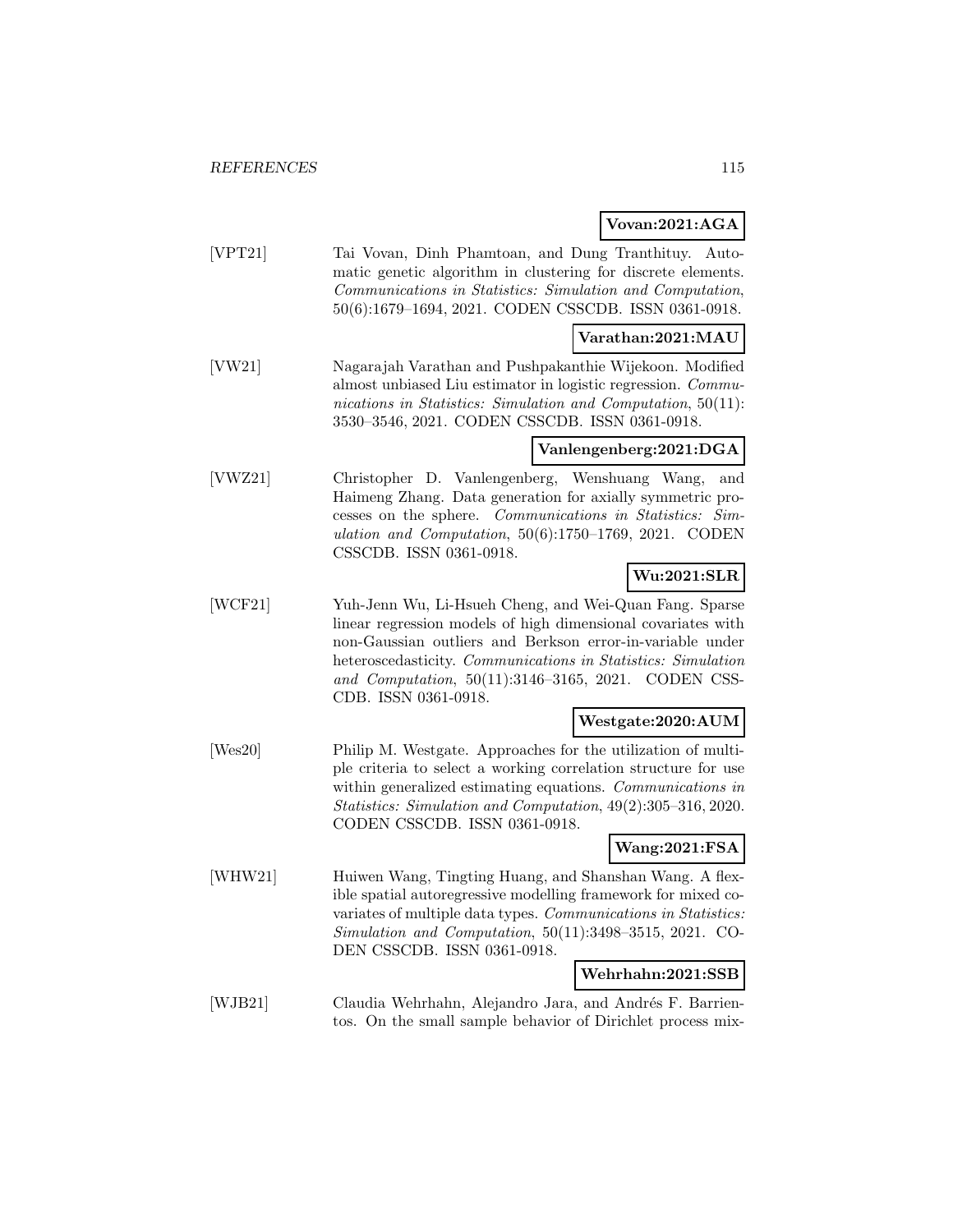ture models for data supported on compact intervals. Communications in Statistics: Simulation and Computation, 50 (3):786–810, 2021. CODEN CSSCDB. ISSN 0361-0918.

### **Wang:2022:RVS**

[WJZ<sup>+</sup>22] Yan Wang, Yunlu Jiang, Jiantao Zhang, Zhongran Chen, Baojian Xie, and Chengxiang Zhao. Robust variable selection based on the random quantile LASSO. Communications in Statistics: Simulation and Computation, 51(1):29–39, 2022. CODEN CSSCDB. ISSN 0361-0918.

## **Watters:2020:CFM**

[WL20] Christine G. Watters and Lynn R. LaMotte. A comparison of four methods of inverse prediction. Communications in Statistics: Simulation and Computation, 49(3):709–716, 2020. CODEN CSSCDB. ISSN 0361-0918.

### **Wang:2022:IEC**

[WL22] Liang Wang and Huanyu Li. Inference for exponential competing risks data under generalized progressive hybrid censoring. Communications in Statistics: Simulation and Computation, 51(3):1255–1271, 2022. CODEN CSSCDB. ISSN 0361-0918.

## **Wang:2022:NAP**

[WLC<sup>+</sup>22] Yan Wang, Xiaoqin Li, Ling Chen, Minghui Wang, and Xuejun Wang. A note on the asymptotic properties of the estimators in a semiparametric regression model. Communications in Statistics: Simulation and Computation, 51(2):358– 373, 2022. CODEN CSSCDB. ISSN 0361-0918.

## **Wang:2022:IDC**

[WLT22] Liang Wang, Mengyang Li, and Yogesh Mani Tripathi. Inference for dependent competing risks from bivariate Kumaraswamy distribution under generalized progressive hybrid censoring. Communications in Statistics: Simulation and Computation, 51(6):3100–3123, 2022. CODEN CSSCDB. ISSN 0361-0918.

## **Wang:2022:JML**

[WLY22] Leyang Wang, Zhiqiang Li, and Fengbin Yu. Jackknife method for the location of gross errors in weighted total least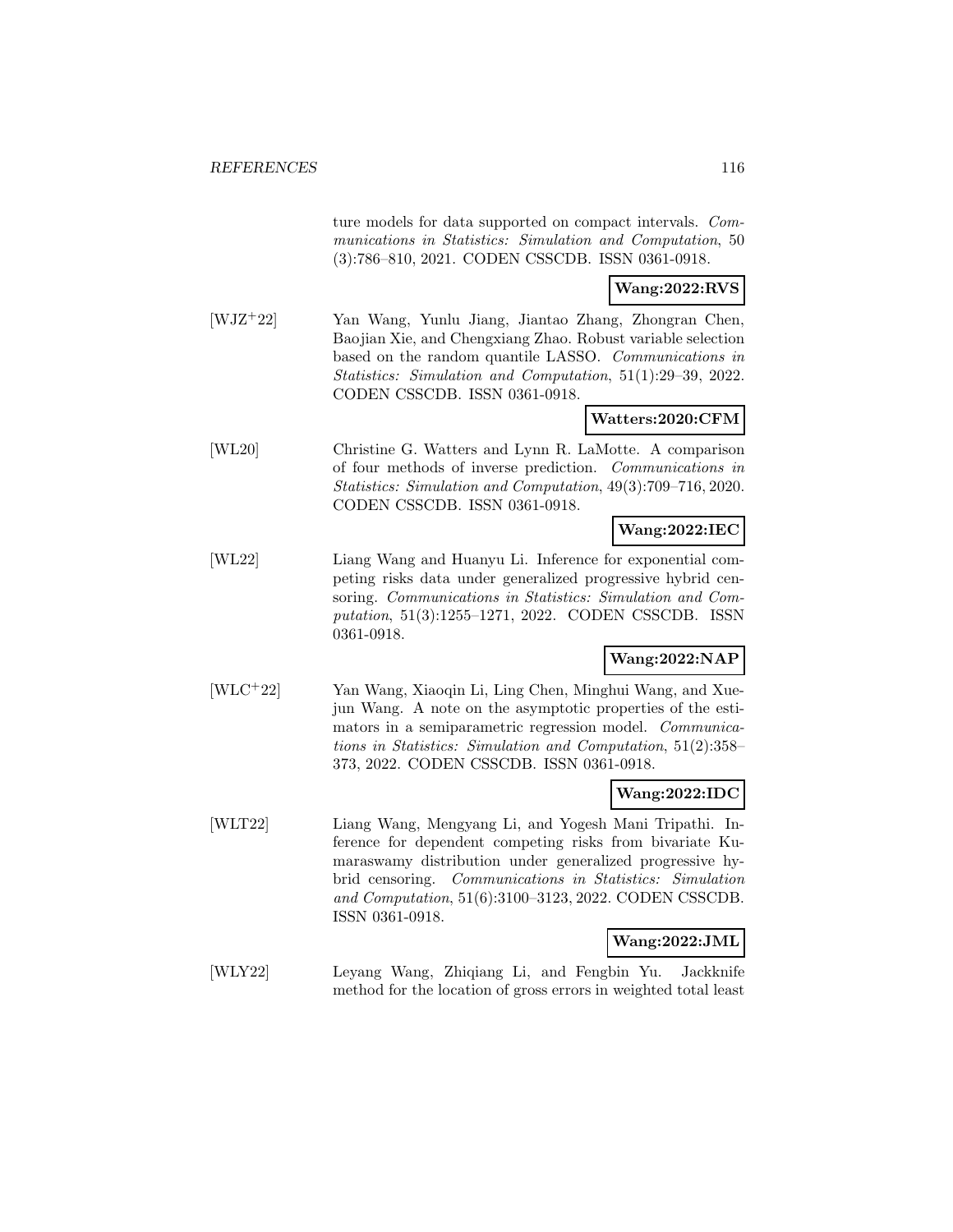squares. Communications in Statistics: Simulation and Computation, 51(4):1946–1966, 2022. CODEN CSSCDB. ISSN 0361-0918.

# **Wu:2021:MID**

[WMJ21] Pengyue Wu, Jing Ma, and Xiongfei Jiang. A model of innovation diffusion based on policy incentives. Communications in Statistics: Simulation and Computation, 50(9):2544–2560, 2021. CODEN CSSCDB. ISSN 0361-0918.

#### **Wijekularathna:2022:PAS**

[WMS22] Danush K. Wijekularathna, Ananda B. W. Manage, and Stephen M. Scariano. Power analysis of several normality tests: a Monte Carlo simulation study. Communications in Statistics: Simulation and Computation, 51(3):757–773, 2022. CODEN CSSCDB. ISSN 0361-0918.

### **Wiegand:2021:GMR**

[WN21a] Martin Wiegand and Saralees Nadarajah. General moments of roundoff error. Communications in Statistics: Simulation and Computation, 50(10):2885–2905, 2021. CODEN CSS-CDB. ISSN 0361-0918.

### **Wiegand:2021:MME**

[WN21b] Martin Wiegand and Saralees Nadarajah. MEPDF: Multivariate empirical density functions. Communications in Statistics: Simulation and Computation, 50(2):367–375, 2021. CODEN CSSCDB. ISSN 0361-0918.

## **Wan:2022:BDA**

[WP22] Shuwen Wan and Kai Peng. A Bayesian discriminant analysis method under semiparametric density ratio models. Communications in Statistics: Simulation and Computation, 51(4): 1759–1766, 2022. CODEN CSSCDB. ISSN 0361-0918.

#### **Wang:2020:RPM**

[WS20] Leyang Wang and Jianqiang Sun. Regression prediction method that is based on the partial errors-in-variables model. Communications in Statistics: Simulation and Computation, 49(12):3380–3395, 2020. CODEN CSSCDB. ISSN 0361-0918.

# **Wu:2021:DJF**

[WS21a] Yanhua Wu and Yufeng Shi. Detection of jumps in financial time series. Communications in Statistics: Simulation and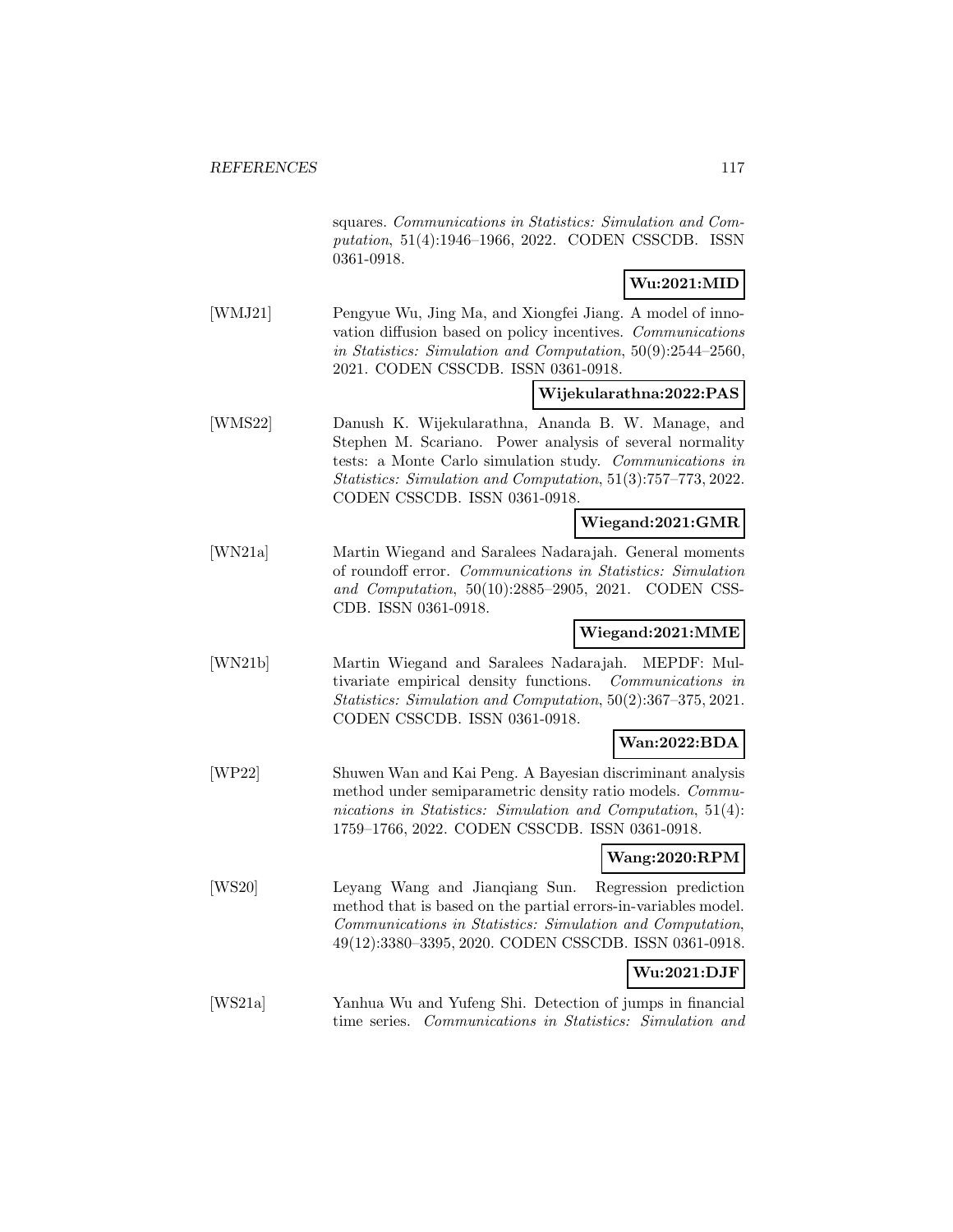Computation, 50(2):313–322, 2021. CODEN CSSCDB. ISSN 0361-0918.

## **Wywial:2021:VSM**

[WS21b] Janusz L. Wywiał and Grzegorz Sitek. On variance of sample matrix eigenvalue. Communications in Statistics: Simulation and Computation, 50(7):1943–1954, 2021. CODEN CSSCDB. ISSN 0361-0918.

# **Wu:2021:OSM**

[Wu21] Shu-Fei Wu. One stage multiple comparisons with the control for exponential mean lifetimes based on doubly censored samples under heteroscedasticity. Communications in Statistics: Simulation and Computation, 50(5):1473–1483, 2021. CO-DEN CSSCDB. ISSN 0361-0918.

## **Wang:2022:NSS**

[WWTM22] Cong Wang, Tonghui Wang, David Trafimow, and Hunter A. Myüz. Necessary sample sizes for specified closeness and confidence of matched data under the skew normal setting. Communications in Statistics: Simulation and Computation, 51 (5):2083–2094, 2022. CODEN CSSCDB. ISSN 0361-0918.

# **Wang:2021:ETI**

[WWYX21] Xiaohong Wang, Dehui Wang, Kai Yang, and Da Xu. Estimation and testing for the integer-valued threshold autoregressive models based on negative binomial thinning. Communications in Statistics: Simulation and Computation, 50 (6):1622–1644, 2021. CODEN CSSCDB. ISSN 0361-0918.

# **Wang:2021:IHD**

[WX21] Zhaoliang Wang and Liugen Xue. Inference for high dimensional linear models with error-in-variables. Communications in Statistics: Simulation and Computation, 50(1):164–179, 2021. CODEN CSSCDB. ISSN 0361-0918.

# **Wang:2021:JRM**

[WY21] Leyang Wang and Fengbin Yu. Jackknife resample method for precision estimation of weighted total least squares. Communications in Statistics: Simulation and Computation, 50 (5):1272–1289, 2021. CODEN CSSCDB. ISSN 0361-0918.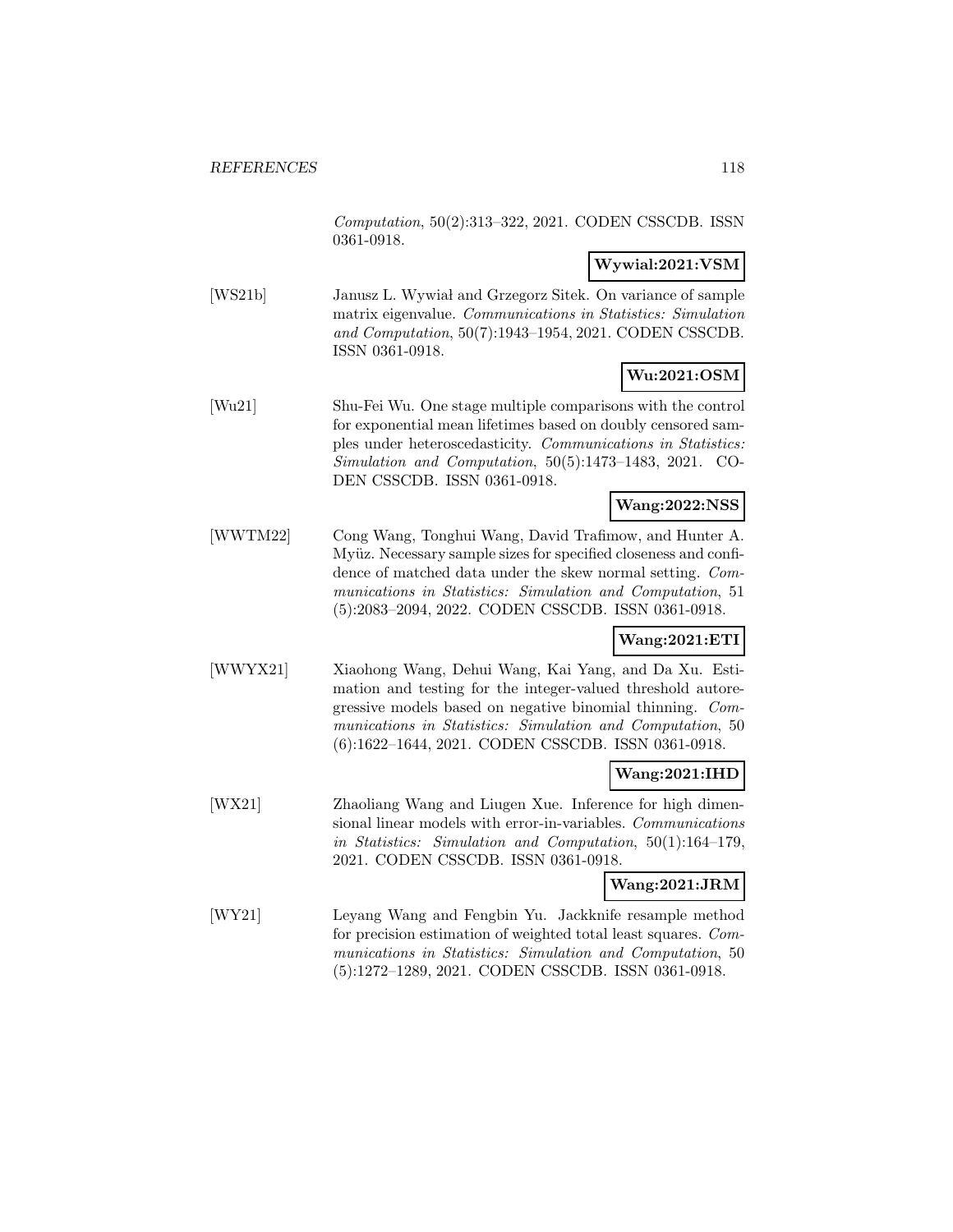# **Wan:2021:DSV**

| [WZ21a] | Qiang Wan and Mei Zhu. Detecting a shift in variance us-      |
|---------|---------------------------------------------------------------|
|         | ing economically designed VSI control chart with combined     |
|         | attribute-variable inspection. Communications in Statistics:  |
|         | Simulation and Computation, $50(11):3483-3497$ , $2021$ . CO- |
|         | DEN CSSCDB. ISSN 0361-0918.                                   |

## **Wang:2021:SEF**

[WZ21b] Yu Wang and Haixiang Zhang. Some estimation and forecasting procedures in Poisson–Lindley INAR(1) process. Communications in Statistics: Simulation and Computation, 50(1): 49–62, 2021. CODEN CSSCDB. ISSN 0361-0918.

## **Wang:2021:FIG**

[WZY<sup>+</sup>21] Xiao Wang, Chenchen Zou, Li Yi, Juan Wang, and Xinmin Li. Fiducial inference for gamma distributions: two-sample problems. Communications in Statistics: Simulation and Computation, 50(3):811–821, 2021. CODEN CSSCDB. ISSN 0361- 0918.

# **Xue:2021:OUI**

[XH21] Yishu Xue and Guanyu Hu. Online updating of information based model selection in the big data setting. Communications in Statistics: Simulation and Computation, 50(11): 3516–3529, 2021. CODEN CSSCDB. ISSN 0361-0918.

#### **Xing:2020:RBT**

[XW20] Yixun Xing and Wayne A. Woodward. R/S-bootstrapping test for fractional integration. Communications in Statistics: Simulation and Computation, 49(6):1467–1473, 2020. CO-DEN CSSCDB. ISSN 0361-0918.

## **Xing:2022:MIE**

[XWL22] Yanchun Xing, Ma Wenqing, and Chunhui Liang. A methodology for improving efficiency estimation based on conditional mix-GEE models in longitudinal studies. Communications in Statistics: Simulation and Computation, 51(1):254–265, 2022. CODEN CSSCDB. ISSN 0361-0918.

#### **Xie:2022:LPR**

[XXH22] Lin Xie, Hongmin Xiao, and Yan He. The limit property of a risk model based on entrance processes. Communications in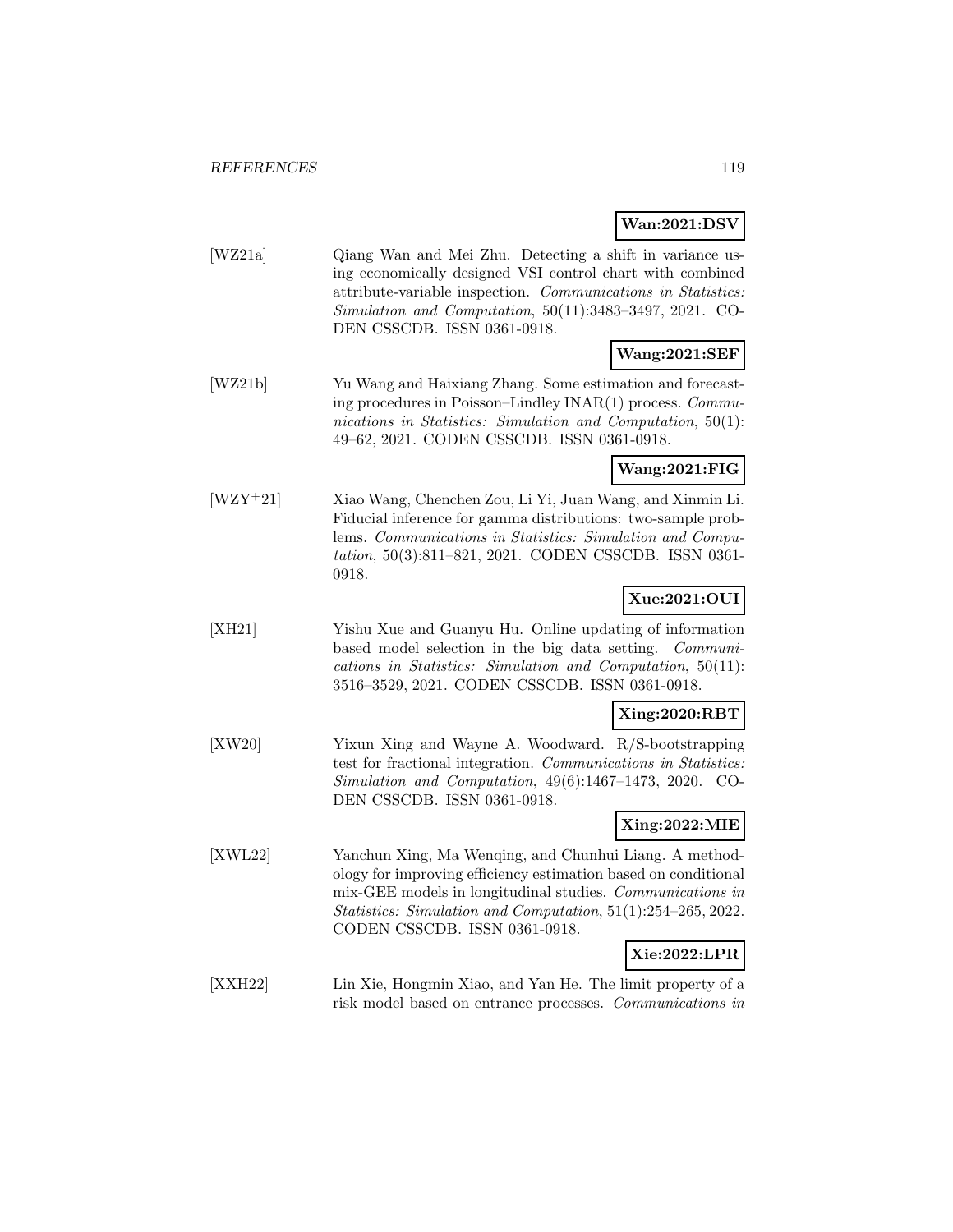Statistics: Simulation and Computation, 51(3):955–972, 2022. CODEN CSSCDB. ISSN 0361-0918.

# **Xu:2021:RRM**

[XZJ<sup>+</sup>21] Qifa Xu, Xingxuan Zhuo, Cuixia Jiang, Fang Sun, and Xue Huang. Reverse restricted MIDAS model with application to US interest rate forecasts. Communications in Statistics: Simulation and Computation, 50(2):462–482, 2021. CODEN CSSCDB. ISSN 0361-0918.

## **Yavarizadeh:2021:NMR**

[YA21] Bahareh Yavarizadeh and Syed Ejaz Ahmed. The new mixed ridge estimator in a linear mixed model with measurement error under stochastic linear mixed restrictions. Communications in Statistics: Simulation and Computation, 50(8):2185– 2196, 2021. CODEN CSSCDB. ISSN 0361-0918.

## **Yada:2022:BAD**

[Yad22] Shinjo Yada. A Bayesian adaptive design for addressing correlated late-onset outcomes in phase I/II randomized trials of drug combinations in oncology. Communications in Statistics: Simulation and Computation, 51(6):2963–2977, 2022. CODEN CSSCDB. ISSN 0361-0918.

#### **Yashchin:2022:GAM**

[Yas22] Emmanuel Yashchin. Gradient analysis of Markov-type control schemes and its applications. Communications in Statistics: Simulation and Computation, 51(4):1814–1836, 2022. CODEN CSSCDB. ISSN 0361-0918.

# **Yadav:2022:BES**

[YBC22] Abhimanyu Singh Yadav, Hassan S. Bakouch, and Christophe Chesneau. Bayesian estimation of the survival characteristics for Hjorth distribution under progressive type-II censoring. Communications in Statistics: Simulation and Computation, 51(3):882–900, 2022. CODEN CSSCDB. ISSN 0361-0918.

#### **Yildirim:2022:MDB**

[YC22] Emre Yildirim and Mehmet Ali Cengiz. Modeling dependency between industry production and energy market via stochastic copula approach. Communications in Statistics: Simulation and Computation, 51(4):2006–2019, 2022. CO-DEN CSSCDB. ISSN 0361-0918.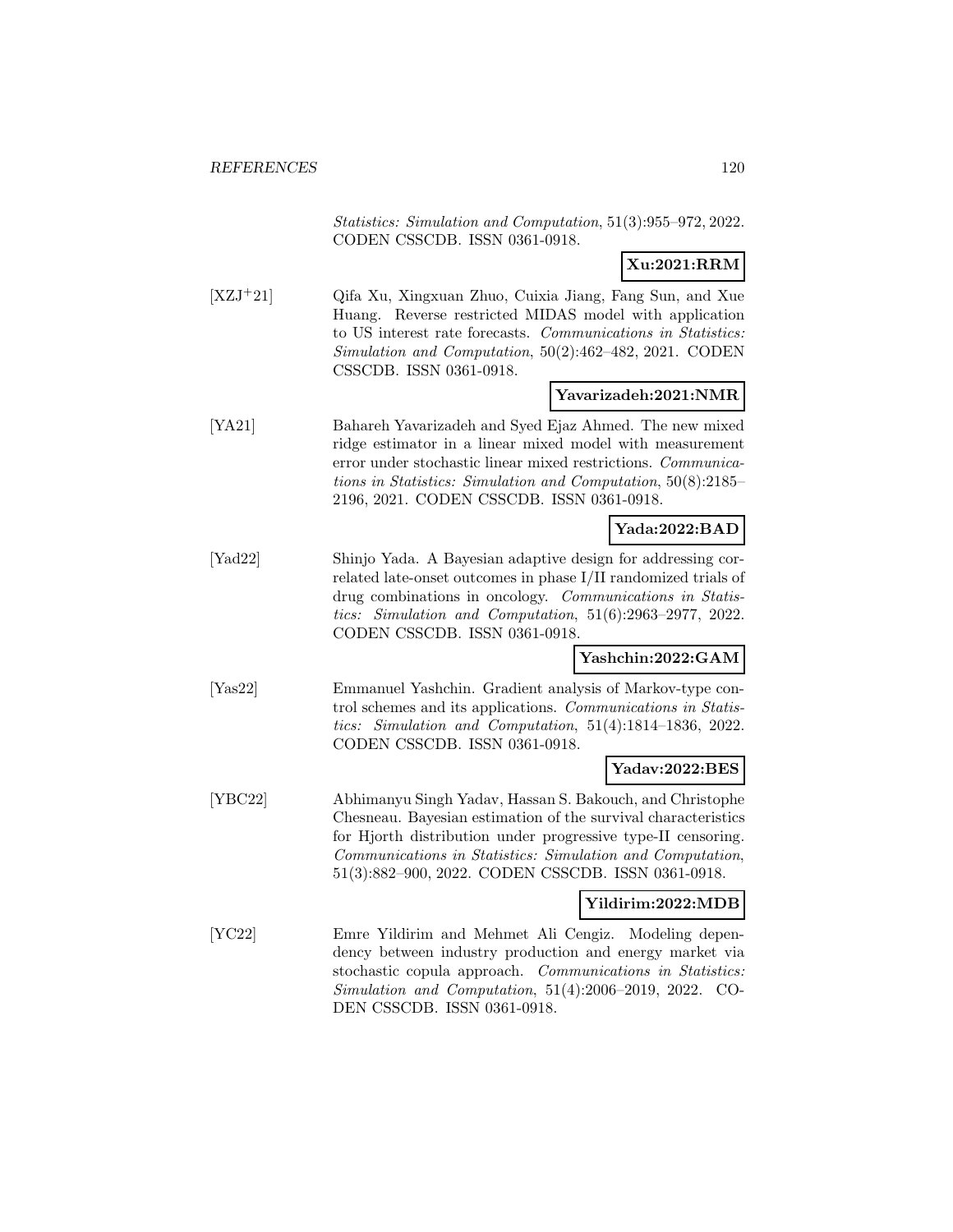## **Yang:2021:EFD**

[YDHW21] Lianqiang Yang, Mengzhen Ding, Yongmiao Hong, and Xuejun Wang. Estimating functions and derivatives via adaptive penalized splines. Communications in Statistics: Simulation and Computation, 50(7):2054–2071, 2021. CODEN CSSCDB. ISSN 0361-0918.

# **Yan:2020:GFI**

[YDLX20] Liang Yan, Xiaofang Dong, Xuhua Liu, and Xingzhong Xu. Generalized fiducial inference in the multiple regression model with measurement errors. Communications in Statistics: Simulation and Computation, 49(9):2239–2255, 2020. CO-DEN CSSCDB. ISSN 0361-0918.

## **Yada:2021:AGP**

[YH21a] Shinjo Yada and Chikuma Hamada. Application of gamma process to two-agent combinations with delayed toxicity. Communications in Statistics: Simulation and Computation, 50(1):153–163, 2021. CODEN CSSCDB. ISSN 0361-0918.

# **Yoon:2021:TIQ**

[YH21b] Jae Eun Yoon and Sun Young Hwang. On the threshold innovation in quasi-likelihood for conditionally heteroscedastic time series. Communications in Statistics: Simulation and Computation, 50(7):2042–2053, 2021. CODEN CSSCDB. ISSN 0361-0918.

# **Yazdi:2021:PIM**

[YHGA21] Ahmad Ahmadi Yazdi, Ali Zeinal Hamadani, Mohammad Hosein Karimi Gavareshki, and Amirhossein Amiri. Phase II monitoring of multivariate profiles with estimated parameters and optimal phase I subgroups. Communications in Statistics: Simulation and Computation, 50(10):2858–2884, 2021. CODEN CSSCDB. ISSN 0361-0918.

## **Yerlikaya-Ozkurt:2020:NCM**

 $[YOT20]$  Fatma Yerlikaya- $Oz$ kurt and Pakize Taylan. New computational methods for classification problems in the existence of outliers based on conic quadratic optimization. Communications in Statistics: Simulation and Computation, 49(3):753– 770, 2020. CODEN CSSCDB. ISSN 0361-0918.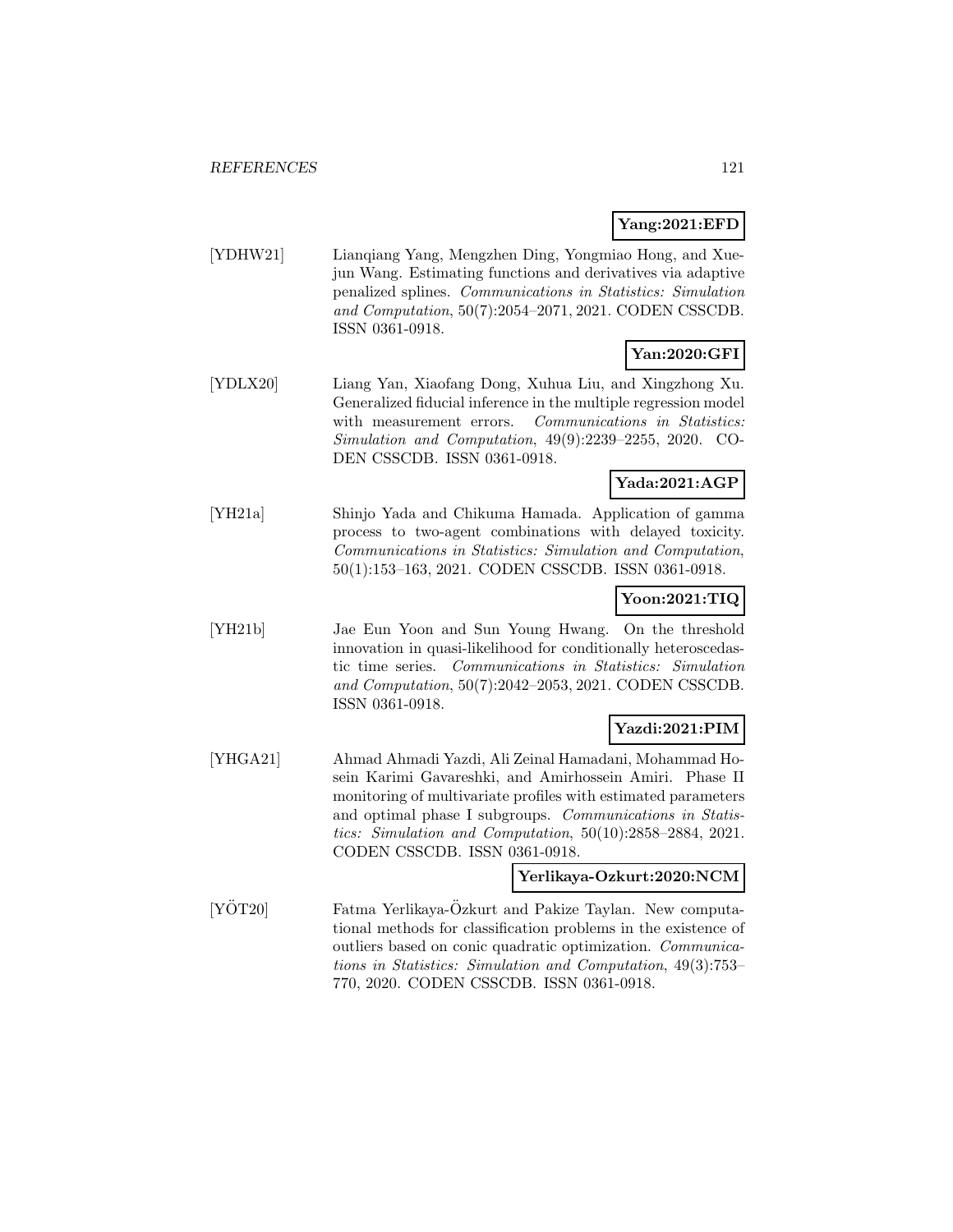#### **Yavarizadeh:2022:REL**

[YRAB22] Bahareh Yavarizadeh, Abdolrahman Rasekh, Syed Ejaz Ahmed, and Babak Babadi. Ridge estimation in linear mixed measurement error models with stochastic linear mixed restrictions. Communications in Statistics: Simulation and Computation, 51(6):3037–3053, 2022. CODEN CSSCDB. ISSN 0361-0918.

### **Yau:2020:NHT**

[YV20] Tat S. Yau and Julia Volaufova. A note on hypothesis testing in the envelope model. Communications in Statistics: Simulation and Computation, 49(3):606–628, 2020. CODEN CSSCDB. ISSN 0361-0918.

## **Yin:2020:LAB**

[YW20] Shanshan Yin and Lichun Wang. Linear approximate Bayes estimator for variance components in random effects model\*. Communications in Statistics: Simulation and Computation, 49(5):1352–1366, 2020. CODEN CSSCDB. ISSN 0361-0918.

### **Yin:2020:NEM**

[YWLD20] Junhui Yin, Liucang Wu, Hanchi Lu, and Lin Dai. New estimation in mixture of experts models using the Pearson type VII distribution. Communications in Statistics: Simulation and Computation, 49(2):472–483, 2020. CODEN CSSCDB. ISSN 0361-0918.

## **Ye:2022:NEB**

[YWT22] Gen Ye, Songjian Wang, and Niansheng Tang. Nonparametric empirical Bayesian method for noncontractual setting of customer-base analysis. Communications in Statistics: Simulation and Computation, 51(3):1234–1254, 2022. CODEN CSSCDB. ISSN 0361-0918.

### **Yuan:2021:TPP**

[YZ21] Mingao Yuan and Yue Zhang. Test for the parametric part in partial functional linear regression based on B-spline. Communications in Statistics: Simulation and Computation, 50 (1):1–15, 2021. CODEN CSSCDB. ISSN 0361-0918.

## **Zhang:2021:SAC**

[ZA21] Qing Zhang and Hongshik Ahn. Subgroup analysis of censored data on cancer treatment. Communications in Statis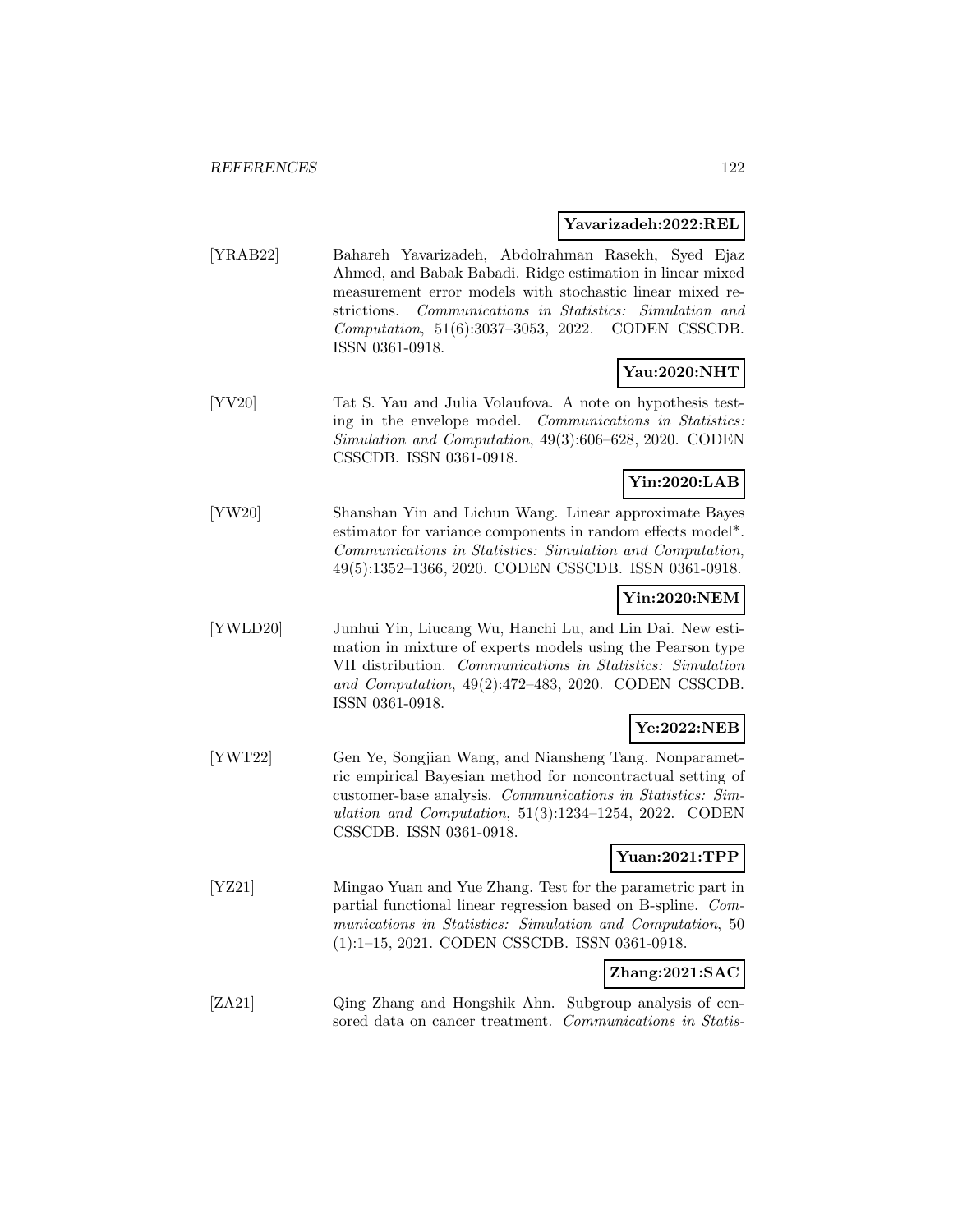tics: Simulation and Computation, 50(12):4041–4058, 2021. CODEN CSSCDB. ISSN 0361-0918.

### **Zhao:2020:BSI**

[ZB20] Ningning Zhao and Zhidong Bai. Bayesian statistical inference based on rounded data. Communications in Statistics: Simulation and Computation, 49(1):135–146, 2020. CODEN CSSCDB. ISSN 0361-0918.

## **Zhu:2020:EPL**

[ZBZS20] Xiaojun Zhu, Narayanaswamy Balakrishnan, Yiliang Zhou, and Hon-Yiu So. Exact predictive likelihood inference for Laplace distribution based on a time-constrained experiment. Communications in Statistics: Simulation and Computation, 49(3):647–668, 2020. CODEN CSSCDB. ISSN 0361-0918.

### **Zheng:2022:MLM**

[ZC22] Qingle Zheng and Yuezhang Che. Multicategory large margin classification with unequal costs. Communications in Statistics: Simulation and Computation, 51(4):1801–1813, 2022. CODEN CSSCDB. ISSN 0361-0918.

# **Zhang:2022:HTO**

[ZD22] Haodong Zhang and Jieli Ding. Hypothesis testing in outcome-dependent sampling design under generalized linear models. Communications in Statistics: Simulation and Computation, 51(4):1721–1745, 2022. CODEN CSSCDB. ISSN 0361-0918.

# **Zhang:2022:PIA**

[ZFG22] Jun Zhang, Sanying Feng, and Yujie Gai. Partial index additive models with additive distortion measurement errors. Communications in Statistics: Simulation and Computation, 51(5):2191–2216, 2022. CODEN CSSCDB. ISSN 0361-0918.

## **Zhang:2021:LRM**

[ZG21] Jun Zhang and Yujie Gai. Linear regression models with general distortion measurement errors. Communications in Statistics: Simulation and Computation, 50(11):3383–3396, 2021. CODEN CSSCDB. ISSN 0361-0918.

## **Zhang:2022:CCB**

[ZG22a] Jun Zhang and Yujie Gai. Correlation coefficient-based measure for checking symmetry or asymmetry of a continuous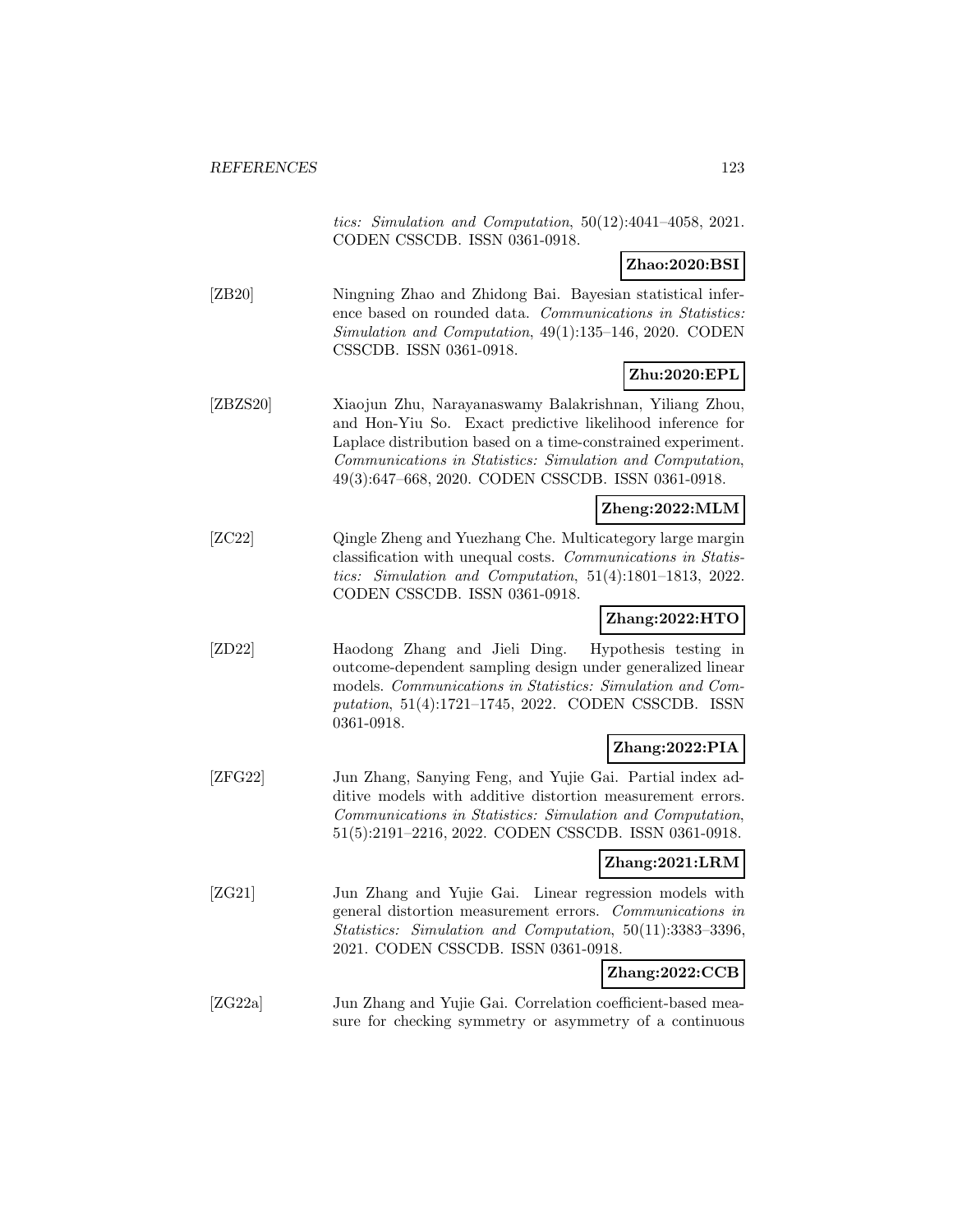|         | variable with additive distortion. Communications in Statis-<br>tics: Simulation and Computation, $51(5):2158-2190$ , $2022$ .<br>CODEN CSSCDB. ISSN 0361-0918.                                                                                                            |
|---------|----------------------------------------------------------------------------------------------------------------------------------------------------------------------------------------------------------------------------------------------------------------------------|
|         | Zhang:2022:NRM                                                                                                                                                                                                                                                             |
| [ZG22b] | Jun Zhang and Yujie Gai. Nonlinear regression models with<br>profile nonlinear least squares estimation. Communications<br>in Statistics: Simulation and Computation, 51(5):2140-2157,<br>2022. CODEN CSSCDB. ISSN 0361-0918.                                              |
|         | $\text{Zhang:} 2021:EFM$                                                                                                                                                                                                                                                   |
| [ZGC21] | Caiya Zhang, Xiaolu Gu, and Yingyu Chen. Estimation for<br>frailty measurement error Cox models based on profile like-<br>lihood and Bayes methods. Communications in Statistics:<br>Simulation and Computation, 50(4):1025-1038, 2021. CO-<br>DEN CSSCDB. ISSN 0361-0918. |
|         | Zhang:2021:DMH                                                                                                                                                                                                                                                             |
| [ZGL21] | Jun Zhang, Yujie Gai, and Bingqing Lin. Detection of<br>marginal heteroscedasticity for partial linear single-index<br>models. Communications in Statistics: Simulation and Com-<br>putation, 50(3):724-743, 2021. CODEN CSSCDB. ISSN 0361-<br>0918.                       |
|         | Zhang:2022:TSA                                                                                                                                                                                                                                                             |
| [ZGL22] | Jun Zhang, Yujie Gai, and Feng Li. Testing symmetry for ad-<br>ditive distortion measurement errors data. Communications<br>in Statistics: Simulation and Computation, 51(3):1046-1065,<br>2022. CODEN CSSCDB. ISSN 0361-0918.                                             |
|         | Zhang:2022:VIV                                                                                                                                                                                                                                                             |
| [Zha22] | Jiamin Zhang. Variational inference for varying-coefficient<br>model. Communications in Statistics: Simulation and Com-<br>putation, 51(2):670-685, 2022. CODEN CSSCDB. ISSN 0361-<br>0918.                                                                                |
|         | Zheng:2021:IRL                                                                                                                                                                                                                                                             |
| [Zhe21] | Songfeng Zheng. Iteratively reweighted least square for asym-<br>metric $L_2$ -loss support vector regression.<br>Communications<br>in Statistics: Simulation and Computation, $50(7):2151-2167$ ,<br>2021. CODEN CSSCDB. ISSN 0361-0918.                                  |
|         | Zhang:2021:FPM                                                                                                                                                                                                                                                             |
| [ZHW21] | Tao Zhang, Haifeng Huo, and Yanling Wan. Functional poly-<br>nomial multiple-index model. Communications in Statistics:                                                                                                                                                    |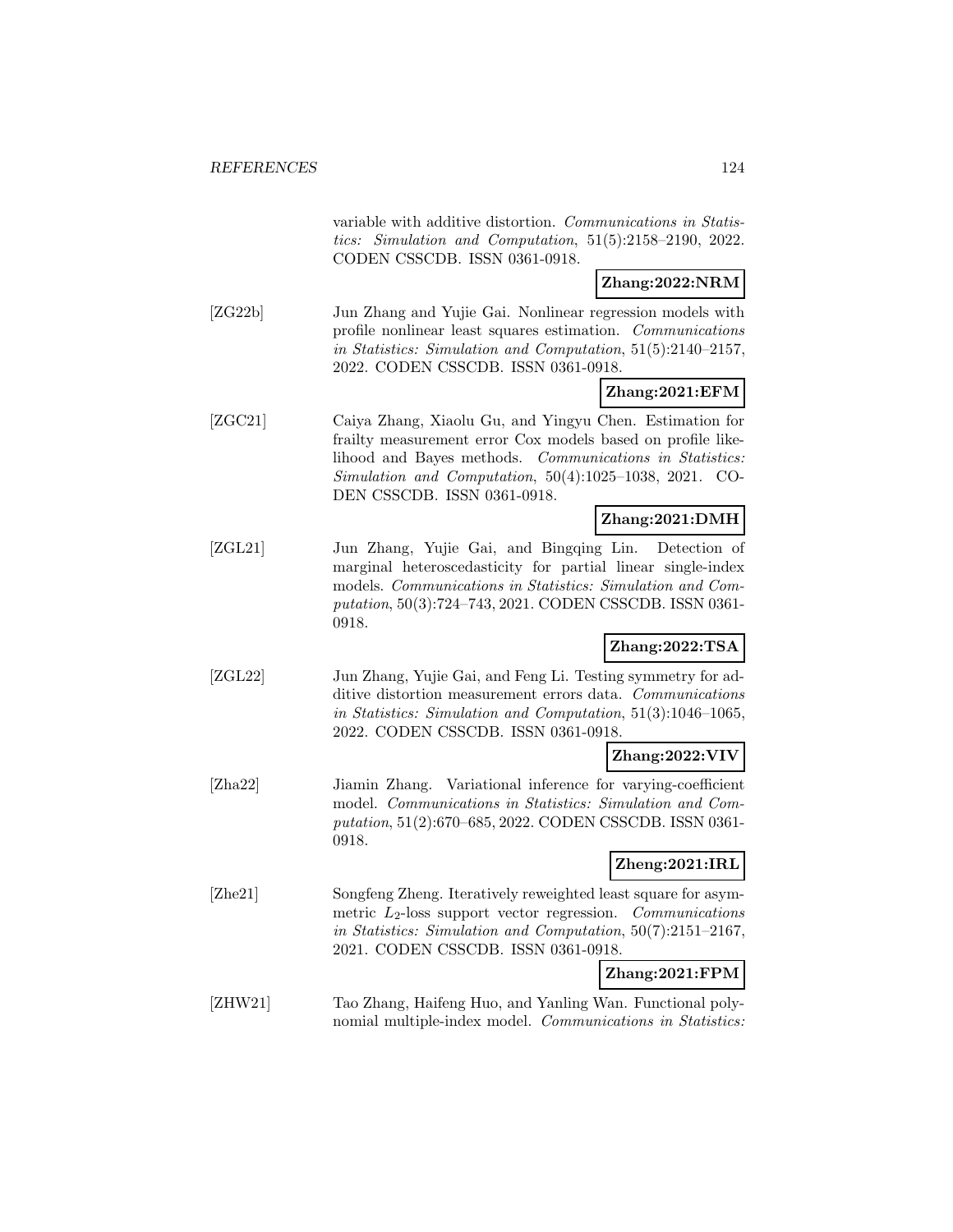Simulation and Computation, 50(12):3958–3971, 2021. CO-DEN CSSCDB. ISSN 0361-0918.

**Zeybek:2020:EGN**

[ZK20a] Melis Zeybek and Onur Köksoy. The effects of gamma noise on quality improvement. Communications in Statistics: Simulation and Computation, 49(7):1783–1797, 2020. CODEN CSSCDB. ISSN 0361-0918.

### **Zmyslony:2020:SHT**

[ZK20b] Roman Zmyslony and Arkadiusz Kozioł. Simultaneous hypotheses testing in models with blocked compound symmetric covariance structure. Communications in Statistics: Simulation and Computation, 49(3):817–823, 2020. CODEN CSS-CDB. ISSN 0361-0918.

### **Zhu:2020:NMR**

[ZL20] Lixia Zhu and Kung-Jong Lui. Notes on misspecifying the random effects distribution regarding analysis under the AB/ BA crossover trial in dichotomous data — a Monte Carlo evaluation. Communications in Statistics: Simulation and Computation, 49(2):419–435, 2020. CODEN CSSCDB. ISSN 0361-0918.

## **Zhang:2022:AMS**

[ZL22] Yuyang Zhang and Bo Lu. Accounting for matching structure in post-matching analysis of observational studies. Communications in Statistics: Simulation and Computation, 51(6): 3081–3099, 2022. CODEN CSSCDB. ISSN 0361-0918.

# **Zhou:2020:BOA**

[ZLSC20] Yicheng Zhou, Zhenzhou Lu, Yan Shi, and Kai Cheng. Bayesian optimum accelerated life test plans based on quantile regression. Communications in Statistics: Simulation and Computation, 49(9):2402–2418, 2020. CODEN CSSCDB. ISSN 0361-0918.

### **Zhang:2022:NCP**

[ZNKN22] Kaimeng Zhang, Chi Tim Ng, Yong Man Kwon, and Myung Hwan Na. New concepts of principal component analysis based on maximum separation of clusters. Communications in Statistics: Simulation and Computation, 51(5):2429– 2439, 2022. CODEN CSSCDB. ISSN 0361-0918.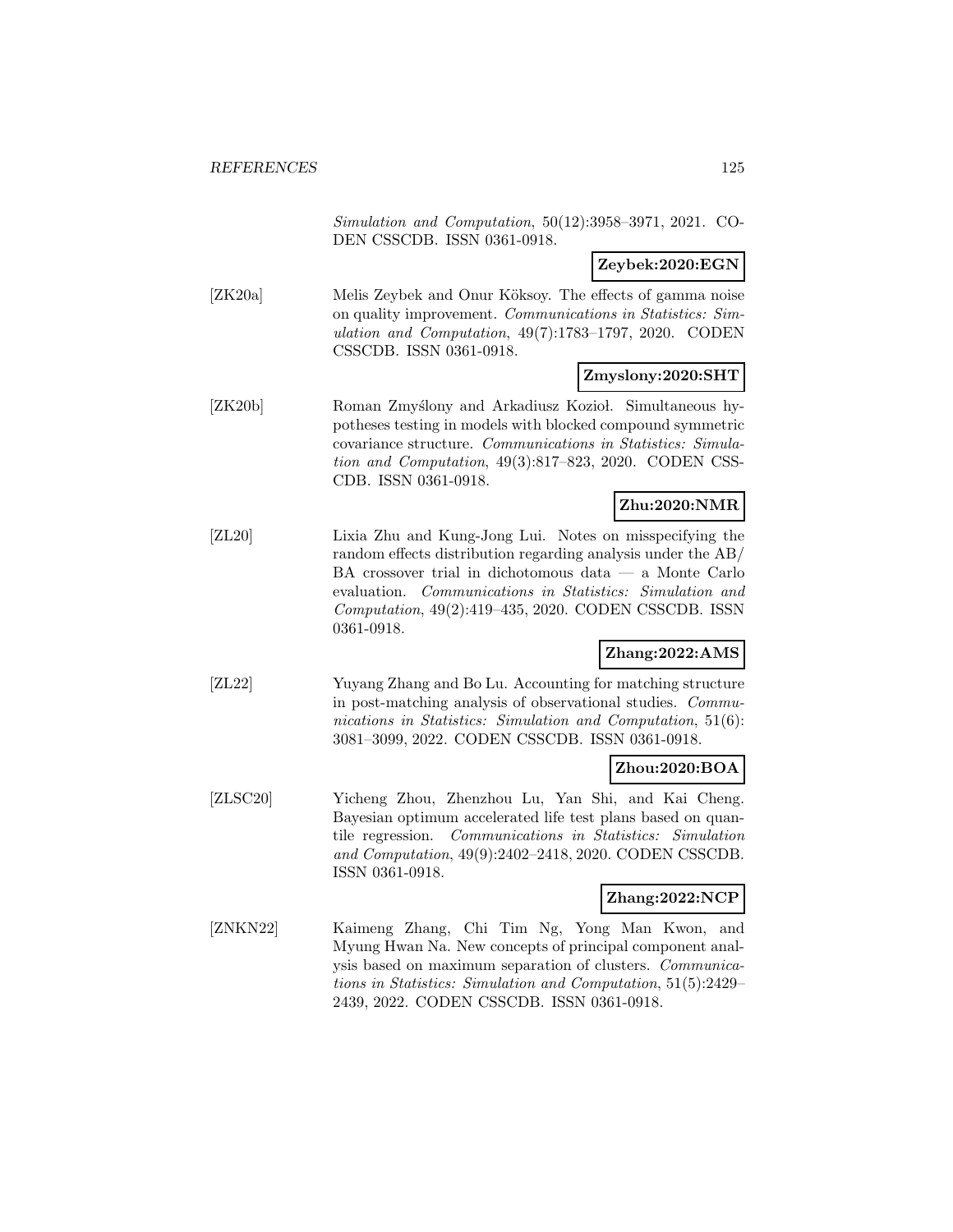#### **Zhang:2020:EED**

[ZNLW20] Jun Zhang, Cuizhen Niu, Tao Lu, and Zhenghong Wei. Estimation of the error distribution function for partial linear single-index models. Communications in Statistics: Simulation and Computation, 49(1):29–44, 2020. CODEN CSSCDB. ISSN 0361-0918.

## **Zhang:2021:SSB**

[ZPW21] Xuemao Zhang, Sudhir Paul, and You-Gan Wang. Small sample bias correction or bias reduction? Communications in Statistics: Simulation and Computation, 50(4):1165–1177, 2021. CODEN CSSCDB. ISSN 0361-0918.

# **Zhang:2020:SMI**

[ZT20] Shuxia Zhang and Boping Tian. Semiparametric method for identifying multiple change-points in financial market. Communications in Statistics: Simulation and Computation, 49 (6):1429–1444, 2020. CODEN CSSCDB. ISSN 0361-0918.

### **Zhang:2020:SRP**

[ZWY20] Jie Zhang, Dehui Wang, and Kai Yang. A study of RCINAR(1) process with generalized negative binomial marginals. Communications in Statistics: Simulation and Computation, 49(6):1487–1510, 2020. CODEN CSSCDB. ISSN 0361-0918.

### **Zhang:2021:NDC**

[ZWY21] Weijia Zhang, Xikui Wang, and Po Yang. A new design of the continual reassessment method. Communications in Statistics: Simulation and Computation, 50(7):2015–2024, 2021. CODEN CSSCDB. ISSN 0361-0918.

# **Zhao:2022:EPL**

[ZXF22] Yang Zhao, Liugen Xue, and Sanying Feng. Estimation for a partially linear single-index varying-coefficient model. Communications in Statistics: Simulation and Computation, 51 (4):1685–1703, 2022. CODEN CSSCDB. ISSN 0361-0918.

## **Zeng:2021:RBM**

[ZZ21] Guoping Zeng and Emily Zeng. On the relationship between multicollinearity and separation in logistic regression. Communications in Statistics: Simulation and Computation, 50 (7):1989–1997, 2021. CODEN CSSCDB. ISSN 0361-0918.